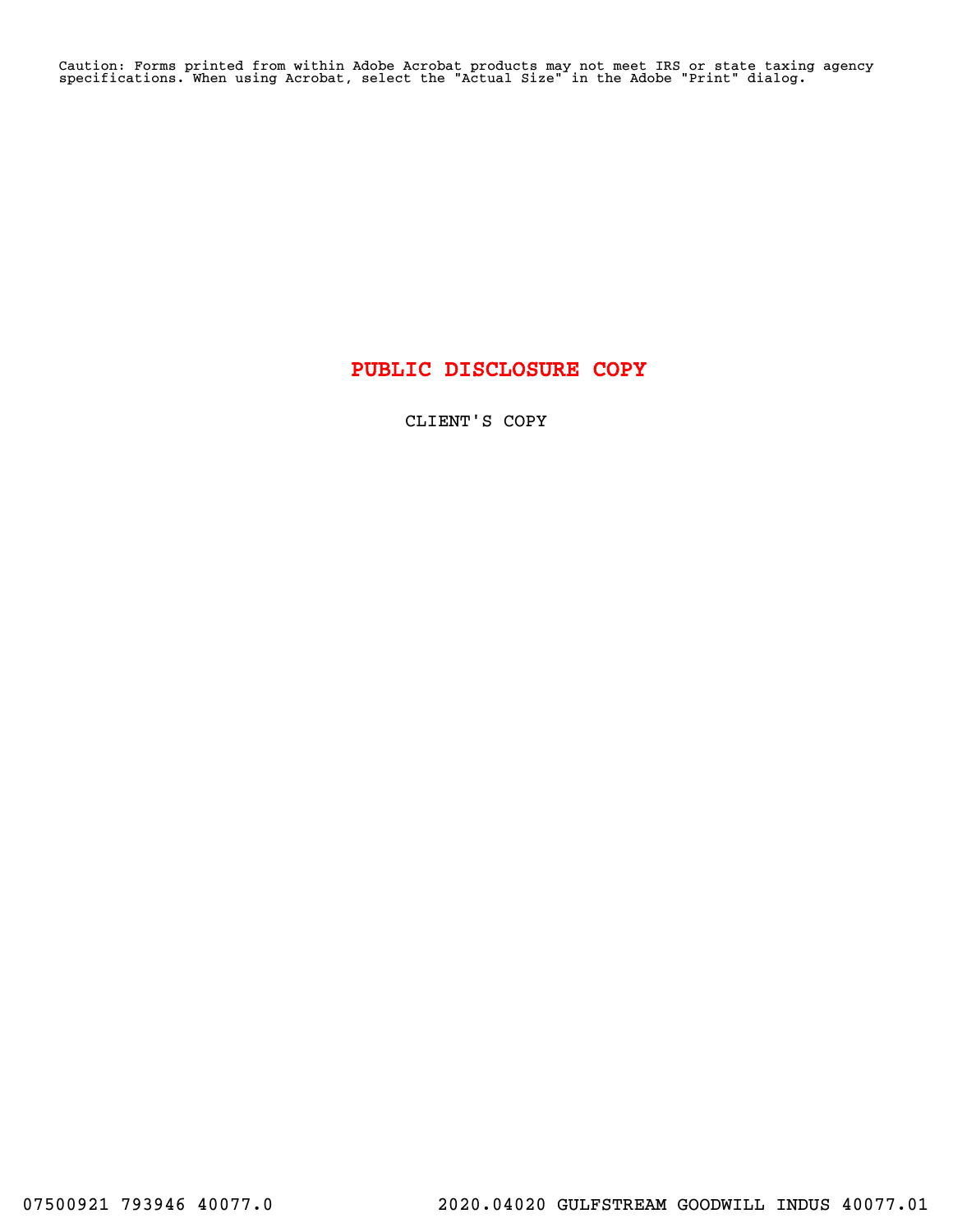| Product: Exempt<br>Name: Gulfstream Goodwill Industries, | Category:                        | IRS Center: Ogden<br>e-Postmark: 9/21/2021 6:46 AM |
|----------------------------------------------------------|----------------------------------|----------------------------------------------------|
| Inc.<br>FEIN: *****7040                                  |                                  | Notification:                                      |
| Fiscal Year Begin Date: 1/1/2020                         | Fiscal Year End Date: 12/31/2020 | eSianed:                                           |

#### **Return Information**

| Date       | <b>Return ID</b> | <b>Type of Activity</b>                               | <b>Submission ID</b> | Refund/<br>(Due) | <b>Updated By</b> | eSign<br>Date |
|------------|------------------|-------------------------------------------------------|----------------------|------------------|-------------------|---------------|
| 09/21/2021 | 20X:40077.0:V1   | <b>Upload Started</b>                                 |                      |                  | Silva, Maydelin   |               |
| 09/21/2021 | 20X:40077.0:V1   | Released for Transmission -<br>Validation in Progress |                      |                  | Silva, Maydelin   |               |
| 09/21/2021 | 20X:40077.0:V1   | Ready to transmit - Validation<br>Complete            |                      |                  |                   |               |
| 09/21/2021 | 20X:40077.0:V1   | Transmitted to FD                                     | 59949120212640324e00 |                  |                   |               |
| 09/21/2021 | 20X:40077.0:V1   | Accepted by FD on 9/21/2021                           |                      |                  |                   |               |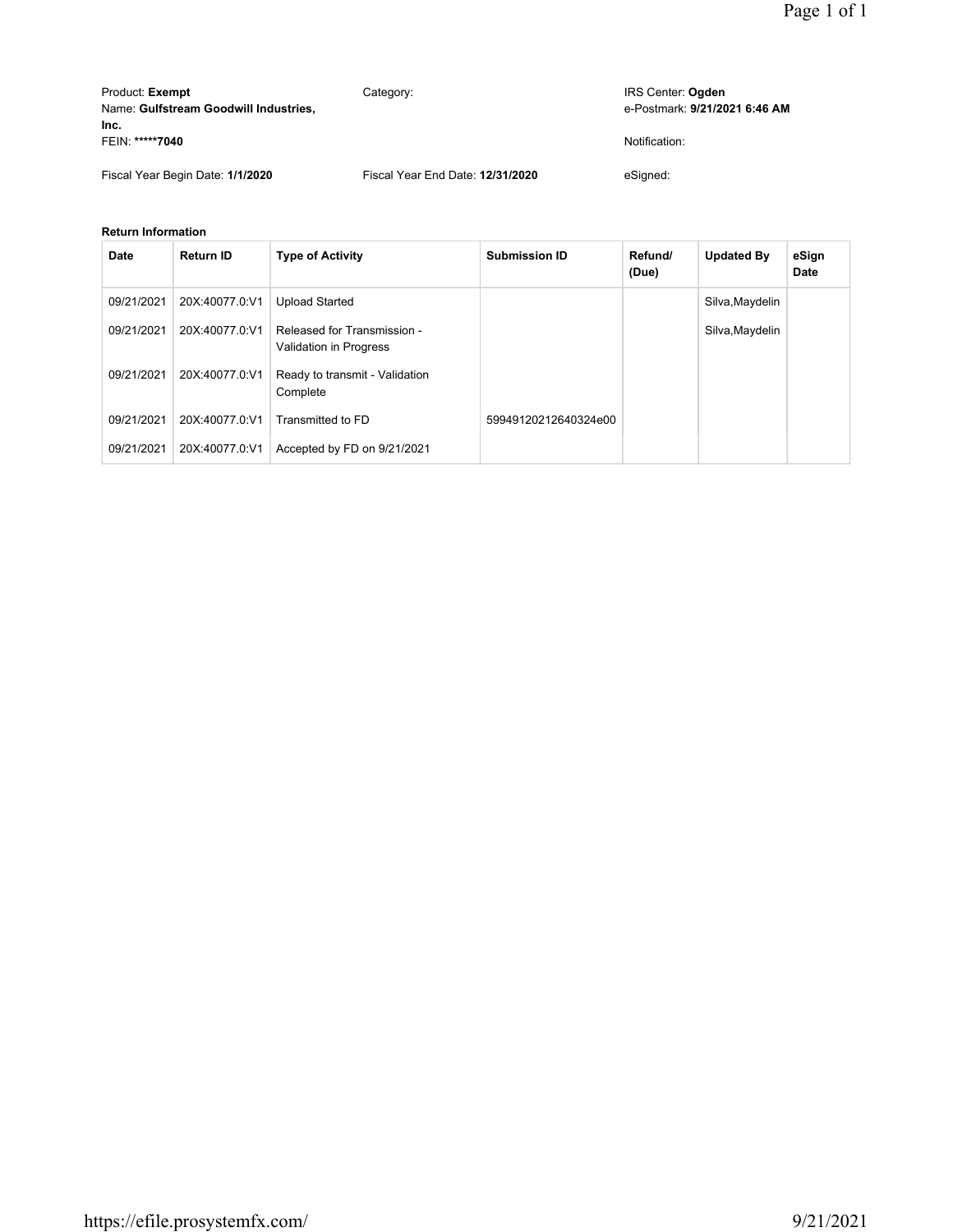| -orm |  |
|------|--|

## **Return of Organization Exempt From Income Tax** \*\* PUBLIC DISCLOSURE COPY \*\*

**Under section 501(c), 527, or 4947(a)(1) of the Internal Revenue Code (except private foundations) 2020**

**| Go to www.irs.gov/Form990 for instructions and the latest information. Inspection**

**| Do not enter social security numbers on this form as it may be made public.**

OMB No. 1545-0047 **Open to Public<br>Inspection** 

Department of the Treasury Internal Revenue Service

| internal Revenue Service         | <u>OU to www.irs.quv/Furnissu for instructions and the latest information.</u> |  |                                                     |                                |            | 11 I J M                         |  |
|----------------------------------|--------------------------------------------------------------------------------|--|-----------------------------------------------------|--------------------------------|------------|----------------------------------|--|
|                                  |                                                                                |  | A For the 2020 calendar year, or tax year beginning |                                | and ending |                                  |  |
| <b>B</b> Check if<br>applicable: | <b>IC</b> Name of organization                                                 |  |                                                     |                                |            | D Emplover identification number |  |
| Address<br>change                |                                                                                |  |                                                     | GULFSTREAM GOODWILL INDUSTRIES | TNC.       |                                  |  |
| Name                             | Products because a service                                                     |  |                                                     |                                |            | $50 - 1107010$                   |  |

|                         | Address<br>change | GULFSTREAM GOODWILL INDUSTRIES, INC.                                                                                                                   |                         |                                                     |                                                             |  |  |
|-------------------------|-------------------|--------------------------------------------------------------------------------------------------------------------------------------------------------|-------------------------|-----------------------------------------------------|-------------------------------------------------------------|--|--|
|                         | Name<br>change    | Doing business as                                                                                                                                      |                         | 59-1197040                                          |                                                             |  |  |
|                         | Initial<br>return | Number and street (or P.O. box if mail is not delivered to street address)                                                                             | Room/suite              | E Telephone number<br>$561 - 848 - 7200$            |                                                             |  |  |
|                         | Final<br>return/  | 1715 EAST TIFFANY DRIVE                                                                                                                                |                         |                                                     |                                                             |  |  |
|                         | termin-<br>ated   | City or town, state or province, country, and ZIP or foreign postal code                                                                               |                         | G Gross receipts \$                                 | 87,516,327.                                                 |  |  |
|                         | Amended<br>return | WEST PALM BEACH, FL<br>33407                                                                                                                           |                         | H(a) Is this a group return                         |                                                             |  |  |
|                         | Applica-<br>tion  | F Name and address of principal officer: KEITH KENNEDY                                                                                                 |                         | for subordinates?                                   | Yes $\boxed{X}$ No                                          |  |  |
|                         | pending           | SAME AS C ABOVE                                                                                                                                        |                         | H(b) Are all subordinates included?                 | Yes<br>No                                                   |  |  |
|                         |                   | Tax-exempt status: $\boxed{\mathbf{X}}$ 501(c)(3)<br>$501(c)$ (<br>$\sqrt{\bullet}$ (insert no.)<br>$4947(a)(1)$ or                                    | 527                     |                                                     | If "No," attach a list. See instructions                    |  |  |
|                         |                   | J Website: WWW.GOGGI.ORG                                                                                                                               |                         | $H(c)$ Group exemption number $\blacktriangleright$ |                                                             |  |  |
|                         |                   | <b>K</b> Form of organization: $\boxed{\mathbf{X}}$ Corporation<br>Other $\blacktriangleright$<br>Trust<br>Association                                 |                         |                                                     | L Year of formation: $1966$ M State of legal domicile: $FL$ |  |  |
|                         | Part I            | <b>Summary</b>                                                                                                                                         |                         |                                                     |                                                             |  |  |
|                         | 1                 | Briefly describe the organization's mission or most significant activities: ASSIST PERSONS WITH DISABILITIES                                           |                         |                                                     |                                                             |  |  |
|                         |                   | AND OTHER BARRIERS THROUGH EMPLOYMENT, TRAINING AND HOUSING.                                                                                           |                         |                                                     |                                                             |  |  |
| Activities & Governance | $\mathbf{2}$      | Check this box $\blacktriangleright$<br>if the organization discontinued its operations or disposed of more than 25% of its net assets.                |                         |                                                     |                                                             |  |  |
|                         | 3                 | Number of voting members of the governing body (Part VI, line 1a)                                                                                      |                         | 3                                                   | 18                                                          |  |  |
|                         | 4                 |                                                                                                                                                        | $\overline{\mathbf{4}}$ | $\overline{18}$                                     |                                                             |  |  |
|                         | 5                 |                                                                                                                                                        |                         | 5                                                   | 1591                                                        |  |  |
|                         | 6                 |                                                                                                                                                        | 6                       | 18                                                  |                                                             |  |  |
|                         |                   |                                                                                                                                                        | 7a                      | 0.                                                  |                                                             |  |  |
|                         |                   |                                                                                                                                                        |                         | 7b                                                  | 0.                                                          |  |  |
|                         |                   |                                                                                                                                                        |                         | <b>Prior Year</b><br>42, 371, 376.                  | <b>Current Year</b>                                         |  |  |
|                         | 8                 | Contributions and grants (Part VIII, line 1h)                                                                                                          |                         | $\overline{4,921}, 508.$                            | 39,896,179.<br>6,848,752.                                   |  |  |
|                         | 9                 | Program service revenue (Part VIII, line 2g)                                                                                                           |                         | $-190, 482.$                                        | $\overline{1,851,958}$ .                                    |  |  |
| Revenue                 | 10                |                                                                                                                                                        |                         | 1,519,988.                                          | 1,475,219.                                                  |  |  |
|                         | 11                | Other revenue (Part VIII, column (A), lines 5, 6d, 8c, 9c, 10c, and 11e)                                                                               |                         | 48,622,390.                                         | $\overline{50}$ , 072, 108.                                 |  |  |
|                         | 12<br>13          | Total revenue - add lines 8 through 11 (must equal Part VIII, column (A), line 12)<br>Grants and similar amounts paid (Part IX, column (A), lines 1-3) |                         | 10, 248.                                            | 19,888.                                                     |  |  |
|                         | 14                | Benefits paid to or for members (Part IX, column (A), line 4)                                                                                          |                         | 0.                                                  | 0.                                                          |  |  |
|                         | 15                | Salaries, other compensation, employee benefits (Part IX, column (A), lines 5-10)                                                                      |                         | 27,586,891.                                         | 22,584,090.                                                 |  |  |
| Expenses                |                   | 16a Professional fundraising fees (Part IX, column (A), line 11e)                                                                                      |                         | 0.                                                  | $0$ .                                                       |  |  |
|                         |                   | $\blacktriangleright$ 239,012.<br><b>b</b> Total fundraising expenses (Part IX, column (D), line 25)                                                   |                         |                                                     |                                                             |  |  |
|                         | 17                |                                                                                                                                                        |                         | 23,687,072.                                         | 24, 134, 731.                                               |  |  |
|                         | 18                | Total expenses. Add lines 13-17 (must equal Part IX, column (A), line 25)                                                                              |                         | $\overline{51,284,211}$ .                           | 46,738,709.                                                 |  |  |
|                         | 19                |                                                                                                                                                        |                         | $-2,661,821.$                                       | 3,333,399.                                                  |  |  |
| ងខ្លី                   |                   |                                                                                                                                                        |                         | <b>Beginning of Current Year</b>                    | <b>End of Year</b>                                          |  |  |
| Assets<br>1Balanc       | 20                | Total assets (Part X, line 16)                                                                                                                         |                         | 17,338,936.                                         | 25, 557, 321.                                               |  |  |
|                         | 21                | Total liabilities (Part X, line 26)                                                                                                                    |                         | 10,213,681.                                         | 15,289,307.                                                 |  |  |
|                         | 22                |                                                                                                                                                        |                         | 7,125,255.                                          | 10, 268, 014.                                               |  |  |
|                         | Part II           | Signature Block                                                                                                                                        |                         |                                                     |                                                             |  |  |

Under penalties of perjury, I declare that I have examined this return, including accompanying schedules and statements, and to the best of my knowledge and belief, it is true, correct, and complete. Declaration of preparer (other than officer) is based on all information of which preparer has any knowledge.

|                                                                                                        | Signature of officer                                                                                         |                                          | Date                         |               |                                              |  |  |  |  |
|--------------------------------------------------------------------------------------------------------|--------------------------------------------------------------------------------------------------------------|------------------------------------------|------------------------------|---------------|----------------------------------------------|--|--|--|--|
| Sign<br>Here                                                                                           | KAREN DAVIDSON,<br>CFO                                                                                       |                                          |                              |               |                                              |  |  |  |  |
|                                                                                                        | Type or print name and title                                                                                 |                                          |                              |               |                                              |  |  |  |  |
|                                                                                                        | Print/Type preparer's name                                                                                   | Preparer's signature Countiny & Hoglew 1 | Date                         | Check         | <b>PTIN</b>                                  |  |  |  |  |
| Paid                                                                                                   | COURTNEY<br>HOGBEN                                                                                           |                                          | 9/21/2021                    | self-employed | P01619105                                    |  |  |  |  |
| Preparer                                                                                               | Firm's name $MSL$ , $P.A.$                                                                                   |                                          |                              |               | $1$ Firm's EIN $\triangleright$ 59 - 3070669 |  |  |  |  |
| Use Only                                                                                               | Firm's address > 255 S. ORANGE AVENUE, SUITE 600                                                             |                                          |                              |               |                                              |  |  |  |  |
|                                                                                                        | ORLANDO, FL 32801                                                                                            |                                          | Phone no. $407 - 740 - 5400$ |               |                                              |  |  |  |  |
| $X \mid Y$ es<br>No<br>May the IRS discuss this return with the preparer shown above? See instructions |                                                                                                              |                                          |                              |               |                                              |  |  |  |  |
|                                                                                                        | Form 990 (2020)<br>LHA For Paperwork Reduction Act Notice, see the separate instructions.<br>032001 12-23-20 |                                          |                              |               |                                              |  |  |  |  |
|                                                                                                        |                                                                                                              |                                          |                              |               |                                              |  |  |  |  |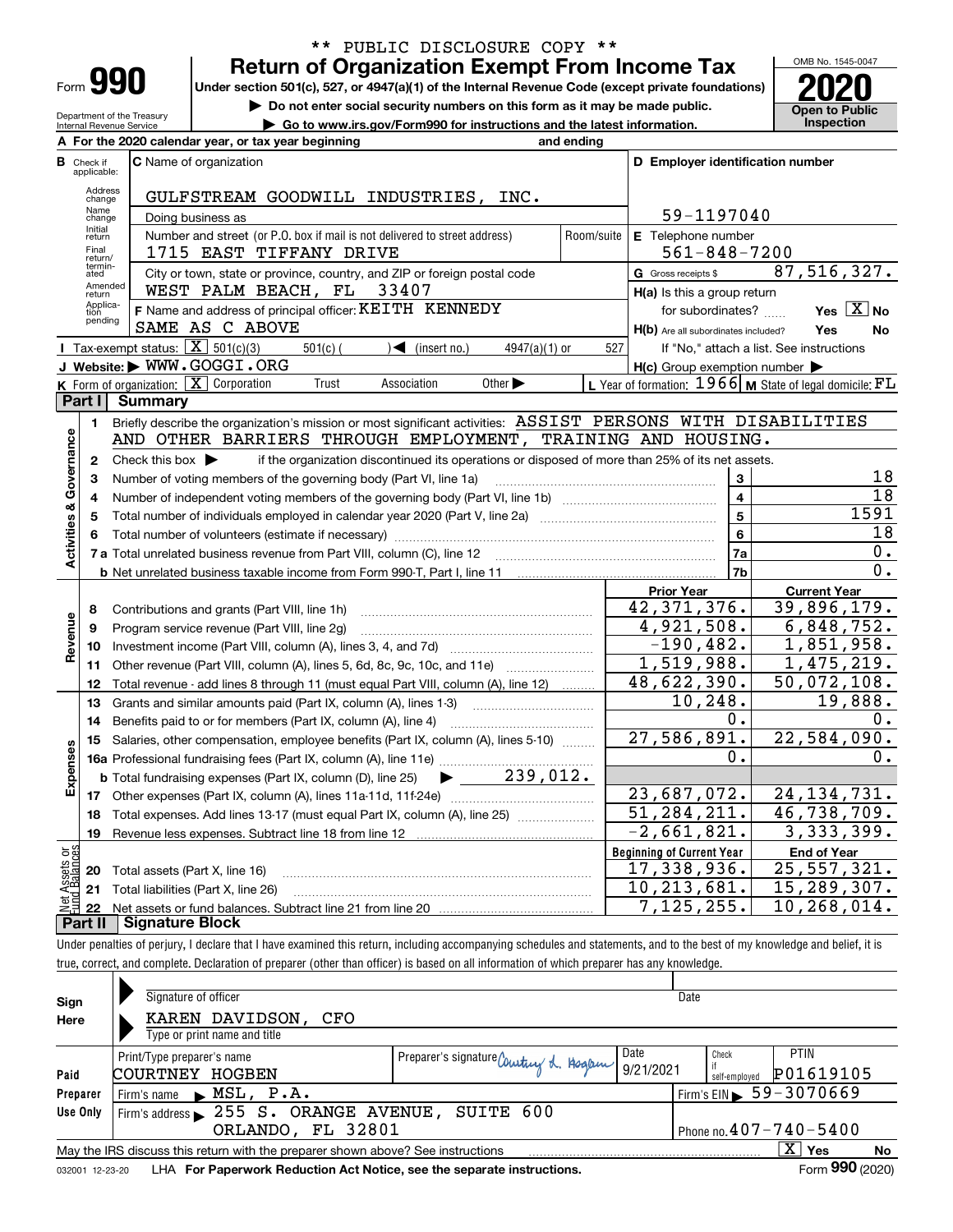| 1            | $\overline{\mathbf{x}}$<br>Briefly describe the organization's mission:                                                                                                                                                                                                              |
|--------------|--------------------------------------------------------------------------------------------------------------------------------------------------------------------------------------------------------------------------------------------------------------------------------------|
|              | GULFSTREAM GOODWILL INDUSTRIES, INC. ASSISTS INDIVIDUALS WITH                                                                                                                                                                                                                        |
|              | DISABILITIES AND OTHER BARRIERS TO EMPLOYMENT TO BECOME                                                                                                                                                                                                                              |
|              | SELF-SUFFICIENT, WORKING MEMBERS OF THE COMMUNITY.                                                                                                                                                                                                                                   |
|              |                                                                                                                                                                                                                                                                                      |
| $\mathbf{2}$ | Did the organization undertake any significant program services during the year which were not listed on the                                                                                                                                                                         |
|              | $\overline{\ }$ Yes $\overline{\phantom{X}}$ No<br>prior Form 990 or 990-EZ?                                                                                                                                                                                                         |
|              | If "Yes," describe these new services on Schedule O.                                                                                                                                                                                                                                 |
| 3            | $\overline{\ }$ Yes $\overline{\ \ X}$ No<br>Did the organization cease conducting, or make significant changes in how it conducts, any program services?                                                                                                                            |
|              | If "Yes," describe these changes on Schedule O.                                                                                                                                                                                                                                      |
| 4            | Describe the organization's program service accomplishments for each of its three largest program services, as measured by expenses.<br>Section 501(c)(3) and 501(c)(4) organizations are required to report the amount of grants and allocations to others, the total expenses, and |
|              | revenue, if any, for each program service reported.                                                                                                                                                                                                                                  |
| 4a           | $19,888.$ ) (Revenue \$<br>1,669,982.<br>19,529,746. including grants of \$<br>) (Expenses \$<br>(Code:                                                                                                                                                                              |
|              | TRANSITIONAL HOUSING AND COMPREHENSIVE<br>HOMELESS RESIDENTIAL PROGRAMS:                                                                                                                                                                                                             |
|              | SUPPORT SERVICES ARE PROVIDED TO HOMELESS INDIVIDUALS WITH DISABILITIES                                                                                                                                                                                                              |
|              | WITH A GOAL OF PARTICIPANTS OBTAINING INDEPENDENT LIVING SKILLS AND                                                                                                                                                                                                                  |
|              | GAINING ECONOMIC INDEPENDENCE. GULFSTREAM GOODWILL OPERATES THE LEWIS                                                                                                                                                                                                                |
|              | CENTER, WHICH IS THE SINGLE POINT OF ACCESS FOR ALL HOMELESS                                                                                                                                                                                                                         |
|              | RESIDENTIAL PROGRAMS IN THE COUNTY, AS WELL AS THE LEWIS CENTER ANNEX                                                                                                                                                                                                                |
|              | AND TWO SHELTERS.<br>THE HOME ON TAMARIND PROGRAM HOUSES HOMELESS WITH                                                                                                                                                                                                               |
|              | DEVELOPMENTAL DISABILITIES WHILE THE HOME AT J STREET PROGRAM HOUSES                                                                                                                                                                                                                 |
|              | IN 2020, GULFSTREAM GOODWILL SERVED A TOTAL<br>THE CHRONICALLY HOMELESS.                                                                                                                                                                                                             |
|              | OF 7,346 INDIVIDUALS THROUGH NAVIGATION, SHELTER, AND PERMANENT                                                                                                                                                                                                                      |
|              | SUPPORTIVE HOUSING COMBINED, 6,028 OF WHICH WERE SERVED THROUGH<br>NAVIGATION OF THE HOMELESS SYSTEM IN PALM BEACH COUNTY.                                                                                                                                                           |
|              | 11, 219, 216. including grants of \$<br>4, 275, 712.                                                                                                                                                                                                                                 |
| 4b           | ) (Expenses \$<br>) (Revenue \$<br>(Code:<br>COMMUNITY SERVICES: JOB TRAINING AND SUPPORTED EMPLOYMENT ARE PROVIDED                                                                                                                                                                  |
|              | FOR INDIVIDUALS WITH DISABILITIES AT INTEGRATED COMMUNITY SITES SUCH AS                                                                                                                                                                                                              |
|              | I-95 REST AREAS, OKEECHOBEE WATERWAYS, WEIGH IN MOTION STATION,                                                                                                                                                                                                                      |
|              | FDOT/FHP, FEDERAL COURTHOUSE, AND DISTRIBUTION CENTERS.<br>STATE AND                                                                                                                                                                                                                 |
|              | FEDERAL AGENCIES PROVIDE EMPLOYMENT FOR PERSONS WITH DISABILITIES.                                                                                                                                                                                                                   |
|              | EXPENSES INCLUDE PARTICIPANT WAGES, TRAINER'S WAGES, AND PROGRAM                                                                                                                                                                                                                     |
|              | RELATED EXPENSES SUCH AS EQUIPMENT, CLEANING SUPPLIES, ETC. IN 2020,                                                                                                                                                                                                                 |
|              | GULFSTREAM GOODWILL SERVED A TOTAL OF 87 INDIVIDUALS.                                                                                                                                                                                                                                |
|              |                                                                                                                                                                                                                                                                                      |
|              |                                                                                                                                                                                                                                                                                      |
|              |                                                                                                                                                                                                                                                                                      |
| 4с           | 405,950.<br>5, 817, 371. including grants of \$<br>(Revenue \$<br>(Expenses \$<br>(Code:                                                                                                                                                                                             |
|              | EMPLOYMENT RELATED PROGRAMS: TRAINING, ASSESSMENT, AND EMPLOYMENT                                                                                                                                                                                                                    |
|              | RELATED SERVICES ARE PROVIDED TO INDIVIDUALS WITH DISABILITIES AND                                                                                                                                                                                                                   |
|              | THOSE RETURNING FROM INCARCERATION. PROGRAMS INCLUDE ADULT DAY                                                                                                                                                                                                                       |
|              | TRAINING, SUPPORTED EMPLOYMENT, DISCOVERING YOUR POTENTIAL, AND                                                                                                                                                                                                                      |
|              | IN 2020, GULFSTREAM GOODWILL SERVED A TOTAL OF 588<br>"SMART."                                                                                                                                                                                                                       |
|              | INDIVIDUALS, AND 59 INDIVIDUALS WERE PLACED AT INTEGRATED COMMUNITY                                                                                                                                                                                                                  |
|              | WORK SITES.                                                                                                                                                                                                                                                                          |
|              |                                                                                                                                                                                                                                                                                      |
|              |                                                                                                                                                                                                                                                                                      |
|              |                                                                                                                                                                                                                                                                                      |
|              |                                                                                                                                                                                                                                                                                      |
|              | 4d Other program services (Describe on Schedule O.)                                                                                                                                                                                                                                  |
|              | 1,921,193.<br>4,986,319. including grants of \$<br>(Expenses \$<br>(Revenue \$                                                                                                                                                                                                       |
|              | 41,552,652.<br>Total program service expenses                                                                                                                                                                                                                                        |
|              | Form 990 (2020)                                                                                                                                                                                                                                                                      |
|              |                                                                                                                                                                                                                                                                                      |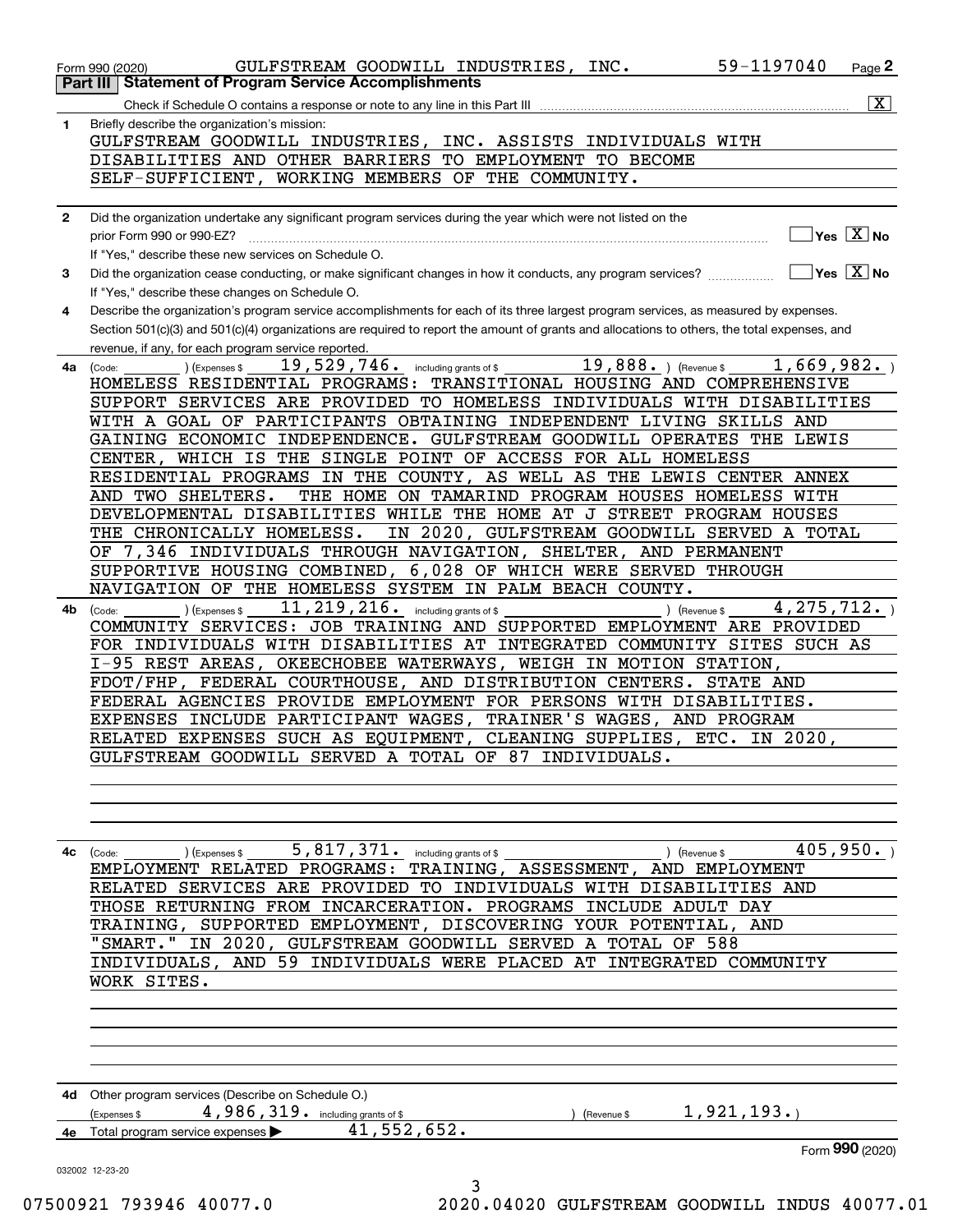|  | Form 990 (2020) |
|--|-----------------|

| Is the organization described in section $501(c)(3)$ or $4947(a)(1)$ (other than a private foundation)?<br>1.<br>X<br>1.<br>$\overline{\mathbf{x}}$<br>$\overline{2}$<br>2<br>Did the organization engage in direct or indirect political campaign activities on behalf of or in opposition to candidates for<br>3<br>x<br>3<br>Section 501(c)(3) organizations. Did the organization engage in lobbying activities, or have a section 501(h) election in effect<br>4<br>x<br>4<br>Is the organization a section 501(c)(4), 501(c)(5), or 501(c)(6) organization that receives membership dues, assessments, or<br>5.<br>x<br>5<br>Did the organization maintain any donor advised funds or any similar funds or accounts for which donors have the right to<br>6<br>x<br>provide advice on the distribution or investment of amounts in such funds or accounts? If "Yes," complete Schedule D, Part I<br>6<br>Did the organization receive or hold a conservation easement, including easements to preserve open space,<br>7<br>x<br>$\overline{7}$<br>Did the organization maintain collections of works of art, historical treasures, or other similar assets? If "Yes," complete<br>8<br>x<br>8<br>Did the organization report an amount in Part X, line 21, for escrow or custodial account liability, serve as a custodian for<br>9<br>amounts not listed in Part X; or provide credit counseling, debt management, credit repair, or debt negotiation services?<br>X<br>9<br>Did the organization, directly or through a related organization, hold assets in donor-restricted endowments<br>10<br>Х<br>10<br>If the organization's answer to any of the following questions is "Yes," then complete Schedule D, Parts VI, VII, VIII, IX, or X<br>11<br>as applicable.<br>Did the organization report an amount for land, buildings, and equipment in Part X, line 10? If "Yes," complete Schedule D,<br>a<br>X<br>11a<br>Did the organization report an amount for investments - other securities in Part X, line 12, that is 5% or more of its total<br>b<br>x<br>11 <sub>b</sub><br>Did the organization report an amount for investments - program related in Part X, line 13, that is 5% or more of its total<br>c<br>x<br>11c<br>d Did the organization report an amount for other assets in Part X, line 15, that is 5% or more of its total assets reported in<br>х<br>11d<br>$\mathbf X$<br>11e<br>Did the organization report an amount for other liabilities in Part X, line 25? If "Yes," complete Schedule D, Part X<br>Did the organization's separate or consolidated financial statements for the tax year include a footnote that addresses<br>X<br>the organization's liability for uncertain tax positions under FIN 48 (ASC 740)? If "Yes," complete Schedule D, Part X<br>11f<br>12a Did the organization obtain separate, independent audited financial statements for the tax year? If "Yes," complete<br>x<br>12a<br><b>b</b> Was the organization included in consolidated, independent audited financial statements for the tax year?<br>X<br>If "Yes," and if the organization answered "No" to line 12a, then completing Schedule D, Parts XI and XII is optional <i>maniman</i> .<br>12b<br>X<br>13<br>X<br>Did the organization maintain an office, employees, or agents outside of the United States?<br>14a<br>Did the organization have aggregate revenues or expenses of more than \$10,000 from grantmaking, fundraising, business,<br>b<br>investment, and program service activities outside the United States, or aggregate foreign investments valued at \$100,000<br>x<br>14b<br>Did the organization report on Part IX, column (A), line 3, more than \$5,000 of grants or other assistance to or for any<br>X<br>15<br>Did the organization report on Part IX, column (A), line 3, more than \$5,000 of aggregate grants or other assistance to<br>X<br>16<br>Did the organization report a total of more than \$15,000 of expenses for professional fundraising services on Part IX,<br>X<br>17<br>Did the organization report more than \$15,000 total of fundraising event gross income and contributions on Part VIII, lines<br>X<br>18<br>Did the organization report more than \$15,000 of gross income from gaming activities on Part VIII, line 9a? If "Yes."<br>19<br>x<br>19<br>X<br>20a<br>20 <sub>b</sub><br>b If "Yes" to line 20a, did the organization attach a copy of its audited financial statements to this return?<br>Did the organization report more than \$5,000 of grants or other assistance to any domestic organization or<br>21<br>x<br>21<br>Form 990 (2020)<br>032003 12-23-20 |     |  | Yes | No |
|----------------------------------------------------------------------------------------------------------------------------------------------------------------------------------------------------------------------------------------------------------------------------------------------------------------------------------------------------------------------------------------------------------------------------------------------------------------------------------------------------------------------------------------------------------------------------------------------------------------------------------------------------------------------------------------------------------------------------------------------------------------------------------------------------------------------------------------------------------------------------------------------------------------------------------------------------------------------------------------------------------------------------------------------------------------------------------------------------------------------------------------------------------------------------------------------------------------------------------------------------------------------------------------------------------------------------------------------------------------------------------------------------------------------------------------------------------------------------------------------------------------------------------------------------------------------------------------------------------------------------------------------------------------------------------------------------------------------------------------------------------------------------------------------------------------------------------------------------------------------------------------------------------------------------------------------------------------------------------------------------------------------------------------------------------------------------------------------------------------------------------------------------------------------------------------------------------------------------------------------------------------------------------------------------------------------------------------------------------------------------------------------------------------------------------------------------------------------------------------------------------------------------------------------------------------------------------------------------------------------------------------------------------------------------------------------------------------------------------------------------------------------------------------------------------------------------------------------------------------------------------------------------------------------------------------------------------------------------------------------------------------------------------------------------------------------------------------------------------------------------------------------------------------------------------------------------------------------------------------------------------------------------------------------------------------------------------------------------------------------------------------------------------------------------------------------------------------------------------------------------------------------------------------------------------------------------------------------------------------------------------------------------------------------------------------------------------------------------------------------------------------------------------------------------------------------------------------------------------------------------------------------------------------------------------------------------------------------------------------------------------------------------------------------------------------------------------------------------------------------------------------------------------------------------------------------------------------------------------------------------------------------------------------------------------------------------------------------------------------------------------------------------------------------------------------------------------------------------------------------------------------------------------------------------------------------------------------------------------------------------------------------------------------|-----|--|-----|----|
|                                                                                                                                                                                                                                                                                                                                                                                                                                                                                                                                                                                                                                                                                                                                                                                                                                                                                                                                                                                                                                                                                                                                                                                                                                                                                                                                                                                                                                                                                                                                                                                                                                                                                                                                                                                                                                                                                                                                                                                                                                                                                                                                                                                                                                                                                                                                                                                                                                                                                                                                                                                                                                                                                                                                                                                                                                                                                                                                                                                                                                                                                                                                                                                                                                                                                                                                                                                                                                                                                                                                                                                                                                                                                                                                                                                                                                                                                                                                                                                                                                                                                                                                                                                                                                                                                                                                                                                                                                                                                                                                                                                                                                                                |     |  |     |    |
|                                                                                                                                                                                                                                                                                                                                                                                                                                                                                                                                                                                                                                                                                                                                                                                                                                                                                                                                                                                                                                                                                                                                                                                                                                                                                                                                                                                                                                                                                                                                                                                                                                                                                                                                                                                                                                                                                                                                                                                                                                                                                                                                                                                                                                                                                                                                                                                                                                                                                                                                                                                                                                                                                                                                                                                                                                                                                                                                                                                                                                                                                                                                                                                                                                                                                                                                                                                                                                                                                                                                                                                                                                                                                                                                                                                                                                                                                                                                                                                                                                                                                                                                                                                                                                                                                                                                                                                                                                                                                                                                                                                                                                                                |     |  |     |    |
|                                                                                                                                                                                                                                                                                                                                                                                                                                                                                                                                                                                                                                                                                                                                                                                                                                                                                                                                                                                                                                                                                                                                                                                                                                                                                                                                                                                                                                                                                                                                                                                                                                                                                                                                                                                                                                                                                                                                                                                                                                                                                                                                                                                                                                                                                                                                                                                                                                                                                                                                                                                                                                                                                                                                                                                                                                                                                                                                                                                                                                                                                                                                                                                                                                                                                                                                                                                                                                                                                                                                                                                                                                                                                                                                                                                                                                                                                                                                                                                                                                                                                                                                                                                                                                                                                                                                                                                                                                                                                                                                                                                                                                                                |     |  |     |    |
|                                                                                                                                                                                                                                                                                                                                                                                                                                                                                                                                                                                                                                                                                                                                                                                                                                                                                                                                                                                                                                                                                                                                                                                                                                                                                                                                                                                                                                                                                                                                                                                                                                                                                                                                                                                                                                                                                                                                                                                                                                                                                                                                                                                                                                                                                                                                                                                                                                                                                                                                                                                                                                                                                                                                                                                                                                                                                                                                                                                                                                                                                                                                                                                                                                                                                                                                                                                                                                                                                                                                                                                                                                                                                                                                                                                                                                                                                                                                                                                                                                                                                                                                                                                                                                                                                                                                                                                                                                                                                                                                                                                                                                                                |     |  |     |    |
|                                                                                                                                                                                                                                                                                                                                                                                                                                                                                                                                                                                                                                                                                                                                                                                                                                                                                                                                                                                                                                                                                                                                                                                                                                                                                                                                                                                                                                                                                                                                                                                                                                                                                                                                                                                                                                                                                                                                                                                                                                                                                                                                                                                                                                                                                                                                                                                                                                                                                                                                                                                                                                                                                                                                                                                                                                                                                                                                                                                                                                                                                                                                                                                                                                                                                                                                                                                                                                                                                                                                                                                                                                                                                                                                                                                                                                                                                                                                                                                                                                                                                                                                                                                                                                                                                                                                                                                                                                                                                                                                                                                                                                                                |     |  |     |    |
|                                                                                                                                                                                                                                                                                                                                                                                                                                                                                                                                                                                                                                                                                                                                                                                                                                                                                                                                                                                                                                                                                                                                                                                                                                                                                                                                                                                                                                                                                                                                                                                                                                                                                                                                                                                                                                                                                                                                                                                                                                                                                                                                                                                                                                                                                                                                                                                                                                                                                                                                                                                                                                                                                                                                                                                                                                                                                                                                                                                                                                                                                                                                                                                                                                                                                                                                                                                                                                                                                                                                                                                                                                                                                                                                                                                                                                                                                                                                                                                                                                                                                                                                                                                                                                                                                                                                                                                                                                                                                                                                                                                                                                                                |     |  |     |    |
|                                                                                                                                                                                                                                                                                                                                                                                                                                                                                                                                                                                                                                                                                                                                                                                                                                                                                                                                                                                                                                                                                                                                                                                                                                                                                                                                                                                                                                                                                                                                                                                                                                                                                                                                                                                                                                                                                                                                                                                                                                                                                                                                                                                                                                                                                                                                                                                                                                                                                                                                                                                                                                                                                                                                                                                                                                                                                                                                                                                                                                                                                                                                                                                                                                                                                                                                                                                                                                                                                                                                                                                                                                                                                                                                                                                                                                                                                                                                                                                                                                                                                                                                                                                                                                                                                                                                                                                                                                                                                                                                                                                                                                                                |     |  |     |    |
|                                                                                                                                                                                                                                                                                                                                                                                                                                                                                                                                                                                                                                                                                                                                                                                                                                                                                                                                                                                                                                                                                                                                                                                                                                                                                                                                                                                                                                                                                                                                                                                                                                                                                                                                                                                                                                                                                                                                                                                                                                                                                                                                                                                                                                                                                                                                                                                                                                                                                                                                                                                                                                                                                                                                                                                                                                                                                                                                                                                                                                                                                                                                                                                                                                                                                                                                                                                                                                                                                                                                                                                                                                                                                                                                                                                                                                                                                                                                                                                                                                                                                                                                                                                                                                                                                                                                                                                                                                                                                                                                                                                                                                                                |     |  |     |    |
|                                                                                                                                                                                                                                                                                                                                                                                                                                                                                                                                                                                                                                                                                                                                                                                                                                                                                                                                                                                                                                                                                                                                                                                                                                                                                                                                                                                                                                                                                                                                                                                                                                                                                                                                                                                                                                                                                                                                                                                                                                                                                                                                                                                                                                                                                                                                                                                                                                                                                                                                                                                                                                                                                                                                                                                                                                                                                                                                                                                                                                                                                                                                                                                                                                                                                                                                                                                                                                                                                                                                                                                                                                                                                                                                                                                                                                                                                                                                                                                                                                                                                                                                                                                                                                                                                                                                                                                                                                                                                                                                                                                                                                                                |     |  |     |    |
|                                                                                                                                                                                                                                                                                                                                                                                                                                                                                                                                                                                                                                                                                                                                                                                                                                                                                                                                                                                                                                                                                                                                                                                                                                                                                                                                                                                                                                                                                                                                                                                                                                                                                                                                                                                                                                                                                                                                                                                                                                                                                                                                                                                                                                                                                                                                                                                                                                                                                                                                                                                                                                                                                                                                                                                                                                                                                                                                                                                                                                                                                                                                                                                                                                                                                                                                                                                                                                                                                                                                                                                                                                                                                                                                                                                                                                                                                                                                                                                                                                                                                                                                                                                                                                                                                                                                                                                                                                                                                                                                                                                                                                                                |     |  |     |    |
|                                                                                                                                                                                                                                                                                                                                                                                                                                                                                                                                                                                                                                                                                                                                                                                                                                                                                                                                                                                                                                                                                                                                                                                                                                                                                                                                                                                                                                                                                                                                                                                                                                                                                                                                                                                                                                                                                                                                                                                                                                                                                                                                                                                                                                                                                                                                                                                                                                                                                                                                                                                                                                                                                                                                                                                                                                                                                                                                                                                                                                                                                                                                                                                                                                                                                                                                                                                                                                                                                                                                                                                                                                                                                                                                                                                                                                                                                                                                                                                                                                                                                                                                                                                                                                                                                                                                                                                                                                                                                                                                                                                                                                                                |     |  |     |    |
|                                                                                                                                                                                                                                                                                                                                                                                                                                                                                                                                                                                                                                                                                                                                                                                                                                                                                                                                                                                                                                                                                                                                                                                                                                                                                                                                                                                                                                                                                                                                                                                                                                                                                                                                                                                                                                                                                                                                                                                                                                                                                                                                                                                                                                                                                                                                                                                                                                                                                                                                                                                                                                                                                                                                                                                                                                                                                                                                                                                                                                                                                                                                                                                                                                                                                                                                                                                                                                                                                                                                                                                                                                                                                                                                                                                                                                                                                                                                                                                                                                                                                                                                                                                                                                                                                                                                                                                                                                                                                                                                                                                                                                                                |     |  |     |    |
|                                                                                                                                                                                                                                                                                                                                                                                                                                                                                                                                                                                                                                                                                                                                                                                                                                                                                                                                                                                                                                                                                                                                                                                                                                                                                                                                                                                                                                                                                                                                                                                                                                                                                                                                                                                                                                                                                                                                                                                                                                                                                                                                                                                                                                                                                                                                                                                                                                                                                                                                                                                                                                                                                                                                                                                                                                                                                                                                                                                                                                                                                                                                                                                                                                                                                                                                                                                                                                                                                                                                                                                                                                                                                                                                                                                                                                                                                                                                                                                                                                                                                                                                                                                                                                                                                                                                                                                                                                                                                                                                                                                                                                                                |     |  |     |    |
|                                                                                                                                                                                                                                                                                                                                                                                                                                                                                                                                                                                                                                                                                                                                                                                                                                                                                                                                                                                                                                                                                                                                                                                                                                                                                                                                                                                                                                                                                                                                                                                                                                                                                                                                                                                                                                                                                                                                                                                                                                                                                                                                                                                                                                                                                                                                                                                                                                                                                                                                                                                                                                                                                                                                                                                                                                                                                                                                                                                                                                                                                                                                                                                                                                                                                                                                                                                                                                                                                                                                                                                                                                                                                                                                                                                                                                                                                                                                                                                                                                                                                                                                                                                                                                                                                                                                                                                                                                                                                                                                                                                                                                                                |     |  |     |    |
|                                                                                                                                                                                                                                                                                                                                                                                                                                                                                                                                                                                                                                                                                                                                                                                                                                                                                                                                                                                                                                                                                                                                                                                                                                                                                                                                                                                                                                                                                                                                                                                                                                                                                                                                                                                                                                                                                                                                                                                                                                                                                                                                                                                                                                                                                                                                                                                                                                                                                                                                                                                                                                                                                                                                                                                                                                                                                                                                                                                                                                                                                                                                                                                                                                                                                                                                                                                                                                                                                                                                                                                                                                                                                                                                                                                                                                                                                                                                                                                                                                                                                                                                                                                                                                                                                                                                                                                                                                                                                                                                                                                                                                                                |     |  |     |    |
|                                                                                                                                                                                                                                                                                                                                                                                                                                                                                                                                                                                                                                                                                                                                                                                                                                                                                                                                                                                                                                                                                                                                                                                                                                                                                                                                                                                                                                                                                                                                                                                                                                                                                                                                                                                                                                                                                                                                                                                                                                                                                                                                                                                                                                                                                                                                                                                                                                                                                                                                                                                                                                                                                                                                                                                                                                                                                                                                                                                                                                                                                                                                                                                                                                                                                                                                                                                                                                                                                                                                                                                                                                                                                                                                                                                                                                                                                                                                                                                                                                                                                                                                                                                                                                                                                                                                                                                                                                                                                                                                                                                                                                                                |     |  |     |    |
|                                                                                                                                                                                                                                                                                                                                                                                                                                                                                                                                                                                                                                                                                                                                                                                                                                                                                                                                                                                                                                                                                                                                                                                                                                                                                                                                                                                                                                                                                                                                                                                                                                                                                                                                                                                                                                                                                                                                                                                                                                                                                                                                                                                                                                                                                                                                                                                                                                                                                                                                                                                                                                                                                                                                                                                                                                                                                                                                                                                                                                                                                                                                                                                                                                                                                                                                                                                                                                                                                                                                                                                                                                                                                                                                                                                                                                                                                                                                                                                                                                                                                                                                                                                                                                                                                                                                                                                                                                                                                                                                                                                                                                                                |     |  |     |    |
|                                                                                                                                                                                                                                                                                                                                                                                                                                                                                                                                                                                                                                                                                                                                                                                                                                                                                                                                                                                                                                                                                                                                                                                                                                                                                                                                                                                                                                                                                                                                                                                                                                                                                                                                                                                                                                                                                                                                                                                                                                                                                                                                                                                                                                                                                                                                                                                                                                                                                                                                                                                                                                                                                                                                                                                                                                                                                                                                                                                                                                                                                                                                                                                                                                                                                                                                                                                                                                                                                                                                                                                                                                                                                                                                                                                                                                                                                                                                                                                                                                                                                                                                                                                                                                                                                                                                                                                                                                                                                                                                                                                                                                                                |     |  |     |    |
|                                                                                                                                                                                                                                                                                                                                                                                                                                                                                                                                                                                                                                                                                                                                                                                                                                                                                                                                                                                                                                                                                                                                                                                                                                                                                                                                                                                                                                                                                                                                                                                                                                                                                                                                                                                                                                                                                                                                                                                                                                                                                                                                                                                                                                                                                                                                                                                                                                                                                                                                                                                                                                                                                                                                                                                                                                                                                                                                                                                                                                                                                                                                                                                                                                                                                                                                                                                                                                                                                                                                                                                                                                                                                                                                                                                                                                                                                                                                                                                                                                                                                                                                                                                                                                                                                                                                                                                                                                                                                                                                                                                                                                                                |     |  |     |    |
|                                                                                                                                                                                                                                                                                                                                                                                                                                                                                                                                                                                                                                                                                                                                                                                                                                                                                                                                                                                                                                                                                                                                                                                                                                                                                                                                                                                                                                                                                                                                                                                                                                                                                                                                                                                                                                                                                                                                                                                                                                                                                                                                                                                                                                                                                                                                                                                                                                                                                                                                                                                                                                                                                                                                                                                                                                                                                                                                                                                                                                                                                                                                                                                                                                                                                                                                                                                                                                                                                                                                                                                                                                                                                                                                                                                                                                                                                                                                                                                                                                                                                                                                                                                                                                                                                                                                                                                                                                                                                                                                                                                                                                                                |     |  |     |    |
|                                                                                                                                                                                                                                                                                                                                                                                                                                                                                                                                                                                                                                                                                                                                                                                                                                                                                                                                                                                                                                                                                                                                                                                                                                                                                                                                                                                                                                                                                                                                                                                                                                                                                                                                                                                                                                                                                                                                                                                                                                                                                                                                                                                                                                                                                                                                                                                                                                                                                                                                                                                                                                                                                                                                                                                                                                                                                                                                                                                                                                                                                                                                                                                                                                                                                                                                                                                                                                                                                                                                                                                                                                                                                                                                                                                                                                                                                                                                                                                                                                                                                                                                                                                                                                                                                                                                                                                                                                                                                                                                                                                                                                                                |     |  |     |    |
|                                                                                                                                                                                                                                                                                                                                                                                                                                                                                                                                                                                                                                                                                                                                                                                                                                                                                                                                                                                                                                                                                                                                                                                                                                                                                                                                                                                                                                                                                                                                                                                                                                                                                                                                                                                                                                                                                                                                                                                                                                                                                                                                                                                                                                                                                                                                                                                                                                                                                                                                                                                                                                                                                                                                                                                                                                                                                                                                                                                                                                                                                                                                                                                                                                                                                                                                                                                                                                                                                                                                                                                                                                                                                                                                                                                                                                                                                                                                                                                                                                                                                                                                                                                                                                                                                                                                                                                                                                                                                                                                                                                                                                                                |     |  |     |    |
|                                                                                                                                                                                                                                                                                                                                                                                                                                                                                                                                                                                                                                                                                                                                                                                                                                                                                                                                                                                                                                                                                                                                                                                                                                                                                                                                                                                                                                                                                                                                                                                                                                                                                                                                                                                                                                                                                                                                                                                                                                                                                                                                                                                                                                                                                                                                                                                                                                                                                                                                                                                                                                                                                                                                                                                                                                                                                                                                                                                                                                                                                                                                                                                                                                                                                                                                                                                                                                                                                                                                                                                                                                                                                                                                                                                                                                                                                                                                                                                                                                                                                                                                                                                                                                                                                                                                                                                                                                                                                                                                                                                                                                                                |     |  |     |    |
|                                                                                                                                                                                                                                                                                                                                                                                                                                                                                                                                                                                                                                                                                                                                                                                                                                                                                                                                                                                                                                                                                                                                                                                                                                                                                                                                                                                                                                                                                                                                                                                                                                                                                                                                                                                                                                                                                                                                                                                                                                                                                                                                                                                                                                                                                                                                                                                                                                                                                                                                                                                                                                                                                                                                                                                                                                                                                                                                                                                                                                                                                                                                                                                                                                                                                                                                                                                                                                                                                                                                                                                                                                                                                                                                                                                                                                                                                                                                                                                                                                                                                                                                                                                                                                                                                                                                                                                                                                                                                                                                                                                                                                                                |     |  |     |    |
|                                                                                                                                                                                                                                                                                                                                                                                                                                                                                                                                                                                                                                                                                                                                                                                                                                                                                                                                                                                                                                                                                                                                                                                                                                                                                                                                                                                                                                                                                                                                                                                                                                                                                                                                                                                                                                                                                                                                                                                                                                                                                                                                                                                                                                                                                                                                                                                                                                                                                                                                                                                                                                                                                                                                                                                                                                                                                                                                                                                                                                                                                                                                                                                                                                                                                                                                                                                                                                                                                                                                                                                                                                                                                                                                                                                                                                                                                                                                                                                                                                                                                                                                                                                                                                                                                                                                                                                                                                                                                                                                                                                                                                                                |     |  |     |    |
|                                                                                                                                                                                                                                                                                                                                                                                                                                                                                                                                                                                                                                                                                                                                                                                                                                                                                                                                                                                                                                                                                                                                                                                                                                                                                                                                                                                                                                                                                                                                                                                                                                                                                                                                                                                                                                                                                                                                                                                                                                                                                                                                                                                                                                                                                                                                                                                                                                                                                                                                                                                                                                                                                                                                                                                                                                                                                                                                                                                                                                                                                                                                                                                                                                                                                                                                                                                                                                                                                                                                                                                                                                                                                                                                                                                                                                                                                                                                                                                                                                                                                                                                                                                                                                                                                                                                                                                                                                                                                                                                                                                                                                                                |     |  |     |    |
|                                                                                                                                                                                                                                                                                                                                                                                                                                                                                                                                                                                                                                                                                                                                                                                                                                                                                                                                                                                                                                                                                                                                                                                                                                                                                                                                                                                                                                                                                                                                                                                                                                                                                                                                                                                                                                                                                                                                                                                                                                                                                                                                                                                                                                                                                                                                                                                                                                                                                                                                                                                                                                                                                                                                                                                                                                                                                                                                                                                                                                                                                                                                                                                                                                                                                                                                                                                                                                                                                                                                                                                                                                                                                                                                                                                                                                                                                                                                                                                                                                                                                                                                                                                                                                                                                                                                                                                                                                                                                                                                                                                                                                                                |     |  |     |    |
|                                                                                                                                                                                                                                                                                                                                                                                                                                                                                                                                                                                                                                                                                                                                                                                                                                                                                                                                                                                                                                                                                                                                                                                                                                                                                                                                                                                                                                                                                                                                                                                                                                                                                                                                                                                                                                                                                                                                                                                                                                                                                                                                                                                                                                                                                                                                                                                                                                                                                                                                                                                                                                                                                                                                                                                                                                                                                                                                                                                                                                                                                                                                                                                                                                                                                                                                                                                                                                                                                                                                                                                                                                                                                                                                                                                                                                                                                                                                                                                                                                                                                                                                                                                                                                                                                                                                                                                                                                                                                                                                                                                                                                                                |     |  |     |    |
|                                                                                                                                                                                                                                                                                                                                                                                                                                                                                                                                                                                                                                                                                                                                                                                                                                                                                                                                                                                                                                                                                                                                                                                                                                                                                                                                                                                                                                                                                                                                                                                                                                                                                                                                                                                                                                                                                                                                                                                                                                                                                                                                                                                                                                                                                                                                                                                                                                                                                                                                                                                                                                                                                                                                                                                                                                                                                                                                                                                                                                                                                                                                                                                                                                                                                                                                                                                                                                                                                                                                                                                                                                                                                                                                                                                                                                                                                                                                                                                                                                                                                                                                                                                                                                                                                                                                                                                                                                                                                                                                                                                                                                                                |     |  |     |    |
|                                                                                                                                                                                                                                                                                                                                                                                                                                                                                                                                                                                                                                                                                                                                                                                                                                                                                                                                                                                                                                                                                                                                                                                                                                                                                                                                                                                                                                                                                                                                                                                                                                                                                                                                                                                                                                                                                                                                                                                                                                                                                                                                                                                                                                                                                                                                                                                                                                                                                                                                                                                                                                                                                                                                                                                                                                                                                                                                                                                                                                                                                                                                                                                                                                                                                                                                                                                                                                                                                                                                                                                                                                                                                                                                                                                                                                                                                                                                                                                                                                                                                                                                                                                                                                                                                                                                                                                                                                                                                                                                                                                                                                                                |     |  |     |    |
|                                                                                                                                                                                                                                                                                                                                                                                                                                                                                                                                                                                                                                                                                                                                                                                                                                                                                                                                                                                                                                                                                                                                                                                                                                                                                                                                                                                                                                                                                                                                                                                                                                                                                                                                                                                                                                                                                                                                                                                                                                                                                                                                                                                                                                                                                                                                                                                                                                                                                                                                                                                                                                                                                                                                                                                                                                                                                                                                                                                                                                                                                                                                                                                                                                                                                                                                                                                                                                                                                                                                                                                                                                                                                                                                                                                                                                                                                                                                                                                                                                                                                                                                                                                                                                                                                                                                                                                                                                                                                                                                                                                                                                                                |     |  |     |    |
|                                                                                                                                                                                                                                                                                                                                                                                                                                                                                                                                                                                                                                                                                                                                                                                                                                                                                                                                                                                                                                                                                                                                                                                                                                                                                                                                                                                                                                                                                                                                                                                                                                                                                                                                                                                                                                                                                                                                                                                                                                                                                                                                                                                                                                                                                                                                                                                                                                                                                                                                                                                                                                                                                                                                                                                                                                                                                                                                                                                                                                                                                                                                                                                                                                                                                                                                                                                                                                                                                                                                                                                                                                                                                                                                                                                                                                                                                                                                                                                                                                                                                                                                                                                                                                                                                                                                                                                                                                                                                                                                                                                                                                                                |     |  |     |    |
|                                                                                                                                                                                                                                                                                                                                                                                                                                                                                                                                                                                                                                                                                                                                                                                                                                                                                                                                                                                                                                                                                                                                                                                                                                                                                                                                                                                                                                                                                                                                                                                                                                                                                                                                                                                                                                                                                                                                                                                                                                                                                                                                                                                                                                                                                                                                                                                                                                                                                                                                                                                                                                                                                                                                                                                                                                                                                                                                                                                                                                                                                                                                                                                                                                                                                                                                                                                                                                                                                                                                                                                                                                                                                                                                                                                                                                                                                                                                                                                                                                                                                                                                                                                                                                                                                                                                                                                                                                                                                                                                                                                                                                                                |     |  |     |    |
|                                                                                                                                                                                                                                                                                                                                                                                                                                                                                                                                                                                                                                                                                                                                                                                                                                                                                                                                                                                                                                                                                                                                                                                                                                                                                                                                                                                                                                                                                                                                                                                                                                                                                                                                                                                                                                                                                                                                                                                                                                                                                                                                                                                                                                                                                                                                                                                                                                                                                                                                                                                                                                                                                                                                                                                                                                                                                                                                                                                                                                                                                                                                                                                                                                                                                                                                                                                                                                                                                                                                                                                                                                                                                                                                                                                                                                                                                                                                                                                                                                                                                                                                                                                                                                                                                                                                                                                                                                                                                                                                                                                                                                                                |     |  |     |    |
|                                                                                                                                                                                                                                                                                                                                                                                                                                                                                                                                                                                                                                                                                                                                                                                                                                                                                                                                                                                                                                                                                                                                                                                                                                                                                                                                                                                                                                                                                                                                                                                                                                                                                                                                                                                                                                                                                                                                                                                                                                                                                                                                                                                                                                                                                                                                                                                                                                                                                                                                                                                                                                                                                                                                                                                                                                                                                                                                                                                                                                                                                                                                                                                                                                                                                                                                                                                                                                                                                                                                                                                                                                                                                                                                                                                                                                                                                                                                                                                                                                                                                                                                                                                                                                                                                                                                                                                                                                                                                                                                                                                                                                                                |     |  |     |    |
|                                                                                                                                                                                                                                                                                                                                                                                                                                                                                                                                                                                                                                                                                                                                                                                                                                                                                                                                                                                                                                                                                                                                                                                                                                                                                                                                                                                                                                                                                                                                                                                                                                                                                                                                                                                                                                                                                                                                                                                                                                                                                                                                                                                                                                                                                                                                                                                                                                                                                                                                                                                                                                                                                                                                                                                                                                                                                                                                                                                                                                                                                                                                                                                                                                                                                                                                                                                                                                                                                                                                                                                                                                                                                                                                                                                                                                                                                                                                                                                                                                                                                                                                                                                                                                                                                                                                                                                                                                                                                                                                                                                                                                                                |     |  |     |    |
|                                                                                                                                                                                                                                                                                                                                                                                                                                                                                                                                                                                                                                                                                                                                                                                                                                                                                                                                                                                                                                                                                                                                                                                                                                                                                                                                                                                                                                                                                                                                                                                                                                                                                                                                                                                                                                                                                                                                                                                                                                                                                                                                                                                                                                                                                                                                                                                                                                                                                                                                                                                                                                                                                                                                                                                                                                                                                                                                                                                                                                                                                                                                                                                                                                                                                                                                                                                                                                                                                                                                                                                                                                                                                                                                                                                                                                                                                                                                                                                                                                                                                                                                                                                                                                                                                                                                                                                                                                                                                                                                                                                                                                                                | 13  |  |     |    |
|                                                                                                                                                                                                                                                                                                                                                                                                                                                                                                                                                                                                                                                                                                                                                                                                                                                                                                                                                                                                                                                                                                                                                                                                                                                                                                                                                                                                                                                                                                                                                                                                                                                                                                                                                                                                                                                                                                                                                                                                                                                                                                                                                                                                                                                                                                                                                                                                                                                                                                                                                                                                                                                                                                                                                                                                                                                                                                                                                                                                                                                                                                                                                                                                                                                                                                                                                                                                                                                                                                                                                                                                                                                                                                                                                                                                                                                                                                                                                                                                                                                                                                                                                                                                                                                                                                                                                                                                                                                                                                                                                                                                                                                                | 14a |  |     |    |
|                                                                                                                                                                                                                                                                                                                                                                                                                                                                                                                                                                                                                                                                                                                                                                                                                                                                                                                                                                                                                                                                                                                                                                                                                                                                                                                                                                                                                                                                                                                                                                                                                                                                                                                                                                                                                                                                                                                                                                                                                                                                                                                                                                                                                                                                                                                                                                                                                                                                                                                                                                                                                                                                                                                                                                                                                                                                                                                                                                                                                                                                                                                                                                                                                                                                                                                                                                                                                                                                                                                                                                                                                                                                                                                                                                                                                                                                                                                                                                                                                                                                                                                                                                                                                                                                                                                                                                                                                                                                                                                                                                                                                                                                |     |  |     |    |
|                                                                                                                                                                                                                                                                                                                                                                                                                                                                                                                                                                                                                                                                                                                                                                                                                                                                                                                                                                                                                                                                                                                                                                                                                                                                                                                                                                                                                                                                                                                                                                                                                                                                                                                                                                                                                                                                                                                                                                                                                                                                                                                                                                                                                                                                                                                                                                                                                                                                                                                                                                                                                                                                                                                                                                                                                                                                                                                                                                                                                                                                                                                                                                                                                                                                                                                                                                                                                                                                                                                                                                                                                                                                                                                                                                                                                                                                                                                                                                                                                                                                                                                                                                                                                                                                                                                                                                                                                                                                                                                                                                                                                                                                |     |  |     |    |
|                                                                                                                                                                                                                                                                                                                                                                                                                                                                                                                                                                                                                                                                                                                                                                                                                                                                                                                                                                                                                                                                                                                                                                                                                                                                                                                                                                                                                                                                                                                                                                                                                                                                                                                                                                                                                                                                                                                                                                                                                                                                                                                                                                                                                                                                                                                                                                                                                                                                                                                                                                                                                                                                                                                                                                                                                                                                                                                                                                                                                                                                                                                                                                                                                                                                                                                                                                                                                                                                                                                                                                                                                                                                                                                                                                                                                                                                                                                                                                                                                                                                                                                                                                                                                                                                                                                                                                                                                                                                                                                                                                                                                                                                |     |  |     |    |
|                                                                                                                                                                                                                                                                                                                                                                                                                                                                                                                                                                                                                                                                                                                                                                                                                                                                                                                                                                                                                                                                                                                                                                                                                                                                                                                                                                                                                                                                                                                                                                                                                                                                                                                                                                                                                                                                                                                                                                                                                                                                                                                                                                                                                                                                                                                                                                                                                                                                                                                                                                                                                                                                                                                                                                                                                                                                                                                                                                                                                                                                                                                                                                                                                                                                                                                                                                                                                                                                                                                                                                                                                                                                                                                                                                                                                                                                                                                                                                                                                                                                                                                                                                                                                                                                                                                                                                                                                                                                                                                                                                                                                                                                | 15  |  |     |    |
|                                                                                                                                                                                                                                                                                                                                                                                                                                                                                                                                                                                                                                                                                                                                                                                                                                                                                                                                                                                                                                                                                                                                                                                                                                                                                                                                                                                                                                                                                                                                                                                                                                                                                                                                                                                                                                                                                                                                                                                                                                                                                                                                                                                                                                                                                                                                                                                                                                                                                                                                                                                                                                                                                                                                                                                                                                                                                                                                                                                                                                                                                                                                                                                                                                                                                                                                                                                                                                                                                                                                                                                                                                                                                                                                                                                                                                                                                                                                                                                                                                                                                                                                                                                                                                                                                                                                                                                                                                                                                                                                                                                                                                                                |     |  |     |    |
|                                                                                                                                                                                                                                                                                                                                                                                                                                                                                                                                                                                                                                                                                                                                                                                                                                                                                                                                                                                                                                                                                                                                                                                                                                                                                                                                                                                                                                                                                                                                                                                                                                                                                                                                                                                                                                                                                                                                                                                                                                                                                                                                                                                                                                                                                                                                                                                                                                                                                                                                                                                                                                                                                                                                                                                                                                                                                                                                                                                                                                                                                                                                                                                                                                                                                                                                                                                                                                                                                                                                                                                                                                                                                                                                                                                                                                                                                                                                                                                                                                                                                                                                                                                                                                                                                                                                                                                                                                                                                                                                                                                                                                                                | 16  |  |     |    |
|                                                                                                                                                                                                                                                                                                                                                                                                                                                                                                                                                                                                                                                                                                                                                                                                                                                                                                                                                                                                                                                                                                                                                                                                                                                                                                                                                                                                                                                                                                                                                                                                                                                                                                                                                                                                                                                                                                                                                                                                                                                                                                                                                                                                                                                                                                                                                                                                                                                                                                                                                                                                                                                                                                                                                                                                                                                                                                                                                                                                                                                                                                                                                                                                                                                                                                                                                                                                                                                                                                                                                                                                                                                                                                                                                                                                                                                                                                                                                                                                                                                                                                                                                                                                                                                                                                                                                                                                                                                                                                                                                                                                                                                                |     |  |     |    |
|                                                                                                                                                                                                                                                                                                                                                                                                                                                                                                                                                                                                                                                                                                                                                                                                                                                                                                                                                                                                                                                                                                                                                                                                                                                                                                                                                                                                                                                                                                                                                                                                                                                                                                                                                                                                                                                                                                                                                                                                                                                                                                                                                                                                                                                                                                                                                                                                                                                                                                                                                                                                                                                                                                                                                                                                                                                                                                                                                                                                                                                                                                                                                                                                                                                                                                                                                                                                                                                                                                                                                                                                                                                                                                                                                                                                                                                                                                                                                                                                                                                                                                                                                                                                                                                                                                                                                                                                                                                                                                                                                                                                                                                                | 17  |  |     |    |
|                                                                                                                                                                                                                                                                                                                                                                                                                                                                                                                                                                                                                                                                                                                                                                                                                                                                                                                                                                                                                                                                                                                                                                                                                                                                                                                                                                                                                                                                                                                                                                                                                                                                                                                                                                                                                                                                                                                                                                                                                                                                                                                                                                                                                                                                                                                                                                                                                                                                                                                                                                                                                                                                                                                                                                                                                                                                                                                                                                                                                                                                                                                                                                                                                                                                                                                                                                                                                                                                                                                                                                                                                                                                                                                                                                                                                                                                                                                                                                                                                                                                                                                                                                                                                                                                                                                                                                                                                                                                                                                                                                                                                                                                |     |  |     |    |
|                                                                                                                                                                                                                                                                                                                                                                                                                                                                                                                                                                                                                                                                                                                                                                                                                                                                                                                                                                                                                                                                                                                                                                                                                                                                                                                                                                                                                                                                                                                                                                                                                                                                                                                                                                                                                                                                                                                                                                                                                                                                                                                                                                                                                                                                                                                                                                                                                                                                                                                                                                                                                                                                                                                                                                                                                                                                                                                                                                                                                                                                                                                                                                                                                                                                                                                                                                                                                                                                                                                                                                                                                                                                                                                                                                                                                                                                                                                                                                                                                                                                                                                                                                                                                                                                                                                                                                                                                                                                                                                                                                                                                                                                | 18  |  |     |    |
|                                                                                                                                                                                                                                                                                                                                                                                                                                                                                                                                                                                                                                                                                                                                                                                                                                                                                                                                                                                                                                                                                                                                                                                                                                                                                                                                                                                                                                                                                                                                                                                                                                                                                                                                                                                                                                                                                                                                                                                                                                                                                                                                                                                                                                                                                                                                                                                                                                                                                                                                                                                                                                                                                                                                                                                                                                                                                                                                                                                                                                                                                                                                                                                                                                                                                                                                                                                                                                                                                                                                                                                                                                                                                                                                                                                                                                                                                                                                                                                                                                                                                                                                                                                                                                                                                                                                                                                                                                                                                                                                                                                                                                                                |     |  |     |    |
|                                                                                                                                                                                                                                                                                                                                                                                                                                                                                                                                                                                                                                                                                                                                                                                                                                                                                                                                                                                                                                                                                                                                                                                                                                                                                                                                                                                                                                                                                                                                                                                                                                                                                                                                                                                                                                                                                                                                                                                                                                                                                                                                                                                                                                                                                                                                                                                                                                                                                                                                                                                                                                                                                                                                                                                                                                                                                                                                                                                                                                                                                                                                                                                                                                                                                                                                                                                                                                                                                                                                                                                                                                                                                                                                                                                                                                                                                                                                                                                                                                                                                                                                                                                                                                                                                                                                                                                                                                                                                                                                                                                                                                                                |     |  |     |    |
|                                                                                                                                                                                                                                                                                                                                                                                                                                                                                                                                                                                                                                                                                                                                                                                                                                                                                                                                                                                                                                                                                                                                                                                                                                                                                                                                                                                                                                                                                                                                                                                                                                                                                                                                                                                                                                                                                                                                                                                                                                                                                                                                                                                                                                                                                                                                                                                                                                                                                                                                                                                                                                                                                                                                                                                                                                                                                                                                                                                                                                                                                                                                                                                                                                                                                                                                                                                                                                                                                                                                                                                                                                                                                                                                                                                                                                                                                                                                                                                                                                                                                                                                                                                                                                                                                                                                                                                                                                                                                                                                                                                                                                                                |     |  |     |    |
|                                                                                                                                                                                                                                                                                                                                                                                                                                                                                                                                                                                                                                                                                                                                                                                                                                                                                                                                                                                                                                                                                                                                                                                                                                                                                                                                                                                                                                                                                                                                                                                                                                                                                                                                                                                                                                                                                                                                                                                                                                                                                                                                                                                                                                                                                                                                                                                                                                                                                                                                                                                                                                                                                                                                                                                                                                                                                                                                                                                                                                                                                                                                                                                                                                                                                                                                                                                                                                                                                                                                                                                                                                                                                                                                                                                                                                                                                                                                                                                                                                                                                                                                                                                                                                                                                                                                                                                                                                                                                                                                                                                                                                                                |     |  |     |    |
|                                                                                                                                                                                                                                                                                                                                                                                                                                                                                                                                                                                                                                                                                                                                                                                                                                                                                                                                                                                                                                                                                                                                                                                                                                                                                                                                                                                                                                                                                                                                                                                                                                                                                                                                                                                                                                                                                                                                                                                                                                                                                                                                                                                                                                                                                                                                                                                                                                                                                                                                                                                                                                                                                                                                                                                                                                                                                                                                                                                                                                                                                                                                                                                                                                                                                                                                                                                                                                                                                                                                                                                                                                                                                                                                                                                                                                                                                                                                                                                                                                                                                                                                                                                                                                                                                                                                                                                                                                                                                                                                                                                                                                                                |     |  |     |    |
|                                                                                                                                                                                                                                                                                                                                                                                                                                                                                                                                                                                                                                                                                                                                                                                                                                                                                                                                                                                                                                                                                                                                                                                                                                                                                                                                                                                                                                                                                                                                                                                                                                                                                                                                                                                                                                                                                                                                                                                                                                                                                                                                                                                                                                                                                                                                                                                                                                                                                                                                                                                                                                                                                                                                                                                                                                                                                                                                                                                                                                                                                                                                                                                                                                                                                                                                                                                                                                                                                                                                                                                                                                                                                                                                                                                                                                                                                                                                                                                                                                                                                                                                                                                                                                                                                                                                                                                                                                                                                                                                                                                                                                                                |     |  |     |    |
|                                                                                                                                                                                                                                                                                                                                                                                                                                                                                                                                                                                                                                                                                                                                                                                                                                                                                                                                                                                                                                                                                                                                                                                                                                                                                                                                                                                                                                                                                                                                                                                                                                                                                                                                                                                                                                                                                                                                                                                                                                                                                                                                                                                                                                                                                                                                                                                                                                                                                                                                                                                                                                                                                                                                                                                                                                                                                                                                                                                                                                                                                                                                                                                                                                                                                                                                                                                                                                                                                                                                                                                                                                                                                                                                                                                                                                                                                                                                                                                                                                                                                                                                                                                                                                                                                                                                                                                                                                                                                                                                                                                                                                                                |     |  |     |    |

032003 12-23-20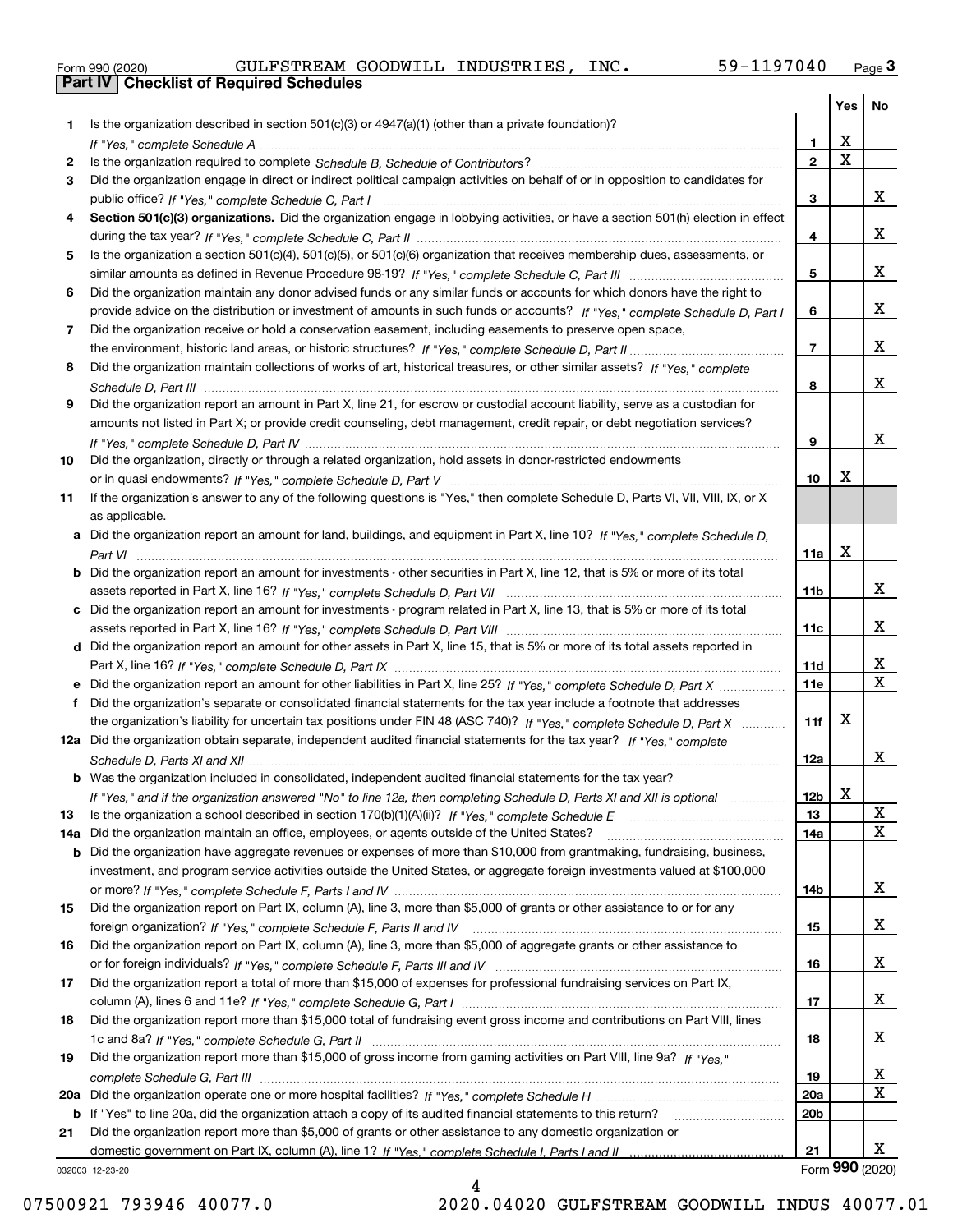|  | Form 990 (2020) |
|--|-----------------|
|  |                 |

*(continued)*

|               |                                                                                                                                                                                                                                |                 | Yes    | No               |
|---------------|--------------------------------------------------------------------------------------------------------------------------------------------------------------------------------------------------------------------------------|-----------------|--------|------------------|
| 22            | Did the organization report more than \$5,000 of grants or other assistance to or for domestic individuals on                                                                                                                  |                 |        |                  |
|               |                                                                                                                                                                                                                                | 22              | X      |                  |
| 23            | Did the organization answer "Yes" to Part VII, Section A, line 3, 4, or 5 about compensation of the organization's current                                                                                                     |                 |        |                  |
|               | and former officers, directors, trustees, key employees, and highest compensated employees? If "Yes," complete                                                                                                                 |                 |        |                  |
|               |                                                                                                                                                                                                                                | 23              | X      |                  |
|               | 24a Did the organization have a tax-exempt bond issue with an outstanding principal amount of more than \$100,000 as of the                                                                                                    |                 |        |                  |
|               | last day of the year, that was issued after December 31, 2002? If "Yes," answer lines 24b through 24d and complete                                                                                                             |                 |        |                  |
|               |                                                                                                                                                                                                                                | 24a             |        | X.               |
|               | <b>b</b> Did the organization invest any proceeds of tax-exempt bonds beyond a temporary period exception?                                                                                                                     | 24b             |        |                  |
|               | c Did the organization maintain an escrow account other than a refunding escrow at any time during the year to defease                                                                                                         |                 |        |                  |
|               |                                                                                                                                                                                                                                | 24с             |        |                  |
|               |                                                                                                                                                                                                                                | 24d             |        |                  |
|               | 25a Section 501(c)(3), 501(c)(4), and 501(c)(29) organizations. Did the organization engage in an excess benefit                                                                                                               |                 |        |                  |
|               |                                                                                                                                                                                                                                | 25a             |        | x                |
|               | b Is the organization aware that it engaged in an excess benefit transaction with a disqualified person in a prior year, and                                                                                                   |                 |        |                  |
|               | that the transaction has not been reported on any of the organization's prior Forms 990 or 990-EZ? If "Yes." complete                                                                                                          |                 |        |                  |
|               | Schedule L. Part I                                                                                                                                                                                                             | 25b             |        | x                |
| 26            | Did the organization report any amount on Part X, line 5 or 22, for receivables from or payables to any current                                                                                                                |                 |        |                  |
|               | or former officer, director, trustee, key employee, creator or founder, substantial contributor, or 35%                                                                                                                        |                 |        |                  |
|               | controlled entity or family member of any of these persons? If "Yes," complete Schedule L, Part II                                                                                                                             | 26              |        | x                |
| 27            | Did the organization provide a grant or other assistance to any current or former officer, director, trustee, key employee,                                                                                                    |                 |        |                  |
|               | creator or founder, substantial contributor or employee thereof, a grant selection committee member, or to a 35% controlled                                                                                                    |                 |        |                  |
|               | entity (including an employee thereof) or family member of any of these persons? If "Yes," complete Schedule L, Part III                                                                                                       | 27              |        | х                |
| 28            | Was the organization a party to a business transaction with one of the following parties (see Schedule L, Part IV                                                                                                              |                 |        |                  |
|               | instructions, for applicable filing thresholds, conditions, and exceptions):                                                                                                                                                   |                 |        |                  |
|               | a A current or former officer, director, trustee, key employee, creator or founder, or substantial contributor? If                                                                                                             |                 |        |                  |
|               |                                                                                                                                                                                                                                | 28a             |        | x<br>$\mathbf X$ |
|               |                                                                                                                                                                                                                                | 28 <sub>b</sub> |        |                  |
|               | c A 35% controlled entity of one or more individuals and/or organizations described in lines 28a or 28b? If                                                                                                                    |                 |        |                  |
|               |                                                                                                                                                                                                                                | 28c             |        | x                |
| 29            |                                                                                                                                                                                                                                | 29              | X      |                  |
| 30            | Did the organization receive contributions of art, historical treasures, or other similar assets, or qualified conservation                                                                                                    |                 |        |                  |
|               |                                                                                                                                                                                                                                | 30              |        | x<br>X           |
| 31            | Did the organization liquidate, terminate, or dissolve and cease operations? If "Yes," complete Schedule N, Part I                                                                                                             | 31              |        |                  |
| 32            | Did the organization sell, exchange, dispose of, or transfer more than 25% of its net assets? If "Yes," complete                                                                                                               |                 |        |                  |
|               |                                                                                                                                                                                                                                | 32              |        | x                |
| 33            | Did the organization own 100% of an entity disregarded as separate from the organization under Regulations                                                                                                                     |                 |        |                  |
|               |                                                                                                                                                                                                                                | 33              |        | X                |
| 34            | Was the organization related to any tax-exempt or taxable entity? If "Yes," complete Schedule R, Part II, III, or IV, and                                                                                                      |                 |        |                  |
|               | 35a Did the organization have a controlled entity within the meaning of section 512(b)(13)?                                                                                                                                    | 34              | х<br>x |                  |
|               |                                                                                                                                                                                                                                | 35a             |        |                  |
|               | b If "Yes" to line 35a, did the organization receive any payment from or engage in any transaction with a controlled entity                                                                                                    |                 | X      |                  |
|               |                                                                                                                                                                                                                                | 35b             |        |                  |
| 36            | Section 501(c)(3) organizations. Did the organization make any transfers to an exempt non-charitable related organization?                                                                                                     | 36              |        | x                |
|               | Did the organization conduct more than 5% of its activities through an entity that is not a related organization                                                                                                               |                 |        |                  |
| 37            |                                                                                                                                                                                                                                | 37              |        | x                |
| 38            | and that is treated as a partnership for federal income tax purposes? If "Yes," complete Schedule R, Part VI<br>Did the organization complete Schedule O and provide explanations in Schedule O for Part VI, lines 11b and 19? |                 |        |                  |
|               | Note: All Form 990 filers are required to complete Schedule O                                                                                                                                                                  | 38              | X      |                  |
| <b>Part V</b> | <b>Statements Regarding Other IRS Filings and Tax Compliance</b>                                                                                                                                                               |                 |        |                  |
|               | Check if Schedule O contains a response or note to any line in this Part V                                                                                                                                                     |                 |        |                  |
|               |                                                                                                                                                                                                                                |                 | Yes    | No               |
|               | 184<br>1a Enter the number reported in Box 3 of Form 1096. Enter -0- if not applicable<br>1a                                                                                                                                   |                 |        |                  |
|               | 0<br><b>b</b> Enter the number of Forms W-2G included in line 1a. Enter -0- if not applicable<br>1b                                                                                                                            |                 |        |                  |
|               | c Did the organization comply with backup withholding rules for reportable payments to vendors and reportable gaming                                                                                                           |                 |        |                  |
|               | (gambling) winnings to prize winners?                                                                                                                                                                                          | 1c              | х      |                  |
|               | 032004 12-23-20                                                                                                                                                                                                                |                 |        | Form 990 (2020)  |
|               | 5                                                                                                                                                                                                                              |                 |        |                  |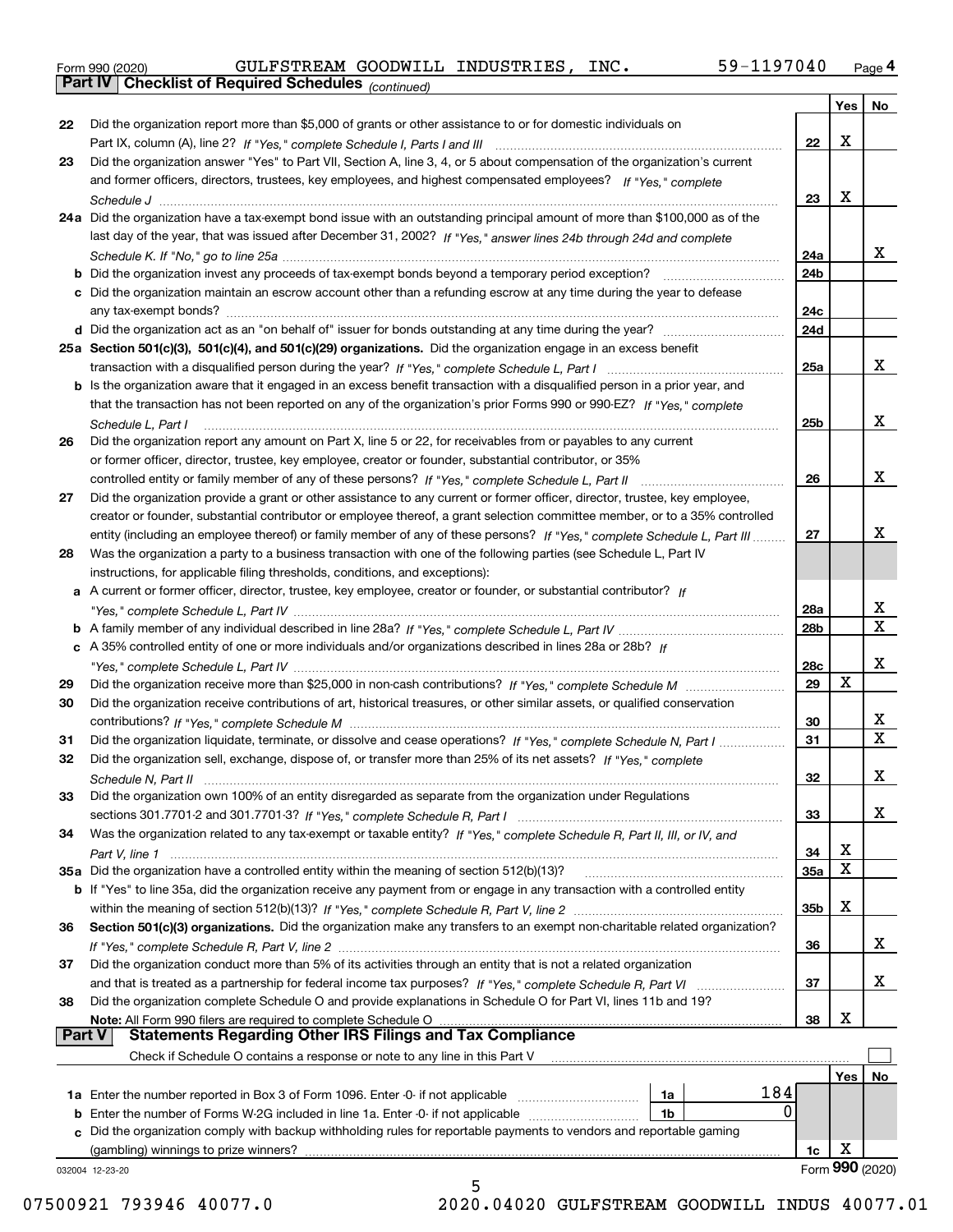| Form 990 (2020) |                                                                                                | GULFSTREAM GOODWILL INDUSTRIES, INC. | 59-1197040 | Page $5$ |
|-----------------|------------------------------------------------------------------------------------------------|--------------------------------------|------------|----------|
|                 | <b>Part V</b> Statements Regarding Other IRS Filings and Tax Compliance <sub>(continued)</sub> |                                      |            |          |

|     | Part V<br>Statements Regarding Other IRS Fillings and Tax Compilance $_{(continued)}$                                                           |      |                |     |     |  |  |
|-----|-------------------------------------------------------------------------------------------------------------------------------------------------|------|----------------|-----|-----|--|--|
|     |                                                                                                                                                 |      |                | Yes | No. |  |  |
|     | 2a Enter the number of employees reported on Form W-3, Transmittal of Wage and Tax Statements,                                                  |      |                |     |     |  |  |
|     | filed for the calendar year ending with or within the year covered by this return<br>2a                                                         | 1591 |                |     |     |  |  |
|     |                                                                                                                                                 |      | 2 <sub>b</sub> | X   |     |  |  |
|     |                                                                                                                                                 |      |                |     |     |  |  |
|     | 3a Did the organization have unrelated business gross income of \$1,000 or more during the year?                                                |      | 3a             |     | х   |  |  |
|     | b If "Yes," has it filed a Form 990-T for this year? If "No" to line 3b, provide an explanation on Schedule O                                   |      | 3b             |     |     |  |  |
|     | 4a At any time during the calendar year, did the organization have an interest in, or a signature or other authority over, a                    |      |                |     |     |  |  |
|     |                                                                                                                                                 |      | 4a             |     | х   |  |  |
|     | <b>b</b> If "Yes," enter the name of the foreign country                                                                                        |      |                |     |     |  |  |
|     | See instructions for filing requirements for FinCEN Form 114, Report of Foreign Bank and Financial Accounts (FBAR).                             |      |                |     |     |  |  |
|     | 5a Was the organization a party to a prohibited tax shelter transaction at any time during the tax year?                                        |      | 5a             |     | х   |  |  |
|     |                                                                                                                                                 |      | 5b             |     | x   |  |  |
|     |                                                                                                                                                 |      | 5c             |     |     |  |  |
|     | 6a Does the organization have annual gross receipts that are normally greater than \$100,000, and did the organization solicit                  |      |                |     |     |  |  |
|     | any contributions that were not tax deductible as charitable contributions?                                                                     |      | 6a             |     | х   |  |  |
|     | <b>b</b> If "Yes," did the organization include with every solicitation an express statement that such contributions or gifts                   |      |                |     |     |  |  |
|     | were not tax deductible?                                                                                                                        |      | 6b             |     |     |  |  |
| 7   | Organizations that may receive deductible contributions under section 170(c).                                                                   |      |                |     |     |  |  |
| а   | Did the organization receive a payment in excess of \$75 made partly as a contribution and partly for goods and services provided to the payor? |      | 7a             |     | х   |  |  |
| b   | If "Yes," did the organization notify the donor of the value of the goods or services provided?                                                 |      | 7b             |     |     |  |  |
|     | c Did the organization sell, exchange, or otherwise dispose of tangible personal property for which it was required                             |      |                |     |     |  |  |
|     | to file Form 8282?                                                                                                                              |      | 7c             |     | х   |  |  |
|     | d If "Yes," indicate the number of Forms 8282 filed during the year<br>7d                                                                       |      |                |     |     |  |  |
| е   | Did the organization receive any funds, directly or indirectly, to pay premiums on a personal benefit contract?                                 |      | 7e             |     | х   |  |  |
| f   | Did the organization, during the year, pay premiums, directly or indirectly, on a personal benefit contract?                                    |      | 7f<br>7g       |     | x   |  |  |
| g   | If the organization received a contribution of qualified intellectual property, did the organization file Form 8899 as required?                |      |                |     |     |  |  |
| h   | If the organization received a contribution of cars, boats, airplanes, or other vehicles, did the organization file a Form 1098-C?              |      | 7h             |     |     |  |  |
| 8   | Sponsoring organizations maintaining donor advised funds. Did a donor advised fund maintained by the                                            |      |                |     |     |  |  |
|     | sponsoring organization have excess business holdings at any time during the year?                                                              |      | 8              |     |     |  |  |
| 9   | Sponsoring organizations maintaining donor advised funds.                                                                                       |      |                |     |     |  |  |
| а   | Did the sponsoring organization make any taxable distributions under section 4966?                                                              |      | 9а             |     |     |  |  |
|     | <b>b</b> Did the sponsoring organization make a distribution to a donor, donor advisor, or related person?                                      |      | 9b             |     |     |  |  |
| 10  | Section 501(c)(7) organizations. Enter:                                                                                                         |      |                |     |     |  |  |
| а   | Initiation fees and capital contributions included on Part VIII, line 12<br>10a                                                                 |      |                |     |     |  |  |
|     | b Gross receipts, included on Form 990, Part VIII, line 12, for public use of club facilities<br>10 <sub>b</sub>                                |      |                |     |     |  |  |
| 11. | Section 501(c)(12) organizations. Enter:<br>11a                                                                                                 |      |                |     |     |  |  |
|     | <b>b</b> Gross income from other sources (Do not net amounts due or paid to other sources against                                               |      |                |     |     |  |  |
|     | 11b                                                                                                                                             |      |                |     |     |  |  |
|     | 12a Section 4947(a)(1) non-exempt charitable trusts. Is the organization filing Form 990 in lieu of Form 1041?                                  |      | 12a            |     |     |  |  |
|     | <b>b</b> If "Yes," enter the amount of tax-exempt interest received or accrued during the year<br>12b                                           |      |                |     |     |  |  |
| 13  | Section 501(c)(29) qualified nonprofit health insurance issuers.                                                                                |      |                |     |     |  |  |
|     | a Is the organization licensed to issue qualified health plans in more than one state?                                                          |      | 13а            |     |     |  |  |
|     | Note: See the instructions for additional information the organization must report on Schedule O.                                               |      |                |     |     |  |  |
|     | <b>b</b> Enter the amount of reserves the organization is required to maintain by the states in which the                                       |      |                |     |     |  |  |
|     | 13b                                                                                                                                             |      |                |     |     |  |  |
|     | 13с                                                                                                                                             |      |                |     |     |  |  |
|     | 14a Did the organization receive any payments for indoor tanning services during the tax year?                                                  |      | 14a            |     | x   |  |  |
|     | <b>b</b> If "Yes," has it filed a Form 720 to report these payments? If "No," provide an explanation on Schedule O                              |      | 14b            |     |     |  |  |
| 15  | Is the organization subject to the section 4960 tax on payment(s) of more than \$1,000,000 in remuneration or                                   |      |                |     |     |  |  |
|     |                                                                                                                                                 |      | 15             |     | х   |  |  |
|     | If "Yes," see instructions and file Form 4720, Schedule N.                                                                                      |      |                |     |     |  |  |
| 16  | Is the organization an educational institution subject to the section 4968 excise tax on net investment income?                                 |      | 16             |     | х   |  |  |
|     | If "Yes," complete Form 4720, Schedule O.                                                                                                       |      |                |     |     |  |  |

Form (2020) **990**

032005 12-23-20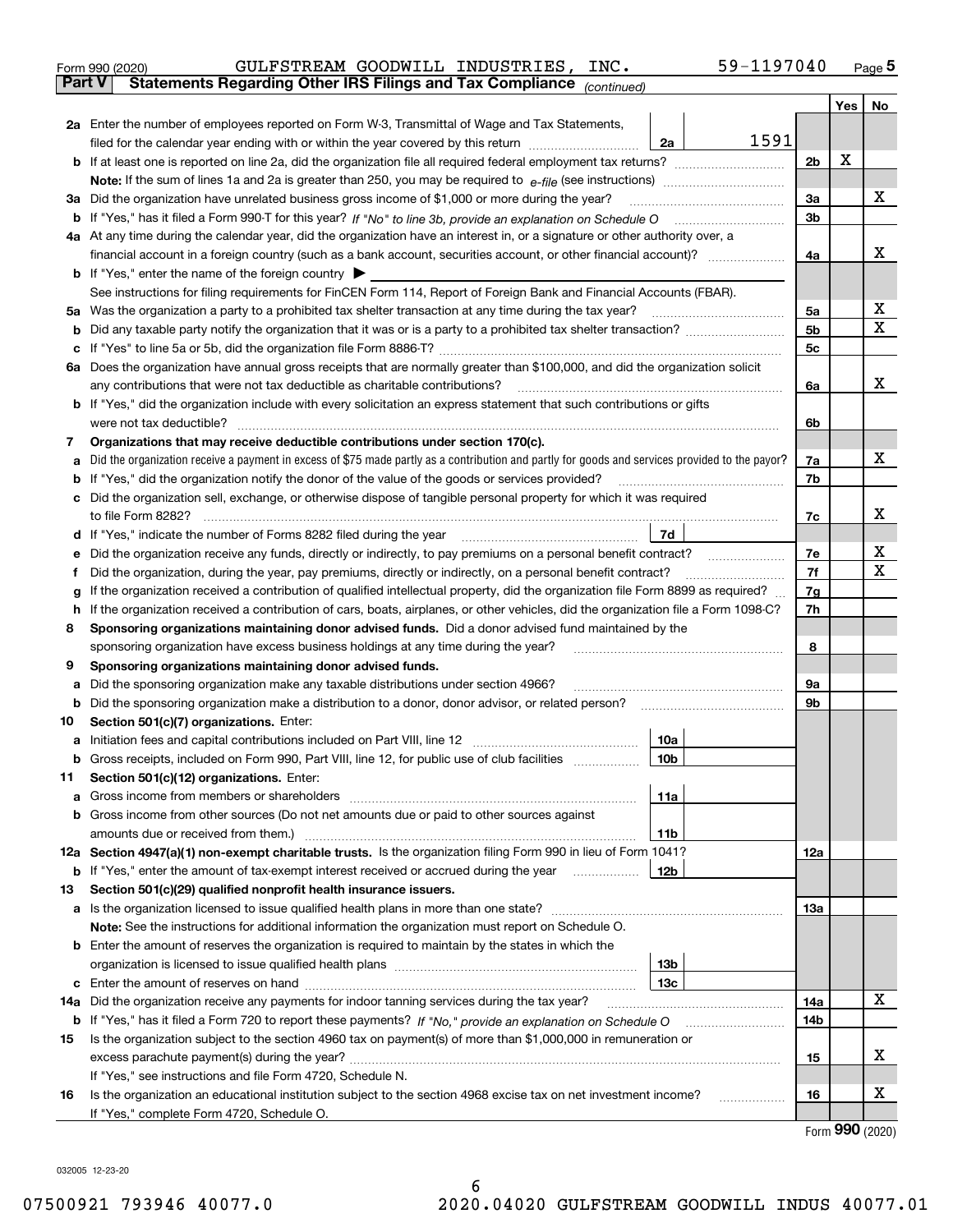|              |                                                                                                                                                                               |    |    |                         | Yes | No                      |
|--------------|-------------------------------------------------------------------------------------------------------------------------------------------------------------------------------|----|----|-------------------------|-----|-------------------------|
|              | <b>1a</b> Enter the number of voting members of the governing body at the end of the tax year                                                                                 | 1a | 18 |                         |     |                         |
|              | If there are material differences in voting rights among members of the governing body, or if the governing                                                                   |    |    |                         |     |                         |
|              | body delegated broad authority to an executive committee or similar committee, explain on Schedule O.                                                                         |    |    |                         |     |                         |
|              |                                                                                                                                                                               | 1b | 18 |                         |     |                         |
| $\mathbf{2}$ | Did any officer, director, trustee, or key employee have a family relationship or a business relationship with any other                                                      |    |    |                         |     |                         |
|              | officer, director, trustee, or key employee?                                                                                                                                  |    |    | $\mathbf{2}$            |     | X                       |
| 3            | Did the organization delegate control over management duties customarily performed by or under the direct supervision                                                         |    |    |                         |     |                         |
|              |                                                                                                                                                                               |    |    | 3                       |     | X                       |
| 4            | Did the organization make any significant changes to its governing documents since the prior Form 990 was filed?                                                              |    |    | $\overline{\mathbf{4}}$ |     | $\overline{\textbf{X}}$ |
| 5            |                                                                                                                                                                               |    |    | 5                       |     | $\mathbf X$             |
| 6            | Did the organization have members or stockholders?                                                                                                                            |    |    | 6                       |     | $\mathbf x$             |
|              | 7a Did the organization have members, stockholders, or other persons who had the power to elect or appoint one or                                                             |    |    |                         |     |                         |
|              |                                                                                                                                                                               |    |    | 7a                      |     | x                       |
|              | <b>b</b> Are any governance decisions of the organization reserved to (or subject to approval by) members, stockholders, or                                                   |    |    |                         |     |                         |
|              | persons other than the governing body?                                                                                                                                        |    |    | 7b                      |     | х                       |
| 8            | Did the organization contemporaneously document the meetings held or written actions undertaken during the year by the following:                                             |    |    |                         |     |                         |
| a            |                                                                                                                                                                               |    |    | 8a                      | X   |                         |
|              |                                                                                                                                                                               |    |    | 8b                      | X   |                         |
| 9            | Is there any officer, director, trustee, or key employee listed in Part VII, Section A, who cannot be reached at the                                                          |    |    |                         |     |                         |
|              |                                                                                                                                                                               |    |    | 9                       |     | х                       |
|              | Section B. Policies (This Section B requests information about policies not required by the Internal Revenue Code.)                                                           |    |    |                         |     |                         |
|              |                                                                                                                                                                               |    |    |                         | Yes | No                      |
|              |                                                                                                                                                                               |    |    | 10a                     |     | X                       |
|              | <b>b</b> If "Yes," did the organization have written policies and procedures governing the activities of such chapters, affiliates,                                           |    |    |                         |     |                         |
|              |                                                                                                                                                                               |    |    | 10 <sub>b</sub>         |     |                         |
|              | 11a Has the organization provided a complete copy of this Form 990 to all members of its governing body before filing the form?                                               |    |    | 11a                     | X   |                         |
|              |                                                                                                                                                                               |    |    |                         |     |                         |
|              | <b>b</b> Describe in Schedule O the process, if any, used by the organization to review this Form 990.                                                                        |    |    |                         | X   |                         |
|              |                                                                                                                                                                               |    |    | 12a                     | X   |                         |
| b            |                                                                                                                                                                               |    |    | 12b                     |     |                         |
|              | c Did the organization regularly and consistently monitor and enforce compliance with the policy? If "Yes," describe                                                          |    |    |                         |     |                         |
|              | in Schedule O how this was done manufactured and continuum control of the Schedule O how this was done manufactured and continuum control of the Schedule O how this was done |    |    | 12c                     | х   |                         |
| 13           |                                                                                                                                                                               |    |    | 13                      | X   |                         |
| 14           | Did the organization have a written document retention and destruction policy? manufactured and the organization have a written document retention and destruction policy?    |    |    | 14                      | X   |                         |
| 15           | Did the process for determining compensation of the following persons include a review and approval by independent                                                            |    |    |                         |     |                         |
|              | persons, comparability data, and contemporaneous substantiation of the deliberation and decision?                                                                             |    |    |                         |     |                         |
|              |                                                                                                                                                                               |    |    | 15a                     | X   |                         |
|              |                                                                                                                                                                               |    |    | 15b                     | X   |                         |
|              | If "Yes" to line 15a or 15b, describe the process in Schedule O (see instructions).                                                                                           |    |    |                         |     |                         |
|              | 16a Did the organization invest in, contribute assets to, or participate in a joint venture or similar arrangement with a                                                     |    |    |                         |     |                         |
|              | taxable entity during the year?                                                                                                                                               |    |    | 16a                     |     | X                       |
|              | b If "Yes," did the organization follow a written policy or procedure requiring the organization to evaluate its participation                                                |    |    |                         |     |                         |
|              | in joint venture arrangements under applicable federal tax law, and take steps to safeguard the organization's                                                                |    |    |                         |     |                         |
|              | exempt status with respect to such arrangements?                                                                                                                              |    |    | 16b                     |     |                         |
|              | <b>Section C. Disclosure</b>                                                                                                                                                  |    |    |                         |     |                         |
| 17           | List the states with which a copy of this Form 990 is required to be filed $\blacktriangleright$ $FL$                                                                         |    |    |                         |     |                         |
| 18           | Section 6104 requires an organization to make its Forms 1023 (1024 or 1024-A, if applicable), 990, and 990-T (Section 501(c)(3)s only) available                              |    |    |                         |     |                         |
|              | for public inspection. Indicate how you made these available. Check all that apply.                                                                                           |    |    |                         |     |                         |
|              | $\lfloor X \rfloor$ Own website<br>$X$ Upon request<br>Another's website<br>Other (explain on Schedule O)                                                                     |    |    |                         |     |                         |
| 19           | Describe on Schedule O whether (and if so, how) the organization made its governing documents, conflict of interest policy, and financial                                     |    |    |                         |     |                         |
|              | statements available to the public during the tax year.                                                                                                                       |    |    |                         |     |                         |
| 20           | State the name, address, and telephone number of the person who possesses the organization's books and records                                                                |    |    |                         |     |                         |
|              | KAREN DAVIDSON, CFO - (561)848-7200                                                                                                                                           |    |    |                         |     |                         |
|              | 33407<br>1715 EAST TIFFANY DRIVE, WEST PALM BEACH, FL                                                                                                                         |    |    |                         |     |                         |
|              |                                                                                                                                                                               |    |    |                         |     | Form 990 (2020)         |

*to line 8a, 8b, or 10b below, describe the circumstances, processes, or changes on Schedule O. See instructions.*

Form 990 (2020) **CULFSTREAM GOODWILL INDUSTRIES, INC.** 59-1197040 Page 6<br>**Part VI Governance, Management, and Disclosure** *For each "Yes" response to lines 2 through 7b below, and for a "No" response* 

GULFSTREAM GOODWILL INDUSTRIES, INC. 59-1197040

*For each "Yes" response to lines 2 through 7b below, and for a "No" response*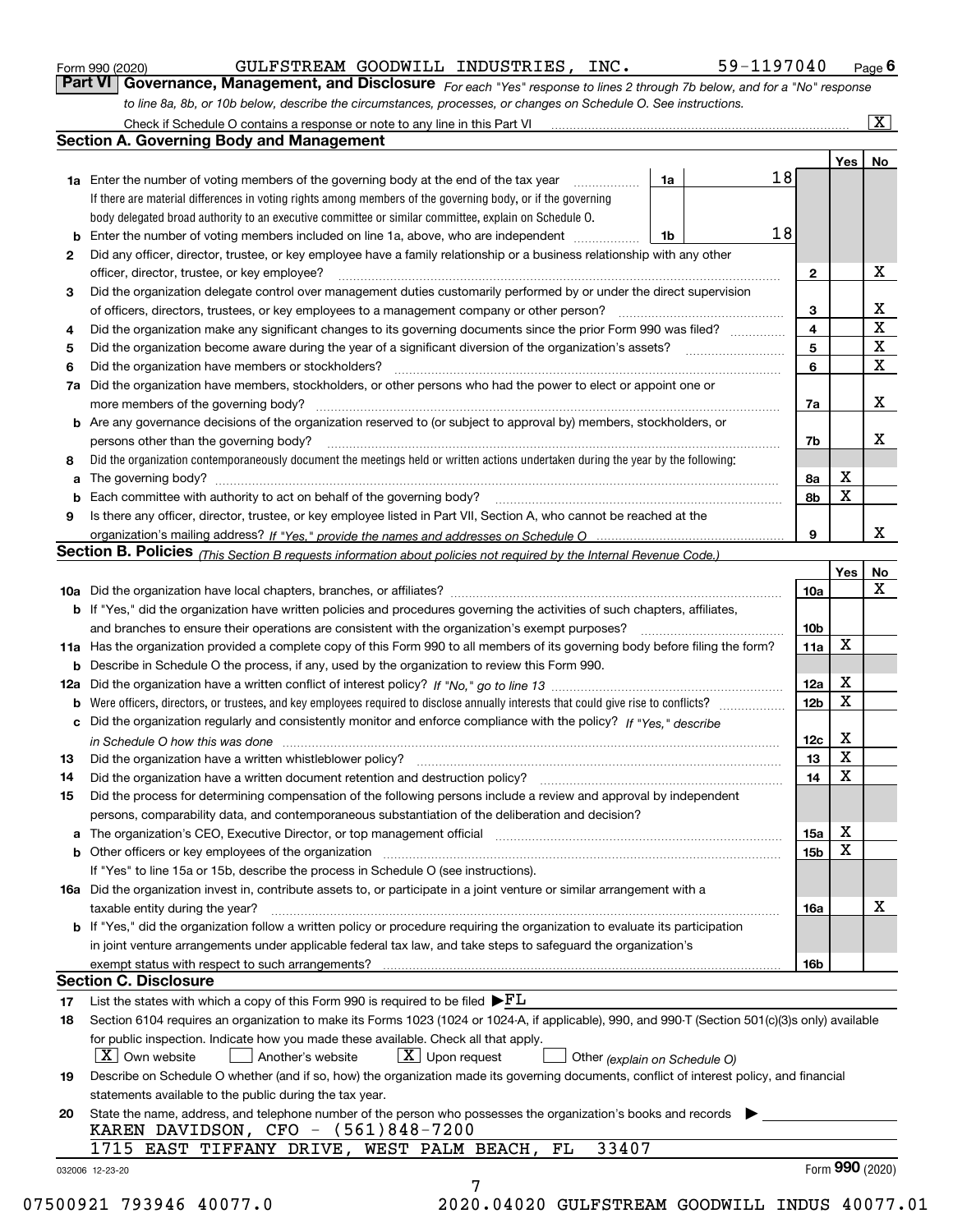| Form 990 (2020) |                                                                                                    | GULFSTREAM GOODWILL INDUSTRIES, | INC. | 59-1197040 | Page |
|-----------------|----------------------------------------------------------------------------------------------------|---------------------------------|------|------------|------|
|                 | <b>Part VIII Compensation of Officers, Directors, Trustees, Key Employees, Highest Compensated</b> |                                 |      |            |      |
|                 | <b>Employees, and Independent Contractors</b>                                                      |                                 |      |            |      |
|                 | Check if Schedule O contains a response or note to any line in this Part VII                       |                                 |      |            |      |
| Section A.      | Officers, Directors, Trustees, Key Employees, and Highest Compensated Employees                    |                                 |      |            |      |

**1a**  Complete this table for all persons required to be listed. Report compensation for the calendar year ending with or within the organization's tax year. **•** List all of the organization's current officers, directors, trustees (whether individuals or organizations), regardless of amount of compensation.

Enter -0- in columns (D), (E), and (F) if no compensation was paid.

 $\bullet$  List all of the organization's  $\,$ current key employees, if any. See instructions for definition of "key employee."

**•** List the organization's five current highest compensated employees (other than an officer, director, trustee, or key employee) who received reportable compensation (Box 5 of Form W-2 and/or Box 7 of Form 1099-MISC) of more than \$100,000 from the organization and any related organizations.

**•** List all of the organization's former officers, key employees, and highest compensated employees who received more than \$100,000 of reportable compensation from the organization and any related organizations.

**former directors or trustees**  ¥ List all of the organization's that received, in the capacity as a former director or trustee of the organization, more than \$10,000 of reportable compensation from the organization and any related organizations.

See instructions for the order in which to list the persons above.

Check this box if neither the organization nor any related organization compensated any current officer, director, or trustee.  $\mathcal{L}^{\text{max}}$ 

| Position<br>Reportable<br>Reportable<br>Name and title<br>Average<br>Estimated<br>(do not check more than one<br>compensation<br>hours per<br>compensation<br>amount of<br>box, unless person is both an<br>officer and a director/trustee)<br>week<br>from related<br>other<br>from<br>ndividual trustee or director<br>(list any<br>the<br>organizations<br>compensation<br>(W-2/1099-MISC)<br>hours for<br>organization<br>from the<br>  Highest compensated<br>  employee<br>nstitutional trustee<br>related<br>(W-2/1099-MISC)<br>organization<br>Key employee<br>organizations<br>and related<br>below<br>organizations<br>Former<br>Officer<br>line)<br>51.00<br>(1)<br>KEITH KENNEDY<br>9.00<br>$0$ .<br>X<br>248,722.<br>13,290.<br>PRESIDENT AND CEO |
|----------------------------------------------------------------------------------------------------------------------------------------------------------------------------------------------------------------------------------------------------------------------------------------------------------------------------------------------------------------------------------------------------------------------------------------------------------------------------------------------------------------------------------------------------------------------------------------------------------------------------------------------------------------------------------------------------------------------------------------------------------------|
|                                                                                                                                                                                                                                                                                                                                                                                                                                                                                                                                                                                                                                                                                                                                                                |
|                                                                                                                                                                                                                                                                                                                                                                                                                                                                                                                                                                                                                                                                                                                                                                |
|                                                                                                                                                                                                                                                                                                                                                                                                                                                                                                                                                                                                                                                                                                                                                                |
|                                                                                                                                                                                                                                                                                                                                                                                                                                                                                                                                                                                                                                                                                                                                                                |
|                                                                                                                                                                                                                                                                                                                                                                                                                                                                                                                                                                                                                                                                                                                                                                |
|                                                                                                                                                                                                                                                                                                                                                                                                                                                                                                                                                                                                                                                                                                                                                                |
|                                                                                                                                                                                                                                                                                                                                                                                                                                                                                                                                                                                                                                                                                                                                                                |
|                                                                                                                                                                                                                                                                                                                                                                                                                                                                                                                                                                                                                                                                                                                                                                |
|                                                                                                                                                                                                                                                                                                                                                                                                                                                                                                                                                                                                                                                                                                                                                                |
|                                                                                                                                                                                                                                                                                                                                                                                                                                                                                                                                                                                                                                                                                                                                                                |
| 51.00<br>(2)<br>KAREN DAVIDSON                                                                                                                                                                                                                                                                                                                                                                                                                                                                                                                                                                                                                                                                                                                                 |
| 9.00<br>221,092.<br>0.<br>7,163.<br>X<br>CHIEF FINANCIAL OFFICER                                                                                                                                                                                                                                                                                                                                                                                                                                                                                                                                                                                                                                                                                               |
| 60.00<br><b>LAURA CONTRERA</b><br>(3)                                                                                                                                                                                                                                                                                                                                                                                                                                                                                                                                                                                                                                                                                                                          |
| 0.00<br>X<br>0.<br>13,781.<br>143,440.<br>VICE PRESIDENT                                                                                                                                                                                                                                                                                                                                                                                                                                                                                                                                                                                                                                                                                                       |
| 60.00<br>KEVIN BENDER<br>(4)                                                                                                                                                                                                                                                                                                                                                                                                                                                                                                                                                                                                                                                                                                                                   |
| 0.<br>0.00<br>X<br>131,063.<br>16,881.<br>VICE PRESIDENT                                                                                                                                                                                                                                                                                                                                                                                                                                                                                                                                                                                                                                                                                                       |
| 60.00<br>KRISTEL FITZGERALD<br>(5)                                                                                                                                                                                                                                                                                                                                                                                                                                                                                                                                                                                                                                                                                                                             |
| 0.00<br>X<br>123,011.<br>$\mathbf 0$ .<br>23,984.<br>VICE PRESIDENT                                                                                                                                                                                                                                                                                                                                                                                                                                                                                                                                                                                                                                                                                            |
| 60.00<br>(6)<br>KAYDEON SIMPSON                                                                                                                                                                                                                                                                                                                                                                                                                                                                                                                                                                                                                                                                                                                                |
| 11,867.<br>0.00<br>X<br>120,870.<br>$\mathbf 0$ .<br>VICE PRESIDENT                                                                                                                                                                                                                                                                                                                                                                                                                                                                                                                                                                                                                                                                                            |
| 1.00<br>ROBERT PREMUROSO<br>(7)                                                                                                                                                                                                                                                                                                                                                                                                                                                                                                                                                                                                                                                                                                                                |
| 1.00<br>0.<br>$\mathbf X$<br>X<br>0.<br>CHAIR<br>$0_{.}$                                                                                                                                                                                                                                                                                                                                                                                                                                                                                                                                                                                                                                                                                                       |
| 1.00<br>CLIVE STUART-FINDLAY<br>(8)                                                                                                                                                                                                                                                                                                                                                                                                                                                                                                                                                                                                                                                                                                                            |
| 1.00<br>$\mathbf X$<br>X<br>0.<br>$\mathbf{0}$ .<br>$\mathbf 0$ .<br>VICE CHAIR                                                                                                                                                                                                                                                                                                                                                                                                                                                                                                                                                                                                                                                                                |
| 1.00<br>MITCH FROWNFELTER<br>(9)                                                                                                                                                                                                                                                                                                                                                                                                                                                                                                                                                                                                                                                                                                                               |
| 1.00<br>X<br>0.<br>$\mathbf 0$ .<br>X<br>0.<br><b>SECRETARY</b>                                                                                                                                                                                                                                                                                                                                                                                                                                                                                                                                                                                                                                                                                                |
| 1.00<br>(10) DENISE MCDONALD                                                                                                                                                                                                                                                                                                                                                                                                                                                                                                                                                                                                                                                                                                                                   |
| 1.00<br>$\mathbf x$<br>X<br>0.<br>0.<br>$0_{.}$<br><b>TREASURER</b>                                                                                                                                                                                                                                                                                                                                                                                                                                                                                                                                                                                                                                                                                            |
| 1.00<br>(11) RONALD F. ALBANO                                                                                                                                                                                                                                                                                                                                                                                                                                                                                                                                                                                                                                                                                                                                  |
| 0.<br>1.00<br>$\mathbf X$<br>0.<br>$0_{.}$<br><b>DIRECTOR</b>                                                                                                                                                                                                                                                                                                                                                                                                                                                                                                                                                                                                                                                                                                  |
| 1.00<br>(12) JOHN BANISTER                                                                                                                                                                                                                                                                                                                                                                                                                                                                                                                                                                                                                                                                                                                                     |
| 1.00<br>$\mathbf x$<br>0.<br>$\mathbf 0$ .<br>$\mathbf 0$ .<br><b>DIRECTOR</b>                                                                                                                                                                                                                                                                                                                                                                                                                                                                                                                                                                                                                                                                                 |
| 1.00<br>(13) DAN BARSKY                                                                                                                                                                                                                                                                                                                                                                                                                                                                                                                                                                                                                                                                                                                                        |
| 1.00<br>$\mathbf X$<br>0.<br>$\mathbf 0$ .<br>0.<br><b>DIRECTOR</b>                                                                                                                                                                                                                                                                                                                                                                                                                                                                                                                                                                                                                                                                                            |
| 1.00<br>(14) ORLANDO CHIANG                                                                                                                                                                                                                                                                                                                                                                                                                                                                                                                                                                                                                                                                                                                                    |
| 1.00<br>$\mathbf x$<br>0.<br>$\mathbf{0}$ .<br>0.<br><b>DIRECTOR</b>                                                                                                                                                                                                                                                                                                                                                                                                                                                                                                                                                                                                                                                                                           |
| 1.00<br>(15) CHRIS DOWNS                                                                                                                                                                                                                                                                                                                                                                                                                                                                                                                                                                                                                                                                                                                                       |
| 1.00<br>$\mathbf x$<br>0.<br>$0_{.}$<br>$\mathbf 0$ .<br><b>DIRECTOR</b>                                                                                                                                                                                                                                                                                                                                                                                                                                                                                                                                                                                                                                                                                       |
| 1.00<br>(16) ROSALINA HOM                                                                                                                                                                                                                                                                                                                                                                                                                                                                                                                                                                                                                                                                                                                                      |
| 1.00<br>$\mathbf x$<br>0.<br>$\mathbf{0}$ .<br>$\mathbf 0$ .<br><b>DIRECTOR</b>                                                                                                                                                                                                                                                                                                                                                                                                                                                                                                                                                                                                                                                                                |
| 1.00<br>(17) EDDIE K. JACKSON                                                                                                                                                                                                                                                                                                                                                                                                                                                                                                                                                                                                                                                                                                                                  |
| $\overline{\mathbf{X}}$<br>1.00<br>0.<br>0.<br>$\mathbf 0$ .<br><b>DIRECTOR</b>                                                                                                                                                                                                                                                                                                                                                                                                                                                                                                                                                                                                                                                                                |

8

032007 12-23-20

Form (2020) **990**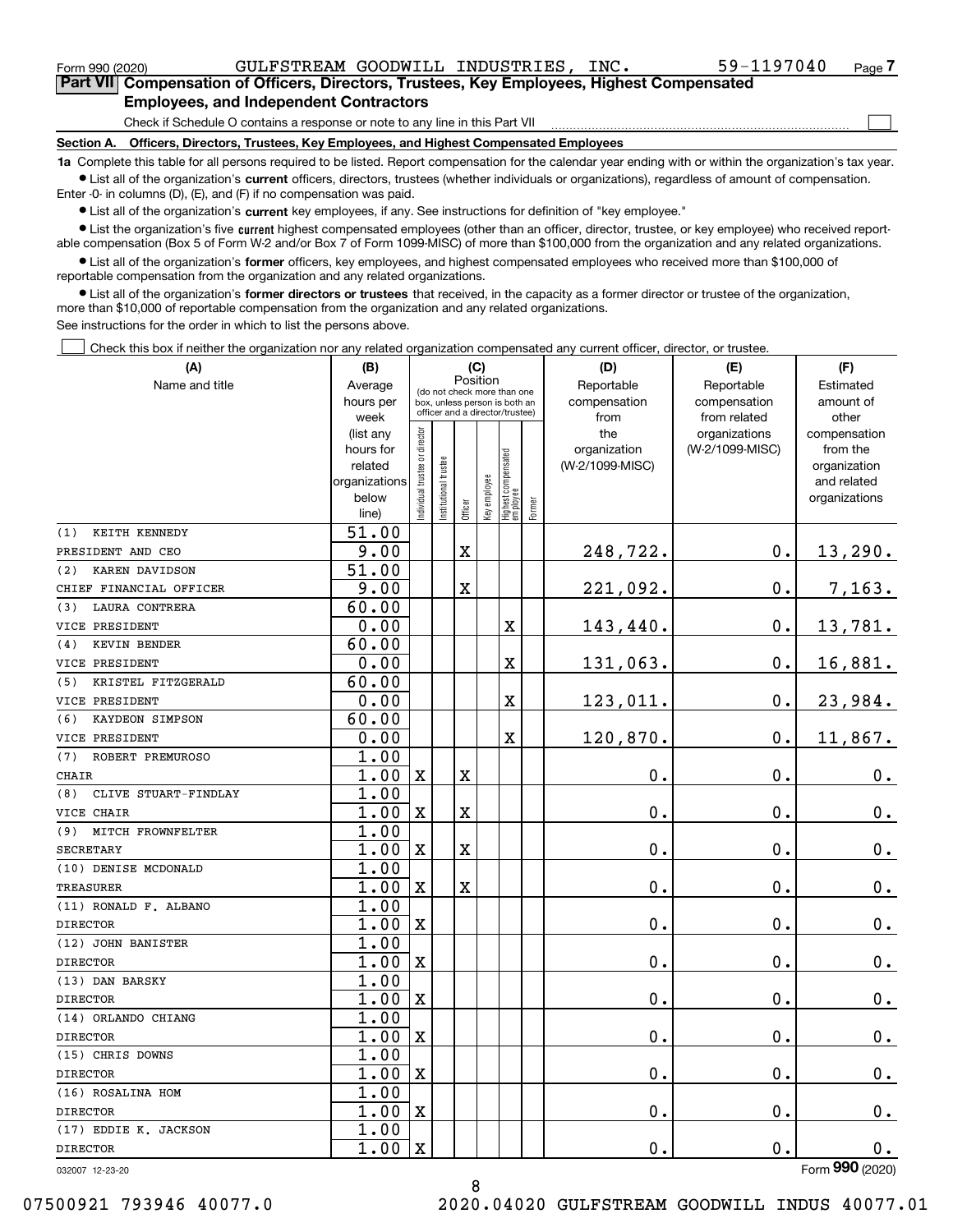| GULFSTREAM GOODWILL INDUSTRIES, INC.<br>Form 990 (2020)                                                                                      |                        |                                |                       |          |     |                                                 |        |                         | 59-1197040      |               |              | Page 8                      |
|----------------------------------------------------------------------------------------------------------------------------------------------|------------------------|--------------------------------|-----------------------|----------|-----|-------------------------------------------------|--------|-------------------------|-----------------|---------------|--------------|-----------------------------|
| <b>Part VII</b><br>Section A. Officers, Directors, Trustees, Key Employees, and Highest Compensated Employees (continued)                    |                        |                                |                       |          |     |                                                 |        |                         |                 |               |              |                             |
| (A)                                                                                                                                          | (B)                    |                                |                       |          | (C) |                                                 |        | (D)                     | (E)             |               |              | (F)                         |
| Name and title                                                                                                                               | Average                |                                |                       | Position |     | (do not check more than one                     |        | Reportable              | Reportable      |               |              | Estimated                   |
|                                                                                                                                              | hours per              |                                |                       |          |     | box, unless person is both an                   |        | compensation            | compensation    |               |              | amount of                   |
|                                                                                                                                              | week                   |                                |                       |          |     | officer and a director/trustee)                 |        | from                    | from related    |               |              | other                       |
|                                                                                                                                              | (list any<br>hours for |                                |                       |          |     |                                                 |        | the                     | organizations   |               |              | compensation                |
|                                                                                                                                              | related                |                                |                       |          |     |                                                 |        | organization            | (W-2/1099-MISC) |               |              | from the                    |
|                                                                                                                                              | organizations          |                                |                       |          |     |                                                 |        | (W-2/1099-MISC)         |                 |               |              | organization<br>and related |
|                                                                                                                                              | below                  |                                |                       |          |     |                                                 |        |                         |                 |               |              | organizations               |
|                                                                                                                                              | line)                  | Individual trustee or director | Institutional trustee | Officer  |     | key employee<br>Highest compensated<br>employee | Former |                         |                 |               |              |                             |
| (18) DONALD R. MANDICH                                                                                                                       | 1.00                   |                                |                       |          |     |                                                 |        |                         |                 |               |              |                             |
| <b>DIRECTOR</b>                                                                                                                              | 1.00                   | $\mathbf X$                    |                       |          |     |                                                 |        | 0.                      |                 | $\mathbf 0$ . |              | $0$ .                       |
| (19) GEORGE MATSOUKAS                                                                                                                        | 1.00                   |                                |                       |          |     |                                                 |        |                         |                 |               |              |                             |
| <b>DIRECTOR</b>                                                                                                                              | 1.00                   | X                              |                       |          |     |                                                 |        | 0.                      |                 | $\mathbf 0$ . |              | $0$ .                       |
| (20) JOAN MCCABE                                                                                                                             | 1.00                   |                                |                       |          |     |                                                 |        |                         |                 |               |              |                             |
| <b>DIRECTOR</b>                                                                                                                              | 1.00                   | X                              |                       |          |     |                                                 |        | 0.                      |                 | $\mathbf 0$ . |              | $0$ .                       |
| (21) CARL J. NICOLA                                                                                                                          | 1.00                   |                                |                       |          |     |                                                 |        |                         |                 |               |              |                             |
| <b>DIRECTOR</b>                                                                                                                              | 1.00                   | X                              |                       |          |     |                                                 |        | 0.                      |                 | $\mathbf 0$ . |              | $0$ .                       |
| (22) KATIE YOUNG                                                                                                                             | 1.00                   |                                |                       |          |     |                                                 |        |                         |                 |               |              |                             |
| <b>DIRECTOR</b>                                                                                                                              | 1.00                   | $\mathbf X$                    |                       |          |     |                                                 |        | 0.                      |                 | $\mathbf 0$ . |              | $0$ .                       |
| (23) CHUNG WONG                                                                                                                              | 1.00                   |                                |                       |          |     |                                                 |        |                         |                 |               |              |                             |
| <b>DIRECTOR</b>                                                                                                                              | 1.00                   | $\mathbf X$                    |                       |          |     |                                                 |        | 0.                      |                 | $\mathbf 0$ . |              | $0$ .                       |
| (24) MARTIN ZIPERN<br><b>DIRECTOR</b>                                                                                                        | 1.00<br>1.00           | $\mathbf X$                    |                       |          |     |                                                 |        | 0.                      |                 | $\mathbf 0$ . |              | $0$ .                       |
|                                                                                                                                              |                        |                                |                       |          |     |                                                 |        |                         |                 |               |              |                             |
|                                                                                                                                              |                        |                                |                       |          |     |                                                 |        |                         |                 |               |              |                             |
|                                                                                                                                              |                        |                                |                       |          |     |                                                 |        |                         |                 |               |              |                             |
|                                                                                                                                              |                        |                                |                       |          |     |                                                 |        |                         |                 |               |              |                             |
|                                                                                                                                              |                        |                                |                       |          |     |                                                 |        | 988,198.                |                 | 0.            |              | 86,966.                     |
| c Total from continuation sheets to Part VII, Section A                                                                                      |                        |                                |                       |          |     |                                                 |        | 0.                      |                 | 0.            |              | $0$ .                       |
|                                                                                                                                              |                        |                                |                       |          |     |                                                 |        | 988, 198.               |                 | 0.            |              | 86,966.                     |
| Total number of individuals (including but not limited to those listed above) who received more than \$100,000 of reportable<br>$\mathbf{2}$ |                        |                                |                       |          |     |                                                 |        |                         |                 |               |              |                             |
| compensation from the organization $\blacktriangleright$                                                                                     |                        |                                |                       |          |     |                                                 |        |                         |                 |               |              | 6                           |
|                                                                                                                                              |                        |                                |                       |          |     |                                                 |        |                         |                 |               |              | Yes<br>No                   |
| 3<br>Did the organization list any former officer, director, trustee, key employee, or highest compensated employee on                       |                        |                                |                       |          |     |                                                 |        |                         |                 |               |              |                             |
| line 1a? If "Yes," complete Schedule J for such individual manufactured contained and the Ves," complete Schedule J for such individual      |                        |                                |                       |          |     |                                                 |        |                         |                 |               | З            | х                           |
| For any individual listed on line 1a, is the sum of reportable compensation and other compensation from the organization                     |                        |                                |                       |          |     |                                                 |        |                         |                 |               |              | х                           |
|                                                                                                                                              |                        |                                |                       |          |     |                                                 |        |                         |                 |               | 4            |                             |
| Did any person listed on line 1a receive or accrue compensation from any unrelated organization or individual for services<br>5              |                        |                                |                       |          |     |                                                 |        |                         |                 |               | 5            | x                           |
| rendered to the organization? If "Yes," complete Schedule J for such person<br><b>Section B. Independent Contractors</b>                     |                        |                                |                       |          |     |                                                 |        |                         |                 |               |              |                             |
| Complete this table for your five highest compensated independent contractors that received more than \$100,000 of compensation from<br>1    |                        |                                |                       |          |     |                                                 |        |                         |                 |               |              |                             |
| the organization. Report compensation for the calendar year ending with or within the organization's tax year.                               |                        |                                |                       |          |     |                                                 |        |                         |                 |               |              |                             |
| (A)                                                                                                                                          |                        |                                |                       |          |     |                                                 |        | (B)                     |                 |               | (C)          |                             |
| Name and business address                                                                                                                    |                        |                                |                       |          |     |                                                 |        | Description of services |                 |               | Compensation |                             |
| RYDER INTEGRATED LOGISTICS                                                                                                                   |                        |                                |                       |          |     |                                                 |        |                         |                 |               |              |                             |
| 11690 NW 105TH STREET, MIAMI, FL 33178                                                                                                       |                        |                                |                       |          |     |                                                 |        | LOGISTICS SERVICES      |                 |               |              | <u>1,495,173.</u>           |
| IVENTURE SOLUTIONS, INC., 1901 SUMMIT                                                                                                        |                        |                                |                       |          |     |                                                 |        | <b>INFORMATION</b>      |                 |               |              |                             |
| TOWER BLVD #310, ORLANDO, FL 32810                                                                                                           |                        |                                |                       |          |     |                                                 |        | TECHNOLOGY SERVICES     |                 |               |              | 664,644.                    |
| GL BUILDING CORPORATION, 1600 SAWGRASS                                                                                                       |                        |                                |                       |          |     |                                                 |        | CONSTRUCTION            |                 |               |              |                             |
| CORPORATE PKWY SUITE 400,, SUNRISE, FL<br>WADSWORTH SERVICE, INC.                                                                            |                        |                                |                       |          |     |                                                 |        | SERVICES                |                 |               |              | 476,006.                    |
| 6622 WALLIS RD, WEST PALM BEACH, FL 33413                                                                                                    |                        |                                |                       |          |     |                                                 |        | REPAIR SERVICES         |                 |               |              | 260,148.                    |
| MEDICAL DOCTOR ASSOCIATES, LLC, 5201                                                                                                         |                        |                                |                       |          |     |                                                 |        | MEDICAL CONSULTING      |                 |               |              |                             |
| CONGRESS AVENUE, SUITE 100B, BOCA RATON,                                                                                                     |                        |                                |                       |          |     |                                                 |        | SERVICES                |                 |               |              | 179,250.                    |
|                                                                                                                                              |                        |                                |                       |          |     |                                                 |        |                         |                 |               |              |                             |

**2**Total number of independent contractors (including but not limited to those listed above) who received more than \$100,000 of compensation from the organization 6

Form (2020) **990**

032008 12-23-20

9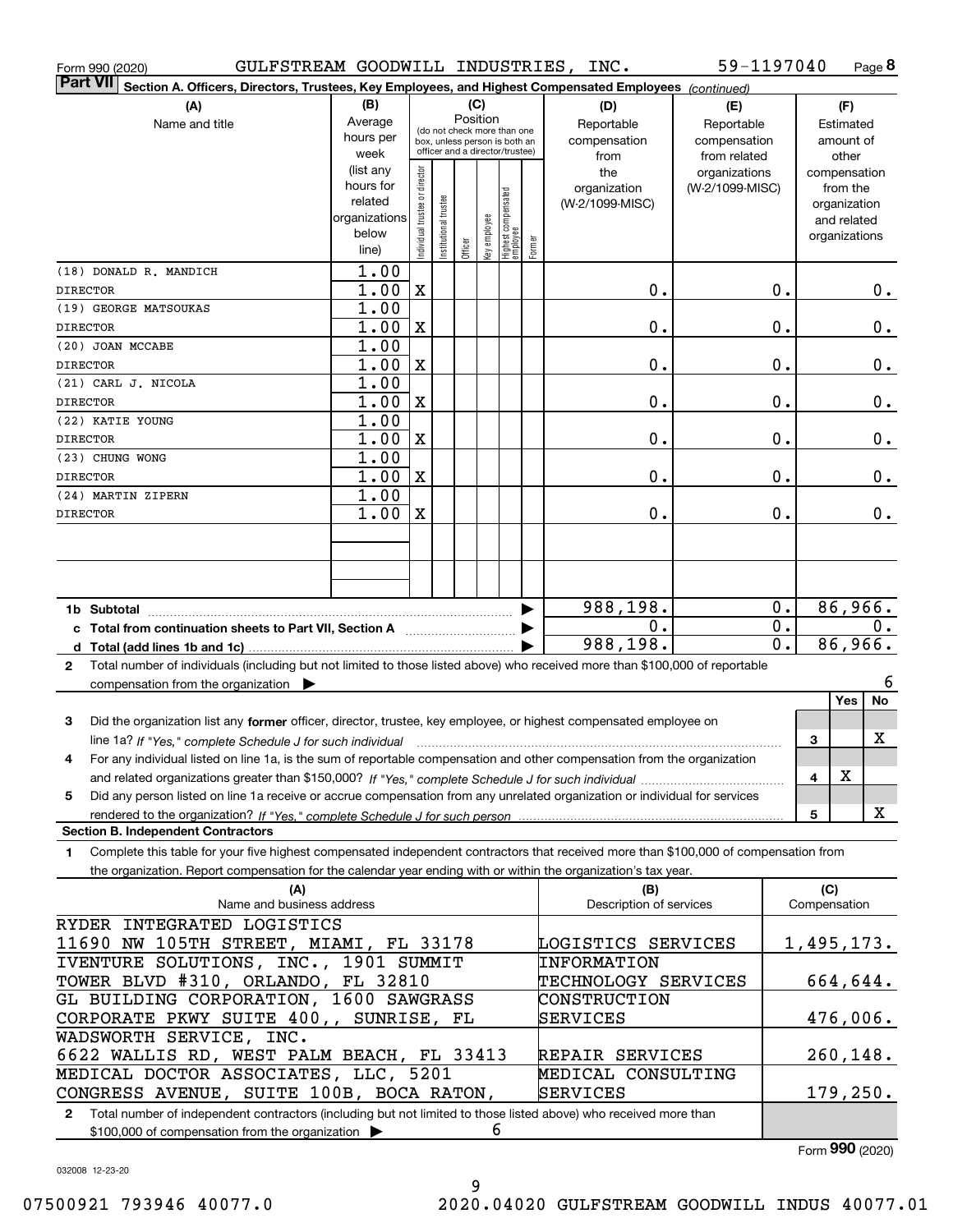|                                                           | <b>Part VIII</b> |   | <b>Statement of Revenue</b>                                                     |                           |                      |                            |                                              |                                      |                                                                 |
|-----------------------------------------------------------|------------------|---|---------------------------------------------------------------------------------|---------------------------|----------------------|----------------------------|----------------------------------------------|--------------------------------------|-----------------------------------------------------------------|
|                                                           |                  |   | Check if Schedule O contains a response or note to any line in this Part VIII   |                           |                      |                            |                                              |                                      |                                                                 |
|                                                           |                  |   |                                                                                 |                           |                      | (A)<br>Total revenue       | (B)<br>Related or exempt<br>function revenue | (C)<br>Unrelated<br>business revenue | (D)<br>Revenue excluded<br>from tax under<br>sections 512 - 514 |
|                                                           |                  |   | 1 a Federated campaigns                                                         | 1a                        |                      |                            |                                              |                                      |                                                                 |
| Contributions, Gifts, Grants<br>and Other Similar Amounts |                  | b | Membership dues                                                                 | 1 <sub>b</sub>            |                      |                            |                                              |                                      |                                                                 |
|                                                           |                  | с | Fundraising events                                                              | 1 <sub>c</sub>            |                      |                            |                                              |                                      |                                                                 |
|                                                           |                  |   | d Related organizations<br>.                                                    | 1 <sub>d</sub>            |                      |                            |                                              |                                      |                                                                 |
|                                                           |                  |   | Government grants (contributions)                                               | 1e                        | 11,054,514.          |                            |                                              |                                      |                                                                 |
|                                                           |                  | f | All other contributions, gifts, grants, and                                     |                           |                      |                            |                                              |                                      |                                                                 |
|                                                           |                  |   | similar amounts not included above                                              | 1f                        | 28,841,665.          |                            |                                              |                                      |                                                                 |
|                                                           |                  |   | Noncash contributions included in lines 1a-1f                                   | $1g$  \$                  | 27, 317, 210.        |                            |                                              |                                      |                                                                 |
|                                                           |                  |   |                                                                                 |                           | <b>Business Code</b> | 39,896,179.                |                                              |                                      |                                                                 |
|                                                           |                  |   | CONTRACTS                                                                       |                           | 624100               |                            |                                              |                                      |                                                                 |
|                                                           | 2 a              |   | ADMINISTRATIVE FEE                                                              |                           | 561000               | 4, 275, 712.<br>1,774,391. | 4, 275, 712.<br>1,774,391.                   |                                      |                                                                 |
|                                                           |                  | b | EMPLOYMENT AND TRAINING                                                         |                           | 624100               | 405,950.                   | 405,950.                                     |                                      |                                                                 |
|                                                           |                  | d | PARTICIPANT RENTS                                                               |                           | 624100               | 245,897.                   | 245,897.                                     |                                      |                                                                 |
| Program Service<br>Revenue                                |                  |   | OTHER PROGRAM REVENUE                                                           |                           | 624100               | 146,802.                   | 146,802.                                     |                                      |                                                                 |
|                                                           |                  | f | All other program service revenue                                               |                           |                      |                            |                                              |                                      |                                                                 |
|                                                           |                  | a |                                                                                 |                           |                      | 6,848,752.                 |                                              |                                      |                                                                 |
|                                                           | 3                |   | Investment income (including dividends, interest, and                           |                           |                      |                            |                                              |                                      |                                                                 |
|                                                           |                  |   |                                                                                 |                           |                      | 17,460.                    |                                              |                                      | 17,460.                                                         |
|                                                           | 4                |   | Income from investment of tax-exempt bond proceeds                              |                           |                      |                            |                                              |                                      |                                                                 |
|                                                           | 5                |   |                                                                                 |                           |                      |                            |                                              |                                      |                                                                 |
|                                                           |                  |   |                                                                                 | (i) Real                  | (ii) Personal        |                            |                                              |                                      |                                                                 |
|                                                           | 6а               |   | Gross rents<br>6a                                                               | 51,134.                   |                      |                            |                                              |                                      |                                                                 |
|                                                           |                  | b | 6 <sub>b</sub><br>Less: rental expenses                                         |                           | 0.                   |                            |                                              |                                      |                                                                 |
|                                                           |                  | c | 6c<br>Rental income or (loss)                                                   | 51,134.                   |                      |                            |                                              |                                      |                                                                 |
|                                                           |                  | d | Net rental income or (loss)                                                     |                           |                      | 51,134.                    |                                              |                                      | 51, 134.                                                        |
|                                                           |                  |   | 7 a Gross amount from sales of                                                  | (i) Securities<br>31,985. | (ii) Other           |                            |                                              |                                      |                                                                 |
|                                                           |                  |   | assets other than inventory<br>7a                                               |                           | 11,561,334.          |                            |                                              |                                      |                                                                 |
|                                                           |                  |   | <b>b</b> Less: cost or other basis<br>7b<br>and sales expenses                  |                           | 0.<br>9,758,821.     |                            |                                              |                                      |                                                                 |
| Revenue                                                   |                  |   | 7c<br><b>c</b> Gain or (loss) $\ldots$                                          | 31,985.                   | 1,802,513.           |                            |                                              |                                      |                                                                 |
|                                                           |                  |   |                                                                                 |                           |                      | 1,834,498.                 |                                              |                                      | 1,834,498.                                                      |
|                                                           |                  |   | 8 a Gross income from fundraising events (not                                   |                           |                      |                            |                                              |                                      |                                                                 |
| Othe                                                      |                  |   | including \$                                                                    |                           |                      |                            |                                              |                                      |                                                                 |
|                                                           |                  |   | contributions reported on line 1c). See                                         |                           |                      |                            |                                              |                                      |                                                                 |
|                                                           |                  |   |                                                                                 |                           | 8a                   |                            |                                              |                                      |                                                                 |
|                                                           |                  |   | <b>b</b> Less: direct expenses                                                  |                           | 8b                   |                            |                                              |                                      |                                                                 |
|                                                           |                  |   | c Net income or (loss) from fundraising events                                  |                           |                      |                            |                                              |                                      |                                                                 |
|                                                           |                  |   | 9 a Gross income from gaming activities. See                                    |                           |                      |                            |                                              |                                      |                                                                 |
|                                                           |                  |   |                                                                                 |                           | 9а                   |                            |                                              |                                      |                                                                 |
|                                                           |                  |   | <b>b</b> Less: direct expenses <b>manually</b>                                  |                           | 9 <sub>b</sub>       |                            |                                              |                                      |                                                                 |
|                                                           |                  |   | c Net income or (loss) from gaming activities                                   |                           |                      |                            |                                              |                                      |                                                                 |
|                                                           |                  |   | 10 a Gross sales of inventory, less returns                                     |                           |                      |                            |                                              |                                      |                                                                 |
|                                                           |                  |   |                                                                                 |                           | 10a 29, 109, 483.    |                            |                                              |                                      |                                                                 |
|                                                           |                  |   | <b>b</b> Less: cost of goods sold                                               |                           | $10b$ 27, 685, 398.  |                            |                                              |                                      |                                                                 |
|                                                           |                  |   |                                                                                 |                           | <b>Business Code</b> | 1,424,085.                 | 1,424,085.                                   |                                      |                                                                 |
|                                                           | 11 a             |   |                                                                                 |                           |                      |                            |                                              |                                      |                                                                 |
|                                                           |                  | b | <u> 1989 - Johann Stein, mars an deus Amerikaansk kommunister (</u>             |                           |                      |                            |                                              |                                      |                                                                 |
| Revenue                                                   |                  | с |                                                                                 |                           |                      |                            |                                              |                                      |                                                                 |
| Miscellaneous                                             |                  |   | the contract of the contract of the contract of the contract of the contract of |                           |                      |                            |                                              |                                      |                                                                 |
|                                                           |                  |   |                                                                                 |                           | ▶                    |                            |                                              |                                      |                                                                 |
|                                                           | 12               |   |                                                                                 |                           |                      | 50,072,108.                | 8,272,837.                                   | 0.                                   | 1,903,092.                                                      |
| 032009 12-23-20                                           |                  |   |                                                                                 |                           |                      |                            |                                              |                                      | Form 990 (2020)                                                 |

Form 990 (2020) GULFSTREAM GOODWILL INDUSTRIES,INC. 59-1197040 Page

**9**

59-1197040

032009 12-23-20

10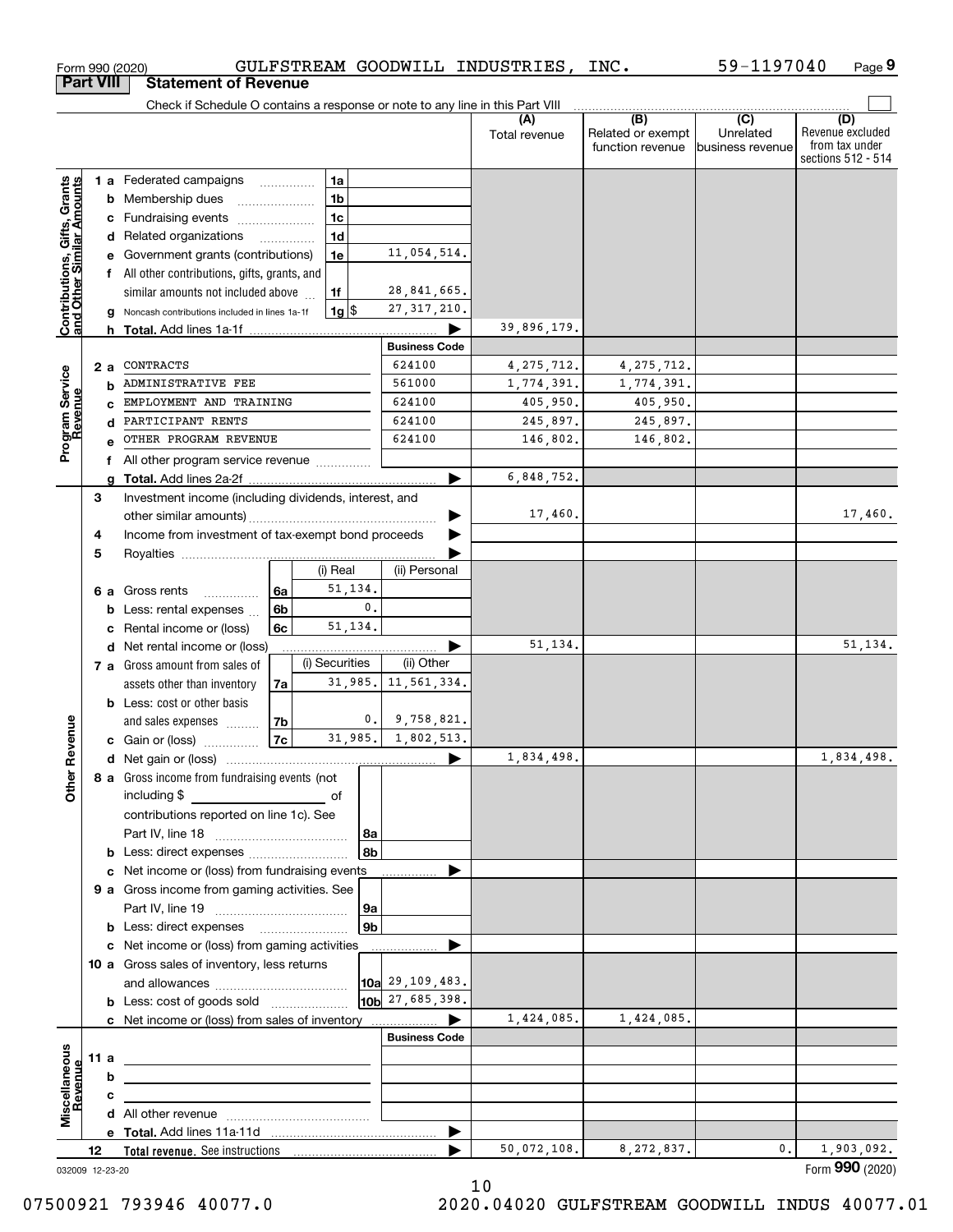**Part IX Statement of Functional Expenses**

|              | Section 501(c)(3) and 501(c)(4) organizations must complete all columns. All other organizations must complete column (A).                                                                                 |                        |                                    |                                           |                                |
|--------------|------------------------------------------------------------------------------------------------------------------------------------------------------------------------------------------------------------|------------------------|------------------------------------|-------------------------------------------|--------------------------------|
|              | Check if Schedule O contains a response or note to any line in this Part IX                                                                                                                                |                        |                                    |                                           |                                |
|              | Do not include amounts reported on lines 6b,<br>7b, 8b, 9b, and 10b of Part VIII.                                                                                                                          | (A)<br>Total expenses  | (B)<br>Program service<br>expenses | (C)<br>Management and<br>general expenses | (D)<br>Fundraising<br>expenses |
| 1.           | Grants and other assistance to domestic organizations                                                                                                                                                      |                        |                                    |                                           |                                |
|              | and domestic governments. See Part IV, line 21                                                                                                                                                             | 2,500.                 | 2,500.                             |                                           |                                |
| $\mathbf{2}$ | Grants and other assistance to domestic                                                                                                                                                                    |                        |                                    |                                           |                                |
|              | individuals. See Part IV, line 22                                                                                                                                                                          | 17,388.                | 17,388.                            |                                           |                                |
| 3            | Grants and other assistance to foreign                                                                                                                                                                     |                        |                                    |                                           |                                |
|              | organizations, foreign governments, and foreign                                                                                                                                                            |                        |                                    |                                           |                                |
|              | individuals. See Part IV, lines 15 and 16                                                                                                                                                                  |                        |                                    |                                           |                                |
| 4            | Benefits paid to or for members                                                                                                                                                                            |                        |                                    |                                           |                                |
| 5            | Compensation of current officers, directors,                                                                                                                                                               |                        |                                    |                                           |                                |
|              |                                                                                                                                                                                                            | 490,268.               |                                    | 490,268.                                  |                                |
| 6            | Compensation not included above to disqualified                                                                                                                                                            |                        |                                    |                                           |                                |
|              | persons (as defined under section 4958(f)(1)) and                                                                                                                                                          |                        |                                    |                                           |                                |
|              | persons described in section 4958(c)(3)(B)<br>.                                                                                                                                                            |                        |                                    |                                           |                                |
| 7            |                                                                                                                                                                                                            | 17,856,855.            | 16, 233, 660.                      | 1,443,740.                                | 179,455.                       |
| 8            | Pension plan accruals and contributions (include                                                                                                                                                           |                        |                                    |                                           |                                |
|              | section 401(k) and 403(b) employer contributions)                                                                                                                                                          | 124,679.               | 101,826.                           | 22,403.                                   | $\frac{450}{5,714}$ .          |
| 9            |                                                                                                                                                                                                            | 1,582,236.             | 1, 292, 218.                       | 284, 304.                                 |                                |
| 10           |                                                                                                                                                                                                            | 2,530,052.             | 2,188,946.                         | 320,194.                                  | 20,912.                        |
| 11           | Fees for services (nonemployees):                                                                                                                                                                          |                        |                                    |                                           |                                |
|              |                                                                                                                                                                                                            |                        |                                    |                                           |                                |
| b            |                                                                                                                                                                                                            | $\overline{223,352}$ . |                                    | 223,352.                                  |                                |
|              |                                                                                                                                                                                                            | 104,519.               |                                    | 104,519.                                  |                                |
|              |                                                                                                                                                                                                            |                        |                                    |                                           |                                |
|              | Professional fundraising services. See Part IV, line 17                                                                                                                                                    |                        |                                    |                                           |                                |
| f            | Investment management fees                                                                                                                                                                                 | 6,145.                 |                                    | 6, 145.                                   |                                |
|              | g Other. (If line 11g amount exceeds 10% of line 25,                                                                                                                                                       |                        |                                    |                                           |                                |
|              | column (A) amount, list line 11g expenses on Sch 0.)                                                                                                                                                       | 4,661,090.             | 3,528,487.                         | 1,128,836.                                | <u>3,767.</u>                  |
| 12           |                                                                                                                                                                                                            | 107, 347.              | 93,100.                            |                                           | 14, 247.                       |
| 13           |                                                                                                                                                                                                            | 1, 157, 739.           | 896,900.                           | 255,653.                                  | 5,186.                         |
| 14           |                                                                                                                                                                                                            |                        |                                    |                                           |                                |
| 15           |                                                                                                                                                                                                            |                        |                                    |                                           |                                |
| 16           |                                                                                                                                                                                                            | 14, 210, 765.          | 13,826,747.                        | 379,610.                                  | 4,408.                         |
| 17           |                                                                                                                                                                                                            | 605,456.               | 582,861.                           | 19,797.                                   | 2,798.                         |
| 18           | Payments of travel or entertainment expenses                                                                                                                                                               |                        |                                    |                                           |                                |
|              | for any federal, state, or local public officials                                                                                                                                                          |                        |                                    |                                           |                                |
| 19           | Conferences, conventions, and meetings                                                                                                                                                                     | 14, 167.               | 14,167.                            |                                           |                                |
| 20           | Interest                                                                                                                                                                                                   | 75,630.                | 52, 230.                           | 23,400.                                   |                                |
| 21           |                                                                                                                                                                                                            |                        |                                    |                                           |                                |
| 22           | Depreciation, depletion, and amortization                                                                                                                                                                  | 1,154,633.             | 930, 299.                          | 223,474.                                  | 860.                           |
| 23           | Insurance                                                                                                                                                                                                  |                        |                                    |                                           |                                |
| 24           | Other expenses. Itemize expenses not covered<br>above (List miscellaneous expenses on line 24e. If<br>line 24e amount exceeds 10% of line 25, column (A)<br>amount, list line 24e expenses on Schedule O.) |                        |                                    |                                           |                                |
|              | a SUPPLIES                                                                                                                                                                                                 | 1,759,795.             | 1,759,795.                         |                                           |                                |
|              | <b>b MISCELLANEOUS EXPENSES</b>                                                                                                                                                                            | 54,093.                | 31,528.                            | 21,350.                                   | 1,215.                         |
| с            |                                                                                                                                                                                                            |                        |                                    |                                           |                                |
| d            |                                                                                                                                                                                                            |                        |                                    |                                           |                                |
|              | e All other expenses                                                                                                                                                                                       |                        |                                    |                                           |                                |
| 25           | Total functional expenses. Add lines 1 through 24e                                                                                                                                                         | 46,738,709.            | 41,552,652.                        | 4,947,045.                                | 239,012.                       |
| 26           | Joint costs. Complete this line only if the organization                                                                                                                                                   |                        |                                    |                                           |                                |
|              | reported in column (B) joint costs from a combined                                                                                                                                                         |                        |                                    |                                           |                                |
|              | educational campaign and fundraising solicitation.                                                                                                                                                         |                        |                                    |                                           |                                |
|              | Check here $\blacktriangleright$<br>if following SOP 98-2 (ASC 958-720)                                                                                                                                    |                        |                                    |                                           |                                |

11

032010 12-23-20

Form (2020) **990**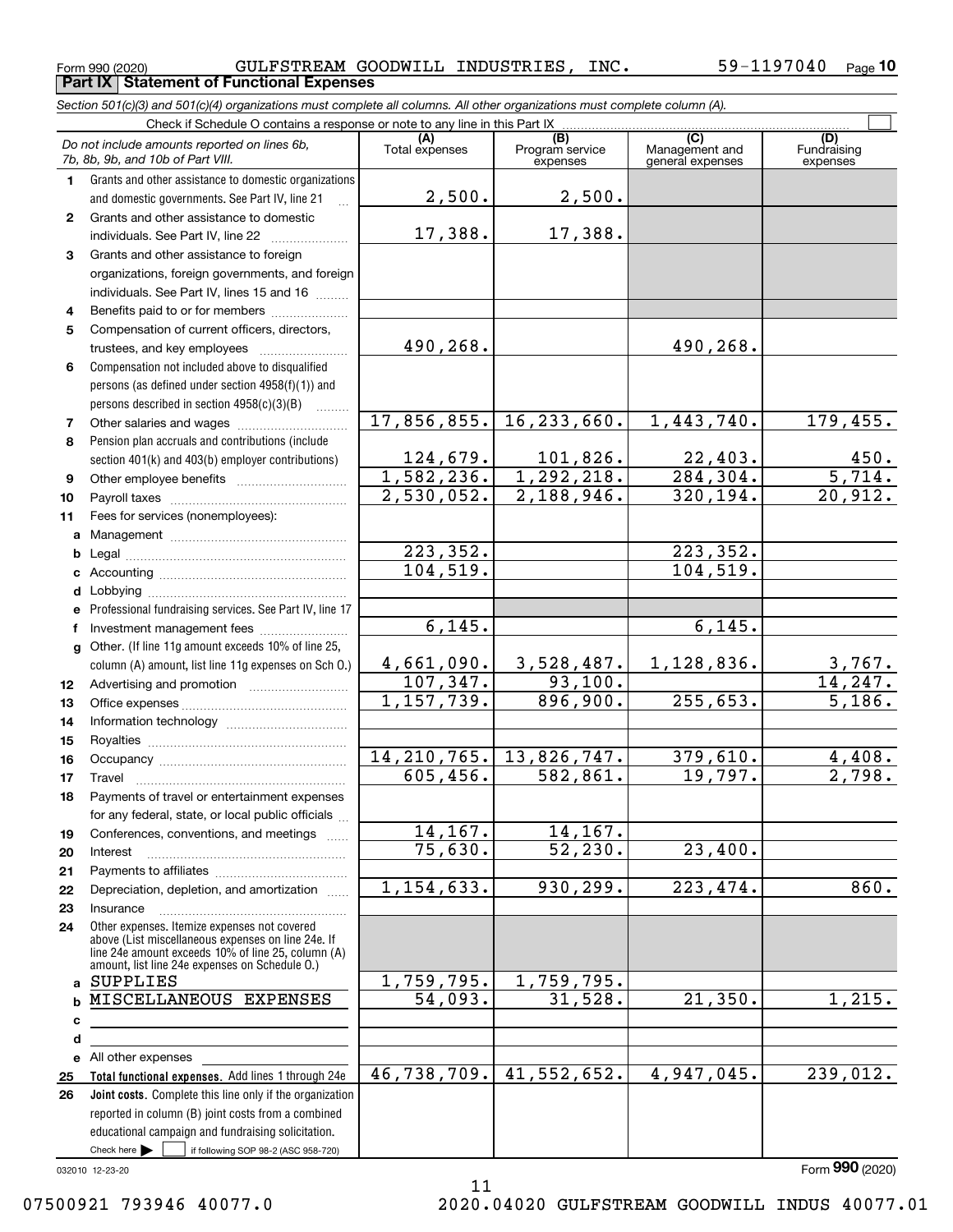# 12

|                             |    | Check if Schedule O contains a response or note to any line in this Part X            |              |                |                          |                 |                               |
|-----------------------------|----|---------------------------------------------------------------------------------------|--------------|----------------|--------------------------|-----------------|-------------------------------|
|                             |    |                                                                                       |              |                | (A)<br>Beginning of year |                 | (B)<br>End of year            |
|                             | 1  |                                                                                       |              |                | 30,761.                  | $\blacksquare$  | 31,180.                       |
|                             | 2  |                                                                                       | 1, 275, 664. | $\overline{2}$ | 10, 199, 416.            |                 |                               |
|                             | 3  |                                                                                       |              |                |                          | $\mathbf{3}$    |                               |
|                             | 4  |                                                                                       |              | 1,510,519.     | $\overline{\mathbf{4}}$  | 2,042,331.      |                               |
|                             | 5  | Loans and other receivables from any current or former officer, director,             |              |                |                          |                 |                               |
|                             |    | trustee, key employee, creator or founder, substantial contributor, or 35%            |              |                |                          |                 |                               |
|                             |    | controlled entity or family member of any of these persons                            |              | 5              |                          |                 |                               |
|                             | 6  | Loans and other receivables from other disqualified persons (as defined               |              |                |                          |                 |                               |
|                             |    | under section $4958(f)(1)$ , and persons described in section $4958(c)(3)(B)$         |              | 1.1.1.1        |                          | 6               |                               |
|                             | 7  |                                                                                       |              |                |                          | $\overline{7}$  |                               |
| Assets                      | 8  |                                                                                       |              |                | 2,625,980.               | 8               | 2,334,203.                    |
|                             | 9  | Prepaid expenses and deferred charges                                                 |              |                | 962,592.                 | 9               | 1,679,381.                    |
|                             |    | <b>10a</b> Land, buildings, and equipment: cost or other                              |              |                |                          |                 |                               |
|                             |    | basis. Complete Part VI of Schedule D $\frac{10a}{21,065,982.$                        |              |                |                          |                 |                               |
|                             |    |                                                                                       |              |                | 9,869,678.               | 10 <sub>c</sub> | $\frac{8,362,452.}{877,026.}$ |
|                             | 11 |                                                                                       | 791,404.     | 11             |                          |                 |                               |
|                             | 12 |                                                                                       |              | 12             |                          |                 |                               |
|                             | 13 |                                                                                       |              | 13             |                          |                 |                               |
|                             | 14 |                                                                                       |              | 14             |                          |                 |                               |
|                             | 15 |                                                                                       |              |                | 272,338.                 | 15              | 31,332.                       |
|                             | 16 |                                                                                       |              |                | 17,338,936.              | 16              | 25, 557, 321.                 |
|                             | 17 |                                                                                       | 3,829,117.   | 17             | 4,453,762.               |                 |                               |
|                             | 18 |                                                                                       |              | 18             |                          |                 |                               |
|                             | 19 |                                                                                       |              |                | 300, 379.                | 19              | 9,630,441.                    |
|                             | 20 |                                                                                       |              |                | 4,052,998.               | 20              | 0.                            |
|                             | 21 | Escrow or custodial account liability. Complete Part IV of Schedule D                 |              |                |                          | 21              |                               |
|                             | 22 | Loans and other payables to any current or former officer, director,                  |              |                |                          |                 |                               |
|                             |    | trustee, key employee, creator or founder, substantial contributor, or 35%            |              |                |                          |                 |                               |
| Liabilities                 |    | controlled entity or family member of any of these persons                            |              |                |                          | 22              |                               |
|                             | 23 | Secured mortgages and notes payable to unrelated third parties                        |              |                | 1,855,753.               | 23              | 1, 205, 104.                  |
|                             | 24 | Unsecured notes and loans payable to unrelated third parties                          |              |                |                          | 24              |                               |
|                             | 25 | Other liabilities (including federal income tax, payables to related third            |              |                |                          |                 |                               |
|                             |    | parties, and other liabilities not included on lines 17-24). Complete Part X          |              |                | $175, 434.$ 25           |                 | 0.                            |
|                             | 26 | of Schedule D<br>Total liabilities. Add lines 17 through 25                           |              |                | 10, 213, 681.            | 26              | 15, 289, 307.                 |
|                             |    | Organizations that follow FASB ASC 958, check here $\triangleright \lfloor X \rfloor$ |              |                |                          |                 |                               |
|                             |    | and complete lines 27, 28, 32, and 33.                                                |              |                |                          |                 |                               |
|                             | 27 |                                                                                       |              |                | 7,125,255.               | 27              | 10,236,682.                   |
|                             | 28 |                                                                                       |              |                |                          | 28              | 31,332.                       |
|                             |    | Organizations that do not follow FASB ASC 958, check here $\blacktriangleright$       |              |                |                          |                 |                               |
|                             |    | and complete lines 29 through 33.                                                     |              |                |                          |                 |                               |
|                             | 29 |                                                                                       |              |                |                          | 29              |                               |
| Net Assets or Fund Balances | 30 | Paid-in or capital surplus, or land, building, or equipment fund                      |              |                |                          | 30              |                               |
|                             | 31 | Retained earnings, endowment, accumulated income, or other funds                      |              |                |                          | 31              |                               |
|                             | 32 |                                                                                       |              |                | 7, 125, 255.             | 32              | 10, 268, 014.                 |
|                             | 33 |                                                                                       |              |                | 17,338,936.              | 33              | 25, 557, 321.                 |

Form (2020) **990**

**Part X Balance Sheet**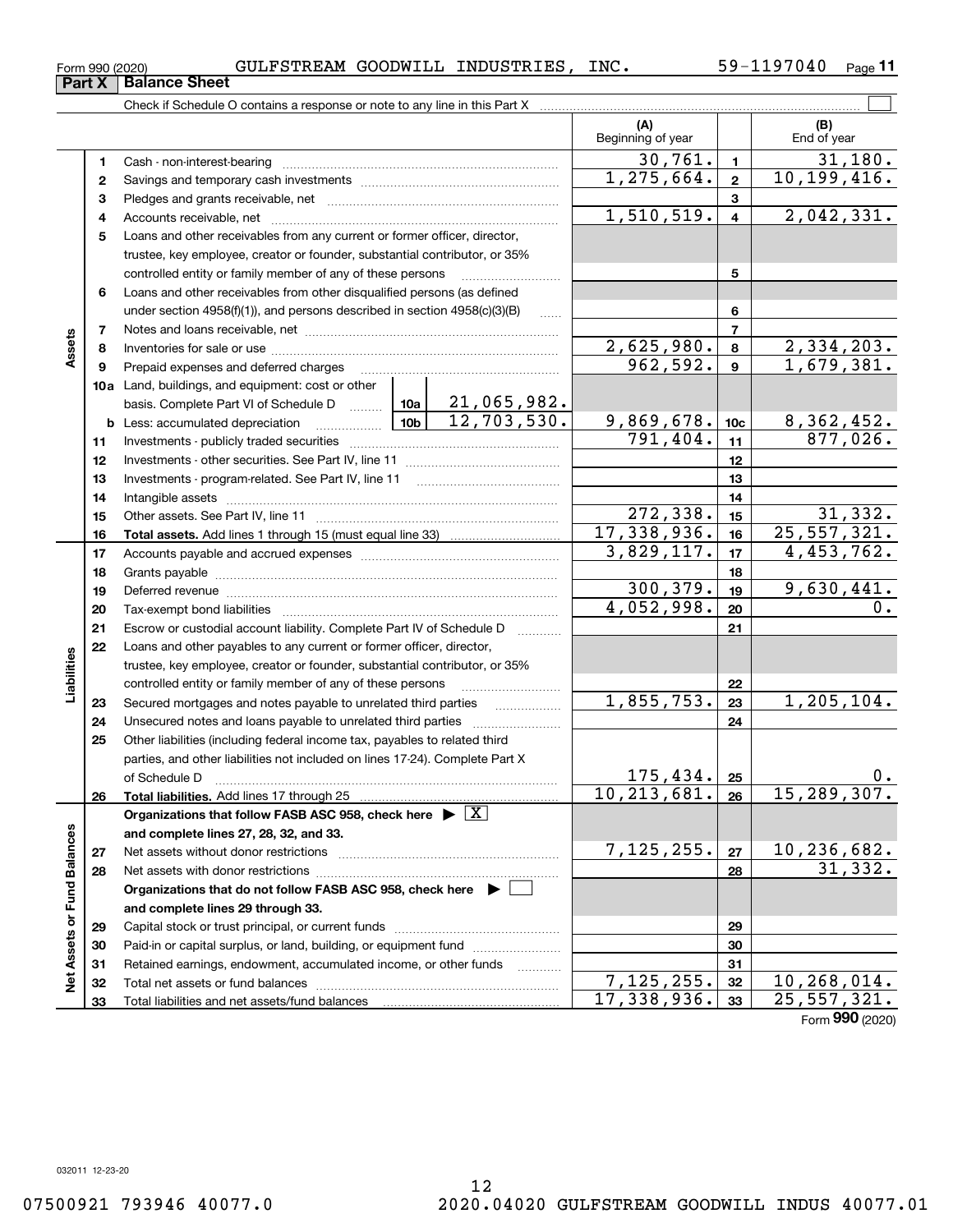|    | GULFSTREAM GOODWILL INDUSTRIES, INC.<br>Form 990 (2020)                                                                                                                                                                        |                | 59-1197040     |                 | Page $12$               |
|----|--------------------------------------------------------------------------------------------------------------------------------------------------------------------------------------------------------------------------------|----------------|----------------|-----------------|-------------------------|
|    | Part XI<br><b>Reconciliation of Net Assets</b>                                                                                                                                                                                 |                |                |                 |                         |
|    |                                                                                                                                                                                                                                |                |                |                 | $\overline{\mathbf{x}}$ |
|    |                                                                                                                                                                                                                                |                |                |                 |                         |
| 1  |                                                                                                                                                                                                                                | 1.             | 50,072,108.    |                 |                         |
| 2  |                                                                                                                                                                                                                                | $\mathbf{2}$   | 46,738,709.    |                 |                         |
| 3  | Revenue less expenses. Subtract line 2 from line 1                                                                                                                                                                             | 3              | 3,333,399.     |                 |                         |
| 4  |                                                                                                                                                                                                                                | $\overline{4}$ | 7, 125, 255.   |                 |                         |
| 5  | Net unrealized gains (losses) on investments                                                                                                                                                                                   | 5              |                |                 | 37, 247.                |
| 6  | Donated services and use of facilities [111] matter contracts and the facilities in the matter of facilities [11] matter contracts and use of facilities [11] matter contracts and the service of the service of the service o | 6              |                |                 |                         |
| 7  | Investment expenses www.communication.com/www.communication.com/www.communication.com/www.com                                                                                                                                  | $\overline{7}$ |                |                 |                         |
| 8  |                                                                                                                                                                                                                                | 8              |                |                 |                         |
| 9  | Other changes in net assets or fund balances (explain on Schedule O)                                                                                                                                                           | $\mathbf{9}$   | $-227,887.$    |                 |                         |
| 10 | Net assets or fund balances at end of year. Combine lines 3 through 9 (must equal Part X, line 32,                                                                                                                             |                |                |                 |                         |
|    |                                                                                                                                                                                                                                | 10             | 10,268,014.    |                 |                         |
|    | Part XII Financial Statements and Reporting                                                                                                                                                                                    |                |                |                 |                         |
|    |                                                                                                                                                                                                                                |                |                |                 | X                       |
|    |                                                                                                                                                                                                                                |                |                | Yes             | No                      |
| 1  | $\boxed{\mathbf{X}}$ Accrual<br>Accounting method used to prepare the Form 990: <u>[</u> Cash<br>Other<br>$\mathcal{L}$                                                                                                        |                |                |                 |                         |
|    | If the organization changed its method of accounting from a prior year or checked "Other," explain in Schedule O.                                                                                                              |                |                |                 |                         |
|    | 2a Were the organization's financial statements compiled or reviewed by an independent accountant?                                                                                                                             |                | 2a             |                 | X                       |
|    | If "Yes," check a box below to indicate whether the financial statements for the year were compiled or reviewed on a                                                                                                           |                |                |                 |                         |
|    | separate basis, consolidated basis, or both:                                                                                                                                                                                   |                |                |                 |                         |
|    | Separate basis<br>Both consolidated and separate basis<br><b>Consolidated basis</b>                                                                                                                                            |                |                |                 |                         |
|    | <b>b</b> Were the organization's financial statements audited by an independent accountant?                                                                                                                                    |                | 2 <sub>b</sub> | X               |                         |
|    | If "Yes," check a box below to indicate whether the financial statements for the year were audited on a separate basis,                                                                                                        |                |                |                 |                         |
|    | consolidated basis, or both:                                                                                                                                                                                                   |                |                |                 |                         |
|    | $\boxed{\textbf{X}}$ Consolidated basis<br>Separate basis<br>Both consolidated and separate basis                                                                                                                              |                |                |                 |                         |
|    | c If "Yes" to line 2a or 2b, does the organization have a committee that assumes responsibility for oversight of the audit,                                                                                                    |                |                |                 |                         |
|    |                                                                                                                                                                                                                                |                | 2c             | X               |                         |
|    | If the organization changed either its oversight process or selection process during the tax year, explain on Schedule O.                                                                                                      |                |                |                 |                         |
|    | 3a As a result of a federal award, was the organization required to undergo an audit or audits as set forth in the Single Audit                                                                                                |                |                |                 |                         |
|    |                                                                                                                                                                                                                                |                | За             | x               |                         |
| b  | If "Yes," did the organization undergo the required audit or audits? If the organization did not undergo the required audit                                                                                                    |                |                |                 |                         |
|    | or audits, explain why on Schedule O and describe any steps taken to undergo such audits [11] content to under                                                                                                                 |                | 3 <sub>b</sub> | х<br><u>nuu</u> |                         |

Form (2020) **990**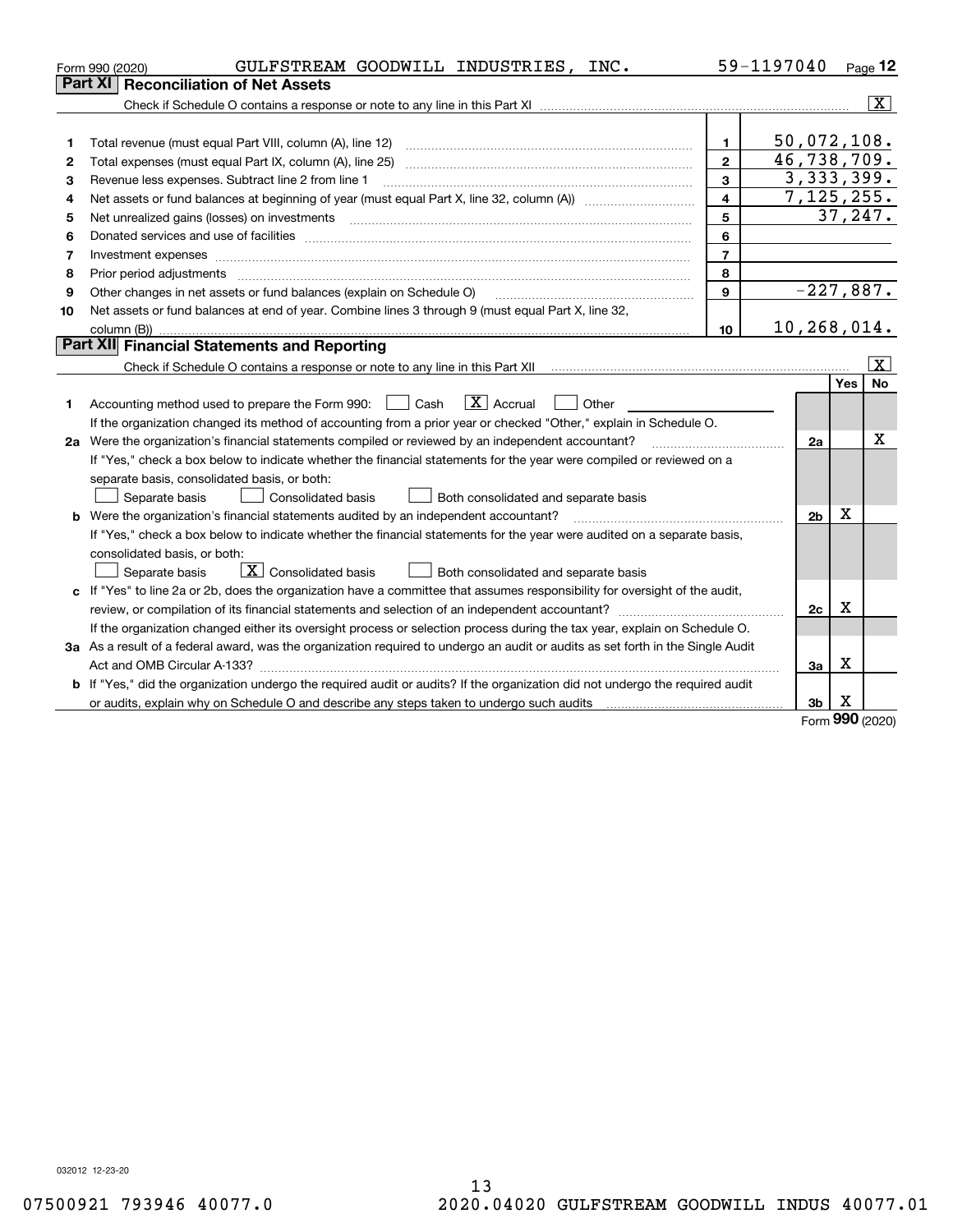| <b>SCHEDULE A</b> |
|-------------------|
|-------------------|

Department of the Treasury

**(Form 990 or 990-EZ)**

# **Public Charity Status and Public Support**

**Complete if the organization is a section 501(c)(3) organization or a section 4947(a)(1) nonexempt charitable trust. | Attach to Form 990 or Form 990-EZ.** 

| www.irs.gov/Form990 for instructions and the latest information. |  |  |
|------------------------------------------------------------------|--|--|

| OMB No. 1545-0047                   |
|-------------------------------------|
| 2020                                |
| <b>Open to Public</b><br>Inspection |

| Internal Revenue Service                      |               |                                                                                                    |  |                                                                        | $\blacktriangleright$ Go to www.irs.gov/Form990 for instructions and the latest information.                                                                                                                                                    |     |                                                                |                            |  | <b>Inspection</b>                     |
|-----------------------------------------------|---------------|----------------------------------------------------------------------------------------------------|--|------------------------------------------------------------------------|-------------------------------------------------------------------------------------------------------------------------------------------------------------------------------------------------------------------------------------------------|-----|----------------------------------------------------------------|----------------------------|--|---------------------------------------|
|                                               |               | Name of the organization                                                                           |  |                                                                        |                                                                                                                                                                                                                                                 |     |                                                                |                            |  | <b>Employer identification number</b> |
|                                               |               |                                                                                                    |  |                                                                        | GULFSTREAM GOODWILL INDUSTRIES,                                                                                                                                                                                                                 |     | INC.                                                           |                            |  | 59-1197040                            |
|                                               | <b>Part I</b> |                                                                                                    |  |                                                                        | Reason for Public Charity Status. (All organizations must complete this part.) See instructions.                                                                                                                                                |     |                                                                |                            |  |                                       |
|                                               |               |                                                                                                    |  |                                                                        | The organization is not a private foundation because it is: (For lines 1 through 12, check only one box.)                                                                                                                                       |     |                                                                |                            |  |                                       |
| 1                                             |               | A church, convention of churches, or association of churches described in section 170(b)(1)(A)(i). |  |                                                                        |                                                                                                                                                                                                                                                 |     |                                                                |                            |  |                                       |
| 2                                             |               |                                                                                                    |  |                                                                        | A school described in section 170(b)(1)(A)(ii). (Attach Schedule E (Form 990 or 990-EZ).)                                                                                                                                                       |     |                                                                |                            |  |                                       |
| з                                             |               |                                                                                                    |  |                                                                        | A hospital or a cooperative hospital service organization described in section 170(b)(1)(A)(iii).                                                                                                                                               |     |                                                                |                            |  |                                       |
| 4                                             |               |                                                                                                    |  |                                                                        | A medical research organization operated in conjunction with a hospital described in section 170(b)(1)(A)(iii). Enter the hospital's name,                                                                                                      |     |                                                                |                            |  |                                       |
|                                               |               | city, and state:                                                                                   |  |                                                                        |                                                                                                                                                                                                                                                 |     |                                                                |                            |  |                                       |
| 5                                             |               |                                                                                                    |  |                                                                        | An organization operated for the benefit of a college or university owned or operated by a governmental unit described in                                                                                                                       |     |                                                                |                            |  |                                       |
|                                               |               |                                                                                                    |  | section 170(b)(1)(A)(iv). (Complete Part II.)                          |                                                                                                                                                                                                                                                 |     |                                                                |                            |  |                                       |
| 6                                             |               |                                                                                                    |  |                                                                        | A federal, state, or local government or governmental unit described in section 170(b)(1)(A)(v).                                                                                                                                                |     |                                                                |                            |  |                                       |
|                                               |               |                                                                                                    |  |                                                                        | $7 \overline{X}$ An organization that normally receives a substantial part of its support from a governmental unit or from the general public described in                                                                                      |     |                                                                |                            |  |                                       |
|                                               |               |                                                                                                    |  | section 170(b)(1)(A)(vi). (Complete Part II.)                          |                                                                                                                                                                                                                                                 |     |                                                                |                            |  |                                       |
| 8                                             |               |                                                                                                    |  |                                                                        | A community trust described in section 170(b)(1)(A)(vi). (Complete Part II.)                                                                                                                                                                    |     |                                                                |                            |  |                                       |
| 9                                             |               |                                                                                                    |  |                                                                        | An agricultural research organization described in section 170(b)(1)(A)(ix) operated in conjunction with a land-grant college                                                                                                                   |     |                                                                |                            |  |                                       |
|                                               |               |                                                                                                    |  |                                                                        | or university or a non-land-grant college of agriculture (see instructions). Enter the name, city, and state of the college or                                                                                                                  |     |                                                                |                            |  |                                       |
|                                               |               | university:                                                                                        |  |                                                                        |                                                                                                                                                                                                                                                 |     |                                                                |                            |  |                                       |
| 10                                            |               |                                                                                                    |  |                                                                        | An organization that normally receives (1) more than 33 1/3% of its support from contributions, membership fees, and gross receipts from                                                                                                        |     |                                                                |                            |  |                                       |
|                                               |               |                                                                                                    |  |                                                                        | activities related to its exempt functions, subject to certain exceptions; and (2) no more than 33 1/3% of its support from gross investment                                                                                                    |     |                                                                |                            |  |                                       |
|                                               |               |                                                                                                    |  |                                                                        | income and unrelated business taxable income (less section 511 tax) from businesses acquired by the organization after June 30, 1975.                                                                                                           |     |                                                                |                            |  |                                       |
|                                               |               |                                                                                                    |  | See section 509(a)(2). (Complete Part III.)                            |                                                                                                                                                                                                                                                 |     |                                                                |                            |  |                                       |
| 11                                            |               |                                                                                                    |  |                                                                        | An organization organized and operated exclusively to test for public safety. See section 509(a)(4).                                                                                                                                            |     |                                                                |                            |  |                                       |
| 12                                            |               |                                                                                                    |  |                                                                        | An organization organized and operated exclusively for the benefit of, to perform the functions of, or to carry out the purposes of one or                                                                                                      |     |                                                                |                            |  |                                       |
|                                               |               |                                                                                                    |  |                                                                        | more publicly supported organizations described in section 509(a)(1) or section 509(a)(2). See section 509(a)(3). Check the box in                                                                                                              |     |                                                                |                            |  |                                       |
|                                               |               |                                                                                                    |  |                                                                        | lines 12a through 12d that describes the type of supporting organization and complete lines 12e, 12f, and 12g.                                                                                                                                  |     |                                                                |                            |  |                                       |
| a                                             |               |                                                                                                    |  |                                                                        | Type I. A supporting organization operated, supervised, or controlled by its supported organization(s), typically by giving                                                                                                                     |     |                                                                |                            |  |                                       |
|                                               |               |                                                                                                    |  |                                                                        | the supported organization(s) the power to regularly appoint or elect a majority of the directors or trustees of the supporting                                                                                                                 |     |                                                                |                            |  |                                       |
|                                               |               |                                                                                                    |  | organization. You must complete Part IV, Sections A and B.             |                                                                                                                                                                                                                                                 |     |                                                                |                            |  |                                       |
| b                                             |               |                                                                                                    |  |                                                                        | Type II. A supporting organization supervised or controlled in connection with its supported organization(s), by having<br>control or management of the supporting organization vested in the same persons that control or manage the supported |     |                                                                |                            |  |                                       |
|                                               |               |                                                                                                    |  |                                                                        | organization(s). You must complete Part IV, Sections A and C.                                                                                                                                                                                   |     |                                                                |                            |  |                                       |
| с                                             |               |                                                                                                    |  |                                                                        | Type III functionally integrated. A supporting organization operated in connection with, and functionally integrated with,                                                                                                                      |     |                                                                |                            |  |                                       |
|                                               |               |                                                                                                    |  |                                                                        | its supported organization(s) (see instructions). You must complete Part IV, Sections A, D, and E.                                                                                                                                              |     |                                                                |                            |  |                                       |
| d                                             |               |                                                                                                    |  |                                                                        | Type III non-functionally integrated. A supporting organization operated in connection with its supported organization(s)                                                                                                                       |     |                                                                |                            |  |                                       |
|                                               |               |                                                                                                    |  |                                                                        | that is not functionally integrated. The organization generally must satisfy a distribution requirement and an attentiveness                                                                                                                    |     |                                                                |                            |  |                                       |
|                                               |               |                                                                                                    |  |                                                                        | requirement (see instructions). You must complete Part IV, Sections A and D, and Part V.                                                                                                                                                        |     |                                                                |                            |  |                                       |
| е                                             |               |                                                                                                    |  |                                                                        | Check this box if the organization received a written determination from the IRS that it is a Type I, Type II, Type III                                                                                                                         |     |                                                                |                            |  |                                       |
|                                               |               |                                                                                                    |  |                                                                        | functionally integrated, or Type III non-functionally integrated supporting organization.                                                                                                                                                       |     |                                                                |                            |  |                                       |
| f Enter the number of supported organizations |               |                                                                                                    |  |                                                                        |                                                                                                                                                                                                                                                 |     |                                                                |                            |  |                                       |
|                                               |               |                                                                                                    |  | Provide the following information about the supported organization(s). |                                                                                                                                                                                                                                                 |     |                                                                |                            |  |                                       |
|                                               |               | (i) Name of supported                                                                              |  | (ii) EIN                                                               | (iii) Type of organization                                                                                                                                                                                                                      |     | (iv) Is the organization listed<br>in your governing document? | (v) Amount of monetary     |  | (vi) Amount of other                  |
|                                               |               | organization                                                                                       |  |                                                                        | (described on lines 1-10<br>above (see instructions))                                                                                                                                                                                           | Yes | No                                                             | support (see instructions) |  | support (see instructions)            |
|                                               |               |                                                                                                    |  |                                                                        |                                                                                                                                                                                                                                                 |     |                                                                |                            |  |                                       |
|                                               |               |                                                                                                    |  |                                                                        |                                                                                                                                                                                                                                                 |     |                                                                |                            |  |                                       |
|                                               |               |                                                                                                    |  |                                                                        |                                                                                                                                                                                                                                                 |     |                                                                |                            |  |                                       |
|                                               |               |                                                                                                    |  |                                                                        |                                                                                                                                                                                                                                                 |     |                                                                |                            |  |                                       |
|                                               |               |                                                                                                    |  |                                                                        |                                                                                                                                                                                                                                                 |     |                                                                |                            |  |                                       |
|                                               |               |                                                                                                    |  |                                                                        |                                                                                                                                                                                                                                                 |     |                                                                |                            |  |                                       |
|                                               |               |                                                                                                    |  |                                                                        |                                                                                                                                                                                                                                                 |     |                                                                |                            |  |                                       |
|                                               |               |                                                                                                    |  |                                                                        |                                                                                                                                                                                                                                                 |     |                                                                |                            |  |                                       |
|                                               |               |                                                                                                    |  |                                                                        |                                                                                                                                                                                                                                                 |     |                                                                |                            |  |                                       |
|                                               |               |                                                                                                    |  |                                                                        |                                                                                                                                                                                                                                                 |     |                                                                |                            |  |                                       |

**Total**

LHA For Paperwork Reduction Act Notice, see the Instructions for Form 990 or 990-EZ. <sub>032021</sub> o1-25-21 Schedule A (Form 990 or 990-EZ) 2020 14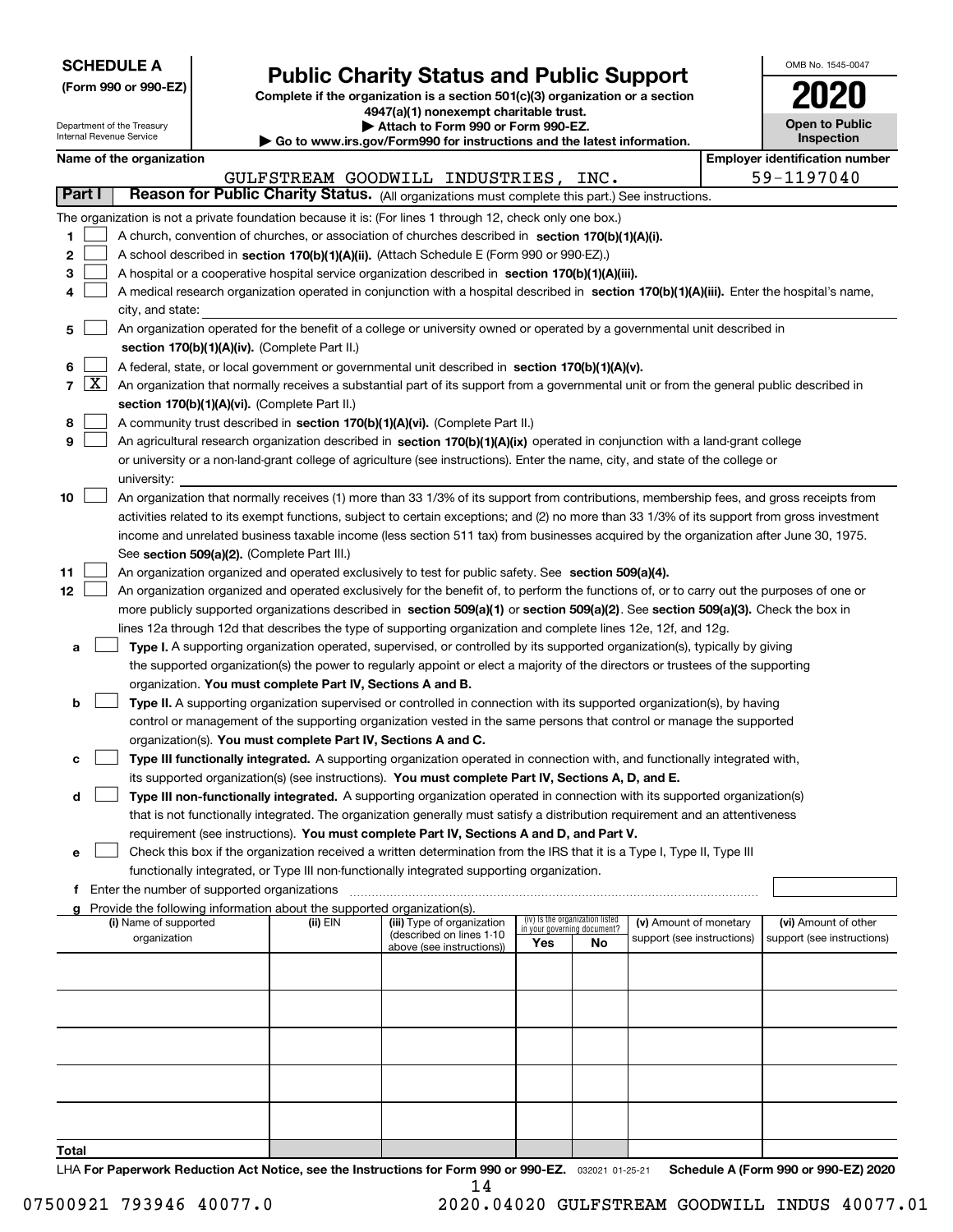#### 59-1197040 Page 2 Schedule A (Form 990 or 990-EZ) 2020 Page GULFSTREAM GOODWILL INDUSTRIES, INC. 59-1197040 **Part II** Support Schedule for Organizations Described in Sections 170(b)(1)(A)(iv) and 170(b)(1)(A)(vi)

(Complete only if you checked the box on line 5, 7, or 8 of Part I or if the organization failed to qualify under Part III. If the organization fails to qualify under the tests listed below, please complete Part III.)

|     | <b>Section A. Public Support</b>                                                                                                               |                                                        |          |            |            |          |                                                                     |
|-----|------------------------------------------------------------------------------------------------------------------------------------------------|--------------------------------------------------------|----------|------------|------------|----------|---------------------------------------------------------------------|
|     | Calendar year (or fiscal year beginning in)                                                                                                    | (a) 2016                                               | (b) 2017 | $(c)$ 2018 | $(d)$ 2019 | (e) 2020 | (f) Total                                                           |
|     | 1 Gifts, grants, contributions, and<br>membership fees received. (Do not                                                                       |                                                        |          |            |            |          |                                                                     |
|     | include any "unusual grants.")                                                                                                                 | 41436882.40632858.43097095.42371376.39896179.207434390 |          |            |            |          |                                                                     |
|     | 2 Tax revenues levied for the organ-                                                                                                           |                                                        |          |            |            |          |                                                                     |
|     | ization's benefit and either paid to                                                                                                           |                                                        |          |            |            |          |                                                                     |
|     | or expended on its behalf                                                                                                                      |                                                        |          |            |            |          |                                                                     |
|     | 3 The value of services or facilities                                                                                                          |                                                        |          |            |            |          |                                                                     |
|     | furnished by a governmental unit to                                                                                                            |                                                        |          |            |            |          |                                                                     |
|     | the organization without charge                                                                                                                |                                                        |          |            |            |          |                                                                     |
|     | 4 Total. Add lines 1 through 3                                                                                                                 |                                                        |          |            |            |          | 41436882.40632858.43097095.42371376.39896179.207434390              |
| 5   | The portion of total contributions                                                                                                             |                                                        |          |            |            |          |                                                                     |
|     | by each person (other than a                                                                                                                   |                                                        |          |            |            |          |                                                                     |
|     | governmental unit or publicly                                                                                                                  |                                                        |          |            |            |          |                                                                     |
|     | supported organization) included                                                                                                               |                                                        |          |            |            |          |                                                                     |
|     | on line 1 that exceeds 2% of the                                                                                                               |                                                        |          |            |            |          |                                                                     |
|     | amount shown on line 11,                                                                                                                       |                                                        |          |            |            |          |                                                                     |
|     | column (f)                                                                                                                                     |                                                        |          |            |            |          |                                                                     |
|     | 6 Public support. Subtract line 5 from line 4.                                                                                                 |                                                        |          |            |            |          | 207434390                                                           |
|     | <b>Section B. Total Support</b>                                                                                                                |                                                        |          |            |            |          |                                                                     |
|     | Calendar year (or fiscal year beginning in)                                                                                                    | (a) 2016                                               | (b) 2017 | $(c)$ 2018 | $(d)$ 2019 | (e) 2020 | (f) Total<br>41436882.40632858.43097095.42371376.39896179.207434390 |
|     | <b>7</b> Amounts from line 4                                                                                                                   |                                                        |          |            |            |          |                                                                     |
|     | Gross income from interest,                                                                                                                    |                                                        |          |            |            |          |                                                                     |
|     | dividends, payments received on                                                                                                                |                                                        |          |            |            |          |                                                                     |
|     | securities loans, rents, royalties,                                                                                                            |                                                        |          |            |            |          |                                                                     |
|     | and income from similar sources                                                                                                                | 16, 159.                                               | 31,369.  | 27,199.    | 29,128.    | 68,594.  | 172,449.                                                            |
|     | <b>9</b> Net income from unrelated business                                                                                                    |                                                        |          |            |            |          |                                                                     |
|     | activities, whether or not the                                                                                                                 |                                                        |          |            |            |          |                                                                     |
|     | business is regularly carried on                                                                                                               |                                                        |          |            |            |          |                                                                     |
|     | 10 Other income. Do not include gain                                                                                                           |                                                        |          |            |            |          |                                                                     |
|     | or loss from the sale of capital                                                                                                               | 586, 536.                                              | 280,456. | 45, 142.   | 1505040.   |          | 2417174.                                                            |
|     | assets (Explain in Part VI.)                                                                                                                   |                                                        |          |            |            |          | 210024013                                                           |
|     | 11 Total support. Add lines 7 through 10<br><b>12</b> Gross receipts from related activities, etc. (see instructions)                          |                                                        |          |            |            | 12       | 26,014,990.                                                         |
|     | 13 First 5 years. If the Form 990 is for the organization's first, second, third, fourth, or fifth tax year as a section 501(c)(3)             |                                                        |          |            |            |          |                                                                     |
|     | organization, check this box and stop here                                                                                                     |                                                        |          |            |            |          |                                                                     |
|     | <b>Section C. Computation of Public Support Percentage</b>                                                                                     |                                                        |          |            |            |          |                                                                     |
|     |                                                                                                                                                |                                                        |          |            |            | 14       | 98.77<br>%                                                          |
|     |                                                                                                                                                |                                                        |          |            |            | 15       | 98.68<br>$\%$                                                       |
|     | 16a 33 1/3% support test - 2020. If the organization did not check the box on line 13, and line 14 is 33 1/3% or more, check this box and      |                                                        |          |            |            |          |                                                                     |
|     | stop here. The organization qualifies as a publicly supported organization                                                                     |                                                        |          |            |            |          | $\blacktriangleright$ $\boxed{\text{X}}$                            |
|     | b 33 1/3% support test - 2019. If the organization did not check a box on line 13 or 16a, and line 15 is 33 1/3% or more, check this box       |                                                        |          |            |            |          |                                                                     |
|     | and stop here. The organization qualifies as a publicly supported organization                                                                 |                                                        |          |            |            |          |                                                                     |
|     | 17a 10% -facts-and-circumstances test - 2020. If the organization did not check a box on line 13, 16a, or 16b, and line 14 is 10% or more,     |                                                        |          |            |            |          |                                                                     |
|     | and if the organization meets the facts-and-circumstances test, check this box and stop here. Explain in Part VI how the organization          |                                                        |          |            |            |          |                                                                     |
|     | meets the facts-and-circumstances test. The organization qualifies as a publicly supported organization                                        |                                                        |          |            |            |          |                                                                     |
|     | <b>b 10% -facts-and-circumstances test - 2019.</b> If the organization did not check a box on line 13, 16a, 16b, or 17a, and line 15 is 10% or |                                                        |          |            |            |          |                                                                     |
|     | more, and if the organization meets the facts-and-circumstances test, check this box and stop here. Explain in Part VI how the                 |                                                        |          |            |            |          |                                                                     |
|     | organization meets the facts-and-circumstances test. The organization qualifies as a publicly supported organization                           |                                                        |          |            |            |          |                                                                     |
| 18. | Private foundation. If the organization did not check a box on line 13, 16a, 16b, 17a, or 17b, check this box and see instructions             |                                                        |          |            |            |          |                                                                     |
|     |                                                                                                                                                |                                                        |          |            |            |          | Schedule A (Form 990 or 990-EZ) 2020                                |

032022 01-25-21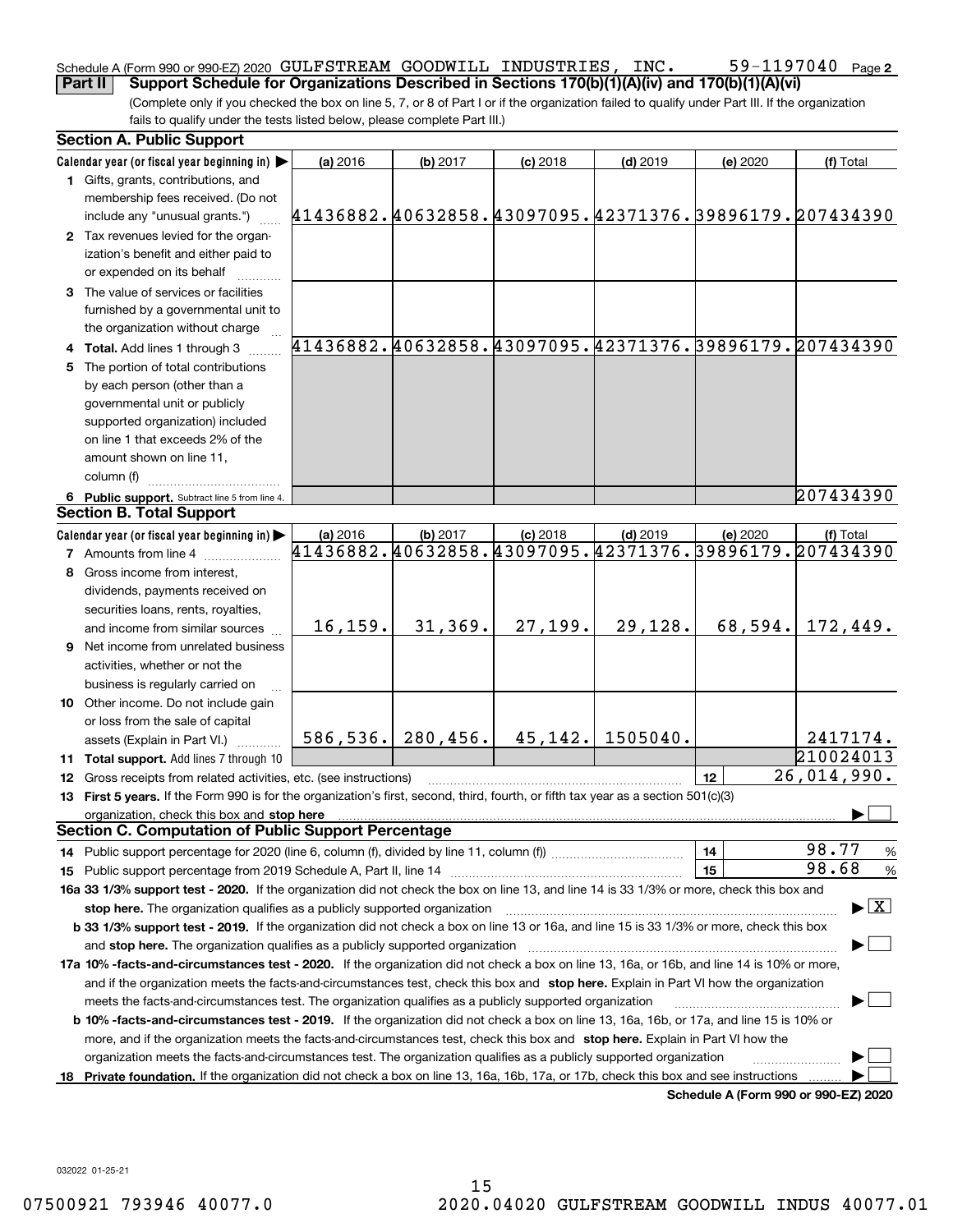#### Schedule A (Form 990 or 990-EZ) 2020 Page GULFSTREAM GOODWILL INDUSTRIES, INC. 59-1197040 **Part III Support Schedule for Organizations Described in Section 509(a)(2)**

(Complete only if you checked the box on line 10 of Part I or if the organization failed to qualify under Part II. If the organization fails to qualify under the tests listed below, please complete Part II.)

|    | <b>Section A. Public Support</b>                                                                                                                                                                                                    |          |          |            |            |          |                                      |
|----|-------------------------------------------------------------------------------------------------------------------------------------------------------------------------------------------------------------------------------------|----------|----------|------------|------------|----------|--------------------------------------|
|    | Calendar year (or fiscal year beginning in) $\blacktriangleright$                                                                                                                                                                   | (a) 2016 | (b) 2017 | $(c)$ 2018 | $(d)$ 2019 | (e) 2020 | (f) Total                            |
|    | 1 Gifts, grants, contributions, and                                                                                                                                                                                                 |          |          |            |            |          |                                      |
|    | membership fees received. (Do not                                                                                                                                                                                                   |          |          |            |            |          |                                      |
|    | include any "unusual grants.")                                                                                                                                                                                                      |          |          |            |            |          |                                      |
|    | <b>2</b> Gross receipts from admissions,<br>merchandise sold or services per-<br>formed, or facilities furnished in<br>any activity that is related to the<br>organization's tax-exempt purpose                                     |          |          |            |            |          |                                      |
|    | 3 Gross receipts from activities that<br>are not an unrelated trade or bus-                                                                                                                                                         |          |          |            |            |          |                                      |
|    | iness under section 513                                                                                                                                                                                                             |          |          |            |            |          |                                      |
|    | 4 Tax revenues levied for the organ-<br>ization's benefit and either paid to                                                                                                                                                        |          |          |            |            |          |                                      |
|    | or expended on its behalf                                                                                                                                                                                                           |          |          |            |            |          |                                      |
|    | 5 The value of services or facilities<br>furnished by a governmental unit to                                                                                                                                                        |          |          |            |            |          |                                      |
|    | the organization without charge                                                                                                                                                                                                     |          |          |            |            |          |                                      |
|    | <b>6 Total.</b> Add lines 1 through 5                                                                                                                                                                                               |          |          |            |            |          |                                      |
|    | 7a Amounts included on lines 1, 2, and<br>3 received from disqualified persons                                                                                                                                                      |          |          |            |            |          |                                      |
|    | <b>b</b> Amounts included on lines 2 and 3 received<br>from other than disqualified persons that<br>exceed the greater of \$5,000 or 1% of the<br>amount on line 13 for the year                                                    |          |          |            |            |          |                                      |
|    | c Add lines 7a and 7b                                                                                                                                                                                                               |          |          |            |            |          |                                      |
|    | 8 Public support. (Subtract line 7c from line 6.)<br><b>Section B. Total Support</b>                                                                                                                                                |          |          |            |            |          |                                      |
|    | Calendar year (or fiscal year beginning in)                                                                                                                                                                                         | (a) 2016 | (b) 2017 | $(c)$ 2018 | $(d)$ 2019 | (e) 2020 | (f) Total                            |
|    | 9 Amounts from line 6                                                                                                                                                                                                               |          |          |            |            |          |                                      |
|    | <b>10a</b> Gross income from interest,<br>dividends, payments received on<br>securities loans, rents, royalties,<br>and income from similar sources                                                                                 |          |          |            |            |          |                                      |
|    | <b>b</b> Unrelated business taxable income<br>(less section 511 taxes) from businesses                                                                                                                                              |          |          |            |            |          |                                      |
|    | acquired after June 30, 1975                                                                                                                                                                                                        |          |          |            |            |          |                                      |
|    | c Add lines 10a and 10b<br>11 Net income from unrelated business<br>activities not included in line 10b,<br>whether or not the business is<br>regularly carried on                                                                  |          |          |            |            |          |                                      |
|    | <b>12</b> Other income. Do not include gain<br>or loss from the sale of capital<br>assets (Explain in Part VI.)                                                                                                                     |          |          |            |            |          |                                      |
|    | 13 Total support. (Add lines 9, 10c, 11, and 12.)                                                                                                                                                                                   |          |          |            |            |          |                                      |
|    | 14 First 5 years. If the Form 990 is for the organization's first, second, third, fourth, or fifth tax year as a section 501(c)(3) organization,                                                                                    |          |          |            |            |          |                                      |
|    | check this box and <b>stop here</b> with the continuum continuum continuum continuum continuum continuum continuum continuum continuum continuum continuum continuum continuum continuum continuum continuum continuum continuum co |          |          |            |            |          |                                      |
|    | <b>Section C. Computation of Public Support Percentage</b>                                                                                                                                                                          |          |          |            |            |          |                                      |
|    |                                                                                                                                                                                                                                     |          |          |            |            | 15       | %                                    |
| 16 | Public support percentage from 2019 Schedule A, Part III, line 15                                                                                                                                                                   |          |          |            |            | 16       | %                                    |
|    | Section D. Computation of Investment Income Percentage                                                                                                                                                                              |          |          |            |            |          |                                      |
|    | 17 Investment income percentage for 2020 (line 10c, column (f), divided by line 13, column (f))<br>18 Investment income percentage from 2019 Schedule A, Part III, line 17                                                          |          |          |            |            | 17<br>18 | %<br>%                               |
|    | 19a 33 1/3% support tests - 2020. If the organization did not check the box on line 14, and line 15 is more than 33 1/3%, and line 17 is not                                                                                        |          |          |            |            |          |                                      |
|    | more than 33 1/3%, check this box and stop here. The organization qualifies as a publicly supported organization                                                                                                                    |          |          |            |            |          |                                      |
|    | b 33 1/3% support tests - 2019. If the organization did not check a box on line 14 or line 19a, and line 16 is more than 33 1/3%, and                                                                                               |          |          |            |            |          |                                      |
|    | line 18 is not more than 33 1/3%, check this box and stop here. The organization qualifies as a publicly supported organization                                                                                                     |          |          |            |            |          |                                      |
| 20 | <b>Private foundation.</b> If the organization did not check a box on line 14, 19a, or 19b, check this box and see instructions                                                                                                     |          |          |            |            |          | .                                    |
|    | 032023 01-25-21                                                                                                                                                                                                                     |          |          |            |            |          | Schedule A (Form 990 or 990-EZ) 2020 |
|    |                                                                                                                                                                                                                                     |          | 16       |            |            |          |                                      |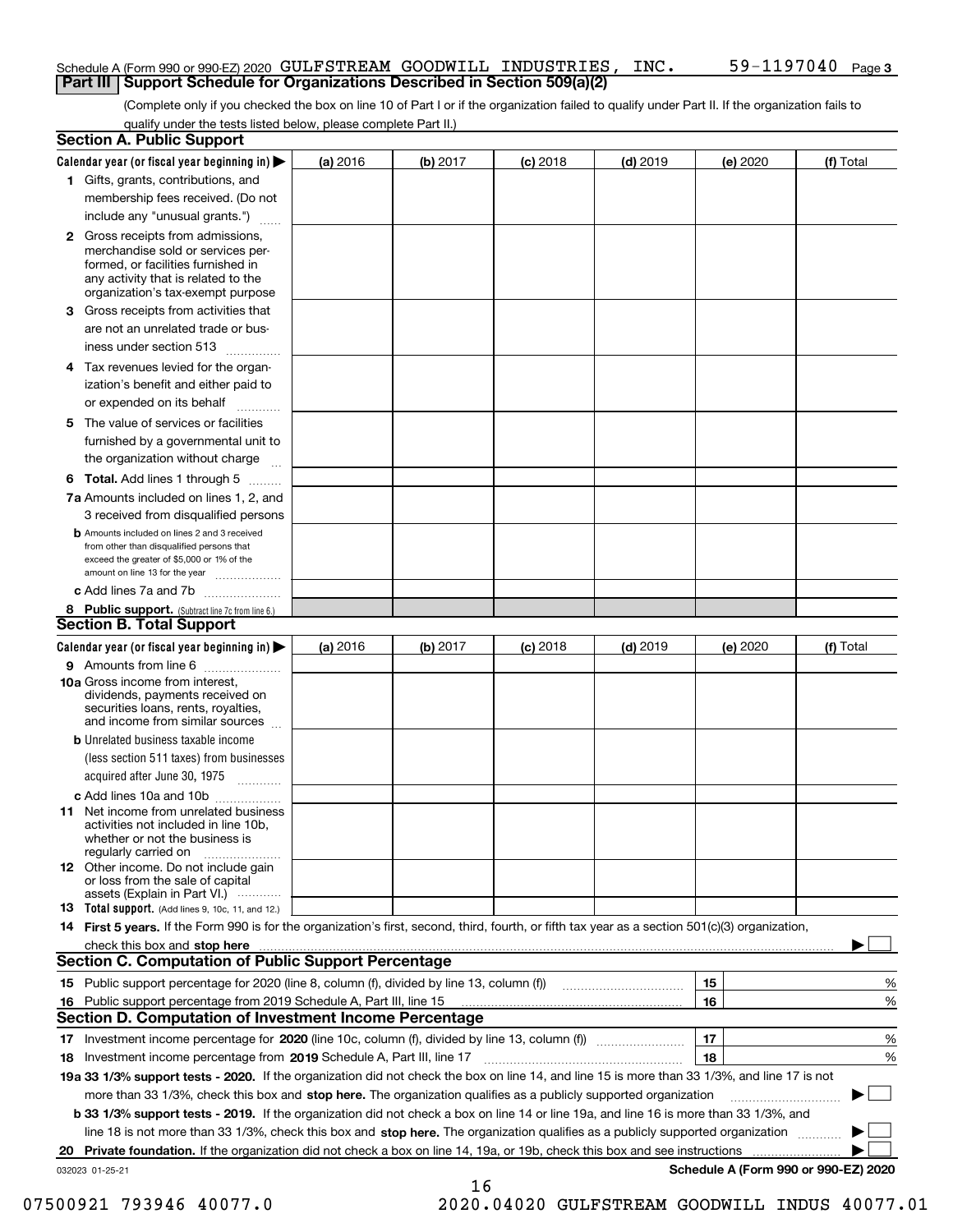**1**

**2**

**3a**

**3b**

**3c**

**4a**

**4b**

**4c**

**5a**

**5b5c**

**6**

**7**

**8**

**9a**

**9b**

**9c**

**10a**

**10b**

**YesNo**

# **Part IV Supporting Organizations**

(Complete only if you checked a box in line 12 on Part I. If you checked box 12a, Part I, complete Sections A and B. If you checked box 12b, Part I, complete Sections A and C. If you checked box 12c, Part I, complete Sections A, D, and E. If you checked box 12d, Part I, complete Sections A and D, and complete Part V.)

#### **Section A. All Supporting Organizations**

- **1** Are all of the organization's supported organizations listed by name in the organization's governing documents? If "No," describe in **Part VI** how the supported organizations are designated. If designated by *class or purpose, describe the designation. If historic and continuing relationship, explain.*
- **2** Did the organization have any supported organization that does not have an IRS determination of status under section 509(a)(1) or (2)? If "Yes," explain in Part VI how the organization determined that the supported *organization was described in section 509(a)(1) or (2).*
- **3a** Did the organization have a supported organization described in section 501(c)(4), (5), or (6)? If "Yes," answer *lines 3b and 3c below.*
- **b** Did the organization confirm that each supported organization qualified under section 501(c)(4), (5), or (6) and satisfied the public support tests under section 509(a)(2)? If "Yes," describe in **Part VI** when and how the *organization made the determination.*
- **c**Did the organization ensure that all support to such organizations was used exclusively for section 170(c)(2)(B) purposes? If "Yes," explain in **Part VI** what controls the organization put in place to ensure such use.
- **4a***If* Was any supported organization not organized in the United States ("foreign supported organization")? *"Yes," and if you checked box 12a or 12b in Part I, answer lines 4b and 4c below.*
- **b** Did the organization have ultimate control and discretion in deciding whether to make grants to the foreign supported organization? If "Yes," describe in **Part VI** how the organization had such control and discretion *despite being controlled or supervised by or in connection with its supported organizations.*
- **c** Did the organization support any foreign supported organization that does not have an IRS determination under sections 501(c)(3) and 509(a)(1) or (2)? If "Yes," explain in **Part VI** what controls the organization used *to ensure that all support to the foreign supported organization was used exclusively for section 170(c)(2)(B) purposes.*
- **5a** Did the organization add, substitute, or remove any supported organizations during the tax year? If "Yes," answer lines 5b and 5c below (if applicable). Also, provide detail in **Part VI,** including (i) the names and EIN *numbers of the supported organizations added, substituted, or removed; (ii) the reasons for each such action; (iii) the authority under the organization's organizing document authorizing such action; and (iv) how the action was accomplished (such as by amendment to the organizing document).*
- **b** Type I or Type II only. Was any added or substituted supported organization part of a class already designated in the organization's organizing document?
- **cSubstitutions only.**  Was the substitution the result of an event beyond the organization's control?
- **6** Did the organization provide support (whether in the form of grants or the provision of services or facilities) to **Part VI.** *If "Yes," provide detail in* support or benefit one or more of the filing organization's supported organizations? anyone other than (i) its supported organizations, (ii) individuals that are part of the charitable class benefited by one or more of its supported organizations, or (iii) other supporting organizations that also
- **7**Did the organization provide a grant, loan, compensation, or other similar payment to a substantial contributor *If "Yes," complete Part I of Schedule L (Form 990 or 990-EZ).* regard to a substantial contributor? (as defined in section 4958(c)(3)(C)), a family member of a substantial contributor, or a 35% controlled entity with
- **8** Did the organization make a loan to a disqualified person (as defined in section 4958) not described in line 7? *If "Yes," complete Part I of Schedule L (Form 990 or 990-EZ).*
- **9a** Was the organization controlled directly or indirectly at any time during the tax year by one or more in section 509(a)(1) or (2))? If "Yes," *provide detail in* <code>Part VI.</code> disqualified persons, as defined in section 4946 (other than foundation managers and organizations described
- **b** Did one or more disqualified persons (as defined in line 9a) hold a controlling interest in any entity in which the supporting organization had an interest? If "Yes," provide detail in P**art VI**.
- **c**Did a disqualified person (as defined in line 9a) have an ownership interest in, or derive any personal benefit from, assets in which the supporting organization also had an interest? If "Yes," provide detail in P**art VI.**
- **10a** Was the organization subject to the excess business holdings rules of section 4943 because of section supporting organizations)? If "Yes," answer line 10b below. 4943(f) (regarding certain Type II supporting organizations, and all Type III non-functionally integrated
- **b** Did the organization have any excess business holdings in the tax year? (Use Schedule C, Form 4720, to *determine whether the organization had excess business holdings.)*

17

032024 01-25-21

**Schedule A (Form 990 or 990-EZ) 2020**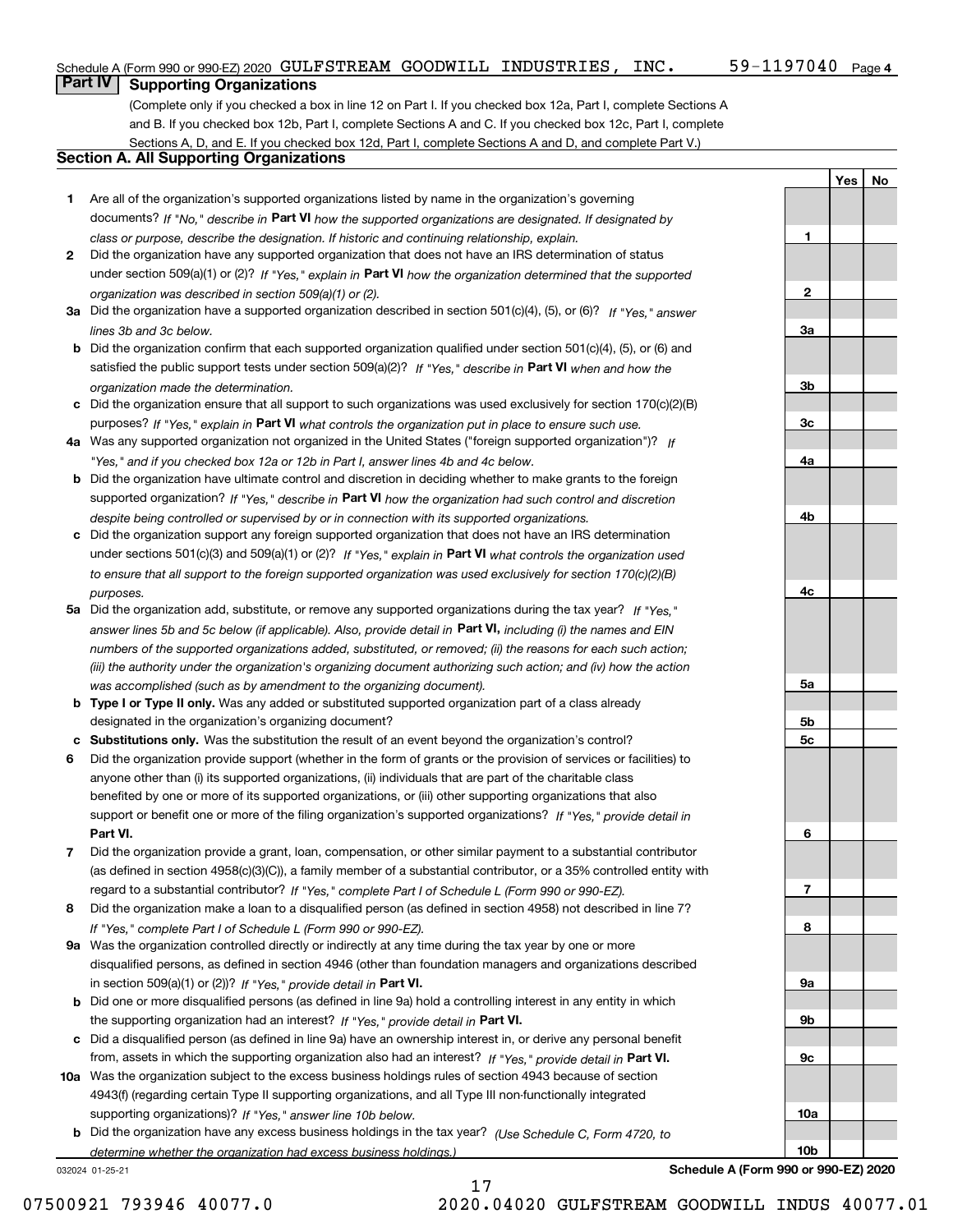#### Schedule A (Form 990 or 990-EZ) 2020 Page GULFSTREAM GOODWILL INDUSTRIES, INC. 59-1197040 **Part IV Supporting Organizations** *(continued)*

|              | orang organizations <sub>(CONNINGO)</sub>                                                                                                                                                                                                                |                 |     |    |
|--------------|----------------------------------------------------------------------------------------------------------------------------------------------------------------------------------------------------------------------------------------------------------|-----------------|-----|----|
|              |                                                                                                                                                                                                                                                          |                 | Yes | No |
| 11           | Has the organization accepted a gift or contribution from any of the following persons?                                                                                                                                                                  |                 |     |    |
|              | a A person who directly or indirectly controls, either alone or together with persons described in lines 11b and                                                                                                                                         |                 |     |    |
|              | 11c below, the governing body of a supported organization?                                                                                                                                                                                               | 11a             |     |    |
|              | <b>b</b> A family member of a person described in line 11a above?                                                                                                                                                                                        | 11 <sub>b</sub> |     |    |
|              | c A 35% controlled entity of a person described in line 11a or 11b above? If "Yes" to line 11a, 11b, or 11c, provide                                                                                                                                     |                 |     |    |
|              | detail in <b>Part VI.</b>                                                                                                                                                                                                                                | 11c             |     |    |
|              | <b>Section B. Type I Supporting Organizations</b>                                                                                                                                                                                                        |                 |     |    |
|              |                                                                                                                                                                                                                                                          |                 | Yes | No |
| 1.           | Did the governing body, members of the governing body, officers acting in their official capacity, or membership of one or                                                                                                                               |                 |     |    |
|              | more supported organizations have the power to regularly appoint or elect at least a majority of the organization's officers,<br>directors, or trustees at all times during the tax year? If "No," describe in Part VI how the supported organization(s) |                 |     |    |
|              | effectively operated, supervised, or controlled the organization's activities. If the organization had more than one supported                                                                                                                           |                 |     |    |
|              | organization, describe how the powers to appoint and/or remove officers, directors, or trustees were allocated among the                                                                                                                                 |                 |     |    |
|              | supported organizations and what conditions or restrictions, if any, applied to such powers during the tax year.                                                                                                                                         | 1               |     |    |
| $\mathbf{2}$ | Did the organization operate for the benefit of any supported organization other than the supported                                                                                                                                                      |                 |     |    |
|              | organization(s) that operated, supervised, or controlled the supporting organization? If "Yes," explain in                                                                                                                                               |                 |     |    |
|              | Part VI how providing such benefit carried out the purposes of the supported organization(s) that operated,                                                                                                                                              |                 |     |    |
|              | supervised, or controlled the supporting organization.                                                                                                                                                                                                   | $\mathbf{2}$    |     |    |
|              | Section C. Type II Supporting Organizations                                                                                                                                                                                                              |                 |     |    |
|              |                                                                                                                                                                                                                                                          |                 | Yes | No |
| 1.           | Were a majority of the organization's directors or trustees during the tax year also a majority of the directors                                                                                                                                         |                 |     |    |
|              | or trustees of each of the organization's supported organization(s)? If "No," describe in Part VI how control                                                                                                                                            |                 |     |    |
|              | or management of the supporting organization was vested in the same persons that controlled or managed                                                                                                                                                   |                 |     |    |
|              | the supported organization(s).                                                                                                                                                                                                                           | 1               |     |    |
|              | Section D. All Type III Supporting Organizations                                                                                                                                                                                                         |                 |     |    |
|              |                                                                                                                                                                                                                                                          |                 | Yes | No |
| 1.           | Did the organization provide to each of its supported organizations, by the last day of the fifth month of the                                                                                                                                           |                 |     |    |
|              | organization's tax year, (i) a written notice describing the type and amount of support provided during the prior tax                                                                                                                                    |                 |     |    |
|              | year, (ii) a copy of the Form 990 that was most recently filed as of the date of notification, and (iii) copies of the                                                                                                                                   |                 |     |    |
|              | organization's governing documents in effect on the date of notification, to the extent not previously provided?                                                                                                                                         | 1               |     |    |
| 2            | Were any of the organization's officers, directors, or trustees either (i) appointed or elected by the supported                                                                                                                                         |                 |     |    |
|              | organization(s) or (ii) serving on the governing body of a supported organization? If "No," explain in Part VI how                                                                                                                                       |                 |     |    |
|              | the organization maintained a close and continuous working relationship with the supported organization(s).                                                                                                                                              | $\mathbf{2}$    |     |    |
| 3            | By reason of the relationship described in line 2, above, did the organization's supported organizations have a                                                                                                                                          |                 |     |    |
|              | significant voice in the organization's investment policies and in directing the use of the organization's                                                                                                                                               |                 |     |    |
|              | income or assets at all times during the tax year? If "Yes," describe in Part VI the role the organization's                                                                                                                                             |                 |     |    |
|              | supported organizations played in this regard.<br>Section E. Type III Functionally Integrated Supporting Organizations                                                                                                                                   | 3               |     |    |
|              |                                                                                                                                                                                                                                                          |                 |     |    |
| 1            | Check the box next to the method that the organization used to satisfy the Integral Part Test during the year (see instructions).                                                                                                                        |                 |     |    |
| a            | The organization satisfied the Activities Test. Complete line 2 below.                                                                                                                                                                                   |                 |     |    |
| b            | The organization is the parent of each of its supported organizations. Complete line 3 below.                                                                                                                                                            |                 |     |    |
| с            | The organization supported a governmental entity. Describe in Part VI how you supported a governmental entity (see instructions)                                                                                                                         |                 |     |    |
| 2            | Activities Test. Answer lines 2a and 2b below.                                                                                                                                                                                                           |                 | Yes | No |
| a            | Did substantially all of the organization's activities during the tax year directly further the exempt purposes of                                                                                                                                       |                 |     |    |
|              | the supported organization(s) to which the organization was responsive? If "Yes," then in Part VI identify                                                                                                                                               |                 |     |    |
|              | those supported organizations and explain how these activities directly furthered their exempt purposes,                                                                                                                                                 |                 |     |    |
|              | how the organization was responsive to those supported organizations, and how the organization determined                                                                                                                                                |                 |     |    |
|              | that these activities constituted substantially all of its activities.                                                                                                                                                                                   | 2a              |     |    |
| b            | Did the activities described in line 2a, above, constitute activities that, but for the organization's involvement,                                                                                                                                      |                 |     |    |
|              | one or more of the organization's supported organization(s) would have been engaged in? If "Yes," explain in                                                                                                                                             |                 |     |    |
|              | Part VI the reasons for the organization's position that its supported organization(s) would have engaged in                                                                                                                                             |                 |     |    |
|              | these activities but for the organization's involvement.                                                                                                                                                                                                 | 2b              |     |    |

**3** Parent of Supported Organizations. Answer lines 3a and 3b below.

**a** Did the organization have the power to regularly appoint or elect a majority of the officers, directors, or trustees of each of the supported organizations? If "Yes" or "No" provide details in **Part VI.** 

**b** Did the organization exercise a substantial degree of direction over the policies, programs, and activities of each of its supported organizations? If "Yes," describe in Part VI the role played by the organization in this regard.

18

032025 01-25-21

**Schedule A (Form 990 or 990-EZ) 2020**

**3a**

**3b**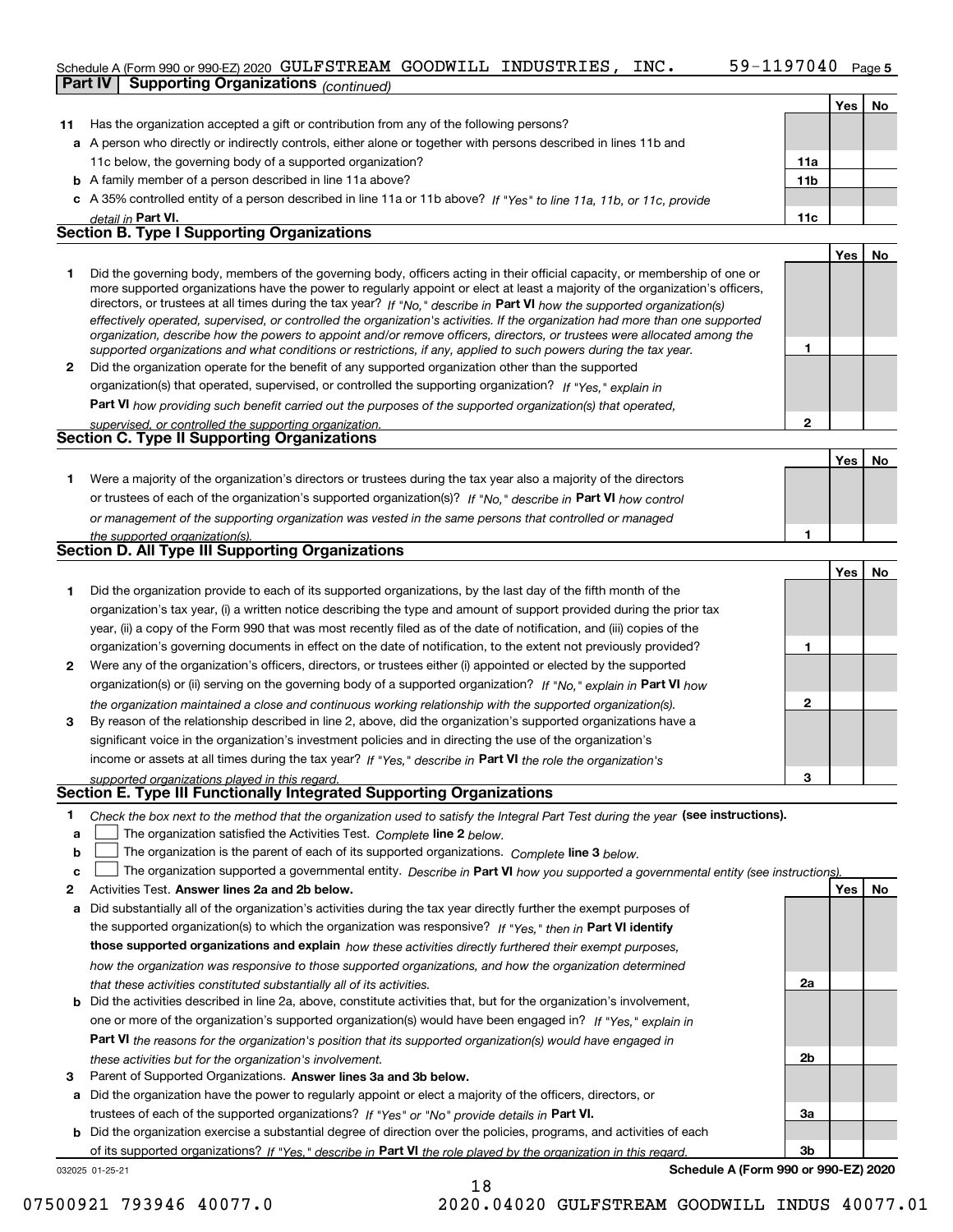| <b>Part V</b> | Schedule A (Form 990 or 990-EZ) 2020 GULFSTREAM GOODWILL INDUSTRIES, INC.<br>Type III Non-Functionally Integrated 509(a)(3) Supporting Organizations |                |                | 59-1197040<br>Page 6           |
|---------------|------------------------------------------------------------------------------------------------------------------------------------------------------|----------------|----------------|--------------------------------|
|               |                                                                                                                                                      |                |                |                                |
| 1             | Check here if the organization satisfied the Integral Part Test as a qualifying trust on Nov. 20, 1970 (explain in Part VI). See instructions.       |                |                |                                |
|               | All other Type III non-functionally integrated supporting organizations must complete Sections A through E.<br>Section A - Adjusted Net Income       |                | (A) Prior Year | (B) Current Year<br>(optional) |
| 1             | Net short-term capital gain                                                                                                                          | 1              |                |                                |
| 2             | Recoveries of prior-year distributions                                                                                                               | $\overline{2}$ |                |                                |
| з             | Other gross income (see instructions)                                                                                                                | 3              |                |                                |
| 4             | Add lines 1 through 3.                                                                                                                               | 4              |                |                                |
| 5             | Depreciation and depletion                                                                                                                           | 5              |                |                                |
| 6             | Portion of operating expenses paid or incurred for production or                                                                                     |                |                |                                |
|               | collection of gross income or for management, conservation, or                                                                                       |                |                |                                |
|               | maintenance of property held for production of income (see instructions)                                                                             | 6              |                |                                |
| 7             | Other expenses (see instructions)                                                                                                                    | $\overline{7}$ |                |                                |
| 8             | Adjusted Net Income (subtract lines 5, 6, and 7 from line 4)                                                                                         | 8              |                |                                |
|               | <b>Section B - Minimum Asset Amount</b>                                                                                                              |                | (A) Prior Year | (B) Current Year<br>(optional) |
| 1             | Aggregate fair market value of all non-exempt-use assets (see                                                                                        |                |                |                                |
|               | instructions for short tax year or assets held for part of year):                                                                                    |                |                |                                |
|               | a Average monthly value of securities                                                                                                                | 1a             |                |                                |
|               | <b>b</b> Average monthly cash balances                                                                                                               | 1b             |                |                                |
|               | c Fair market value of other non-exempt-use assets                                                                                                   | 1c             |                |                                |
|               | <b>d</b> Total (add lines 1a, 1b, and 1c)                                                                                                            | 1d             |                |                                |
|               | e Discount claimed for blockage or other factors                                                                                                     |                |                |                                |
|               | (explain in detail in Part VI):                                                                                                                      |                |                |                                |
| 2             | Acquisition indebtedness applicable to non-exempt-use assets                                                                                         | $\mathbf{2}$   |                |                                |
| 3.            | Subtract line 2 from line 1d.                                                                                                                        | 3              |                |                                |
| 4             | Cash deemed held for exempt use. Enter 0.015 of line 3 (for greater amount,                                                                          |                |                |                                |
|               | see instructions).                                                                                                                                   | 4              |                |                                |
| 5             | Net value of non-exempt-use assets (subtract line 4 from line 3)                                                                                     | 5              |                |                                |
| 6             | Multiply line 5 by 0.035.                                                                                                                            | 6              |                |                                |
| 7             | Recoveries of prior-year distributions                                                                                                               | $\overline{7}$ |                |                                |
| 8             | <b>Minimum Asset Amount</b> (add line 7 to line 6)                                                                                                   | 8              |                |                                |
|               | <b>Section C - Distributable Amount</b>                                                                                                              |                |                | <b>Current Year</b>            |
|               | Adjusted net income for prior year (from Section A, line 8, column A)                                                                                | 1              |                |                                |
| 2             | Enter 0.85 of line 1.                                                                                                                                | 2              |                |                                |
| з             | Minimum asset amount for prior year (from Section B, line 8, column A)                                                                               | 3              |                |                                |
| 4             | Enter greater of line 2 or line 3.                                                                                                                   | 4              |                |                                |
| 5             | Income tax imposed in prior year                                                                                                                     | 5              |                |                                |
| 6             | <b>Distributable Amount.</b> Subtract line 5 from line 4, unless subject to                                                                          |                |                |                                |
|               | emergency temporary reduction (see instructions).                                                                                                    | 6              |                |                                |
| 7             | Check here if the current year is the organization's first as a non-functionally integrated Type III supporting organization (see                    |                |                |                                |

**Schedule A (Form 990 or 990-EZ) 2020**

032026 01-25-21

instructions).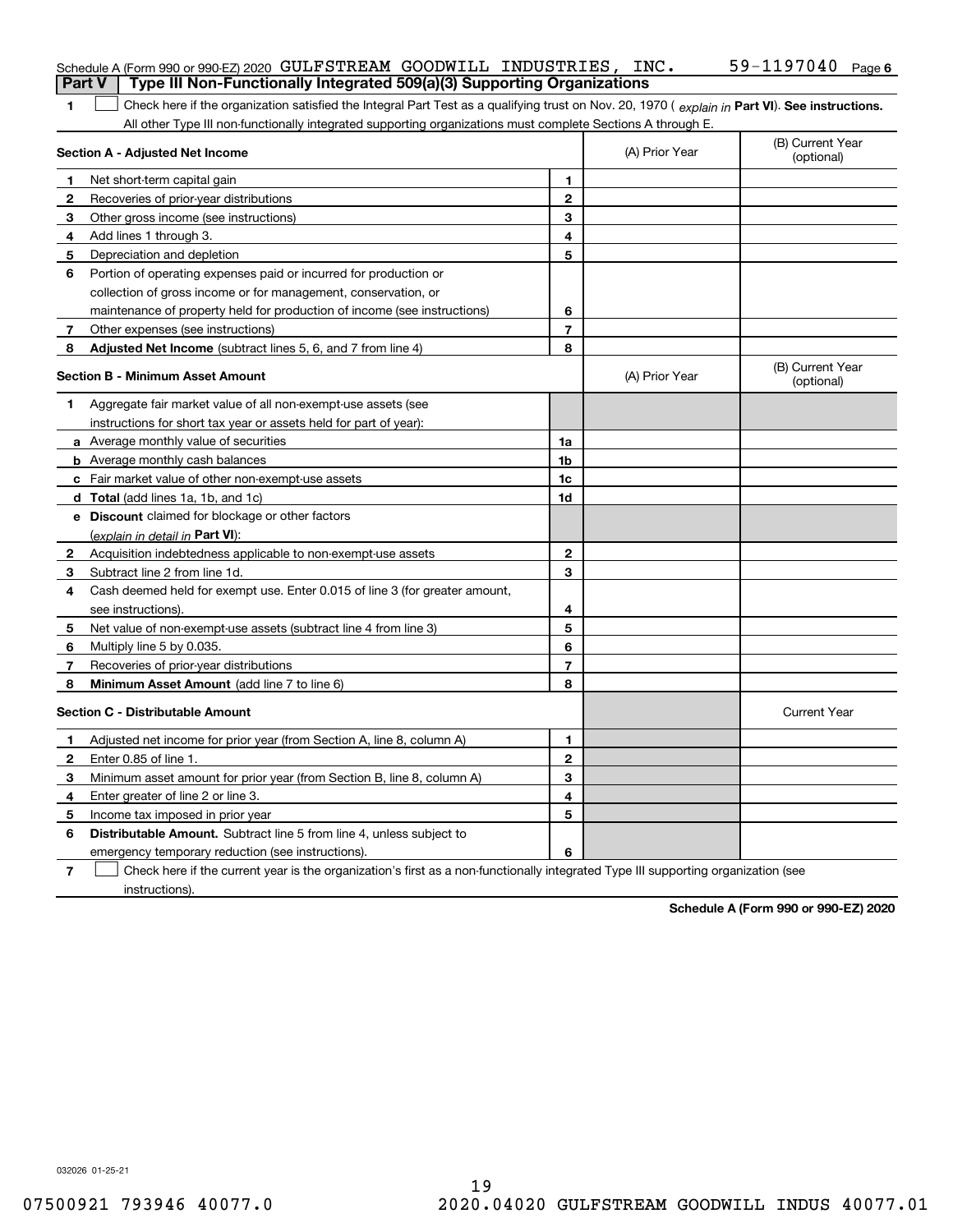# Schedule A (Form 990 or 990-EZ) 2020 Page GULFSTREAM GOODWILL INDUSTRIES, INC. 59-1197040

| <b>Section D - Distributions</b><br><b>Current Year</b><br>1<br>Amounts paid to supported organizations to accomplish exempt purposes<br>1.<br>Amounts paid to perform activity that directly furthers exempt purposes of supported<br>2<br>2<br>organizations, in excess of income from activity<br>3<br>Administrative expenses paid to accomplish exempt purposes of supported organizations<br>3<br>4<br>Amounts paid to acquire exempt-use assets<br>4<br>5<br>5<br>Qualified set-aside amounts (prior IRS approval required - provide details in Part VI)<br>6<br>Other distributions ( <i>describe in</i> Part VI). See instructions.<br>6<br>7<br>Total annual distributions. Add lines 1 through 6.<br>7<br>8<br>Distributions to attentive supported organizations to which the organization is responsive<br>8<br>(provide details in Part VI). See instructions.<br>9<br>Distributable amount for 2020 from Section C, line 6<br>9<br>10<br>Line 8 amount divided by line 9 amount<br>10<br>(i)<br>(ii)<br>(iii)<br><b>Underdistributions</b><br><b>Distributable</b><br><b>Excess Distributions</b><br><b>Section E - Distribution Allocations</b> (see instructions)<br>Pre-2020<br>Amount for 2020<br>Distributable amount for 2020 from Section C, line 6<br>1<br>2<br>Underdistributions, if any, for years prior to 2020 (reason-<br>able cause required - explain in Part VI). See instructions.<br>Excess distributions carryover, if any, to 2020<br>3<br>a From 2015<br><b>b</b> From 2016<br>$c$ From 2017<br><b>d</b> From 2018<br>e From 2019<br>f Total of lines 3a through 3e<br>g Applied to underdistributions of prior years<br><b>h</b> Applied to 2020 distributable amount<br>Carryover from 2015 not applied (see instructions)<br>Remainder. Subtract lines 3g, 3h, and 3i from line 3f.<br>Distributions for 2020 from Section D,<br>4<br>line $7:$<br>a Applied to underdistributions of prior years<br><b>b</b> Applied to 2020 distributable amount<br>c Remainder. Subtract lines 4a and 4b from line 4.<br>Remaining underdistributions for years prior to 2020, if<br>5<br>any. Subtract lines 3g and 4a from line 2. For result greater<br>than zero, explain in Part VI. See instructions.<br>Remaining underdistributions for 2020. Subtract lines 3h<br>6<br>and 4b from line 1. For result greater than zero, explain in<br>Part VI. See instructions.<br>Excess distributions carryover to 2021. Add lines 3j<br>$\overline{7}$<br>and 4c.<br>Breakdown of line 7:<br>8<br>a Excess from 2016<br><b>b</b> Excess from 2017<br>c Excess from 2018<br>d Excess from 2019 | Part V | Type III Non-Functionally Integrated 509(a)(3) Supporting Organizations |  | (continued) |  |
|------------------------------------------------------------------------------------------------------------------------------------------------------------------------------------------------------------------------------------------------------------------------------------------------------------------------------------------------------------------------------------------------------------------------------------------------------------------------------------------------------------------------------------------------------------------------------------------------------------------------------------------------------------------------------------------------------------------------------------------------------------------------------------------------------------------------------------------------------------------------------------------------------------------------------------------------------------------------------------------------------------------------------------------------------------------------------------------------------------------------------------------------------------------------------------------------------------------------------------------------------------------------------------------------------------------------------------------------------------------------------------------------------------------------------------------------------------------------------------------------------------------------------------------------------------------------------------------------------------------------------------------------------------------------------------------------------------------------------------------------------------------------------------------------------------------------------------------------------------------------------------------------------------------------------------------------------------------------------------------------------------------------------------------------------------------------------------------------------------------------------------------------------------------------------------------------------------------------------------------------------------------------------------------------------------------------------------------------------------------------------------------------------------------------------------------------------------------------------------------------------------------------------------------------------------------------------------------------------------------------|--------|-------------------------------------------------------------------------|--|-------------|--|
|                                                                                                                                                                                                                                                                                                                                                                                                                                                                                                                                                                                                                                                                                                                                                                                                                                                                                                                                                                                                                                                                                                                                                                                                                                                                                                                                                                                                                                                                                                                                                                                                                                                                                                                                                                                                                                                                                                                                                                                                                                                                                                                                                                                                                                                                                                                                                                                                                                                                                                                                                                                                                        |        |                                                                         |  |             |  |
|                                                                                                                                                                                                                                                                                                                                                                                                                                                                                                                                                                                                                                                                                                                                                                                                                                                                                                                                                                                                                                                                                                                                                                                                                                                                                                                                                                                                                                                                                                                                                                                                                                                                                                                                                                                                                                                                                                                                                                                                                                                                                                                                                                                                                                                                                                                                                                                                                                                                                                                                                                                                                        |        |                                                                         |  |             |  |
|                                                                                                                                                                                                                                                                                                                                                                                                                                                                                                                                                                                                                                                                                                                                                                                                                                                                                                                                                                                                                                                                                                                                                                                                                                                                                                                                                                                                                                                                                                                                                                                                                                                                                                                                                                                                                                                                                                                                                                                                                                                                                                                                                                                                                                                                                                                                                                                                                                                                                                                                                                                                                        |        |                                                                         |  |             |  |
|                                                                                                                                                                                                                                                                                                                                                                                                                                                                                                                                                                                                                                                                                                                                                                                                                                                                                                                                                                                                                                                                                                                                                                                                                                                                                                                                                                                                                                                                                                                                                                                                                                                                                                                                                                                                                                                                                                                                                                                                                                                                                                                                                                                                                                                                                                                                                                                                                                                                                                                                                                                                                        |        |                                                                         |  |             |  |
|                                                                                                                                                                                                                                                                                                                                                                                                                                                                                                                                                                                                                                                                                                                                                                                                                                                                                                                                                                                                                                                                                                                                                                                                                                                                                                                                                                                                                                                                                                                                                                                                                                                                                                                                                                                                                                                                                                                                                                                                                                                                                                                                                                                                                                                                                                                                                                                                                                                                                                                                                                                                                        |        |                                                                         |  |             |  |
|                                                                                                                                                                                                                                                                                                                                                                                                                                                                                                                                                                                                                                                                                                                                                                                                                                                                                                                                                                                                                                                                                                                                                                                                                                                                                                                                                                                                                                                                                                                                                                                                                                                                                                                                                                                                                                                                                                                                                                                                                                                                                                                                                                                                                                                                                                                                                                                                                                                                                                                                                                                                                        |        |                                                                         |  |             |  |
|                                                                                                                                                                                                                                                                                                                                                                                                                                                                                                                                                                                                                                                                                                                                                                                                                                                                                                                                                                                                                                                                                                                                                                                                                                                                                                                                                                                                                                                                                                                                                                                                                                                                                                                                                                                                                                                                                                                                                                                                                                                                                                                                                                                                                                                                                                                                                                                                                                                                                                                                                                                                                        |        |                                                                         |  |             |  |
|                                                                                                                                                                                                                                                                                                                                                                                                                                                                                                                                                                                                                                                                                                                                                                                                                                                                                                                                                                                                                                                                                                                                                                                                                                                                                                                                                                                                                                                                                                                                                                                                                                                                                                                                                                                                                                                                                                                                                                                                                                                                                                                                                                                                                                                                                                                                                                                                                                                                                                                                                                                                                        |        |                                                                         |  |             |  |
|                                                                                                                                                                                                                                                                                                                                                                                                                                                                                                                                                                                                                                                                                                                                                                                                                                                                                                                                                                                                                                                                                                                                                                                                                                                                                                                                                                                                                                                                                                                                                                                                                                                                                                                                                                                                                                                                                                                                                                                                                                                                                                                                                                                                                                                                                                                                                                                                                                                                                                                                                                                                                        |        |                                                                         |  |             |  |
|                                                                                                                                                                                                                                                                                                                                                                                                                                                                                                                                                                                                                                                                                                                                                                                                                                                                                                                                                                                                                                                                                                                                                                                                                                                                                                                                                                                                                                                                                                                                                                                                                                                                                                                                                                                                                                                                                                                                                                                                                                                                                                                                                                                                                                                                                                                                                                                                                                                                                                                                                                                                                        |        |                                                                         |  |             |  |
|                                                                                                                                                                                                                                                                                                                                                                                                                                                                                                                                                                                                                                                                                                                                                                                                                                                                                                                                                                                                                                                                                                                                                                                                                                                                                                                                                                                                                                                                                                                                                                                                                                                                                                                                                                                                                                                                                                                                                                                                                                                                                                                                                                                                                                                                                                                                                                                                                                                                                                                                                                                                                        |        |                                                                         |  |             |  |
|                                                                                                                                                                                                                                                                                                                                                                                                                                                                                                                                                                                                                                                                                                                                                                                                                                                                                                                                                                                                                                                                                                                                                                                                                                                                                                                                                                                                                                                                                                                                                                                                                                                                                                                                                                                                                                                                                                                                                                                                                                                                                                                                                                                                                                                                                                                                                                                                                                                                                                                                                                                                                        |        |                                                                         |  |             |  |
|                                                                                                                                                                                                                                                                                                                                                                                                                                                                                                                                                                                                                                                                                                                                                                                                                                                                                                                                                                                                                                                                                                                                                                                                                                                                                                                                                                                                                                                                                                                                                                                                                                                                                                                                                                                                                                                                                                                                                                                                                                                                                                                                                                                                                                                                                                                                                                                                                                                                                                                                                                                                                        |        |                                                                         |  |             |  |
|                                                                                                                                                                                                                                                                                                                                                                                                                                                                                                                                                                                                                                                                                                                                                                                                                                                                                                                                                                                                                                                                                                                                                                                                                                                                                                                                                                                                                                                                                                                                                                                                                                                                                                                                                                                                                                                                                                                                                                                                                                                                                                                                                                                                                                                                                                                                                                                                                                                                                                                                                                                                                        |        |                                                                         |  |             |  |
|                                                                                                                                                                                                                                                                                                                                                                                                                                                                                                                                                                                                                                                                                                                                                                                                                                                                                                                                                                                                                                                                                                                                                                                                                                                                                                                                                                                                                                                                                                                                                                                                                                                                                                                                                                                                                                                                                                                                                                                                                                                                                                                                                                                                                                                                                                                                                                                                                                                                                                                                                                                                                        |        |                                                                         |  |             |  |
|                                                                                                                                                                                                                                                                                                                                                                                                                                                                                                                                                                                                                                                                                                                                                                                                                                                                                                                                                                                                                                                                                                                                                                                                                                                                                                                                                                                                                                                                                                                                                                                                                                                                                                                                                                                                                                                                                                                                                                                                                                                                                                                                                                                                                                                                                                                                                                                                                                                                                                                                                                                                                        |        |                                                                         |  |             |  |
|                                                                                                                                                                                                                                                                                                                                                                                                                                                                                                                                                                                                                                                                                                                                                                                                                                                                                                                                                                                                                                                                                                                                                                                                                                                                                                                                                                                                                                                                                                                                                                                                                                                                                                                                                                                                                                                                                                                                                                                                                                                                                                                                                                                                                                                                                                                                                                                                                                                                                                                                                                                                                        |        |                                                                         |  |             |  |
|                                                                                                                                                                                                                                                                                                                                                                                                                                                                                                                                                                                                                                                                                                                                                                                                                                                                                                                                                                                                                                                                                                                                                                                                                                                                                                                                                                                                                                                                                                                                                                                                                                                                                                                                                                                                                                                                                                                                                                                                                                                                                                                                                                                                                                                                                                                                                                                                                                                                                                                                                                                                                        |        |                                                                         |  |             |  |
|                                                                                                                                                                                                                                                                                                                                                                                                                                                                                                                                                                                                                                                                                                                                                                                                                                                                                                                                                                                                                                                                                                                                                                                                                                                                                                                                                                                                                                                                                                                                                                                                                                                                                                                                                                                                                                                                                                                                                                                                                                                                                                                                                                                                                                                                                                                                                                                                                                                                                                                                                                                                                        |        |                                                                         |  |             |  |
|                                                                                                                                                                                                                                                                                                                                                                                                                                                                                                                                                                                                                                                                                                                                                                                                                                                                                                                                                                                                                                                                                                                                                                                                                                                                                                                                                                                                                                                                                                                                                                                                                                                                                                                                                                                                                                                                                                                                                                                                                                                                                                                                                                                                                                                                                                                                                                                                                                                                                                                                                                                                                        |        |                                                                         |  |             |  |
|                                                                                                                                                                                                                                                                                                                                                                                                                                                                                                                                                                                                                                                                                                                                                                                                                                                                                                                                                                                                                                                                                                                                                                                                                                                                                                                                                                                                                                                                                                                                                                                                                                                                                                                                                                                                                                                                                                                                                                                                                                                                                                                                                                                                                                                                                                                                                                                                                                                                                                                                                                                                                        |        |                                                                         |  |             |  |
|                                                                                                                                                                                                                                                                                                                                                                                                                                                                                                                                                                                                                                                                                                                                                                                                                                                                                                                                                                                                                                                                                                                                                                                                                                                                                                                                                                                                                                                                                                                                                                                                                                                                                                                                                                                                                                                                                                                                                                                                                                                                                                                                                                                                                                                                                                                                                                                                                                                                                                                                                                                                                        |        |                                                                         |  |             |  |
|                                                                                                                                                                                                                                                                                                                                                                                                                                                                                                                                                                                                                                                                                                                                                                                                                                                                                                                                                                                                                                                                                                                                                                                                                                                                                                                                                                                                                                                                                                                                                                                                                                                                                                                                                                                                                                                                                                                                                                                                                                                                                                                                                                                                                                                                                                                                                                                                                                                                                                                                                                                                                        |        |                                                                         |  |             |  |
|                                                                                                                                                                                                                                                                                                                                                                                                                                                                                                                                                                                                                                                                                                                                                                                                                                                                                                                                                                                                                                                                                                                                                                                                                                                                                                                                                                                                                                                                                                                                                                                                                                                                                                                                                                                                                                                                                                                                                                                                                                                                                                                                                                                                                                                                                                                                                                                                                                                                                                                                                                                                                        |        |                                                                         |  |             |  |
|                                                                                                                                                                                                                                                                                                                                                                                                                                                                                                                                                                                                                                                                                                                                                                                                                                                                                                                                                                                                                                                                                                                                                                                                                                                                                                                                                                                                                                                                                                                                                                                                                                                                                                                                                                                                                                                                                                                                                                                                                                                                                                                                                                                                                                                                                                                                                                                                                                                                                                                                                                                                                        |        |                                                                         |  |             |  |
|                                                                                                                                                                                                                                                                                                                                                                                                                                                                                                                                                                                                                                                                                                                                                                                                                                                                                                                                                                                                                                                                                                                                                                                                                                                                                                                                                                                                                                                                                                                                                                                                                                                                                                                                                                                                                                                                                                                                                                                                                                                                                                                                                                                                                                                                                                                                                                                                                                                                                                                                                                                                                        |        |                                                                         |  |             |  |
|                                                                                                                                                                                                                                                                                                                                                                                                                                                                                                                                                                                                                                                                                                                                                                                                                                                                                                                                                                                                                                                                                                                                                                                                                                                                                                                                                                                                                                                                                                                                                                                                                                                                                                                                                                                                                                                                                                                                                                                                                                                                                                                                                                                                                                                                                                                                                                                                                                                                                                                                                                                                                        |        |                                                                         |  |             |  |
|                                                                                                                                                                                                                                                                                                                                                                                                                                                                                                                                                                                                                                                                                                                                                                                                                                                                                                                                                                                                                                                                                                                                                                                                                                                                                                                                                                                                                                                                                                                                                                                                                                                                                                                                                                                                                                                                                                                                                                                                                                                                                                                                                                                                                                                                                                                                                                                                                                                                                                                                                                                                                        |        |                                                                         |  |             |  |
|                                                                                                                                                                                                                                                                                                                                                                                                                                                                                                                                                                                                                                                                                                                                                                                                                                                                                                                                                                                                                                                                                                                                                                                                                                                                                                                                                                                                                                                                                                                                                                                                                                                                                                                                                                                                                                                                                                                                                                                                                                                                                                                                                                                                                                                                                                                                                                                                                                                                                                                                                                                                                        |        |                                                                         |  |             |  |
|                                                                                                                                                                                                                                                                                                                                                                                                                                                                                                                                                                                                                                                                                                                                                                                                                                                                                                                                                                                                                                                                                                                                                                                                                                                                                                                                                                                                                                                                                                                                                                                                                                                                                                                                                                                                                                                                                                                                                                                                                                                                                                                                                                                                                                                                                                                                                                                                                                                                                                                                                                                                                        |        |                                                                         |  |             |  |
|                                                                                                                                                                                                                                                                                                                                                                                                                                                                                                                                                                                                                                                                                                                                                                                                                                                                                                                                                                                                                                                                                                                                                                                                                                                                                                                                                                                                                                                                                                                                                                                                                                                                                                                                                                                                                                                                                                                                                                                                                                                                                                                                                                                                                                                                                                                                                                                                                                                                                                                                                                                                                        |        |                                                                         |  |             |  |
|                                                                                                                                                                                                                                                                                                                                                                                                                                                                                                                                                                                                                                                                                                                                                                                                                                                                                                                                                                                                                                                                                                                                                                                                                                                                                                                                                                                                                                                                                                                                                                                                                                                                                                                                                                                                                                                                                                                                                                                                                                                                                                                                                                                                                                                                                                                                                                                                                                                                                                                                                                                                                        |        |                                                                         |  |             |  |
|                                                                                                                                                                                                                                                                                                                                                                                                                                                                                                                                                                                                                                                                                                                                                                                                                                                                                                                                                                                                                                                                                                                                                                                                                                                                                                                                                                                                                                                                                                                                                                                                                                                                                                                                                                                                                                                                                                                                                                                                                                                                                                                                                                                                                                                                                                                                                                                                                                                                                                                                                                                                                        |        |                                                                         |  |             |  |
|                                                                                                                                                                                                                                                                                                                                                                                                                                                                                                                                                                                                                                                                                                                                                                                                                                                                                                                                                                                                                                                                                                                                                                                                                                                                                                                                                                                                                                                                                                                                                                                                                                                                                                                                                                                                                                                                                                                                                                                                                                                                                                                                                                                                                                                                                                                                                                                                                                                                                                                                                                                                                        |        |                                                                         |  |             |  |
|                                                                                                                                                                                                                                                                                                                                                                                                                                                                                                                                                                                                                                                                                                                                                                                                                                                                                                                                                                                                                                                                                                                                                                                                                                                                                                                                                                                                                                                                                                                                                                                                                                                                                                                                                                                                                                                                                                                                                                                                                                                                                                                                                                                                                                                                                                                                                                                                                                                                                                                                                                                                                        |        |                                                                         |  |             |  |
|                                                                                                                                                                                                                                                                                                                                                                                                                                                                                                                                                                                                                                                                                                                                                                                                                                                                                                                                                                                                                                                                                                                                                                                                                                                                                                                                                                                                                                                                                                                                                                                                                                                                                                                                                                                                                                                                                                                                                                                                                                                                                                                                                                                                                                                                                                                                                                                                                                                                                                                                                                                                                        |        |                                                                         |  |             |  |
|                                                                                                                                                                                                                                                                                                                                                                                                                                                                                                                                                                                                                                                                                                                                                                                                                                                                                                                                                                                                                                                                                                                                                                                                                                                                                                                                                                                                                                                                                                                                                                                                                                                                                                                                                                                                                                                                                                                                                                                                                                                                                                                                                                                                                                                                                                                                                                                                                                                                                                                                                                                                                        |        |                                                                         |  |             |  |
|                                                                                                                                                                                                                                                                                                                                                                                                                                                                                                                                                                                                                                                                                                                                                                                                                                                                                                                                                                                                                                                                                                                                                                                                                                                                                                                                                                                                                                                                                                                                                                                                                                                                                                                                                                                                                                                                                                                                                                                                                                                                                                                                                                                                                                                                                                                                                                                                                                                                                                                                                                                                                        |        |                                                                         |  |             |  |
|                                                                                                                                                                                                                                                                                                                                                                                                                                                                                                                                                                                                                                                                                                                                                                                                                                                                                                                                                                                                                                                                                                                                                                                                                                                                                                                                                                                                                                                                                                                                                                                                                                                                                                                                                                                                                                                                                                                                                                                                                                                                                                                                                                                                                                                                                                                                                                                                                                                                                                                                                                                                                        |        |                                                                         |  |             |  |
|                                                                                                                                                                                                                                                                                                                                                                                                                                                                                                                                                                                                                                                                                                                                                                                                                                                                                                                                                                                                                                                                                                                                                                                                                                                                                                                                                                                                                                                                                                                                                                                                                                                                                                                                                                                                                                                                                                                                                                                                                                                                                                                                                                                                                                                                                                                                                                                                                                                                                                                                                                                                                        |        |                                                                         |  |             |  |
|                                                                                                                                                                                                                                                                                                                                                                                                                                                                                                                                                                                                                                                                                                                                                                                                                                                                                                                                                                                                                                                                                                                                                                                                                                                                                                                                                                                                                                                                                                                                                                                                                                                                                                                                                                                                                                                                                                                                                                                                                                                                                                                                                                                                                                                                                                                                                                                                                                                                                                                                                                                                                        |        |                                                                         |  |             |  |
|                                                                                                                                                                                                                                                                                                                                                                                                                                                                                                                                                                                                                                                                                                                                                                                                                                                                                                                                                                                                                                                                                                                                                                                                                                                                                                                                                                                                                                                                                                                                                                                                                                                                                                                                                                                                                                                                                                                                                                                                                                                                                                                                                                                                                                                                                                                                                                                                                                                                                                                                                                                                                        |        |                                                                         |  |             |  |
|                                                                                                                                                                                                                                                                                                                                                                                                                                                                                                                                                                                                                                                                                                                                                                                                                                                                                                                                                                                                                                                                                                                                                                                                                                                                                                                                                                                                                                                                                                                                                                                                                                                                                                                                                                                                                                                                                                                                                                                                                                                                                                                                                                                                                                                                                                                                                                                                                                                                                                                                                                                                                        |        |                                                                         |  |             |  |
|                                                                                                                                                                                                                                                                                                                                                                                                                                                                                                                                                                                                                                                                                                                                                                                                                                                                                                                                                                                                                                                                                                                                                                                                                                                                                                                                                                                                                                                                                                                                                                                                                                                                                                                                                                                                                                                                                                                                                                                                                                                                                                                                                                                                                                                                                                                                                                                                                                                                                                                                                                                                                        |        |                                                                         |  |             |  |
|                                                                                                                                                                                                                                                                                                                                                                                                                                                                                                                                                                                                                                                                                                                                                                                                                                                                                                                                                                                                                                                                                                                                                                                                                                                                                                                                                                                                                                                                                                                                                                                                                                                                                                                                                                                                                                                                                                                                                                                                                                                                                                                                                                                                                                                                                                                                                                                                                                                                                                                                                                                                                        |        |                                                                         |  |             |  |
|                                                                                                                                                                                                                                                                                                                                                                                                                                                                                                                                                                                                                                                                                                                                                                                                                                                                                                                                                                                                                                                                                                                                                                                                                                                                                                                                                                                                                                                                                                                                                                                                                                                                                                                                                                                                                                                                                                                                                                                                                                                                                                                                                                                                                                                                                                                                                                                                                                                                                                                                                                                                                        |        |                                                                         |  |             |  |
|                                                                                                                                                                                                                                                                                                                                                                                                                                                                                                                                                                                                                                                                                                                                                                                                                                                                                                                                                                                                                                                                                                                                                                                                                                                                                                                                                                                                                                                                                                                                                                                                                                                                                                                                                                                                                                                                                                                                                                                                                                                                                                                                                                                                                                                                                                                                                                                                                                                                                                                                                                                                                        |        |                                                                         |  |             |  |
|                                                                                                                                                                                                                                                                                                                                                                                                                                                                                                                                                                                                                                                                                                                                                                                                                                                                                                                                                                                                                                                                                                                                                                                                                                                                                                                                                                                                                                                                                                                                                                                                                                                                                                                                                                                                                                                                                                                                                                                                                                                                                                                                                                                                                                                                                                                                                                                                                                                                                                                                                                                                                        |        | e Excess from 2020                                                      |  |             |  |

**Schedule A (Form 990 or 990-EZ) 2020**

032027 01-25-21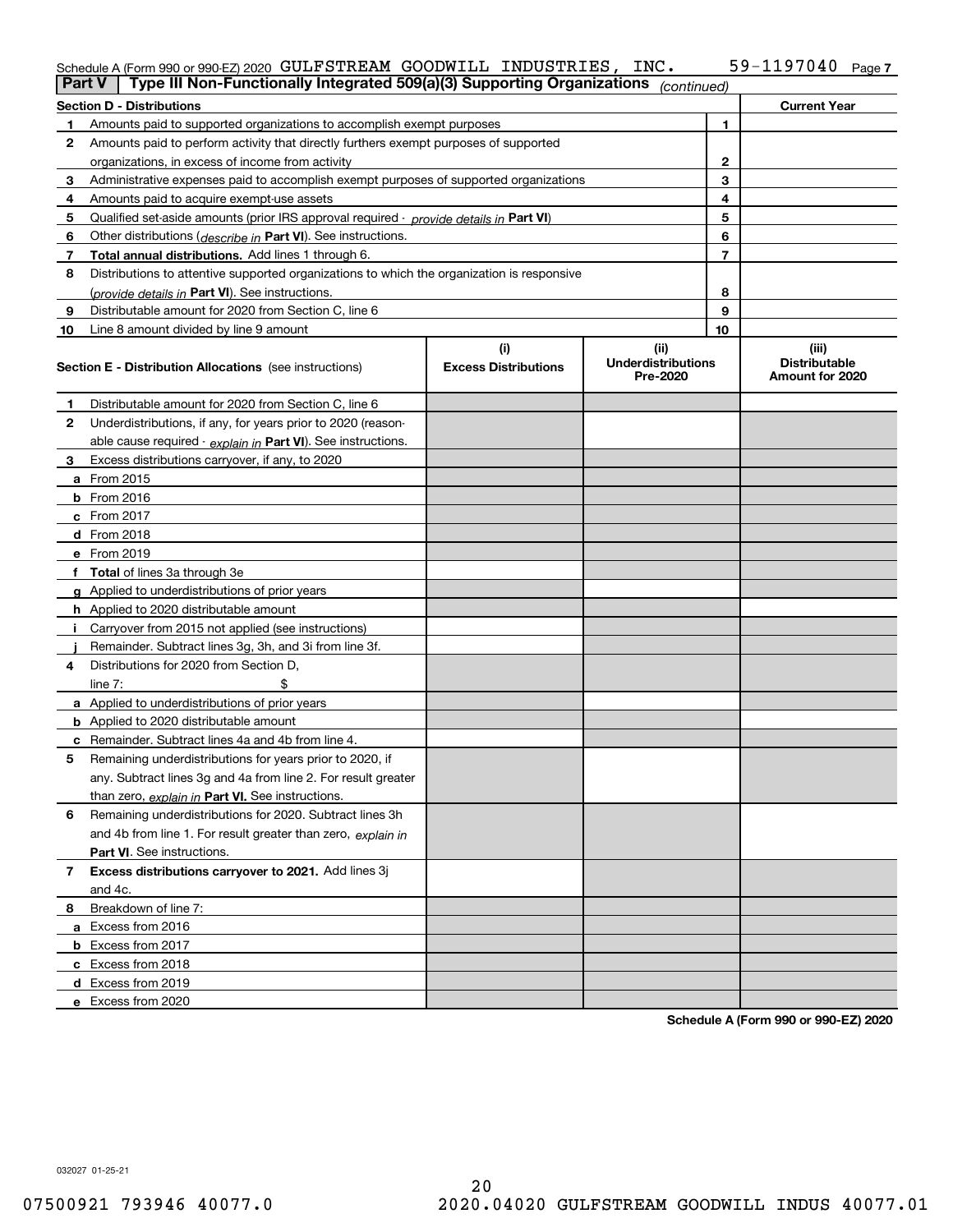|                 | Schedule A (Form 990 or 990-EZ) 2020 GULFSTREAM GOODWILL INDUSTRIES, INC.                                                                                                                                                                                                                        |  |  |  | 59-1197040 Page 8                    |  |
|-----------------|--------------------------------------------------------------------------------------------------------------------------------------------------------------------------------------------------------------------------------------------------------------------------------------------------|--|--|--|--------------------------------------|--|
| <b>Part VI</b>  | Supplemental Information. Provide the explanations required by Part II, line 10; Part II, line 17a or 17b; Part III, line 12;                                                                                                                                                                    |  |  |  |                                      |  |
|                 | Part IV, Section A, lines 1, 2, 3b, 3c, 4b, 4c, 5a, 6, 9a, 9b, 9c, 11a, 11b, and 11c; Part IV, Section B, lines 1 and 2; Part IV, Section C,<br>line 1; Part IV, Section D, lines 2 and 3; Part IV, Section E, lines 1c, 2a, 2b, 3a, and 3b; Part V, line 1; Part V, Section B, line 1e; Part V, |  |  |  |                                      |  |
|                 | Section D, lines 5, 6, and 8; and Part V, Section E, lines 2, 5, and 6. Also complete this part for any additional information.                                                                                                                                                                  |  |  |  |                                      |  |
|                 | (See instructions.)                                                                                                                                                                                                                                                                              |  |  |  |                                      |  |
|                 |                                                                                                                                                                                                                                                                                                  |  |  |  |                                      |  |
|                 |                                                                                                                                                                                                                                                                                                  |  |  |  |                                      |  |
|                 |                                                                                                                                                                                                                                                                                                  |  |  |  |                                      |  |
|                 |                                                                                                                                                                                                                                                                                                  |  |  |  |                                      |  |
|                 |                                                                                                                                                                                                                                                                                                  |  |  |  |                                      |  |
|                 |                                                                                                                                                                                                                                                                                                  |  |  |  |                                      |  |
|                 |                                                                                                                                                                                                                                                                                                  |  |  |  |                                      |  |
|                 |                                                                                                                                                                                                                                                                                                  |  |  |  |                                      |  |
|                 |                                                                                                                                                                                                                                                                                                  |  |  |  |                                      |  |
|                 |                                                                                                                                                                                                                                                                                                  |  |  |  |                                      |  |
|                 |                                                                                                                                                                                                                                                                                                  |  |  |  |                                      |  |
|                 |                                                                                                                                                                                                                                                                                                  |  |  |  |                                      |  |
|                 |                                                                                                                                                                                                                                                                                                  |  |  |  |                                      |  |
|                 |                                                                                                                                                                                                                                                                                                  |  |  |  |                                      |  |
|                 |                                                                                                                                                                                                                                                                                                  |  |  |  |                                      |  |
|                 |                                                                                                                                                                                                                                                                                                  |  |  |  |                                      |  |
|                 |                                                                                                                                                                                                                                                                                                  |  |  |  |                                      |  |
|                 |                                                                                                                                                                                                                                                                                                  |  |  |  |                                      |  |
|                 |                                                                                                                                                                                                                                                                                                  |  |  |  |                                      |  |
|                 |                                                                                                                                                                                                                                                                                                  |  |  |  |                                      |  |
|                 |                                                                                                                                                                                                                                                                                                  |  |  |  |                                      |  |
|                 |                                                                                                                                                                                                                                                                                                  |  |  |  |                                      |  |
|                 |                                                                                                                                                                                                                                                                                                  |  |  |  |                                      |  |
|                 |                                                                                                                                                                                                                                                                                                  |  |  |  |                                      |  |
|                 |                                                                                                                                                                                                                                                                                                  |  |  |  |                                      |  |
|                 |                                                                                                                                                                                                                                                                                                  |  |  |  |                                      |  |
|                 |                                                                                                                                                                                                                                                                                                  |  |  |  |                                      |  |
|                 |                                                                                                                                                                                                                                                                                                  |  |  |  |                                      |  |
|                 |                                                                                                                                                                                                                                                                                                  |  |  |  |                                      |  |
|                 |                                                                                                                                                                                                                                                                                                  |  |  |  |                                      |  |
|                 |                                                                                                                                                                                                                                                                                                  |  |  |  |                                      |  |
|                 |                                                                                                                                                                                                                                                                                                  |  |  |  |                                      |  |
|                 |                                                                                                                                                                                                                                                                                                  |  |  |  |                                      |  |
|                 |                                                                                                                                                                                                                                                                                                  |  |  |  |                                      |  |
|                 |                                                                                                                                                                                                                                                                                                  |  |  |  |                                      |  |
|                 |                                                                                                                                                                                                                                                                                                  |  |  |  |                                      |  |
|                 |                                                                                                                                                                                                                                                                                                  |  |  |  |                                      |  |
|                 |                                                                                                                                                                                                                                                                                                  |  |  |  |                                      |  |
|                 |                                                                                                                                                                                                                                                                                                  |  |  |  |                                      |  |
|                 |                                                                                                                                                                                                                                                                                                  |  |  |  |                                      |  |
|                 |                                                                                                                                                                                                                                                                                                  |  |  |  |                                      |  |
|                 |                                                                                                                                                                                                                                                                                                  |  |  |  |                                      |  |
|                 |                                                                                                                                                                                                                                                                                                  |  |  |  |                                      |  |
|                 |                                                                                                                                                                                                                                                                                                  |  |  |  |                                      |  |
|                 |                                                                                                                                                                                                                                                                                                  |  |  |  |                                      |  |
|                 |                                                                                                                                                                                                                                                                                                  |  |  |  |                                      |  |
|                 |                                                                                                                                                                                                                                                                                                  |  |  |  |                                      |  |
| 032028 01-25-21 |                                                                                                                                                                                                                                                                                                  |  |  |  | Schedule A (Form 990 or 990-EZ) 2020 |  |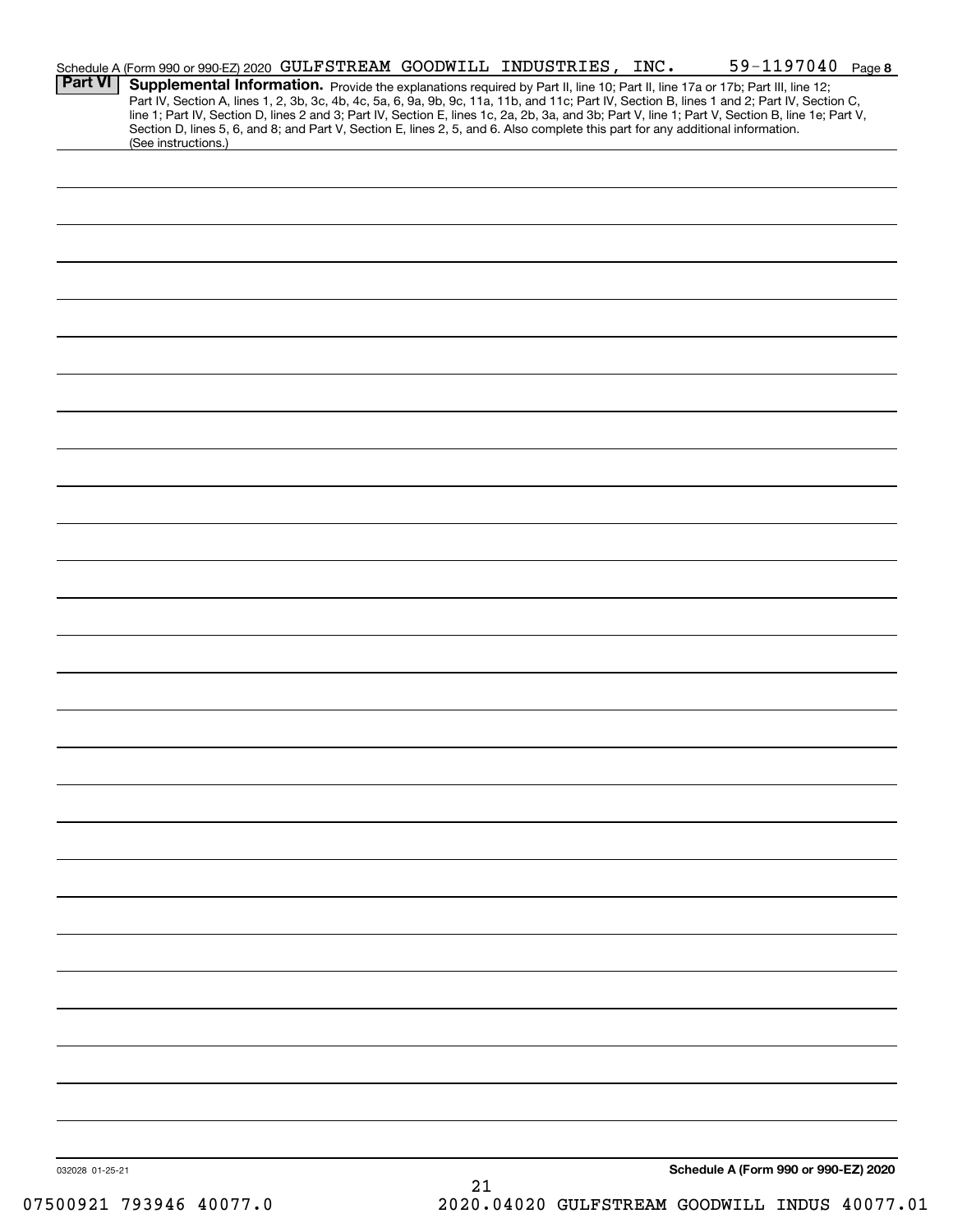Department of the Treasury Internal Revenue Service **(Form 990, 990-EZ, or 990-PF)**

Name of the organization

#### \*\* PUBLIC DISCLOSURE COPY \*\*

# **Schedule B Schedule of Contributors**

**| Attach to Form 990, Form 990-EZ, or Form 990-PF. | Go to www.irs.gov/Form990 for the latest information.** OMB No. 1545-0047

**2020**

**Employer identification number**

|                                       | GULFSTREAM GOODWILL INDUSTRIES, INC.                                        | 59-1197040 |
|---------------------------------------|-----------------------------------------------------------------------------|------------|
| <b>Organization type (check one):</b> |                                                                             |            |
| Filers of:                            | Section:                                                                    |            |
| Form 990 or 990-EZ                    | $\boxed{\textbf{X}}$ 501(c)( 3) (enter number) organization                 |            |
|                                       | $4947(a)(1)$ nonexempt charitable trust not treated as a private foundation |            |
|                                       | 527 political organization                                                  |            |
| Form 990-PF                           | 501(c)(3) exempt private foundation                                         |            |
|                                       | 4947(a)(1) nonexempt charitable trust treated as a private foundation       |            |
|                                       | 501(c)(3) taxable private foundation                                        |            |
|                                       |                                                                             |            |

Check if your organization is covered by the **General Rule** or a **Special Rule. Note:**  Only a section 501(c)(7), (8), or (10) organization can check boxes for both the General Rule and a Special Rule. See instructions.

#### **General Rule**

 $\mathcal{L}^{\text{max}}$ 

For an organization filing Form 990, 990-EZ, or 990-PF that received, during the year, contributions totaling \$5,000 or more (in money or property) from any one contributor. Complete Parts I and II. See instructions for determining a contributor's total contributions.

#### **Special Rules**

any one contributor, during the year, total contributions of the greater of  $\,$  (1) \$5,000; or **(2)** 2% of the amount on (i) Form 990, Part VIII, line 1h;  $\boxed{\textbf{X}}$  For an organization described in section 501(c)(3) filing Form 990 or 990-EZ that met the 33 1/3% support test of the regulations under sections 509(a)(1) and 170(b)(1)(A)(vi), that checked Schedule A (Form 990 or 990-EZ), Part II, line 13, 16a, or 16b, and that received from or (ii) Form 990-EZ, line 1. Complete Parts I and II.

For an organization described in section 501(c)(7), (8), or (10) filing Form 990 or 990-EZ that received from any one contributor, during the year, total contributions of more than \$1,000 exclusively for religious, charitable, scientific, literary, or educational purposes, or for the prevention of cruelty to children or animals. Complete Parts I (entering "N/A" in column (b) instead of the contributor name and address), II, and III.  $\mathcal{L}^{\text{max}}$ 

purpose. Don't complete any of the parts unless the **General Rule** applies to this organization because it received *nonexclusively* year, contributions <sub>exclusively</sub> for religious, charitable, etc., purposes, but no such contributions totaled more than \$1,000. If this box is checked, enter here the total contributions that were received during the year for an  $\;$ exclusively religious, charitable, etc., For an organization described in section 501(c)(7), (8), or (10) filing Form 990 or 990-EZ that received from any one contributor, during the religious, charitable, etc., contributions totaling \$5,000 or more during the year  $\Box$ — $\Box$   $\Box$  $\mathcal{L}^{\text{max}}$ 

**Caution:**  An organization that isn't covered by the General Rule and/or the Special Rules doesn't file Schedule B (Form 990, 990-EZ, or 990-PF),  **must** but it answer "No" on Part IV, line 2, of its Form 990; or check the box on line H of its Form 990-EZ or on its Form 990-PF, Part I, line 2, to certify that it doesn't meet the filing requirements of Schedule B (Form 990, 990-EZ, or 990-PF).

**For Paperwork Reduction Act Notice, see the instructions for Form 990, 990-EZ, or 990-PF. Schedule B (Form 990, 990-EZ, or 990-PF) (2020)** LHA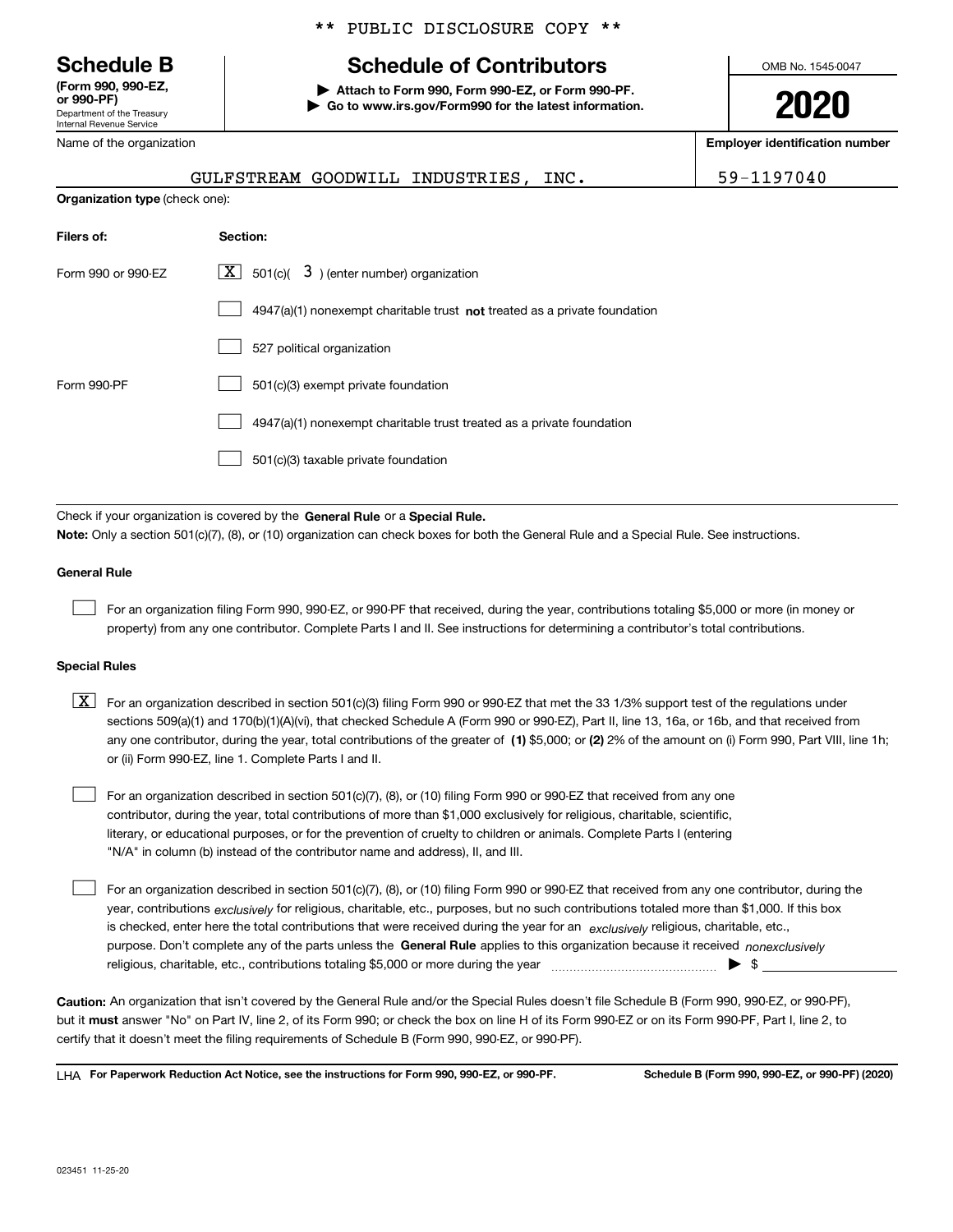**Employer identification number**

GULFSTREAM GOODWILL INDUSTRIES, INC. | 59-1197040

(schedule B (Form 990, 990-EZ, or 990-PF) (2020)<br>
lame of organization<br> **2000 BEMPING COODWILL INDUSTRIES, INC.**<br> **2Part I Contributors** (see instructions). Use duplicate copies of Part I if additional space is needed.

| (a)<br>No. | (b)<br>Name, address, and ZIP + 4 | (c)<br><b>Total contributions</b> | (d)<br>Type of contribution                                                                            |
|------------|-----------------------------------|-----------------------------------|--------------------------------------------------------------------------------------------------------|
| 1          |                                   | 2,836,928.<br>\$                  | $\boxed{\text{X}}$<br>Person<br>Payroll<br>Noncash<br>(Complete Part II for<br>noncash contributions.) |
| (a)<br>No. | (b)<br>Name, address, and ZIP + 4 | (c)<br><b>Total contributions</b> | (d)<br>Type of contribution                                                                            |
| 2          |                                   | 849,145.<br>\$                    | $\boxed{\text{X}}$<br>Person<br>Payroll<br>Noncash<br>(Complete Part II for<br>noncash contributions.) |
| (a)<br>No. | (b)<br>Name, address, and ZIP + 4 | (c)<br><b>Total contributions</b> | (d)<br>Type of contribution                                                                            |
| 3          |                                   | 4,745,807.<br>$\mathfrak{S}$      | $\boxed{\text{X}}$<br>Person<br>Payroll<br>Noncash<br>(Complete Part II for<br>noncash contributions.) |
| (a)<br>No. | (b)<br>Name, address, and ZIP + 4 | (c)<br><b>Total contributions</b> | (d)<br>Type of contribution                                                                            |
| 4          |                                   | 2,039,554.<br>$\$\$               | $\boxed{\text{X}}$<br>Person<br>Payroll<br>Noncash<br>(Complete Part II for<br>noncash contributions.) |
| (a)<br>No. | (b)<br>Name, address, and ZIP + 4 | (c)<br><b>Total contributions</b> | (d)<br>Type of contribution                                                                            |
| 5          |                                   | 2,995,941.<br>$$\mathbb{S}$$      | $\boxed{\text{X}}$<br>Person<br>Payroll<br>Noncash<br>(Complete Part II for<br>noncash contributions.) |
| (a)<br>No. | (b)<br>Name, address, and ZIP + 4 | (c)<br><b>Total contributions</b> | (d)<br>Type of contribution                                                                            |
|            |                                   | \$                                | Person<br>Payroll<br>Noncash<br>(Complete Part II for<br>noncash contributions.)                       |

023452 11-25-20 **Schedule B (Form 990, 990-EZ, or 990-PF) (2020)**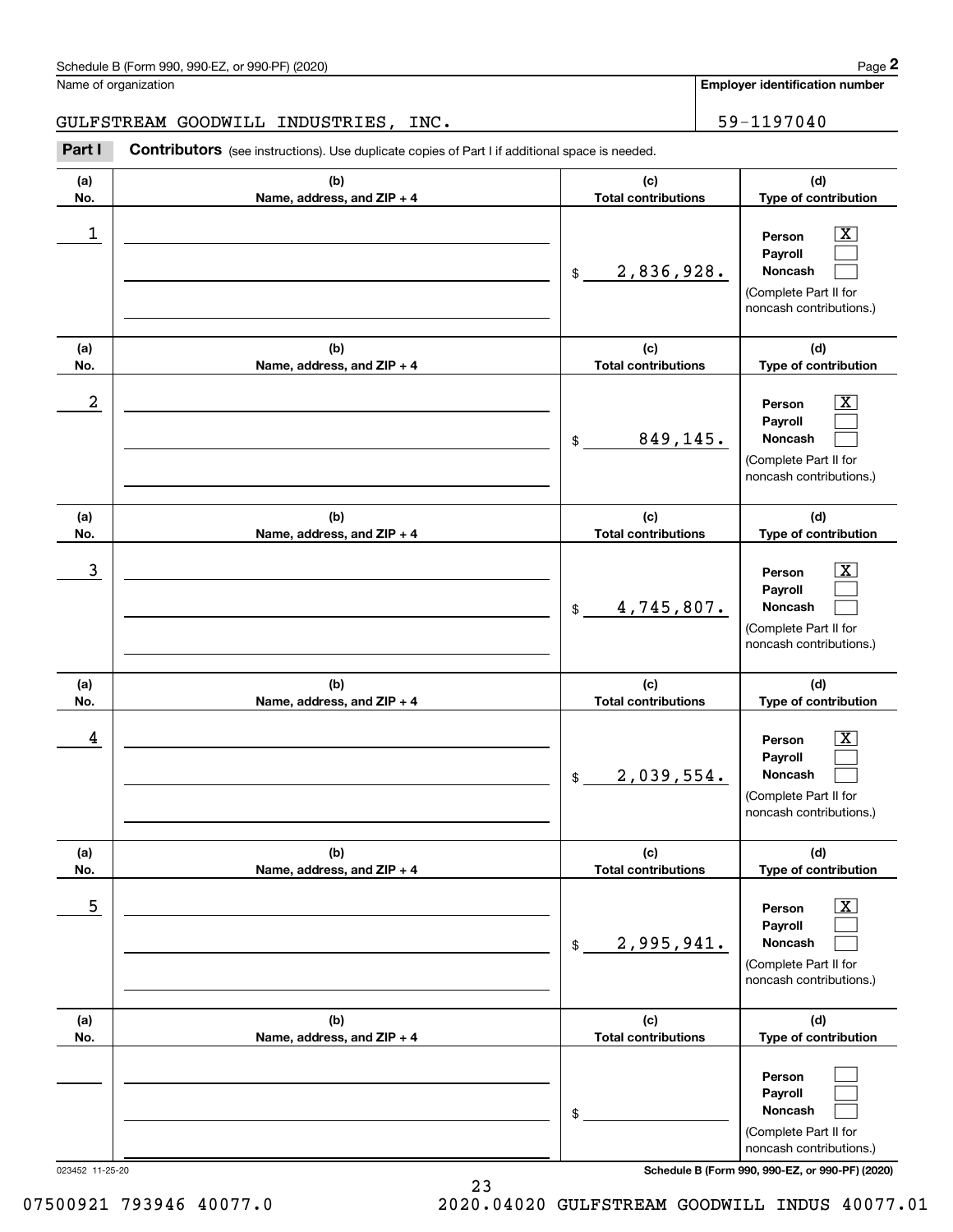| Name of organization         | Schedule B (Form 990, 990-EZ, or 990-PF) (2020)                                                     |                                                 | Page 3<br><b>Employer identification number</b> |
|------------------------------|-----------------------------------------------------------------------------------------------------|-------------------------------------------------|-------------------------------------------------|
|                              |                                                                                                     |                                                 |                                                 |
|                              | GULFSTREAM GOODWILL INDUSTRIES, INC.                                                                |                                                 | 59-1197040                                      |
| Part II                      | Noncash Property (see instructions). Use duplicate copies of Part II if additional space is needed. |                                                 |                                                 |
| (a)<br>No.<br>from<br>Part I | (b)<br>Description of noncash property given                                                        | (c)<br>FMV (or estimate)<br>(See instructions.) | (d)<br>Date received                            |
|                              |                                                                                                     | \$                                              |                                                 |
| (a)<br>No.<br>from<br>Part I | (b)<br>Description of noncash property given                                                        | (c)<br>FMV (or estimate)<br>(See instructions.) | (d)<br>Date received                            |
|                              |                                                                                                     | \$                                              |                                                 |
| (a)<br>No.<br>from<br>Part I | (b)<br>Description of noncash property given                                                        | (c)<br>FMV (or estimate)<br>(See instructions.) | (d)<br>Date received                            |
|                              |                                                                                                     | \$                                              |                                                 |
| (a)<br>No.<br>from<br>Part I | (b)<br>Description of noncash property given                                                        | (c)<br>FMV (or estimate)<br>(See instructions.) | (d)<br>Date received                            |
|                              |                                                                                                     | \$                                              |                                                 |
| (a)<br>No.<br>from<br>Part I | (b)<br>Description of noncash property given                                                        | (c)<br>FMV (or estimate)<br>(See instructions.) | (d)<br>Date received                            |
|                              |                                                                                                     | \$                                              |                                                 |
| (a)<br>No.<br>from<br>Part I | (b)<br>Description of noncash property given                                                        | (c)<br>FMV (or estimate)<br>(See instructions.) | (d)<br>Date received                            |
|                              |                                                                                                     |                                                 |                                                 |
| 023453 11-25-20              |                                                                                                     | \$                                              | Schedule B (Form 990, 990-EZ, or 990-PF) (2020) |

24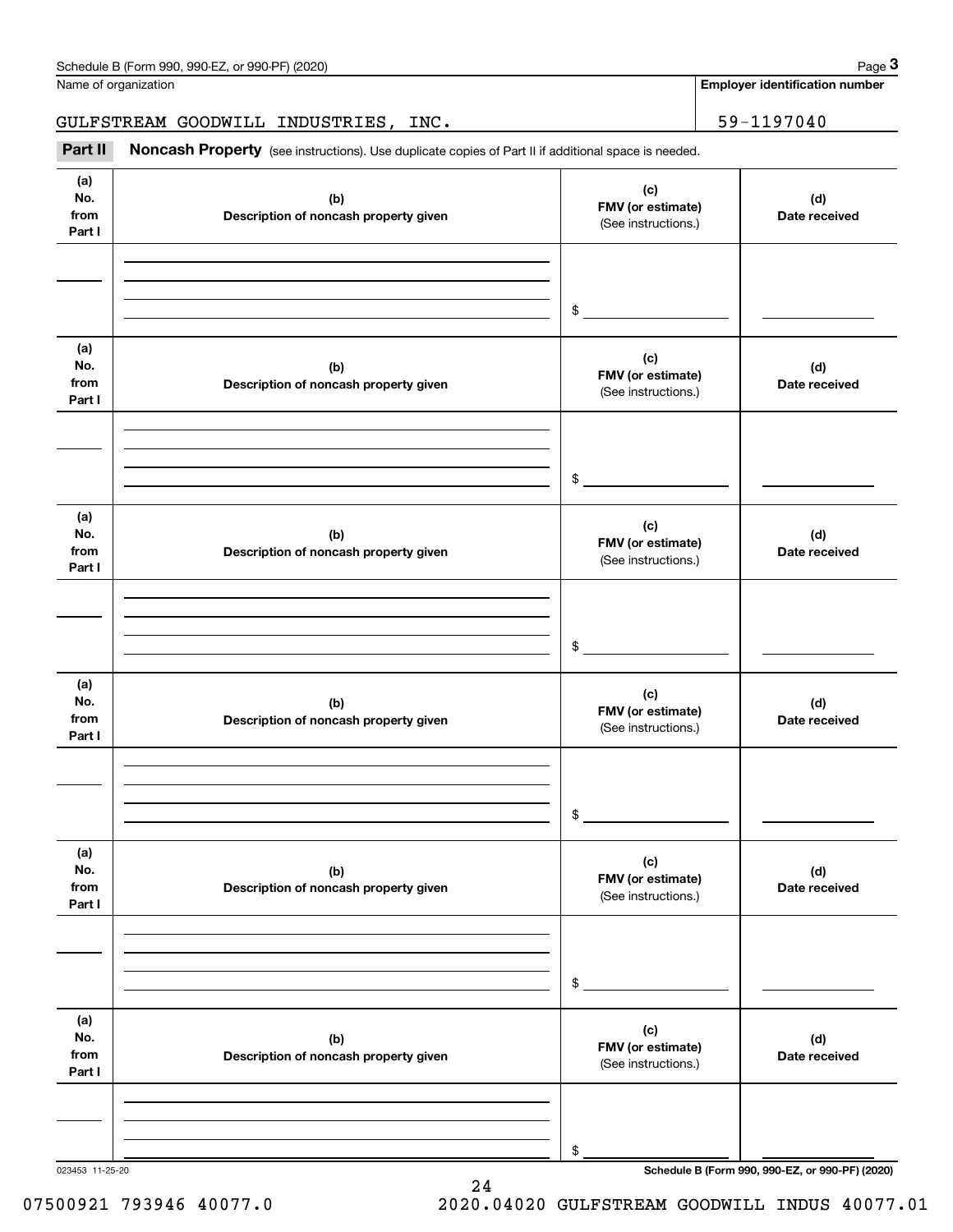|                           | Schedule B (Form 990, 990-EZ, or 990-PF) (2020)                                                                                                                                                                                                      |                      | Page 4                                                                                                                                                         |  |  |  |  |  |  |
|---------------------------|------------------------------------------------------------------------------------------------------------------------------------------------------------------------------------------------------------------------------------------------------|----------------------|----------------------------------------------------------------------------------------------------------------------------------------------------------------|--|--|--|--|--|--|
|                           | Name of organization                                                                                                                                                                                                                                 |                      | <b>Employer identification number</b>                                                                                                                          |  |  |  |  |  |  |
|                           | GULFSTREAM GOODWILL INDUSTRIES, INC.                                                                                                                                                                                                                 |                      | 59-1197040                                                                                                                                                     |  |  |  |  |  |  |
| Part III                  | from any one contributor. Complete columns (a) through (e) and the following line entry. For organizations                                                                                                                                           |                      | Exclusively religious, charitable, etc., contributions to organizations described in section 501(c)(7), (8), or (10) that total more than \$1,000 for the year |  |  |  |  |  |  |
|                           | completing Part III, enter the total of exclusively religious, charitable, etc., contributions of \$1,000 or less for the year. (Enter this info. once.) $\blacktriangleright$ \$<br>Use duplicate copies of Part III if additional space is needed. |                      |                                                                                                                                                                |  |  |  |  |  |  |
| (a) No.<br>from<br>Part I | (b) Purpose of gift                                                                                                                                                                                                                                  | (c) Use of gift      | (d) Description of how gift is held                                                                                                                            |  |  |  |  |  |  |
|                           |                                                                                                                                                                                                                                                      |                      |                                                                                                                                                                |  |  |  |  |  |  |
|                           |                                                                                                                                                                                                                                                      | (e) Transfer of gift |                                                                                                                                                                |  |  |  |  |  |  |
|                           | Transferee's name, address, and ZIP + 4                                                                                                                                                                                                              |                      | Relationship of transferor to transferee                                                                                                                       |  |  |  |  |  |  |
|                           |                                                                                                                                                                                                                                                      |                      |                                                                                                                                                                |  |  |  |  |  |  |
| (a) No.<br>from<br>Part I | (b) Purpose of gift                                                                                                                                                                                                                                  | (c) Use of gift      | (d) Description of how gift is held                                                                                                                            |  |  |  |  |  |  |
|                           |                                                                                                                                                                                                                                                      |                      |                                                                                                                                                                |  |  |  |  |  |  |
|                           |                                                                                                                                                                                                                                                      | (e) Transfer of gift |                                                                                                                                                                |  |  |  |  |  |  |
|                           | Transferee's name, address, and ZIP + 4                                                                                                                                                                                                              |                      | Relationship of transferor to transferee                                                                                                                       |  |  |  |  |  |  |
|                           |                                                                                                                                                                                                                                                      |                      |                                                                                                                                                                |  |  |  |  |  |  |
| (a) No.<br>from<br>Part I | (b) Purpose of gift                                                                                                                                                                                                                                  | (c) Use of gift      | (d) Description of how gift is held                                                                                                                            |  |  |  |  |  |  |
|                           |                                                                                                                                                                                                                                                      |                      |                                                                                                                                                                |  |  |  |  |  |  |
|                           | (e) Transfer of gift                                                                                                                                                                                                                                 |                      |                                                                                                                                                                |  |  |  |  |  |  |
|                           | Transferee's name, address, and ZIP + 4                                                                                                                                                                                                              |                      | Relationship of transferor to transferee                                                                                                                       |  |  |  |  |  |  |
|                           |                                                                                                                                                                                                                                                      |                      |                                                                                                                                                                |  |  |  |  |  |  |
| (a) No.<br>from<br>Part I | (b) Purpose of gift                                                                                                                                                                                                                                  | (c) Use of gift      | (d) Description of how gift is held                                                                                                                            |  |  |  |  |  |  |
|                           |                                                                                                                                                                                                                                                      |                      |                                                                                                                                                                |  |  |  |  |  |  |
|                           |                                                                                                                                                                                                                                                      | (e) Transfer of gift |                                                                                                                                                                |  |  |  |  |  |  |
|                           | Transferee's name, address, and ZIP + 4                                                                                                                                                                                                              |                      | Relationship of transferor to transferee                                                                                                                       |  |  |  |  |  |  |
|                           |                                                                                                                                                                                                                                                      |                      |                                                                                                                                                                |  |  |  |  |  |  |
| 023454 11-25-20           |                                                                                                                                                                                                                                                      | 25                   | Schedule B (Form 990, 990-EZ, or 990-PF) (2020)                                                                                                                |  |  |  |  |  |  |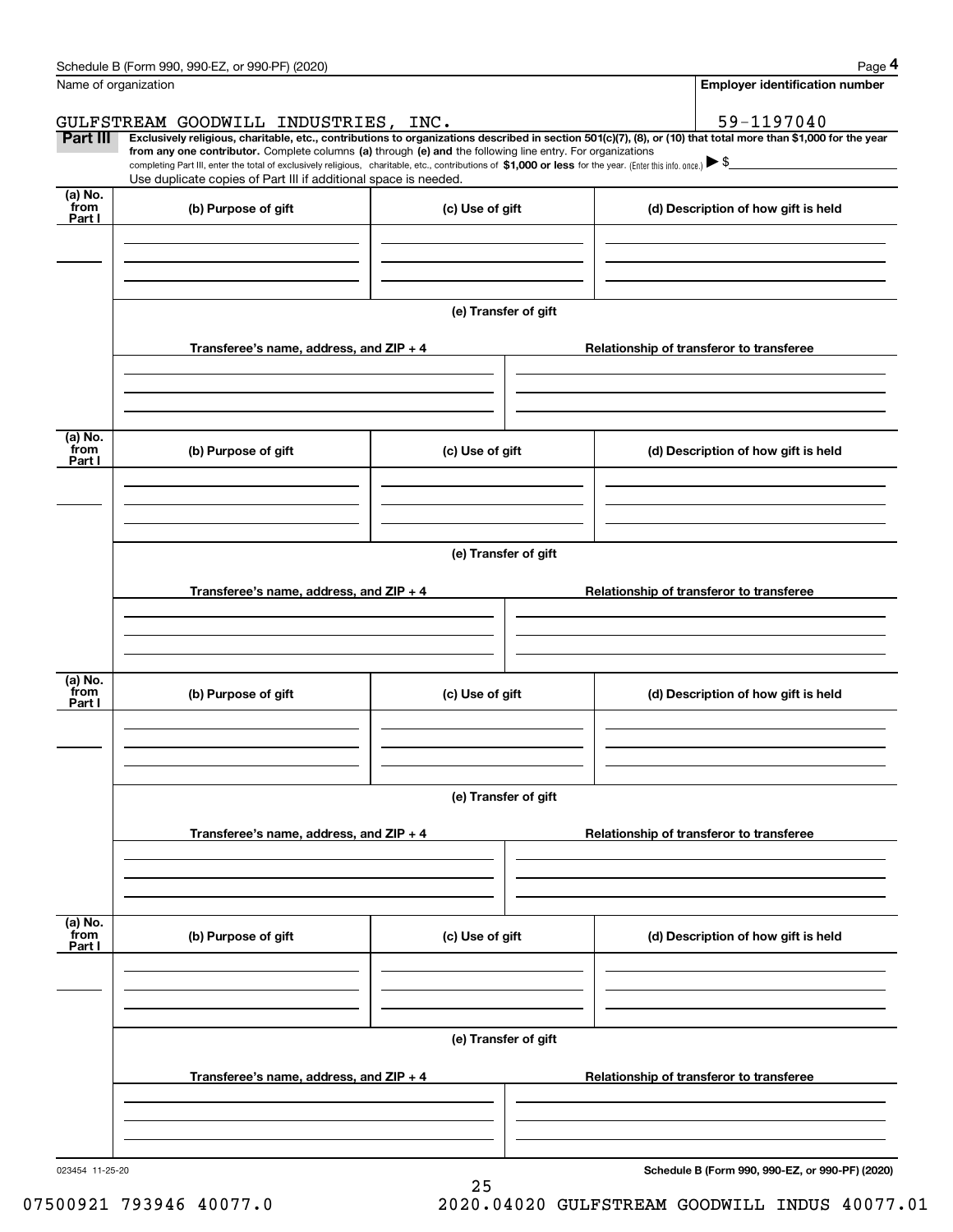| <b>SCHEDULE D</b> |  |
|-------------------|--|
|-------------------|--|

# **SCHEDULE D Supplemental Financial Statements**

(Form 990)<br>
Pepartment of the Treasury<br>
Department of the Treasury<br>
Department of the Treasury<br>
Department of the Treasury<br> **Co to www.irs.gov/Form990 for instructions and the latest information.**<br> **Co to www.irs.gov/Form9** 



Department of the Treasury Internal Revenue Service

**Name of the organization Employer identification number**

GULFSTREAM GOODWILL INDUSTRIES, INC. | 59-1197040

| Part I       | <b>Organizations Maintaining Donor Advised Funds or Other Similar Funds or Accounts.</b> Complete if the                                                                                                                                                                                                                                                          |                         |                                                                                                      |
|--------------|-------------------------------------------------------------------------------------------------------------------------------------------------------------------------------------------------------------------------------------------------------------------------------------------------------------------------------------------------------------------|-------------------------|------------------------------------------------------------------------------------------------------|
|              | organization answered "Yes" on Form 990, Part IV, line 6.                                                                                                                                                                                                                                                                                                         | (a) Donor advised funds | (b) Funds and other accounts                                                                         |
|              |                                                                                                                                                                                                                                                                                                                                                                   |                         |                                                                                                      |
| 1.<br>2      | Aggregate value of contributions to (during year)                                                                                                                                                                                                                                                                                                                 |                         |                                                                                                      |
|              |                                                                                                                                                                                                                                                                                                                                                                   |                         |                                                                                                      |
| з            | Aggregate value of grants from (during year)                                                                                                                                                                                                                                                                                                                      |                         |                                                                                                      |
| 4            |                                                                                                                                                                                                                                                                                                                                                                   |                         |                                                                                                      |
| 5            | Did the organization inform all donors and donor advisors in writing that the assets held in donor advised funds                                                                                                                                                                                                                                                  |                         |                                                                                                      |
|              |                                                                                                                                                                                                                                                                                                                                                                   |                         | Yes<br>No                                                                                            |
| 6            | Did the organization inform all grantees, donors, and donor advisors in writing that grant funds can be used only                                                                                                                                                                                                                                                 |                         |                                                                                                      |
|              | for charitable purposes and not for the benefit of the donor or donor advisor, or for any other purpose conferring                                                                                                                                                                                                                                                |                         |                                                                                                      |
| Part II      | Conservation Easements. Complete if the organization answered "Yes" on Form 990, Part IV, line 7.                                                                                                                                                                                                                                                                 |                         | Yes<br>No                                                                                            |
|              |                                                                                                                                                                                                                                                                                                                                                                   |                         |                                                                                                      |
| 1            | Purpose(s) of conservation easements held by the organization (check all that apply).                                                                                                                                                                                                                                                                             |                         |                                                                                                      |
|              | Preservation of land for public use (for example, recreation or education)<br>Protection of natural habitat                                                                                                                                                                                                                                                       |                         | Preservation of a historically important land area<br>Preservation of a certified historic structure |
|              |                                                                                                                                                                                                                                                                                                                                                                   |                         |                                                                                                      |
|              | Preservation of open space                                                                                                                                                                                                                                                                                                                                        |                         |                                                                                                      |
| 2            | Complete lines 2a through 2d if the organization held a qualified conservation contribution in the form of a conservation easement on the last                                                                                                                                                                                                                    |                         |                                                                                                      |
|              | day of the tax year.                                                                                                                                                                                                                                                                                                                                              |                         | Held at the End of the Tax Year                                                                      |
| а            |                                                                                                                                                                                                                                                                                                                                                                   |                         | 2a                                                                                                   |
| b            | Total acreage restricted by conservation easements                                                                                                                                                                                                                                                                                                                |                         | 2 <sub>b</sub>                                                                                       |
| c            | Number of conservation easements on a certified historic structure included in (a) manufacture of conservation                                                                                                                                                                                                                                                    |                         | 2c                                                                                                   |
| d            | Number of conservation easements included in (c) acquired after 7/25/06, and not on a historic structure                                                                                                                                                                                                                                                          |                         | 2d                                                                                                   |
| З.           | listed in the National Register [111] Marshall Register [11] Marshall Register [11] Marshall Register [11] Marshall Register [11] Marshall Register [11] Marshall Register [11] Marshall Register [11] Marshall Register [11]<br>Number of conservation easements modified, transferred, released, extinguished, or terminated by the organization during the tax |                         |                                                                                                      |
|              |                                                                                                                                                                                                                                                                                                                                                                   |                         |                                                                                                      |
| 4            | $year \blacktriangleright$<br>Number of states where property subject to conservation easement is located >                                                                                                                                                                                                                                                       |                         |                                                                                                      |
|              | Does the organization have a written policy regarding the periodic monitoring, inspection, handling of                                                                                                                                                                                                                                                            |                         |                                                                                                      |
| 5            | violations, and enforcement of the conservation easements it holds?                                                                                                                                                                                                                                                                                               |                         | Yes<br>No                                                                                            |
| 6            | Staff and volunteer hours devoted to monitoring, inspecting, handling of violations, and enforcing conservation easements during the year                                                                                                                                                                                                                         |                         |                                                                                                      |
|              |                                                                                                                                                                                                                                                                                                                                                                   |                         |                                                                                                      |
| 7            | Amount of expenses incurred in monitoring, inspecting, handling of violations, and enforcing conservation easements during the year                                                                                                                                                                                                                               |                         |                                                                                                      |
|              | $\blacktriangleright$ \$                                                                                                                                                                                                                                                                                                                                          |                         |                                                                                                      |
| 8            | Does each conservation easement reported on line 2(d) above satisfy the requirements of section 170(h)(4)(B)(i)                                                                                                                                                                                                                                                   |                         |                                                                                                      |
|              |                                                                                                                                                                                                                                                                                                                                                                   |                         | Yes<br>No                                                                                            |
| 9            | In Part XIII, describe how the organization reports conservation easements in its revenue and expense statement and                                                                                                                                                                                                                                               |                         |                                                                                                      |
|              | balance sheet, and include, if applicable, the text of the footnote to the organization's financial statements that describes the                                                                                                                                                                                                                                 |                         |                                                                                                      |
|              | organization's accounting for conservation easements.                                                                                                                                                                                                                                                                                                             |                         |                                                                                                      |
|              | Organizations Maintaining Collections of Art, Historical Treasures, or Other Similar Assets.<br>Part III                                                                                                                                                                                                                                                          |                         |                                                                                                      |
|              | Complete if the organization answered "Yes" on Form 990, Part IV, line 8.                                                                                                                                                                                                                                                                                         |                         |                                                                                                      |
|              | 1a If the organization elected, as permitted under FASB ASC 958, not to report in its revenue statement and balance sheet works                                                                                                                                                                                                                                   |                         |                                                                                                      |
|              | of art, historical treasures, or other similar assets held for public exhibition, education, or research in furtherance of public                                                                                                                                                                                                                                 |                         |                                                                                                      |
|              | service, provide in Part XIII the text of the footnote to its financial statements that describes these items.                                                                                                                                                                                                                                                    |                         |                                                                                                      |
| b            | If the organization elected, as permitted under FASB ASC 958, to report in its revenue statement and balance sheet works of                                                                                                                                                                                                                                       |                         |                                                                                                      |
|              | art, historical treasures, or other similar assets held for public exhibition, education, or research in furtherance of public service,                                                                                                                                                                                                                           |                         |                                                                                                      |
|              | provide the following amounts relating to these items:                                                                                                                                                                                                                                                                                                            |                         |                                                                                                      |
|              |                                                                                                                                                                                                                                                                                                                                                                   |                         | $\frac{1}{2}$                                                                                        |
|              | (ii) Assets included in Form 990, Part X                                                                                                                                                                                                                                                                                                                          |                         | $\triangleright$ \$                                                                                  |
| $\mathbf{2}$ | If the organization received or held works of art, historical treasures, or other similar assets for financial gain, provide                                                                                                                                                                                                                                      |                         |                                                                                                      |
|              | the following amounts required to be reported under FASB ASC 958 relating to these items:                                                                                                                                                                                                                                                                         |                         |                                                                                                      |
| а            | Revenue included on Form 990, Part VIII, line 1 [2000] [2000] [2000] [2000] [3000] [3000] [3000] [3000] [3000                                                                                                                                                                                                                                                     |                         | -\$<br><u> Albanya (Albanya Albanya)</u>                                                             |
|              | <b>b</b> Assets included in Form 990, Part X                                                                                                                                                                                                                                                                                                                      |                         | $\blacktriangleright$ \$                                                                             |
|              | LHA For Paperwork Reduction Act Notice, see the Instructions for Form 990.                                                                                                                                                                                                                                                                                        |                         | Schedule D (Form 990) 2020                                                                           |
|              | 032051 12-01-20                                                                                                                                                                                                                                                                                                                                                   |                         |                                                                                                      |

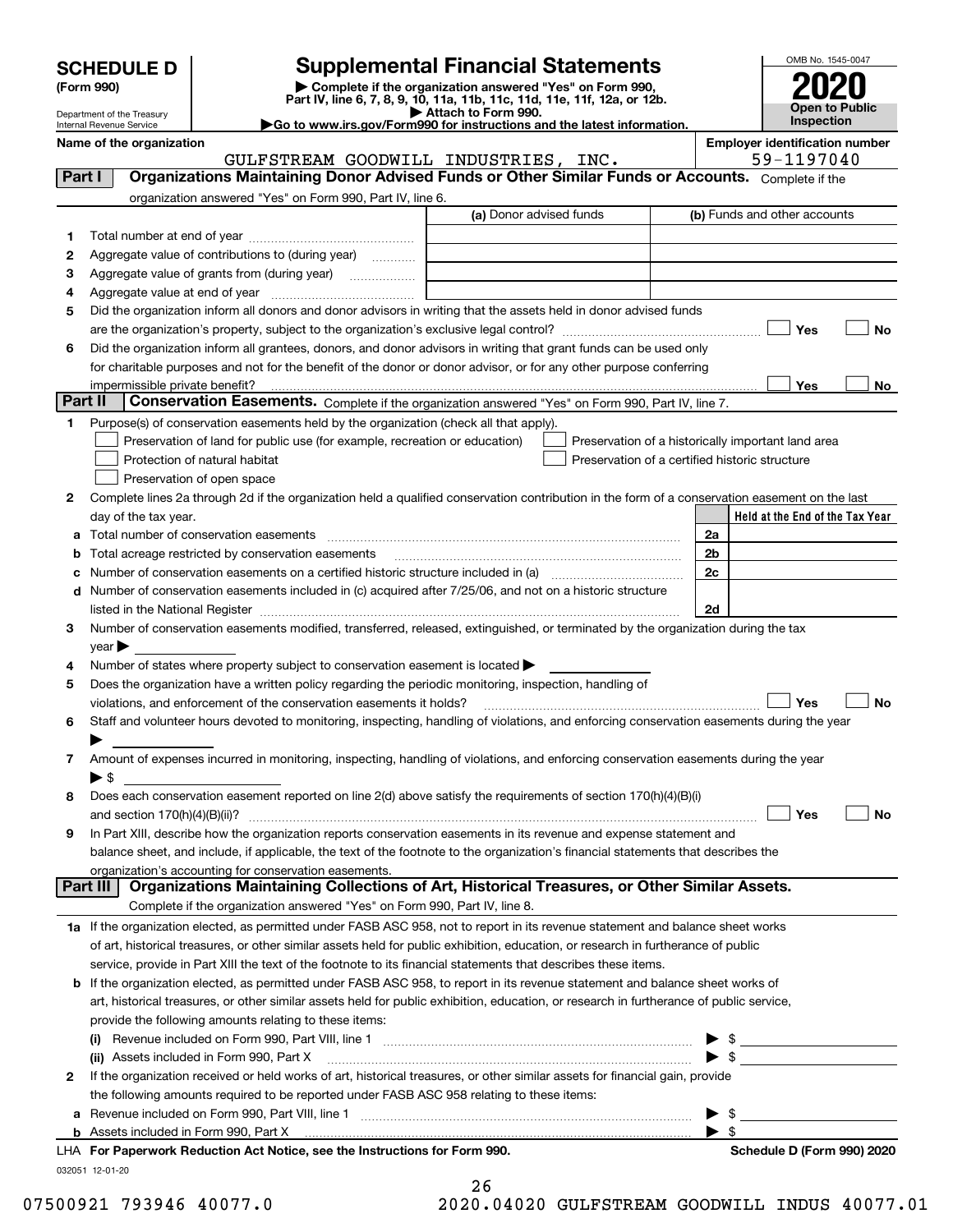|        | Schedule D (Form 990) 2020                                                                                                                                                                                                     | GULFSTREAM GOODWILL INDUSTRIES, INC.    |                |                                    |                                 | 59-1197040 Page 2                          |     |     |
|--------|--------------------------------------------------------------------------------------------------------------------------------------------------------------------------------------------------------------------------------|-----------------------------------------|----------------|------------------------------------|---------------------------------|--------------------------------------------|-----|-----|
|        | Organizations Maintaining Collections of Art, Historical Treasures, or Other Similar Assets (continued)<br>Part III                                                                                                            |                                         |                |                                    |                                 |                                            |     |     |
| З      | Using the organization's acquisition, accession, and other records, check any of the following that make significant use of its                                                                                                |                                         |                |                                    |                                 |                                            |     |     |
|        | collection items (check all that apply):                                                                                                                                                                                       |                                         |                |                                    |                                 |                                            |     |     |
| a      | Public exhibition                                                                                                                                                                                                              |                                         |                | Loan or exchange program           |                                 |                                            |     |     |
| b      | Scholarly research                                                                                                                                                                                                             |                                         |                |                                    |                                 |                                            |     |     |
| c      | Preservation for future generations                                                                                                                                                                                            |                                         |                |                                    |                                 |                                            |     |     |
| 4      | Provide a description of the organization's collections and explain how they further the organization's exempt purpose in Part XIII.                                                                                           |                                         |                |                                    |                                 |                                            |     |     |
| 5      | During the year, did the organization solicit or receive donations of art, historical treasures, or other similar assets                                                                                                       |                                         |                |                                    |                                 |                                            |     |     |
|        | to be sold to raise funds rather than to be maintained as part of the organization's collection?                                                                                                                               |                                         |                |                                    |                                 | Yes                                        |     | No. |
|        | <b>Part IV</b><br>Escrow and Custodial Arrangements. Complete if the organization answered "Yes" on Form 990, Part IV, line 9, or                                                                                              |                                         |                |                                    |                                 |                                            |     |     |
|        | reported an amount on Form 990, Part X, line 21.                                                                                                                                                                               |                                         |                |                                    |                                 |                                            |     |     |
|        | 1a Is the organization an agent, trustee, custodian or other intermediary for contributions or other assets not included                                                                                                       |                                         |                |                                    |                                 |                                            |     |     |
|        |                                                                                                                                                                                                                                |                                         |                |                                    |                                 | Yes                                        |     | No  |
|        | <b>b</b> If "Yes," explain the arrangement in Part XIII and complete the following table:                                                                                                                                      |                                         |                |                                    |                                 |                                            |     |     |
|        |                                                                                                                                                                                                                                |                                         |                |                                    |                                 | Amount                                     |     |     |
|        |                                                                                                                                                                                                                                |                                         |                |                                    | 1c                              |                                            |     |     |
|        | Additions during the year manufactured and an anti-manufactured and the year manufactured and all the year manufactured and all the year manufactured and all the year manufactured and all the year manufactured and all the  |                                         |                |                                    | 1d                              |                                            |     |     |
|        | Distributions during the year manufactured and continuum and the year manufactured and the year manufactured and the year manufactured and the year manufactured and the year manufactured and the year manufactured and the y |                                         |                |                                    | 1e                              |                                            |     |     |
|        | 2a Did the organization include an amount on Form 990, Part X, line 21, for escrow or custodial account liability?                                                                                                             |                                         |                |                                    | 1f                              | Yes                                        |     |     |
|        | b If "Yes," explain the arrangement in Part XIII. Check here if the explanation has been provided on Part XIII                                                                                                                 |                                         |                |                                    |                                 |                                            |     | No  |
| Part V | Endowment Funds. Complete if the organization answered "Yes" on Form 990, Part IV, line 10.                                                                                                                                    |                                         |                |                                    |                                 |                                            |     |     |
|        |                                                                                                                                                                                                                                | (a) Current year                        | (b) Prior year | (c) Two years back                 |                                 | (d) Three years back   (e) Four years back |     |     |
| 1a     | Beginning of year balance                                                                                                                                                                                                      | 27,791.                                 |                |                                    |                                 |                                            |     |     |
|        |                                                                                                                                                                                                                                |                                         | 26,076.        |                                    |                                 |                                            |     |     |
|        | Net investment earnings, gains, and losses                                                                                                                                                                                     | 4,375.                                  | 1,846.         |                                    |                                 |                                            |     |     |
|        |                                                                                                                                                                                                                                |                                         |                |                                    |                                 |                                            |     |     |
|        | e Other expenditures for facilities                                                                                                                                                                                            |                                         |                |                                    |                                 |                                            |     |     |
|        | and programs                                                                                                                                                                                                                   |                                         |                |                                    |                                 |                                            |     |     |
|        |                                                                                                                                                                                                                                | 834.                                    | 131.           |                                    |                                 |                                            |     |     |
| g      | End of year balance                                                                                                                                                                                                            | 31,332.                                 | 27,791.        |                                    |                                 |                                            |     |     |
| 2      | Provide the estimated percentage of the current year end balance (line 1g, column (a)) held as:                                                                                                                                |                                         |                |                                    |                                 |                                            |     |     |
|        | Board designated or quasi-endowment                                                                                                                                                                                            |                                         | %              |                                    |                                 |                                            |     |     |
|        | Permanent endowment                                                                                                                                                                                                            | %                                       |                |                                    |                                 |                                            |     |     |
| с      | 100%<br>Term endowment $\blacktriangleright$                                                                                                                                                                                   |                                         |                |                                    |                                 |                                            |     |     |
|        | The percentages on lines 2a, 2b, and 2c should equal 100%.                                                                                                                                                                     |                                         |                |                                    |                                 |                                            |     |     |
|        | 3a Are there endowment funds not in the possession of the organization that are held and administered for the organization                                                                                                     |                                         |                |                                    |                                 |                                            |     |     |
|        | by:                                                                                                                                                                                                                            |                                         |                |                                    |                                 |                                            | Yes | No  |
|        | (i)                                                                                                                                                                                                                            |                                         |                |                                    |                                 | 3a(i)                                      | X   |     |
|        |                                                                                                                                                                                                                                |                                         |                |                                    |                                 | 3a(ii)                                     |     | X   |
|        |                                                                                                                                                                                                                                |                                         |                |                                    |                                 | 3b                                         |     |     |
|        | Describe in Part XIII the intended uses of the organization's endowment funds.<br>Land, Buildings, and Equipment.<br>Part VI                                                                                                   |                                         |                |                                    |                                 |                                            |     |     |
|        |                                                                                                                                                                                                                                |                                         |                |                                    |                                 |                                            |     |     |
|        | Complete if the organization answered "Yes" on Form 990, Part IV, line 11a. See Form 990, Part X, line 10.                                                                                                                     |                                         |                |                                    |                                 |                                            |     |     |
|        | Description of property                                                                                                                                                                                                        | (a) Cost or other<br>basis (investment) |                | (b) Cost or other<br>basis (other) | (c) Accumulated<br>depreciation | (d) Book value                             |     |     |
|        |                                                                                                                                                                                                                                |                                         |                | 1,033,612.                         |                                 | 1,033,612.                                 |     |     |
| b      |                                                                                                                                                                                                                                |                                         |                | 5,549,095.                         | 1,657,596.                      | 3,891,499.                                 |     |     |
|        |                                                                                                                                                                                                                                |                                         |                | 5, 174, 775.                       | $\overline{3}$ , 477, 641.      | 1,697,134.                                 |     |     |
|        |                                                                                                                                                                                                                                |                                         |                | 9,308,500.                         | $\overline{7,568,293}$ .        | $\overline{1,740,207}$ .                   |     |     |
|        |                                                                                                                                                                                                                                |                                         |                |                                    |                                 |                                            |     |     |
|        |                                                                                                                                                                                                                                |                                         |                |                                    |                                 | 8,362,452.                                 |     |     |
|        |                                                                                                                                                                                                                                |                                         |                |                                    |                                 |                                            |     |     |

**Schedule D (Form 990) 2020**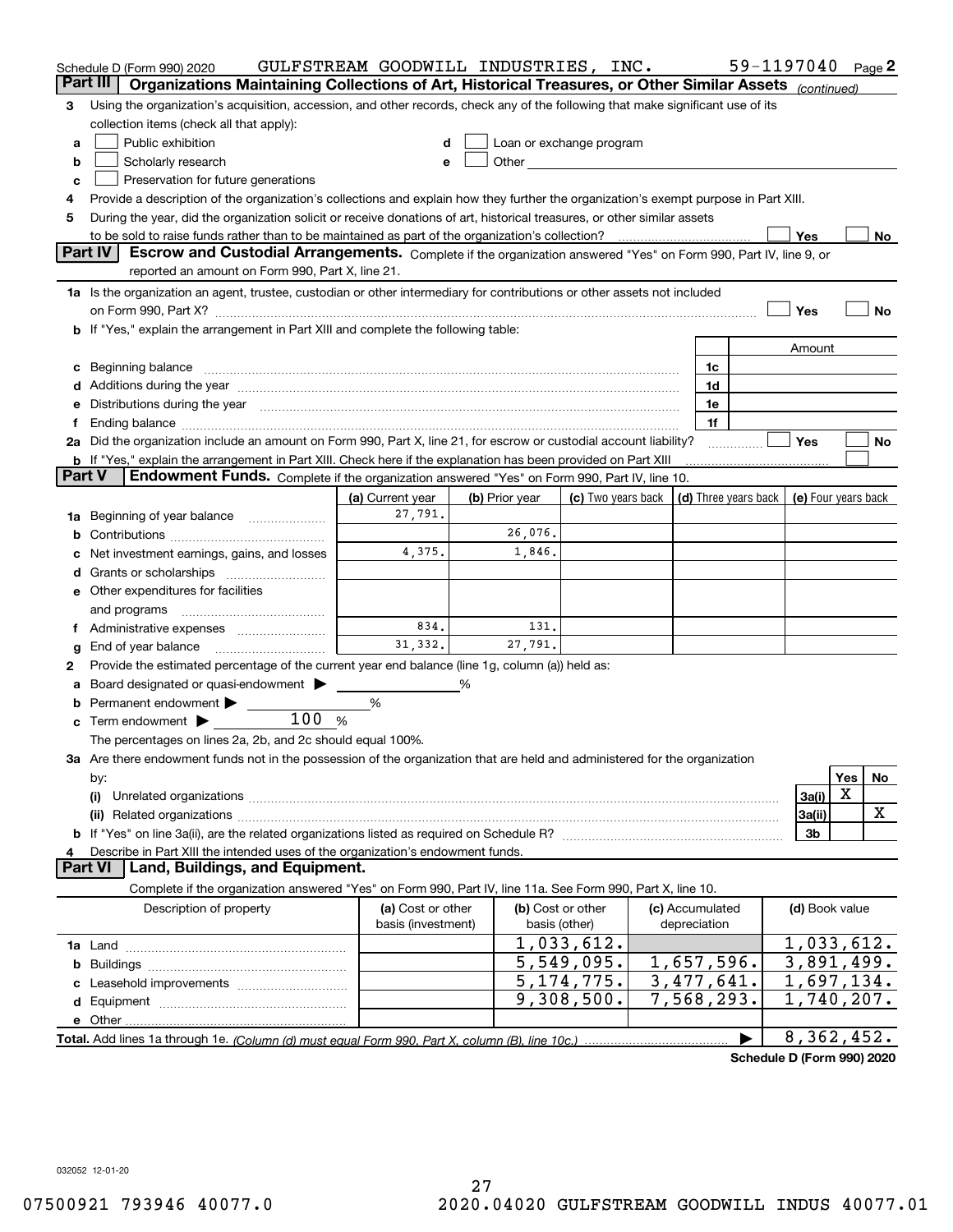| Complete if the organization answered "Yes" on Form 990, Part IV, line 11b. See Form 990, Part X, line 12.                                           |                 |                                                           |                |
|------------------------------------------------------------------------------------------------------------------------------------------------------|-----------------|-----------------------------------------------------------|----------------|
| (a) Description of security or category (including name of security)                                                                                 | (b) Book value  | (c) Method of valuation: Cost or end-of-year market value |                |
|                                                                                                                                                      |                 |                                                           |                |
|                                                                                                                                                      |                 |                                                           |                |
| $(3)$ Other                                                                                                                                          |                 |                                                           |                |
| (A)                                                                                                                                                  |                 |                                                           |                |
| (B)                                                                                                                                                  |                 |                                                           |                |
| (C)                                                                                                                                                  |                 |                                                           |                |
| (D)                                                                                                                                                  |                 |                                                           |                |
| (E)                                                                                                                                                  |                 |                                                           |                |
| (F)                                                                                                                                                  |                 |                                                           |                |
| (G)                                                                                                                                                  |                 |                                                           |                |
| (H)                                                                                                                                                  |                 |                                                           |                |
| <b>Total.</b> (Col. (b) must equal Form 990, Part X, col. (B) line $12$ .)                                                                           |                 |                                                           |                |
| Part VIII Investments - Program Related.                                                                                                             |                 |                                                           |                |
| Complete if the organization answered "Yes" on Form 990, Part IV, line 11c. See Form 990, Part X, line 13.                                           |                 |                                                           |                |
| (a) Description of investment                                                                                                                        | (b) Book value  | (c) Method of valuation: Cost or end-of-year market value |                |
| (1)                                                                                                                                                  |                 |                                                           |                |
| (2)                                                                                                                                                  |                 |                                                           |                |
| (3)                                                                                                                                                  |                 |                                                           |                |
| (4)                                                                                                                                                  |                 |                                                           |                |
| (5)                                                                                                                                                  |                 |                                                           |                |
| (6)                                                                                                                                                  |                 |                                                           |                |
| (7)                                                                                                                                                  |                 |                                                           |                |
| (8)                                                                                                                                                  |                 |                                                           |                |
| (9)                                                                                                                                                  |                 |                                                           |                |
| <b>Total.</b> (Col. (b) must equal Form 990, Part X, col. (B) line 13.)                                                                              |                 |                                                           |                |
| <b>Other Assets.</b><br>Part IX                                                                                                                      |                 |                                                           |                |
| Complete if the organization answered "Yes" on Form 990, Part IV, line 11d. See Form 990, Part X, line 15.                                           |                 |                                                           |                |
|                                                                                                                                                      | (a) Description |                                                           | (b) Book value |
| (1)                                                                                                                                                  |                 |                                                           |                |
| (2)                                                                                                                                                  |                 |                                                           |                |
| (3)                                                                                                                                                  |                 |                                                           |                |
| (4)                                                                                                                                                  |                 |                                                           |                |
| (5)                                                                                                                                                  |                 |                                                           |                |
| (6)                                                                                                                                                  |                 |                                                           |                |
| (7)                                                                                                                                                  |                 |                                                           |                |
| (8)                                                                                                                                                  |                 |                                                           |                |
| (9)                                                                                                                                                  |                 |                                                           |                |
| Total. (Column (b) must equal Form 990, Part X, col. (B) line 15.)<br><b>Other Liabilities.</b><br>Part X                                            |                 |                                                           |                |
|                                                                                                                                                      |                 |                                                           |                |
| Complete if the organization answered "Yes" on Form 990, Part IV, line 11e or 11f. See Form 990, Part X, line 25.<br>(a) Description of liability    |                 |                                                           | (b) Book value |
| <u>1.</u>                                                                                                                                            |                 |                                                           |                |
| (1)<br>Federal income taxes                                                                                                                          |                 |                                                           |                |
| (2)                                                                                                                                                  |                 |                                                           |                |
| (3)                                                                                                                                                  |                 |                                                           |                |
| (4)                                                                                                                                                  |                 |                                                           |                |
| (5)                                                                                                                                                  |                 |                                                           |                |
| (6)                                                                                                                                                  |                 |                                                           |                |
| (7)                                                                                                                                                  |                 |                                                           |                |
| (8)                                                                                                                                                  |                 |                                                           |                |
| (9)                                                                                                                                                  |                 |                                                           |                |
| Total. (Column (b) must equal Form 990, Part X, col. (B) line 25.)                                                                                   |                 |                                                           |                |
| 2. Liability for uncertain tax positions. In Part XIII, provide the text of the footnote to the organization's financial statements that reports the |                 |                                                           |                |

organization's liability for uncertain tax positions under FASB ASC 740. Check here if the text of the footnote has been provided in Part XIII  $\,$  ...  $\overline{\rm X}$ 

| Schedule D (Form 990) 2020                      |                                                                                                           | GULFSTREAM GOODWILL INDUSTRIES. | INC. | 59-1197040 | Page J |
|-------------------------------------------------|-----------------------------------------------------------------------------------------------------------|---------------------------------|------|------------|--------|
| <b>Part VII</b> Investments - Other Securities. |                                                                                                           |                                 |      |            |        |
|                                                 | Complete if the organization answered "Yes" on Form 990, Part IV, line 11b, See Form 990, Part X, line 12 |                                 |      |            |        |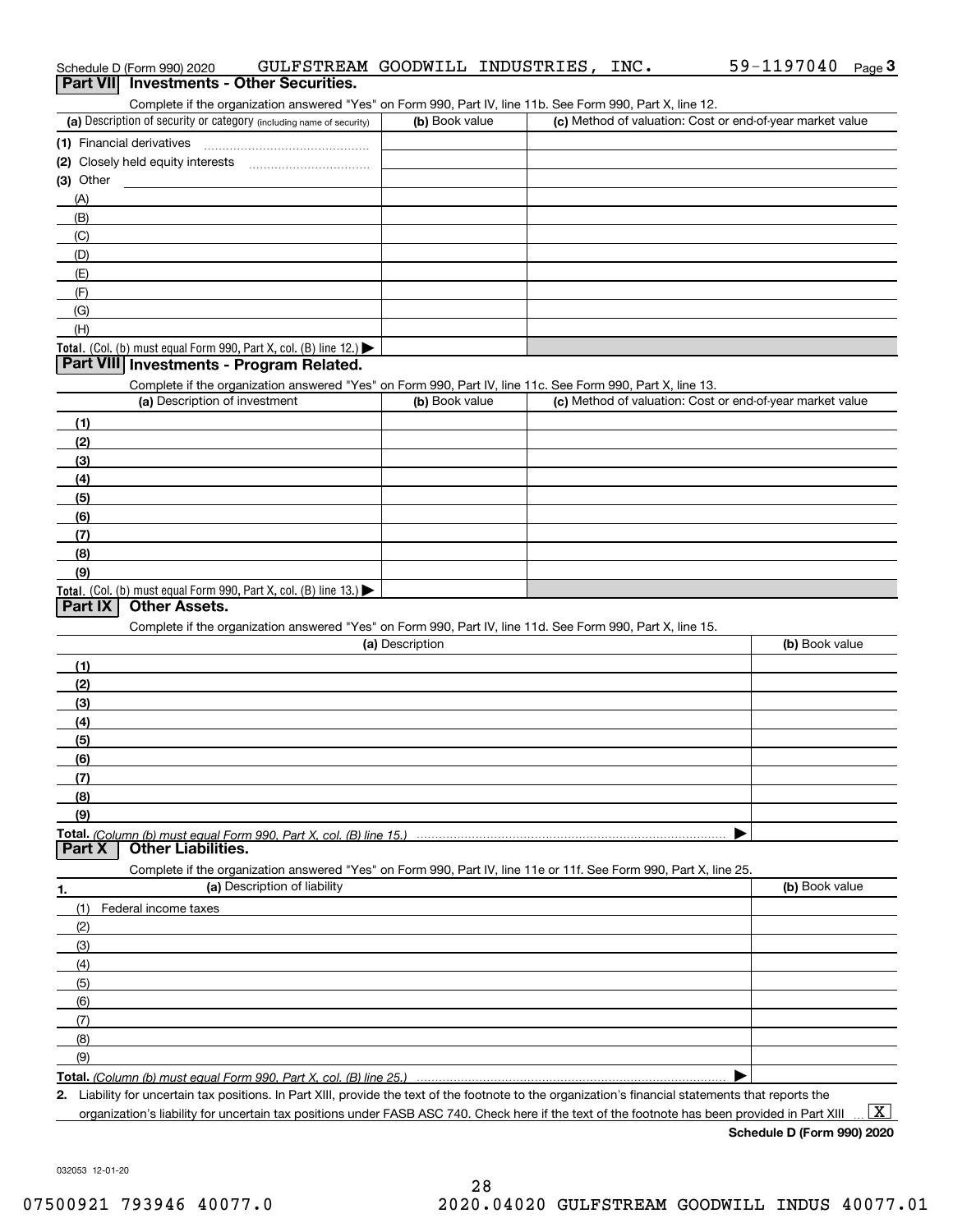|    | GULFSTREAM GOODWILL INDUSTRIES, INC.<br>Schedule D (Form 990) 2020                                                                                                                                                                  |                |                   |                | 59-1197040<br>Page $4$      |
|----|-------------------------------------------------------------------------------------------------------------------------------------------------------------------------------------------------------------------------------------|----------------|-------------------|----------------|-----------------------------|
|    | Part XI<br>Reconciliation of Revenue per Audited Financial Statements With Revenue per Return.                                                                                                                                      |                |                   |                |                             |
|    | Complete if the organization answered "Yes" on Form 990, Part IV, line 12a.                                                                                                                                                         |                |                   |                |                             |
| 1  | Total revenue, gains, and other support per audited financial statements                                                                                                                                                            |                |                   | $\blacksquare$ | 77,566,866.                 |
| 2  | Amounts included on line 1 but not on Form 990, Part VIII, line 12:                                                                                                                                                                 |                |                   |                |                             |
| a  |                                                                                                                                                                                                                                     | 2a             | 37,247.           |                |                             |
|    |                                                                                                                                                                                                                                     | 2 <sub>b</sub> |                   |                |                             |
|    |                                                                                                                                                                                                                                     | 2 <sub>c</sub> |                   |                |                             |
| d  |                                                                                                                                                                                                                                     | 2d             | $-227,887.$       |                |                             |
| е  | Add lines 2a through 2d                                                                                                                                                                                                             |                |                   | 2e             | $-190,640.$                 |
| 3  |                                                                                                                                                                                                                                     |                |                   | 3              | $\overline{77}$ , 757, 506. |
| 4  | Amounts included on Form 990, Part VIII, line 12, but not on line 1:                                                                                                                                                                |                |                   |                |                             |
|    |                                                                                                                                                                                                                                     |                |                   |                |                             |
|    |                                                                                                                                                                                                                                     |                | $4b$ -27,685,398. |                |                             |
| c. | Add lines 4a and 4b                                                                                                                                                                                                                 |                |                   | 4c             | $[-27, 685, 398]$           |
|    |                                                                                                                                                                                                                                     |                |                   |                | 50,072,108.                 |
|    |                                                                                                                                                                                                                                     |                |                   |                |                             |
|    | Part XII   Reconciliation of Expenses per Audited Financial Statements With Expenses per Return.                                                                                                                                    |                |                   |                |                             |
|    | Complete if the organization answered "Yes" on Form 990, Part IV, line 12a.                                                                                                                                                         |                |                   |                |                             |
| 1  |                                                                                                                                                                                                                                     |                |                   | $\blacksquare$ | 74,424,107.                 |
| 2  | Amounts included on line 1 but not on Form 990, Part IX, line 25:                                                                                                                                                                   |                |                   |                |                             |
| a  |                                                                                                                                                                                                                                     | 2a             |                   |                |                             |
| b  |                                                                                                                                                                                                                                     | 2 <sub>b</sub> |                   |                |                             |
| c. |                                                                                                                                                                                                                                     | 2c             |                   |                |                             |
|    |                                                                                                                                                                                                                                     | 2d             | 27,685,398.       |                |                             |
|    | Add lines 2a through 2d <b>contained a contained a contained a contained a</b> contained a contained a contained a contained a contained a contained a contained a contained a contained a contained a contained a contained a cont |                |                   | 2e             | 27,685,398.                 |
| 3  |                                                                                                                                                                                                                                     |                |                   |                | 46,738,709.                 |
| 4  | Amounts included on Form 990, Part IX, line 25, but not on line 1:                                                                                                                                                                  |                |                   |                |                             |
|    |                                                                                                                                                                                                                                     | 4a             |                   |                |                             |
| b  |                                                                                                                                                                                                                                     | 4 <sub>b</sub> |                   |                |                             |
|    | Add lines 4a and 4b                                                                                                                                                                                                                 |                |                   | 4c             |                             |
|    | Part XIII Supplemental Information.                                                                                                                                                                                                 |                |                   | 5              | 46,738,709.                 |

Provide the descriptions required for Part II, lines 3, 5, and 9; Part III, lines 1a and 4; Part IV, lines 1b and 2b; Part V, line 4; Part X, line 2; Part XI, lines 2d and 4b; and Part XII, lines 2d and 4b. Also complete this part to provide any additional information.

#### PART V, LINE 4:

| COMMUNITY FOUNDATION FOR PALM BEACH AND MARTIN COUNTIES HOLDS CERTAIN      |
|----------------------------------------------------------------------------|
| DONOR-RESTRICTED FUNDS THAT HAVE BEEN LIMITED BY THE DONORS TO BE HELD FOR |
| A SPECIFIED TIME PERIOD. THE ORGANIZATION SEEKS EARNINGS FROM ITS INVESTED |
| ASSETS IN ORDER TO PROVIDE FUNDS IN SUPPORT OF ITS MISSION.<br>THE         |
| ORGANIZATION SEEKS BOTH (A) CAPITAL APPRECIATION TO ASSURE ITS             |
| BENEFICIARY'S LONG-TERM VIABILITY AND SPECIAL, HIGH-QUALITY SERVICES, AND  |
| (B) CURRENT INCOME TO SUPPORT THE ANNUAL OPERATING EXPENSES OF ITS         |
| BENEFICIARIES AND THE ORGANIZATION.                                        |
|                                                                            |

### PART X, LINE 2:

GULFSTREAM GOODWILL INDUSTRIES, INC. IS INCLUDED IN CONSOLIDATED FINANCIAL

29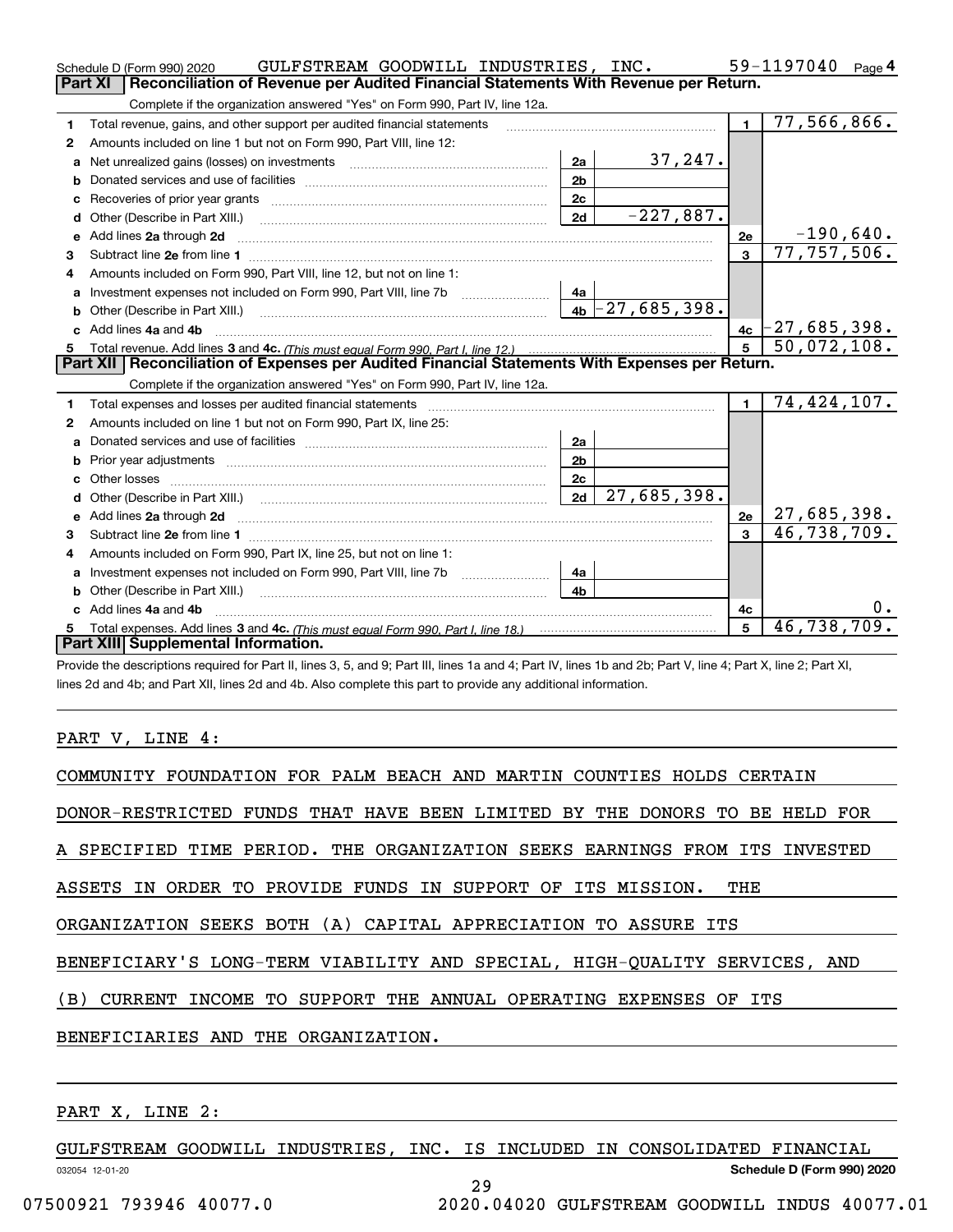59-1197040 Page 5 *(continued)* **Part XIII Supplemental Information**  Schedule D (Form 990) 2020 GULFSTREAM GOODWILL INDUSTRIES, INC 59-1197040 Page

STATEMENTS WITH ITS AFFILIATES. THE CONSOLIDATED FINANCIAL STATEMENTS

CONTAIN THE FOLLOWING FOOTNOTE:

GOODWILL, THE ACADEMY, AND LIGHTHOUSE ARE EXEMPT FROM FEDERAL INCOME TAXES UNDER SECTION 501(C)(3) OF THE INTERNAL REVENUE CODE OF 1986 (THE "CODE") AND FROM STATE INCOME TAXES UNDER SIMILAR PROVISIONS OF THE STATE OF FLORIDA INCOME TAX CODE. THE ORGANIZATION HAS BEEN CLASSIFIED AS A PUBLICLY SUPPORTED ORGANIZATION, WHICH IS NOT A PRIVATE FOUNDATION UNDER 509(A) OF THE CODE. THE ORGANIZATION DID NOT ENGAGE IN ANY UNRELATED BUSINESS ACTIVITIES DURING THE YEAR ENDED DECEMBER 31, 2020 AND 2019, AND ACCORDINGLY THERE IS NO PROVISION FOR INCOME TAXES REFLECTED IN THE ACCOMPANYING CONSOLIDATED FINANCIAL STATEMENTS.

THE ORGANIZATION FOLLOWS FASB ASC 740, ACCOUNTING FOR UNCERTAINTY IN INCOME TAXES. THIS STANDARD SEEKS TO REDUCE THE DIVERSITY IN PRACTICE ASSOCIATED WITH CERTAIN ASPECTS OF MEASUREMENT AND RECOGNITION IN ACCOUNTING FOR INCOME TAXES. IT PRESCRIBES A RECOGNITION THRESHOLD AND MEASUREMENT ATTRIBUTE FOR FINANCIAL STATEMENT RECOGNITION AND MEASUREMENT OF A TAX POSITION THAT AN ENTITY TAKES OR EXPECTS TO TAKE IN A TAX RETURN. AN ENTITY MAY ONLY RECOGNIZE OR CONTINUE TO RECOGNIZE TAX POSITIONS THAT MEET A "MORE-LIKELY-THAN-NOT" THRESHOLD. THE ORGANIZATION ASSESSES THE INCOME TAX POSITIONS BASED ON MANAGEMENT'S EVALUATION OF THE FACTS, CIRCUMSTANCES, AND INFORMATION AVAILABLE AT THE REPORTING DATE. THE ORGANIZATION USES THE PRESCRIBED MORE-LIKELY-THAN-NOT THRESHOLD WHEN MAKING THEIR ASSESSMENT. AS OF DECEMBER 31, 2020, WITH FEW EXCEPTIONS, GOODWILL, THE ACADEMY, AND LIGHTHOUSE ARE NO LONGER SUBJECT TO INCOME TAX EXAMINATIONS ON ITS FEDERAL INCOME TAX RETURNS PRIOR TO 2018.

**Schedule D (Form 990) 2020**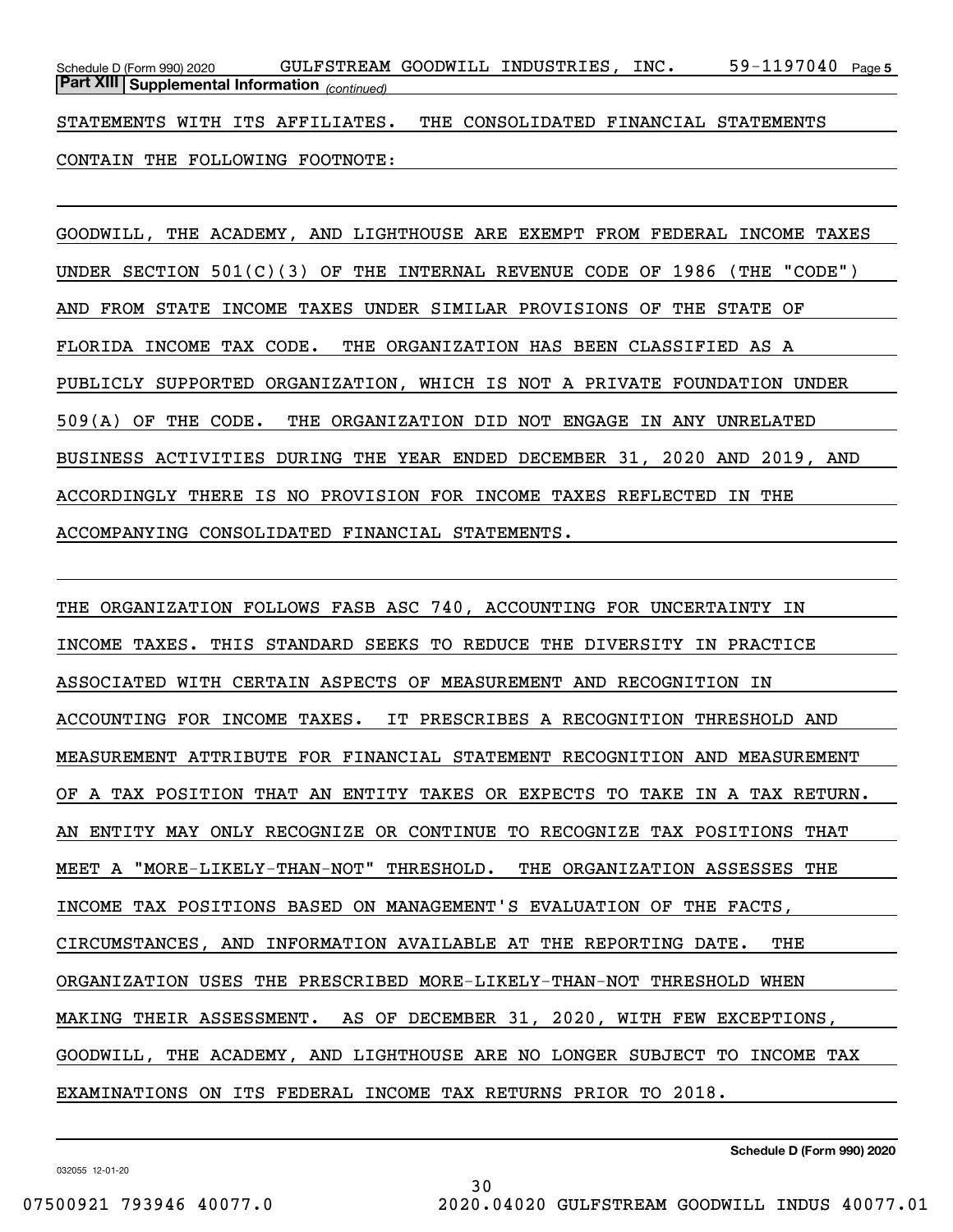| GULFSTREAM GOODWILL INDUSTRIES, INC.<br>Schedule D (Form 990) 2020<br><b>Part XIII Supplemental Information</b> (continued) | 59-1197040 Page 5          |
|-----------------------------------------------------------------------------------------------------------------------------|----------------------------|
|                                                                                                                             |                            |
| PART XI, LINE 2D - OTHER ADJUSTMENTS:                                                                                       |                            |
| LOSS ON TERMINATION OF INTEREST RATE SWAP AGREEMENT                                                                         | $-169,941$ .               |
| CHANGE IN VALUE OF BENEFICIAL INTEREST IN TRUSTS                                                                            | 3,541.                     |
| LOSS ON EXTINGUISHMENT OF DEBT                                                                                              | $-61,487$ .                |
| TOTAL TO SCHEDULE D, PART XI, LINE 2D                                                                                       | $-227,887.$                |
|                                                                                                                             |                            |
| PART XI, LINE 4B - OTHER ADJUSTMENTS:                                                                                       |                            |
| FAIR MARKET VALUE OF CONTRIBUTED GOODS ADJUSTMENT                                                                           | $-27,685,398.$             |
|                                                                                                                             |                            |
|                                                                                                                             |                            |
| PART XII, LINE 2D - OTHER ADJUSTMENTS:                                                                                      |                            |
| FAIR MARKET VALUE OF CONTRIBUTED GOODS ADJUSTMENT                                                                           | 27,685,398.                |
|                                                                                                                             |                            |
|                                                                                                                             |                            |
|                                                                                                                             |                            |
|                                                                                                                             |                            |
|                                                                                                                             |                            |
|                                                                                                                             |                            |
|                                                                                                                             |                            |
|                                                                                                                             |                            |
|                                                                                                                             |                            |
|                                                                                                                             |                            |
|                                                                                                                             |                            |
|                                                                                                                             |                            |
|                                                                                                                             |                            |
|                                                                                                                             |                            |
|                                                                                                                             |                            |
|                                                                                                                             |                            |
|                                                                                                                             |                            |
|                                                                                                                             |                            |
|                                                                                                                             |                            |
|                                                                                                                             | Schedule D (Form 990) 2020 |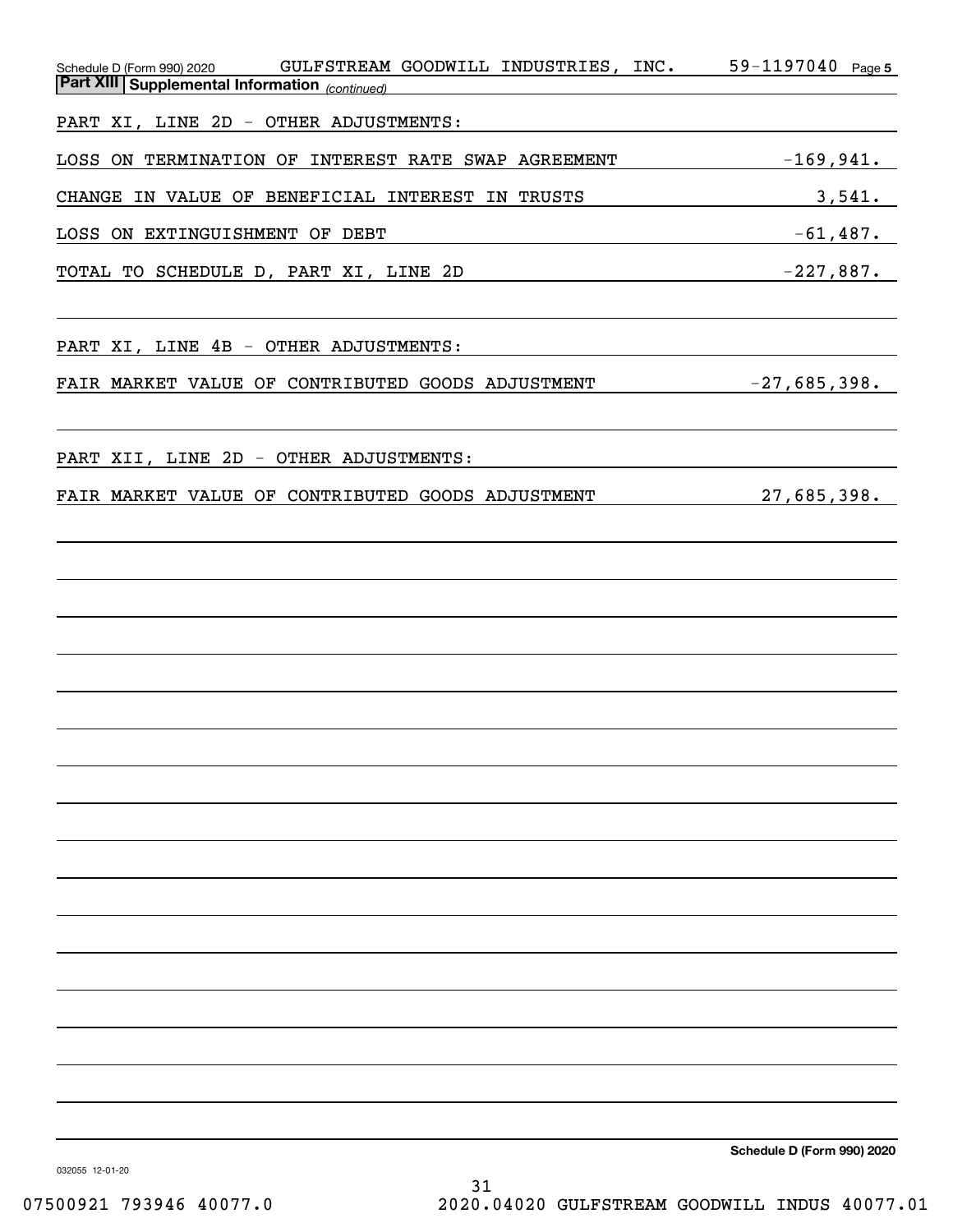| <b>SCHEDULE I</b>                                             |                                                                                                                                                                                               |           |                                      |                                                       |                        |                                               |                    |                                       | OMB No. 1545-0047                 |
|---------------------------------------------------------------|-----------------------------------------------------------------------------------------------------------------------------------------------------------------------------------------------|-----------|--------------------------------------|-------------------------------------------------------|------------------------|-----------------------------------------------|--------------------|---------------------------------------|-----------------------------------|
| (Form 990)                                                    | <b>Grants and Other Assistance to Organizations,</b><br>Governments, and Individuals in the United States<br>Complete if the organization answered "Yes" on Form 990, Part IV, line 21 or 22. |           |                                      |                                                       |                        |                                               |                    |                                       | 2020                              |
| Department of the Treasury                                    |                                                                                                                                                                                               |           |                                      | Attach to Form 990.                                   |                        |                                               |                    |                                       | <b>Open to Public</b>             |
| Internal Revenue Service                                      |                                                                                                                                                                                               |           |                                      | Go to www.irs.gov/Form990 for the latest information. |                        |                                               |                    |                                       | Inspection                        |
| Name of the organization                                      |                                                                                                                                                                                               |           | GULFSTREAM GOODWILL INDUSTRIES, INC. |                                                       |                        |                                               |                    | <b>Employer identification number</b> | 59-1197040                        |
| Part I<br><b>General Information on Grants and Assistance</b> |                                                                                                                                                                                               |           |                                      |                                                       |                        |                                               |                    |                                       |                                   |
| $\mathbf{1}$                                                  | Does the organization maintain records to substantiate the amount of the grants or assistance, the grantees' eligibility for the grants or assistance, and the selection                      |           |                                      |                                                       |                        |                                               |                    |                                       |                                   |
|                                                               |                                                                                                                                                                                               |           |                                      |                                                       |                        |                                               |                    | $\boxed{\text{X}}$ Yes                | l No                              |
| $\mathbf{2}$                                                  | Describe in Part IV the organization's procedures for monitoring the use of grant funds in the United States.                                                                                 |           |                                      |                                                       |                        |                                               |                    |                                       |                                   |
| Part II                                                       | Grants and Other Assistance to Domestic Organizations and Domestic Governments. Complete if the organization answered "Yes" on Form 990, Part IV, line 21, for any                            |           |                                      |                                                       |                        |                                               |                    |                                       |                                   |
|                                                               | recipient that received more than \$5,000. Part II can be duplicated if additional space is needed.<br>1 (a) Name and address of organization                                                 | $(b)$ EIN | (c) IRC section                      | (d) Amount of                                         | (e) Amount of          | (f) Method of                                 | (g) Description of |                                       | (h) Purpose of grant              |
|                                                               | or government                                                                                                                                                                                 |           | (if applicable)                      | cash grant                                            | non-cash<br>assistance | valuation (book,<br>FMV, appraisal,<br>other) | noncash assistance |                                       | or assistance                     |
|                                                               |                                                                                                                                                                                               |           |                                      |                                                       |                        |                                               |                    |                                       |                                   |
|                                                               |                                                                                                                                                                                               |           |                                      |                                                       |                        |                                               |                    |                                       |                                   |
|                                                               |                                                                                                                                                                                               |           |                                      |                                                       |                        |                                               |                    |                                       |                                   |
|                                                               |                                                                                                                                                                                               |           |                                      |                                                       |                        |                                               |                    |                                       |                                   |
|                                                               |                                                                                                                                                                                               |           |                                      |                                                       |                        |                                               |                    |                                       |                                   |
|                                                               |                                                                                                                                                                                               |           |                                      |                                                       |                        |                                               |                    |                                       |                                   |
|                                                               |                                                                                                                                                                                               |           |                                      |                                                       |                        |                                               |                    |                                       |                                   |
|                                                               |                                                                                                                                                                                               |           |                                      |                                                       |                        |                                               |                    |                                       |                                   |
|                                                               |                                                                                                                                                                                               |           |                                      |                                                       |                        |                                               |                    |                                       |                                   |
|                                                               |                                                                                                                                                                                               |           |                                      |                                                       |                        |                                               |                    |                                       |                                   |
|                                                               |                                                                                                                                                                                               |           |                                      |                                                       |                        |                                               |                    |                                       |                                   |
|                                                               |                                                                                                                                                                                               |           |                                      |                                                       |                        |                                               |                    |                                       |                                   |
|                                                               |                                                                                                                                                                                               |           |                                      |                                                       |                        |                                               |                    |                                       |                                   |
|                                                               |                                                                                                                                                                                               |           |                                      |                                                       |                        |                                               |                    |                                       |                                   |
|                                                               |                                                                                                                                                                                               |           |                                      |                                                       |                        |                                               |                    |                                       |                                   |
|                                                               |                                                                                                                                                                                               |           |                                      |                                                       |                        |                                               |                    |                                       |                                   |
|                                                               |                                                                                                                                                                                               |           |                                      |                                                       |                        |                                               |                    |                                       |                                   |
|                                                               |                                                                                                                                                                                               |           |                                      |                                                       |                        |                                               |                    |                                       |                                   |
|                                                               |                                                                                                                                                                                               |           |                                      |                                                       |                        |                                               |                    |                                       |                                   |
|                                                               |                                                                                                                                                                                               |           |                                      |                                                       |                        |                                               |                    |                                       |                                   |
|                                                               |                                                                                                                                                                                               |           |                                      |                                                       |                        |                                               |                    |                                       |                                   |
| $\mathbf{2}$                                                  | Enter total number of section $501(c)(3)$ and government organizations listed in the line 1 table                                                                                             |           |                                      |                                                       |                        |                                               |                    |                                       |                                   |
| 3                                                             | Enter total number of other organizations listed in the line 1 table<br>LHA For Paperwork Reduction Act Notice, see the Instructions for Form 990.                                            |           |                                      |                                                       |                        |                                               |                    |                                       | <b>Schedule I (Form 990) 2020</b> |
|                                                               |                                                                                                                                                                                               |           |                                      |                                                       |                        |                                               |                    |                                       |                                   |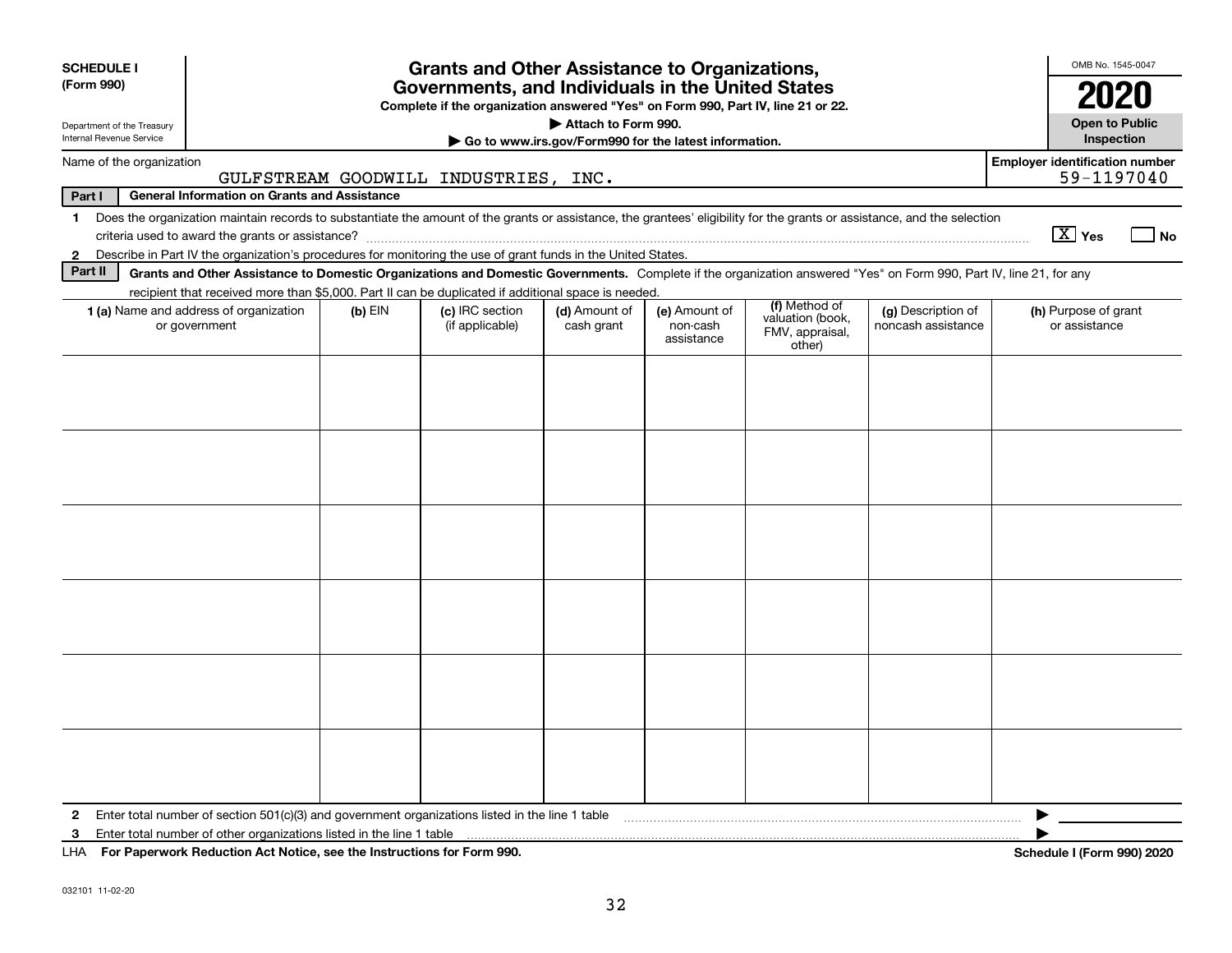#### Schedule I (Form 990) 2020 GULFSTREAM GOODWILL INDUSTRIES, INC. 59-1197040 Page

**Part III | Grants and Other Assistance to Domestic Individuals. Complete if the organization answered "Yes" on Form 990, Part IV, line 22.** Part III can be duplicated if additional space is needed.

| (a) Type of grant or assistance                                                                                                                      | (b) Number of<br>recipients | (c) Amount of<br>cash grant | (d) Amount of non-<br>cash assistance | (e) Method of valuation<br>(book, FMV, appraisal, other) | (f) Description of noncash assistance |  |  |  |  |  |
|------------------------------------------------------------------------------------------------------------------------------------------------------|-----------------------------|-----------------------------|---------------------------------------|----------------------------------------------------------|---------------------------------------|--|--|--|--|--|
|                                                                                                                                                      |                             |                             |                                       |                                                          |                                       |  |  |  |  |  |
| CLIENT ASSISTANCE FUND                                                                                                                               |                             | 17,388.                     | $\mathbf{0}$ .                        |                                                          |                                       |  |  |  |  |  |
|                                                                                                                                                      |                             |                             |                                       |                                                          |                                       |  |  |  |  |  |
|                                                                                                                                                      |                             |                             |                                       |                                                          |                                       |  |  |  |  |  |
|                                                                                                                                                      |                             |                             |                                       |                                                          |                                       |  |  |  |  |  |
|                                                                                                                                                      |                             |                             |                                       |                                                          |                                       |  |  |  |  |  |
|                                                                                                                                                      |                             |                             |                                       |                                                          |                                       |  |  |  |  |  |
|                                                                                                                                                      |                             |                             |                                       |                                                          |                                       |  |  |  |  |  |
|                                                                                                                                                      |                             |                             |                                       |                                                          |                                       |  |  |  |  |  |
|                                                                                                                                                      |                             |                             |                                       |                                                          |                                       |  |  |  |  |  |
| Supplemental Information. Provide the information required in Part I, line 2; Part III, column (b); and any other additional information.<br>Part IV |                             |                             |                                       |                                                          |                                       |  |  |  |  |  |
| PART I, LINE 2:                                                                                                                                      |                             |                             |                                       |                                                          |                                       |  |  |  |  |  |
| THE CLIENT ASSISTANCE FUND IS ONLY USED FOR IN-NEED PARTICIPANTS.<br>AN                                                                              |                             |                             |                                       |                                                          |                                       |  |  |  |  |  |

EMPLOYEE OF THE FILING ORGANIZATION AND/OR A CASE MANAGER SENDS A REQUEST

TO THE VICE PRESIDENT OF HUMAN SERVICES DETAILING THE PARTICIPANTS NEEDS.

THE VICE PRESIDENT WILL EITHER GRANT OR DENY APPROVAL VIA EMAIL SUBMISSION

TO THE ACCOUNTING DEPARTMENT. DURING PROCESSING, COPIES OF THE EMAILS ARE

ATTACHED AS BACKUP FOR THE FUNDS DISTRIBUTED.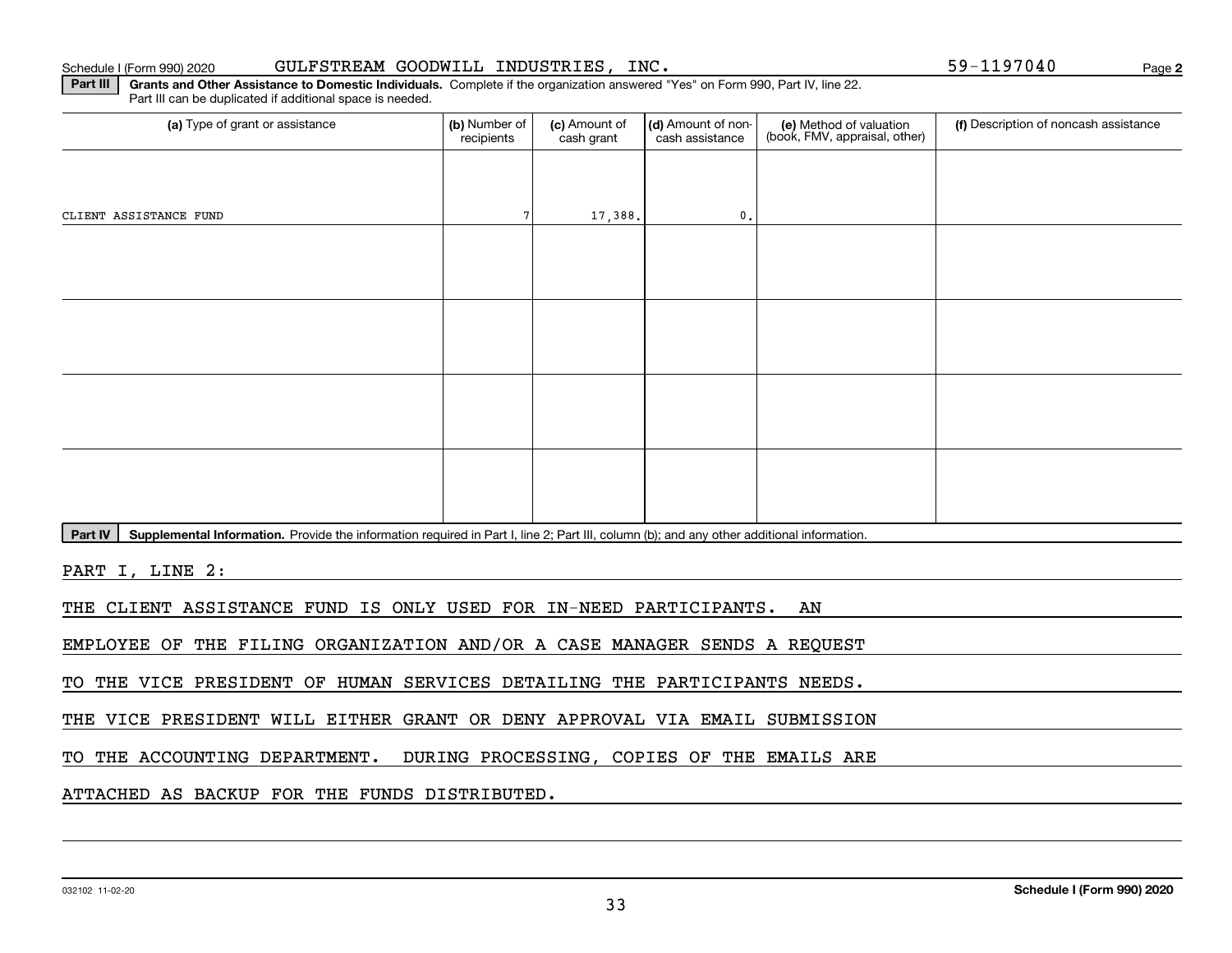|   | <b>SCHEDULE J</b>                                                                   | <b>Compensation Information</b>                                                                                                  |                                       | OMB No. 1545-0047 |            |                         |  |
|---|-------------------------------------------------------------------------------------|----------------------------------------------------------------------------------------------------------------------------------|---------------------------------------|-------------------|------------|-------------------------|--|
|   | (Form 990)<br>For certain Officers, Directors, Trustees, Key Employees, and Highest |                                                                                                                                  |                                       |                   |            |                         |  |
|   | <b>Compensated Employees</b>                                                        |                                                                                                                                  |                                       |                   |            |                         |  |
|   |                                                                                     | Complete if the organization answered "Yes" on Form 990, Part IV, line 23.                                                       |                                       | Open to Public    |            |                         |  |
|   | Department of the Treasury<br>Internal Revenue Service                              | Attach to Form 990.<br>Go to www.irs.gov/Form990 for instructions and the latest information.                                    |                                       |                   | Inspection |                         |  |
|   | Name of the organization                                                            |                                                                                                                                  | <b>Employer identification number</b> |                   |            |                         |  |
|   |                                                                                     | GULFSTREAM GOODWILL INDUSTRIES, INC.                                                                                             |                                       | 59-1197040        |            |                         |  |
|   | Part I                                                                              | <b>Questions Regarding Compensation</b>                                                                                          |                                       |                   |            |                         |  |
|   |                                                                                     |                                                                                                                                  |                                       |                   | Yes        | No.                     |  |
|   |                                                                                     | <b>1a</b> Check the appropriate box(es) if the organization provided any of the following to or for a person listed on Form 990, |                                       |                   |            |                         |  |
|   |                                                                                     | Part VII, Section A, line 1a. Complete Part III to provide any relevant information regarding these items.                       |                                       |                   |            |                         |  |
|   | First-class or charter travel                                                       | Housing allowance or residence for personal use                                                                                  |                                       |                   |            |                         |  |
|   | Travel for companions                                                               | Payments for business use of personal residence                                                                                  |                                       |                   |            |                         |  |
|   |                                                                                     | Health or social club dues or initiation fees<br>Tax indemnification and gross-up payments                                       |                                       |                   |            |                         |  |
|   |                                                                                     | Discretionary spending account<br>Personal services (such as maid, chauffeur, chef)                                              |                                       |                   |            |                         |  |
|   |                                                                                     |                                                                                                                                  |                                       |                   |            |                         |  |
|   |                                                                                     | <b>b</b> If any of the boxes on line 1a are checked, did the organization follow a written policy regarding payment or           |                                       |                   |            |                         |  |
|   |                                                                                     | reimbursement or provision of all of the expenses described above? If "No," complete Part III to explain                         |                                       | 1b                |            |                         |  |
| 2 |                                                                                     | Did the organization require substantiation prior to reimbursing or allowing expenses incurred by all directors,                 |                                       |                   |            |                         |  |
|   |                                                                                     |                                                                                                                                  |                                       | $\mathbf{2}$      |            |                         |  |
|   |                                                                                     |                                                                                                                                  |                                       |                   |            |                         |  |
| з |                                                                                     | Indicate which, if any, of the following the organization used to establish the compensation of the organization's               |                                       |                   |            |                         |  |
|   |                                                                                     | CEO/Executive Director. Check all that apply. Do not check any boxes for methods used by a related organization to               |                                       |                   |            |                         |  |
|   |                                                                                     | establish compensation of the CEO/Executive Director, but explain in Part III.                                                   |                                       |                   |            |                         |  |
|   | Compensation committee<br>ΣI                                                        | $X$ Written employment contract                                                                                                  |                                       |                   |            |                         |  |
|   |                                                                                     | $\mathbf{X}$<br>Compensation survey or study<br>Independent compensation consultant                                              |                                       |                   |            |                         |  |
|   |                                                                                     | Approval by the board or compensation committee<br>Form 990 of other organizations                                               |                                       |                   |            |                         |  |
|   |                                                                                     |                                                                                                                                  |                                       |                   |            |                         |  |
|   |                                                                                     | During the year, did any person listed on Form 990, Part VII, Section A, line 1a, with respect to the filing                     |                                       |                   |            |                         |  |
|   | organization or a related organization:                                             |                                                                                                                                  |                                       |                   |            |                         |  |
|   |                                                                                     | Receive a severance payment or change-of-control payment?                                                                        |                                       | 4a                |            | Χ                       |  |
|   |                                                                                     | Participate in or receive payment from a supplemental nonqualified retirement plan?                                              |                                       | 4b                |            | $\overline{\textbf{x}}$ |  |
|   |                                                                                     | c Participate in or receive payment from an equity-based compensation arrangement?                                               |                                       | 4c                |            | $\overline{\mathbf{x}}$ |  |
|   |                                                                                     | If "Yes" to any of lines 4a-c, list the persons and provide the applicable amounts for each item in Part III.                    |                                       |                   |            |                         |  |
|   |                                                                                     |                                                                                                                                  |                                       |                   |            |                         |  |
|   |                                                                                     | Only section 501(c)(3), 501(c)(4), and 501(c)(29) organizations must complete lines 5-9.                                         |                                       |                   |            |                         |  |
| 5 |                                                                                     | For persons listed on Form 990, Part VII, Section A, line 1a, did the organization pay or accrue any compensation                |                                       |                   |            |                         |  |
|   | contingent on the revenues of:                                                      |                                                                                                                                  |                                       |                   |            |                         |  |
|   |                                                                                     |                                                                                                                                  |                                       | 5а                |            | x                       |  |
|   |                                                                                     |                                                                                                                                  |                                       | 5b                |            | $\overline{\mathbf{x}}$ |  |
|   |                                                                                     | If "Yes" on line 5a or 5b, describe in Part III.                                                                                 |                                       |                   |            |                         |  |
|   |                                                                                     | 6 For persons listed on Form 990, Part VII, Section A, line 1a, did the organization pay or accrue any compensation              |                                       |                   |            |                         |  |
|   | contingent on the net earnings of:                                                  |                                                                                                                                  |                                       |                   |            |                         |  |
|   |                                                                                     |                                                                                                                                  |                                       | 6a                |            | х                       |  |
|   |                                                                                     |                                                                                                                                  |                                       | 6b                |            | $\mathbf X$             |  |
|   |                                                                                     | If "Yes" on line 6a or 6b, describe in Part III.                                                                                 |                                       |                   |            |                         |  |
|   |                                                                                     | 7 For persons listed on Form 990, Part VII, Section A, line 1a, did the organization provide any nonfixed payments               |                                       |                   |            |                         |  |
|   |                                                                                     |                                                                                                                                  |                                       | 7                 |            | х                       |  |
| 8 |                                                                                     | Were any amounts reported on Form 990, Part VII, paid or accrued pursuant to a contract that was subject to the                  |                                       |                   |            |                         |  |
|   |                                                                                     |                                                                                                                                  |                                       | 8                 |            | х                       |  |
| 9 |                                                                                     | If "Yes" on line 8, did the organization also follow the rebuttable presumption procedure described in                           |                                       |                   |            |                         |  |
|   |                                                                                     |                                                                                                                                  |                                       | 9                 |            |                         |  |
|   |                                                                                     | and the Instruments of face Farme 000                                                                                            |                                       |                   |            |                         |  |

LHA For Paperwork Reduction Act Notice, see the Instructions for Form 990. Schedule J (Form 990) 2020

032111 12-07-20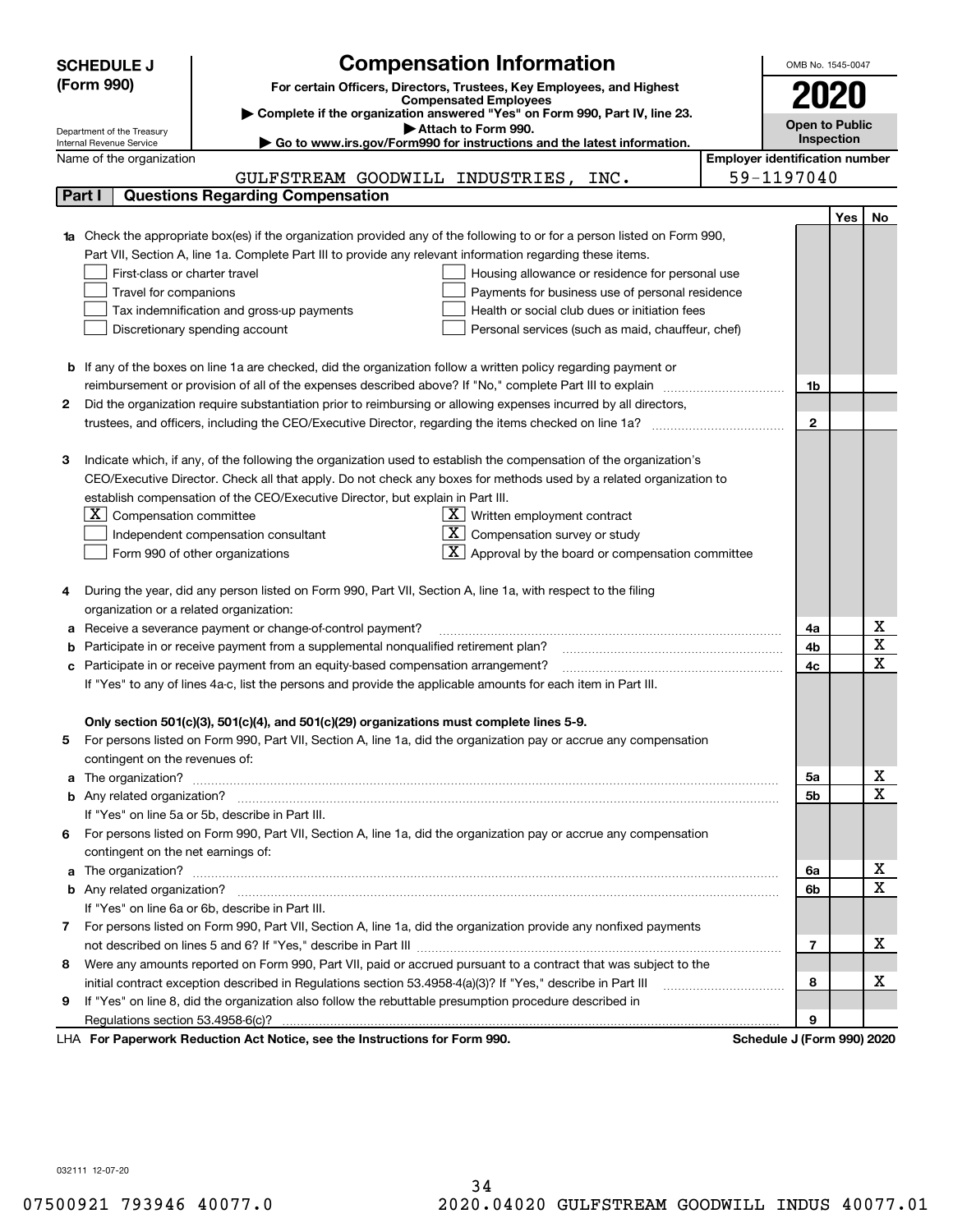## GULFSTREAM GOODWILL INDUSTRIES, INC.

**2**

# **Part II Officers, Directors, Trustees, Key Employees, and Highest Compensated Employees.**  Schedule J (Form 990) 2020 Page Use duplicate copies if additional space is needed.

For each individual whose compensation must be reported on Schedule J, report compensation from the organization on row (i) and from related organizations, described in the instructions, on row (ii). Do not list any individuals that aren't listed on Form 990, Part VII.

59-1197040

**Note:**  The sum of columns (B)(i)-(iii) for each listed individual must equal the total amount of Form 990, Part VII, Section A, line 1a, applicable column (D) and (E) amounts for that individual.

|                                 |                          | (B) Breakdown of W-2 and/or 1099-MISC compensation |                                           | (C) Retirement and<br>other deferred | (D) Nontaxable   | (E) Total of columns   | (F) Compensation                                           |
|---------------------------------|--------------------------|----------------------------------------------------|-------------------------------------------|--------------------------------------|------------------|------------------------|------------------------------------------------------------|
| (A) Name and Title              | (i) Base<br>compensation | (ii) Bonus &<br>incentive<br>compensation          | (iii) Other<br>reportable<br>compensation | compensation                         | benefits         | $(B)(i)-(D)$           | in column (B)<br>reported as deferred<br>on prior Form 990 |
| (1) KEITH KENNEDY<br>(i)        | 223,821.                 | 16,500.                                            | 8,401.                                    | 4,327.                               | 8,963.           | $\overline{262,012}$ . | 0.                                                         |
| PRESIDENT AND CEO<br>(ii)       | 0.                       | $\overline{0}$ .                                   | $\overline{0}$ .                          | $\overline{0}$ .                     | $\overline{0}$ . | $\mathbf 0$ .          | 0.                                                         |
| KAREN DAVIDSON<br>(2)<br>(i)    | 198,102.                 | 14,662.                                            | 8,328.                                    | 4,877.                               | 2,286.           | 228, 255.              | $\overline{0}$ .                                           |
| CHIEF FINANCIAL OFFICER<br>(ii) | 0.                       | 0.                                                 | 0.                                        | $\overline{0}$ .                     | 0.               | 0.                     | $\overline{0}$ .                                           |
| LAURA CONTRERA<br>(3)<br>(i)    | 126,131.                 | 9,750.                                             | 7,559.                                    | 3,176.                               | 10,605.          | 157, 221.              | $\overline{0}$ .                                           |
| VICE PRESIDENT<br>(ii)          | 0.                       | 0.                                                 | 0.                                        | 0.                                   | 0.               | 0.                     | $\overline{\mathbf{0}}$ .                                  |
| $(\sf{i})$                      |                          |                                                    |                                           |                                      |                  |                        |                                                            |
| (ii)                            |                          |                                                    |                                           |                                      |                  |                        |                                                            |
| $(\sf{i})$                      |                          |                                                    |                                           |                                      |                  |                        |                                                            |
| (ii)                            |                          |                                                    |                                           |                                      |                  |                        |                                                            |
| $(\sf{i})$                      |                          |                                                    |                                           |                                      |                  |                        |                                                            |
| (ii)                            |                          |                                                    |                                           |                                      |                  |                        |                                                            |
| $(\sf{i})$                      |                          |                                                    |                                           |                                      |                  |                        |                                                            |
| (ii)                            |                          |                                                    |                                           |                                      |                  |                        |                                                            |
| $(\sf{i})$                      |                          |                                                    |                                           |                                      |                  |                        |                                                            |
| (ii)                            |                          |                                                    |                                           |                                      |                  |                        |                                                            |
| $(\sf{i})$                      |                          |                                                    |                                           |                                      |                  |                        |                                                            |
| (ii)                            |                          |                                                    |                                           |                                      |                  |                        |                                                            |
| $(\sf{i})$                      |                          |                                                    |                                           |                                      |                  |                        |                                                            |
| (ii)                            |                          |                                                    |                                           |                                      |                  |                        |                                                            |
| $(\sf{i})$                      |                          |                                                    |                                           |                                      |                  |                        |                                                            |
| (ii)                            |                          |                                                    |                                           |                                      |                  |                        |                                                            |
| $(\sf{i})$                      |                          |                                                    |                                           |                                      |                  |                        |                                                            |
| (ii)                            |                          |                                                    |                                           |                                      |                  |                        |                                                            |
| $(\sf{i})$                      |                          |                                                    |                                           |                                      |                  |                        |                                                            |
| (ii)                            |                          |                                                    |                                           |                                      |                  |                        |                                                            |
| $(\sf{i})$                      |                          |                                                    |                                           |                                      |                  |                        |                                                            |
| (ii)                            |                          |                                                    |                                           |                                      |                  |                        |                                                            |
| $(\sf{i})$                      |                          |                                                    |                                           |                                      |                  |                        |                                                            |
| (ii)                            |                          |                                                    |                                           |                                      |                  |                        |                                                            |
| (i)                             |                          |                                                    |                                           |                                      |                  |                        |                                                            |
| (ii)                            |                          |                                                    |                                           |                                      |                  |                        |                                                            |

**Schedule J (Form 990) 2020**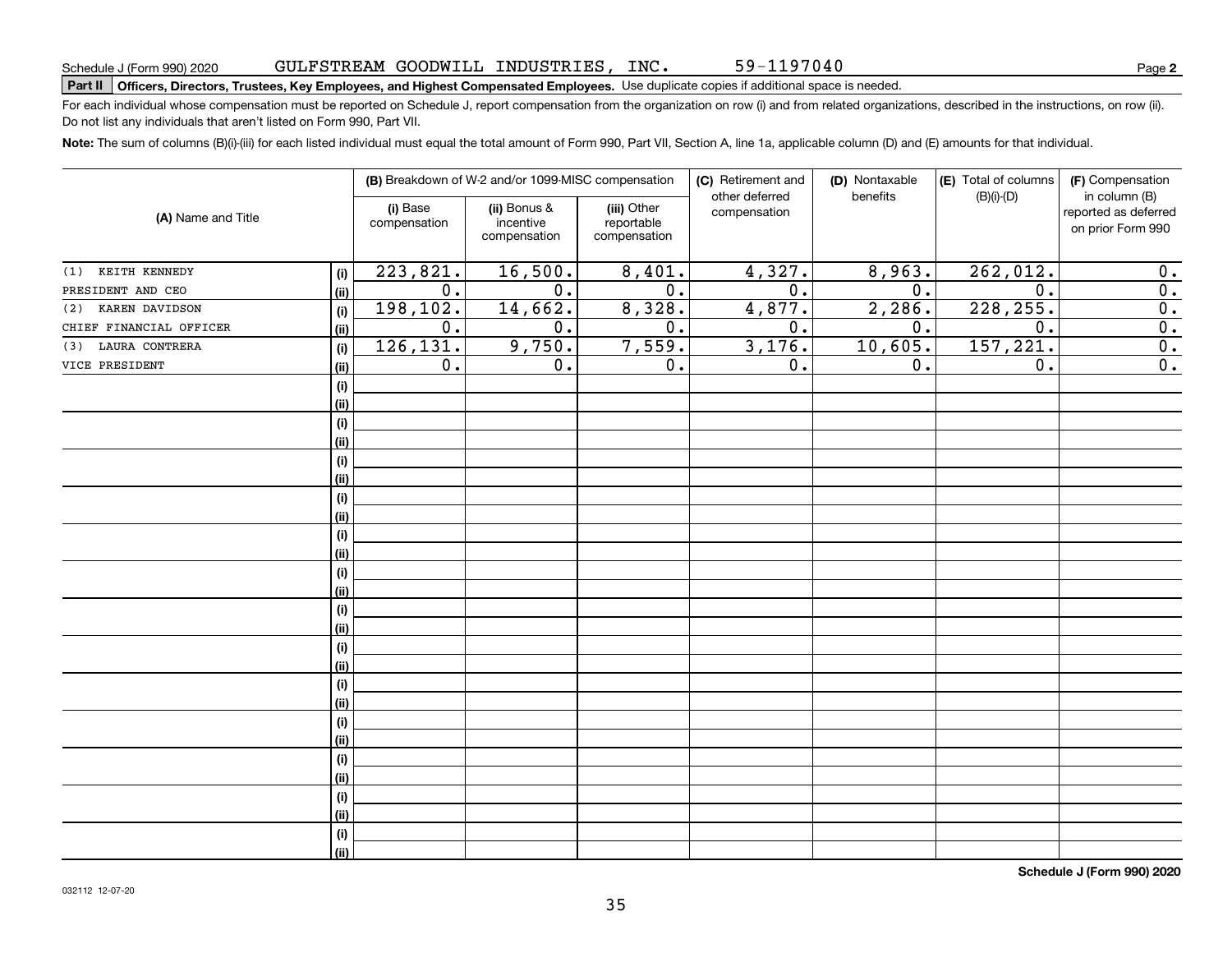Schedule J (Form 990) 2020 GULFSTREAM GOODWILL INDUSTRIES, INC.<br>Part III Supplemental Information<br>Provide the information, explanation, or descriptions required for Part I, lines 1a, 1b, 3, 4a, 4b, 4c, 5a, 5b, 6a, 6b, 7, a

GULFSTREAM GOODWILL INDUSTRIES, INC.

**Schedule J (Form 990) 2020**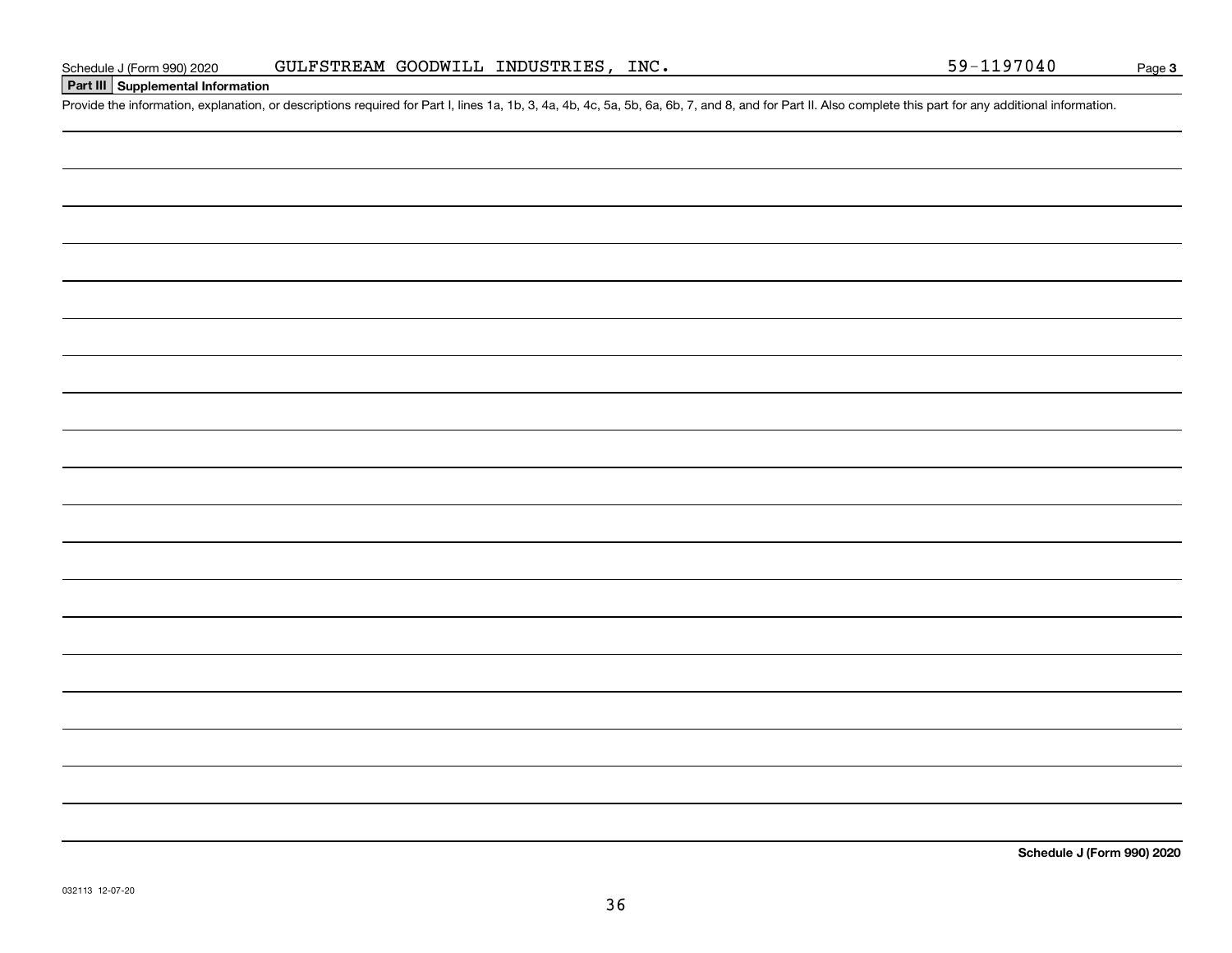#### **SCHEDULE M (Form 990)**

# **Noncash Contributions**

OMB No. 1545-0047

**Open to Public Inspection**

| Department of the Treasury |
|----------------------------|
| Internal Revenue Service   |

**Complete if the organizations answered "Yes" on Form 990, Part IV, lines 29 or 30.** <sup>J</sup>**2020**

**Attach to Form 990.** J

 **Go to www.irs.gov/Form990 for instructions and the latest information.** J

Name of the organization

**Employer identification number** 59-1197040

|  |                                 | GULFSTREAM GOODWILL INDUSTRIES, INC. |  |
|--|---------------------------------|--------------------------------------|--|
|  | <b>Part I</b> Types of Property |                                      |  |

|     |                                                                                                                                | (a)         | (b)              | (c)                                             | (d)                           |     |     |    |  |
|-----|--------------------------------------------------------------------------------------------------------------------------------|-------------|------------------|-------------------------------------------------|-------------------------------|-----|-----|----|--|
|     |                                                                                                                                | Check if    | Number of        | Noncash contribution                            | Method of determining         |     |     |    |  |
|     |                                                                                                                                | applicable  | contributions or | amounts reported on                             | noncash contribution amounts  |     |     |    |  |
|     |                                                                                                                                |             |                  | litems contributed Form 990, Part VIII, line 1g |                               |     |     |    |  |
| 1.  | Art - Historical treasures                                                                                                     |             |                  |                                                 |                               |     |     |    |  |
| 2   |                                                                                                                                |             |                  |                                                 |                               |     |     |    |  |
| 3   |                                                                                                                                |             |                  |                                                 |                               |     |     |    |  |
| 4   | Books and publications                                                                                                         | $\mathbf X$ |                  |                                                 | 27,317,210. FAIR MARKET VALUE |     |     |    |  |
| 5   | Clothing and household goods                                                                                                   |             |                  |                                                 |                               |     |     |    |  |
| 6   |                                                                                                                                |             |                  |                                                 |                               |     |     |    |  |
| 7   |                                                                                                                                |             |                  |                                                 |                               |     |     |    |  |
| 8   | Intellectual property                                                                                                          |             |                  |                                                 |                               |     |     |    |  |
| 9   | Securities - Publicly traded                                                                                                   |             |                  |                                                 |                               |     |     |    |  |
| 10  | Securities - Closely held stock                                                                                                |             |                  |                                                 |                               |     |     |    |  |
| 11  | Securities - Partnership, LLC, or                                                                                              |             |                  |                                                 |                               |     |     |    |  |
|     | trust interests                                                                                                                |             |                  |                                                 |                               |     |     |    |  |
| 12  | Securities - Miscellaneous                                                                                                     |             |                  |                                                 |                               |     |     |    |  |
| 13  | Qualified conservation contribution -                                                                                          |             |                  |                                                 |                               |     |     |    |  |
|     | Historic structures                                                                                                            |             |                  |                                                 |                               |     |     |    |  |
| 14  | Qualified conservation contribution - Other                                                                                    |             |                  |                                                 |                               |     |     |    |  |
| 15  | Real estate - Residential                                                                                                      |             |                  |                                                 |                               |     |     |    |  |
| 16  | Real estate - Commercial                                                                                                       |             |                  |                                                 |                               |     |     |    |  |
| 17  |                                                                                                                                |             |                  |                                                 |                               |     |     |    |  |
| 18  |                                                                                                                                |             |                  |                                                 |                               |     |     |    |  |
| 19  |                                                                                                                                |             |                  |                                                 |                               |     |     |    |  |
| 20  | Drugs and medical supplies                                                                                                     |             |                  |                                                 |                               |     |     |    |  |
| 21  |                                                                                                                                |             |                  |                                                 |                               |     |     |    |  |
| 22  | Historical artifacts                                                                                                           |             |                  |                                                 |                               |     |     |    |  |
| 23  |                                                                                                                                |             |                  |                                                 |                               |     |     |    |  |
| 24  |                                                                                                                                |             |                  |                                                 |                               |     |     |    |  |
| 25  | Other $\blacktriangleright$                                                                                                    |             |                  |                                                 |                               |     |     |    |  |
| 26  | Other $\blacktriangleright$                                                                                                    |             |                  |                                                 |                               |     |     |    |  |
| 27  | Other $\blacktriangleright$                                                                                                    |             |                  |                                                 |                               |     |     |    |  |
| 28  | Other $\blacktriangleright$                                                                                                    |             |                  |                                                 |                               |     |     |    |  |
| 29  | Number of Forms 8283 received by the organization during the tax year for contributions                                        |             |                  |                                                 |                               |     |     |    |  |
|     | for which the organization completed Form 8283, Part V, Donee Acknowledgement                                                  |             |                  | 29                                              |                               |     |     |    |  |
|     |                                                                                                                                |             |                  |                                                 |                               |     | Yes | No |  |
|     | 30a During the year, did the organization receive by contribution any property reported in Part I, lines 1 through 28, that it |             |                  |                                                 |                               |     |     |    |  |
|     | must hold for at least three years from the date of the initial contribution, and which isn't required to be used for          |             |                  |                                                 |                               |     |     |    |  |
|     | exempt purposes for the entire holding period?<br>30a                                                                          |             |                  |                                                 |                               |     |     |    |  |
| b   | If "Yes," describe the arrangement in Part II.                                                                                 |             |                  |                                                 |                               |     |     |    |  |
| 31  | Does the organization have a gift acceptance policy that requires the review of any nonstandard contributions?<br>31           |             |                  |                                                 |                               |     |     |    |  |
| 32a | Does the organization hire or use third parties or related organizations to solicit, process, or sell noncash                  |             |                  |                                                 |                               |     |     |    |  |
|     | contributions?                                                                                                                 |             |                  |                                                 |                               | 32a |     | x  |  |
| b   | If "Yes," describe in Part II.                                                                                                 |             |                  |                                                 |                               |     |     |    |  |
| 33  | If the organization didn't report an amount in column (c) for a type of property for which column (a) is checked,              |             |                  |                                                 |                               |     |     |    |  |
|     | describe in Part II.                                                                                                           |             |                  |                                                 |                               |     |     |    |  |

**For Paperwork Reduction Act Notice, see the Instructions for Form 990. Schedule M (Form 990) 2020** LHA

032141 11-23-20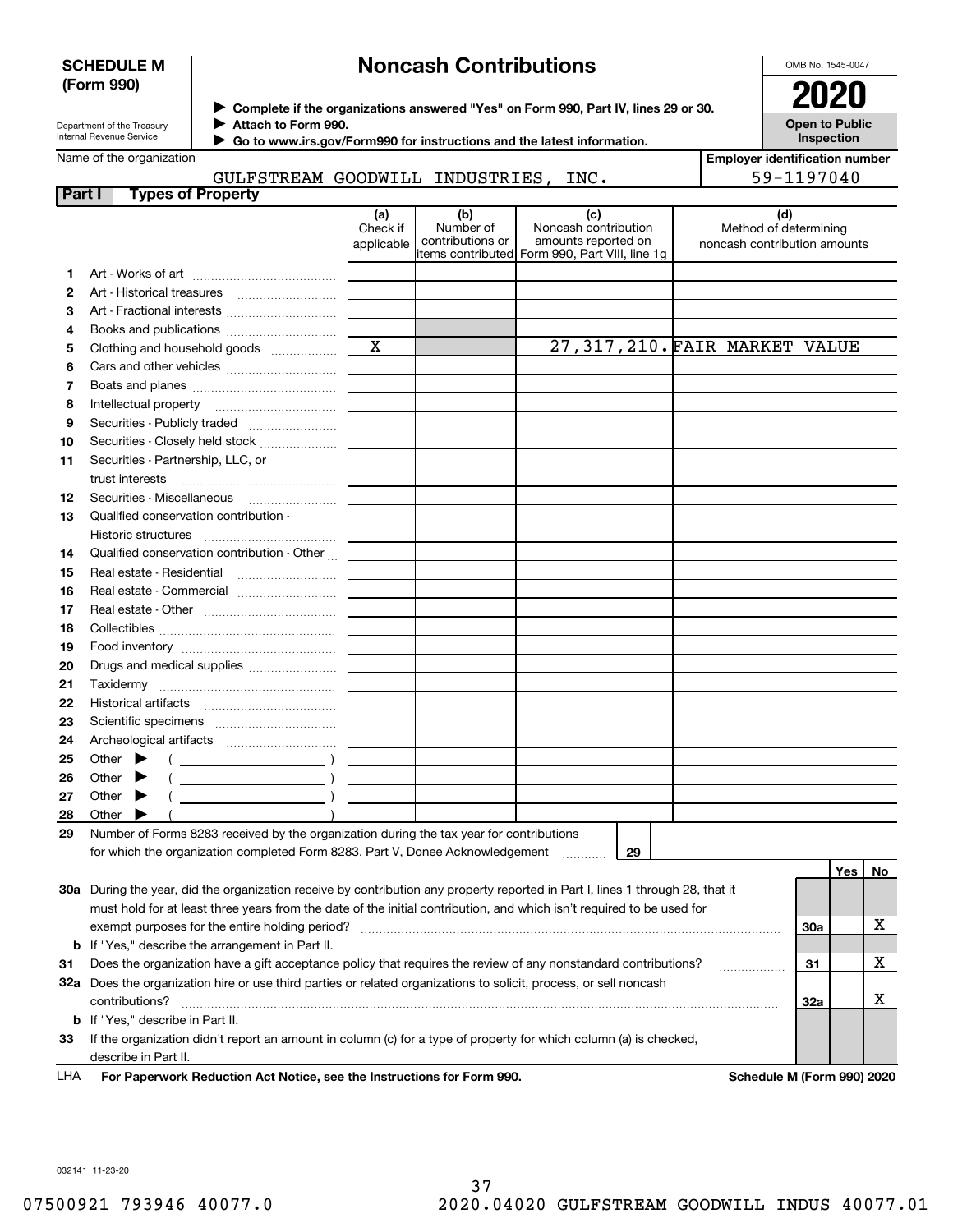| Schedule M (Form 990) 2020 |  | GULFSTREAM GOODWILL INDUSTRIES,           | INC. | 59-1197040 | Page 2                                                                                                                                                                                                                              |
|----------------------------|--|-------------------------------------------|------|------------|-------------------------------------------------------------------------------------------------------------------------------------------------------------------------------------------------------------------------------------|
|                            |  |                                           |      |            |                                                                                                                                                                                                                                     |
|                            |  |                                           |      |            |                                                                                                                                                                                                                                     |
|                            |  |                                           |      |            |                                                                                                                                                                                                                                     |
|                            |  |                                           |      |            |                                                                                                                                                                                                                                     |
|                            |  |                                           |      |            |                                                                                                                                                                                                                                     |
|                            |  |                                           |      |            |                                                                                                                                                                                                                                     |
|                            |  |                                           |      |            |                                                                                                                                                                                                                                     |
|                            |  |                                           |      |            |                                                                                                                                                                                                                                     |
|                            |  |                                           |      |            |                                                                                                                                                                                                                                     |
|                            |  |                                           |      |            |                                                                                                                                                                                                                                     |
|                            |  |                                           |      |            |                                                                                                                                                                                                                                     |
|                            |  |                                           |      |            |                                                                                                                                                                                                                                     |
|                            |  |                                           |      |            |                                                                                                                                                                                                                                     |
|                            |  |                                           |      |            |                                                                                                                                                                                                                                     |
|                            |  |                                           |      |            |                                                                                                                                                                                                                                     |
|                            |  |                                           |      |            |                                                                                                                                                                                                                                     |
|                            |  |                                           |      |            |                                                                                                                                                                                                                                     |
|                            |  |                                           |      |            |                                                                                                                                                                                                                                     |
|                            |  |                                           |      |            |                                                                                                                                                                                                                                     |
|                            |  |                                           |      |            |                                                                                                                                                                                                                                     |
|                            |  |                                           |      |            |                                                                                                                                                                                                                                     |
|                            |  |                                           |      |            |                                                                                                                                                                                                                                     |
|                            |  |                                           |      |            |                                                                                                                                                                                                                                     |
|                            |  |                                           |      |            |                                                                                                                                                                                                                                     |
|                            |  |                                           |      |            |                                                                                                                                                                                                                                     |
|                            |  |                                           |      |            |                                                                                                                                                                                                                                     |
|                            |  | this part for any additional information. |      |            | <b>Supplemental Information.</b> Provide the information required by Part I, lines 30b, 32b, and 33, and whether the organization is reporting in Part I, column (b), the number of contributions, the number of items received, or |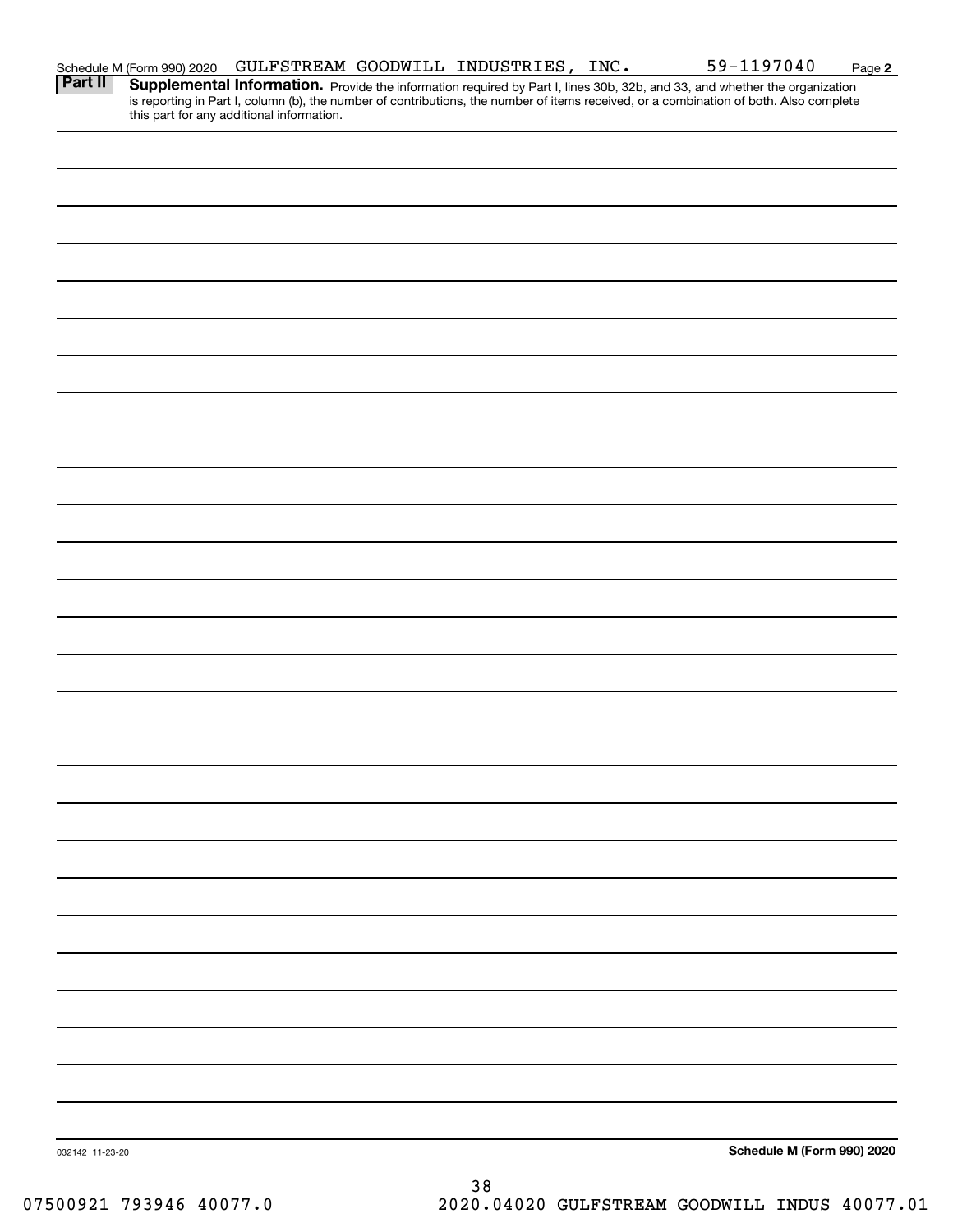**(Form 990 or 990-EZ)**

Department of the Treasury Internal Revenue Service Name of the organization

**Complete to provide information for responses to specific questions on Form 990 or 990-EZ or to provide any additional information. | Attach to Form 990 or 990-EZ. | Go to www.irs.gov/Form990 for the latest information. SCHEDULE O Supplemental Information to Form 990 or 990-EZ**



GULFSTREAM GOODWILL INDUSTRIES, INC. | 59-1197040

#### FORM 990, PART III, LINE 4D, OTHER PROGRAM SERVICES:

ADULT DAY CARE PROGRAMS: ADULT DAY TRAINING IS PROVIDED FOR INDIVIDUALS

WITH DEVELOPMENTAL DISABILITIES. SERVICES INCLUDE, BUT IS NOT LIMITED

TO, INDEPENDENT LIVING, SOCIAL SKILLS, ACTIVITIES OF DAILY LIVING, AND

EMPLOYABILITY SKILLS. (265 SERVED)

YOUTH SERVICES: ACADEMIC AND VOCATIONAL TRAINING IS PROVIDED THROUGH GULFSTREAM GOODWILL ACADEMIES, INC., A RELATED  $501(C)(3)$  ORGANIZATION FOR INDIVIDUALS WITH DISABILITIES. A YOUTH REENTRY PROGRAM IS FACILITATED FOR FORMERLY INCARCERATED YOUTH. YOUTH ARE ASSIGNED A MASTER'S LEVEL COUNSELOR AND ARE ASSISTED IN ENROLLING IN SCHOOL, OBTAINING EMPLOYMENT, RECEIVING COUNSELING, AND COMPLETING COMMUNITY SERVICE. AN INTENSIVE HOME DETENTION PROGRAM IS FACILITATED AS AN ALTERNATIVE TO PLACEMENT IN DETENTION FOR YOUTH WHO ARE ARRESTED. A YOUTH MENTORING PROGRAM IS FACILITATED FOR AT RISK YOUTH BETWEEN THE AGES OF 13-22. (394 SERVED)

032211 11-20-20 LHA For Paperwork Reduction Act Notice, see the Instructions for Form 990 or 990-EZ. Schedule O (Form 990 or 990-EZ) 2020 VISION SERVICES: SERVICES ARE AVAILABLE TO INDIVIDUALS OF ALL AGES WHO ARE BLIND OR HAVE LOW VISION. THEY ARE PROVIDED BY STAFF CERTIFIED IN THE FIELD. INSTRUCTION IS OFFERED IN HOW TO ACCOMPLISH THE MANY TASKS OF DAILY LIVING, ORIENTATION AND MOBILITY AND HOW TO UTILIZE COMPUTERS AND THE LATEST ADAPTIVE TECHNOLOGY. A LOW VISION DOCTOR IS AVAILABLE FOR EVALUATION, PRESCRIPTION OF OPTICAL AIDS AND TRAINING IN THEIR USE. A SOCIAL WORKER MAKES REFERRALS TO COMMUNITY RESOURCES AND LIGHTHOUSE FOR THE BLIND OF PALM BEACHES, INC., A RELATED 501(C)(3) ORGANIZATION, STOCKS AND SELLS PRODUCTS FOR NONVISUAL ADAPTIONS AND LOW VISION USE.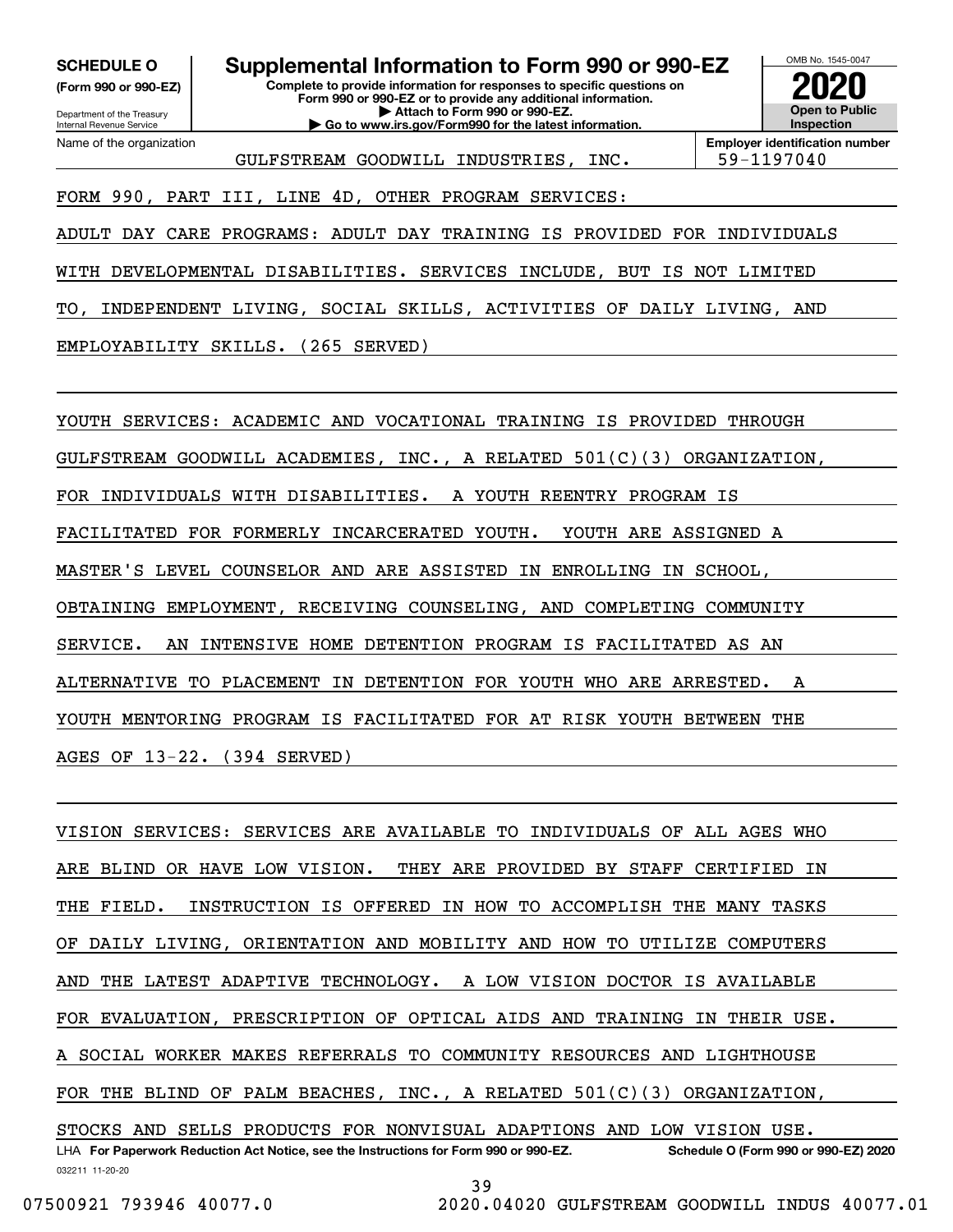| Schedule O (Form 990 or 990-EZ) 2020<br>Page 2 |  |  |                                 |      |                                       |  |  |  |  |
|------------------------------------------------|--|--|---------------------------------|------|---------------------------------------|--|--|--|--|
| Name of the organization                       |  |  |                                 |      | <b>Employer identification number</b> |  |  |  |  |
|                                                |  |  | GULFSTREAM GOODWILL INDUSTRIES, | INC. | 59-1197040                            |  |  |  |  |
|                                                |  |  |                                 |      |                                       |  |  |  |  |

(392 SERVED)

DEAF SERVICES PROGRAMS: THE PROGRAM PROVIDES SUPPORT AND ASSISTANCE TO

THE DEAF AND HARD OF HEARING IN THE COMMUNITY INCLUDING AUDIOLOGY

SERVICES, INTERPRETATIVE SERVICES, CASE MANAGEMENT AND ADVOCACY. (149 SERVED)

ADULT RE-ENTRY PROGRAM: THE PROGRAM PROVIDES FORMERLY INCARCERATED

ADULTS RETURNING TO THE COMMUNITY WITH A MASTER'S LEVEL COUNSELOR/CASE

MANAGER AND EMPLOYMENT SERVICES. SERVICES AND REFERRALS OFFERED

INCLUDE, BUT ARE NOT LIMITED TO, ASSESSMENT, TRANSITIONAL HOUSING,

ONE-ON-ONE COUNSELING, EMPOWERMENT GROUPS, FAMILY REUNIFICATION,

SUBSTANCE ABUSE TREATMENT AND/OR COUNSELING, APPLICATIONS FOR COMMUNITY

ASSISTANCE, OBTAINING IDENTIFICATION, AND ASSISTANCE WITH EMPLOYMENT.

(86 SERVED)

EXPENSES \$ 4,986,319. INCLUDING GRANTS OF \$ 0. REVENUE \$ 1,921,193.

FORM 990, PART VI, SECTION B, LINE 11B:

HOW FORM 990 IS PROVIDED TO BOARD OF DIRECTORS BEFORE FILING: THE FORM 990 IS PROVIDED TO THE BOARD OF DIRECTORS AT AN ANNUAL FORM 990 REVIEW MEETING AS PRESENTED BY THE INDEPENDENT AUDITOR.

FORM 990, PART VI, SECTION B, LINE 12C:

CONFLICT OF INTEREST MONITORING: ALL OFFICERS, TRUSTEES AND EMPLOYEES ARE

PROVIDED WITH A COPY OF THE ORGANIZATION'S CONFLICT OF INTEREST POLICY. THE

POLICY STATES THAT POTENTIAL CONFLICTS SHALL BE DISCLOSED INVOLVING ANY

SITUATION OR TRANSACTION IN WHICH THEY ARE INVOLVED AND WHICH IN THEIR

032212 11-20-20 **Schedule O (Form 990 or 990-EZ) 2020** OPINION, VIOLATES, MAY VIOLATE, OR COULD APPEAR TO VIOLATE THE INTENT OF 40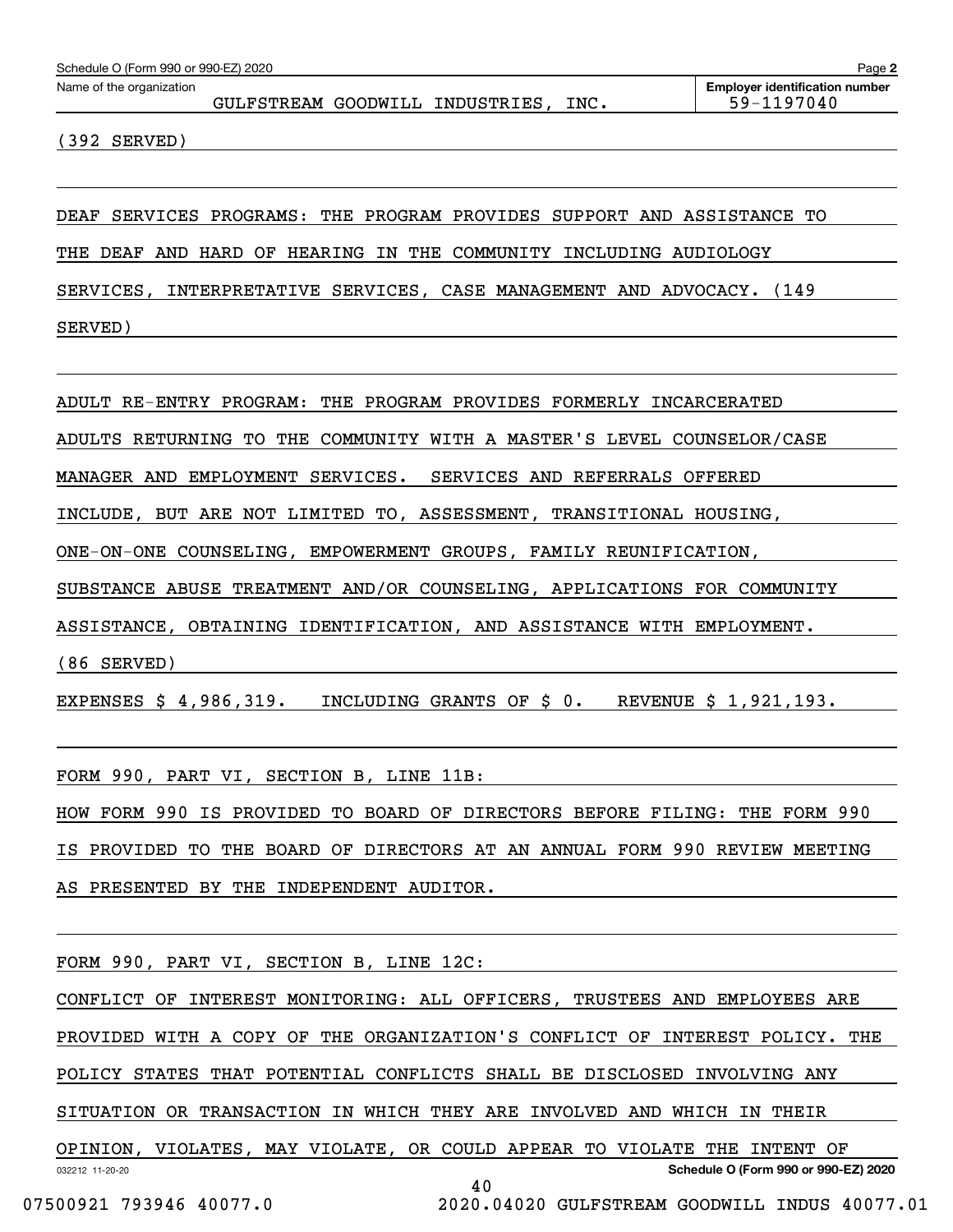| Schedule O (Form 990 or 990-EZ) 2020<br>Page 2                              |                                                     |  |  |  |  |  |  |  |  |
|-----------------------------------------------------------------------------|-----------------------------------------------------|--|--|--|--|--|--|--|--|
| Name of the organization<br>GULFSTREAM GOODWILL INDUSTRIES, INC.            | <b>Employer identification number</b><br>59-1197040 |  |  |  |  |  |  |  |  |
| THE COMPANY'S CONFLICT OF INTEREST OR ETHICAL POLICY STATEMENT.             | SUCH                                                |  |  |  |  |  |  |  |  |
| DISCLOSURES AND EXCEPTION REQUEST SHALL BE PRESENTED TO THE PRESIDENT FOR A |                                                     |  |  |  |  |  |  |  |  |
| RULING.                                                                     |                                                     |  |  |  |  |  |  |  |  |

FORM 990, PART VI, SECTION B, LINE 15:

PROCESS OF DETERMINING COMPENSATION OF TOP MANAGEMENT:

THE COMPENSATION COMMITTEE OF THE BOARD OF DIRECTORS OF GULFSTREAM GOODWILL

INDUSTRIES, INC. ANNUALLY REVIEWS AND APPROVES THE COMPENSATION OF THE

CEO/PRESIDENT.

PROESS OF DETERMINING COMPENSATION OF OTHER OFFICERS AND KEY EMPLOYEES: THE PRESIDENT AND VICE PRESIDENT OF GULFSTREAM GOODWILL INDUSTRIES, INC. REVIEW THE SALARY GUIDELINES AND THE ACTUAL SALARIES OF THE OFFICERS IN A QUANTITATIVE ANALYSIS, PREPARED BY THE VP OF HUMAN RESOURCES, ACCESSING WAGE INFORMATION MADE AVAILABLE THROUGH HUMAN RESOURCE'S SUBSCRIPTION TO VARIOUS EXTERNAL SOURCES.

FORM 990, PART VI, SECTION C, LINE 19:

AVAILABILITY OF DOCUMENTS: THE ORGANIZATION MAKES ITS GOVERNING DOCUMENTS, CONFLICT OF INTEREST POLICY, AND FINANCIAL STATEMENTS AVAILABLE TO THE PUBLIC UPON REQUEST.

| FORM 990, PART XI, LINE 9, CHANGES IN NET ASSETS:          |             |  |  |  |  |  |
|------------------------------------------------------------|-------------|--|--|--|--|--|
| LOSS ON TERMINATION OF INTEREST RATE SWAP AGREEMENT        | $-169,941.$ |  |  |  |  |  |
| 3,541.<br>CHANGE IN VALUE OF BENEFICIAL INTEREST IN TRUSTS |             |  |  |  |  |  |
| LOSS ON EXTINGUISHMENT OF DEBT                             | $-61,487.$  |  |  |  |  |  |
| TOTAL TO FORM 990, PART XI, LINE 9                         | $-227,887.$ |  |  |  |  |  |

41

032212 11-20-20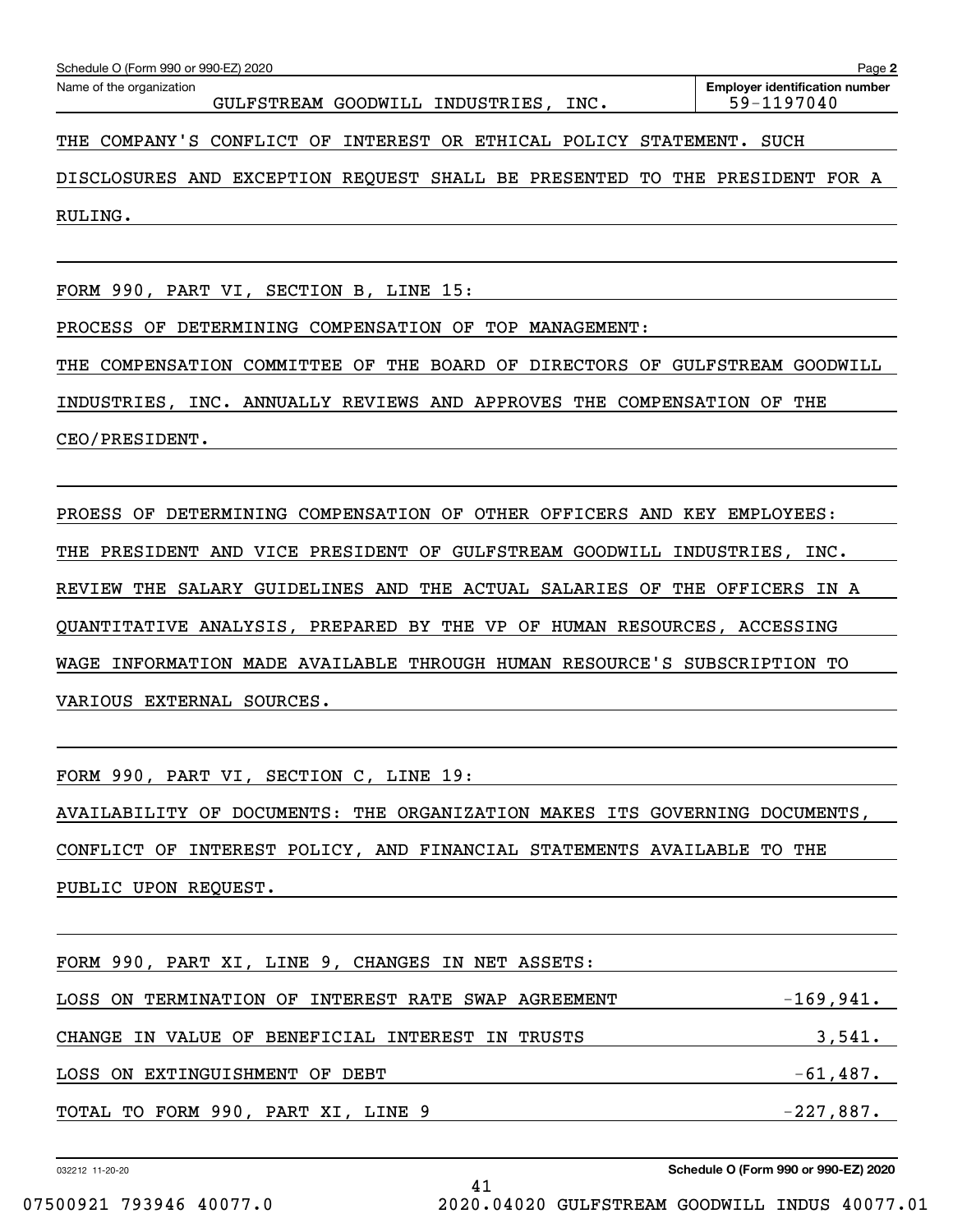| Name of the organization                                                | Employer identification number |
|-------------------------------------------------------------------------|--------------------------------|
| GULFSTREAM GOODWILL INDUSTRIES, INC.                                    | 59-1197040                     |
| FORM 990, PART XII, LINE 2C                                             |                                |
| THE BOARD OF DIRECTORS RESPONSIBLE FOR THE OVERSIGHT<br>OF              | THE                            |
| ORGANIZATION'S FINANCIAL STATEMENTS AND SELECTION OF AN INDEPENDENT     |                                |
| ACCOUNTANT.<br>THERE WAS NO CHANGE IN THIS PROCESS FROM THE PRIOR YEAR. |                                |
|                                                                         |                                |
|                                                                         |                                |
|                                                                         |                                |
|                                                                         |                                |
|                                                                         |                                |
|                                                                         |                                |
|                                                                         |                                |
|                                                                         |                                |
|                                                                         |                                |
|                                                                         |                                |
|                                                                         |                                |
|                                                                         |                                |
|                                                                         |                                |
|                                                                         |                                |
|                                                                         |                                |
|                                                                         |                                |
|                                                                         |                                |
|                                                                         |                                |
|                                                                         |                                |
|                                                                         |                                |
|                                                                         |                                |
|                                                                         |                                |
|                                                                         |                                |
|                                                                         |                                |
|                                                                         |                                |
|                                                                         |                                |
|                                                                         |                                |
|                                                                         |                                |
|                                                                         |                                |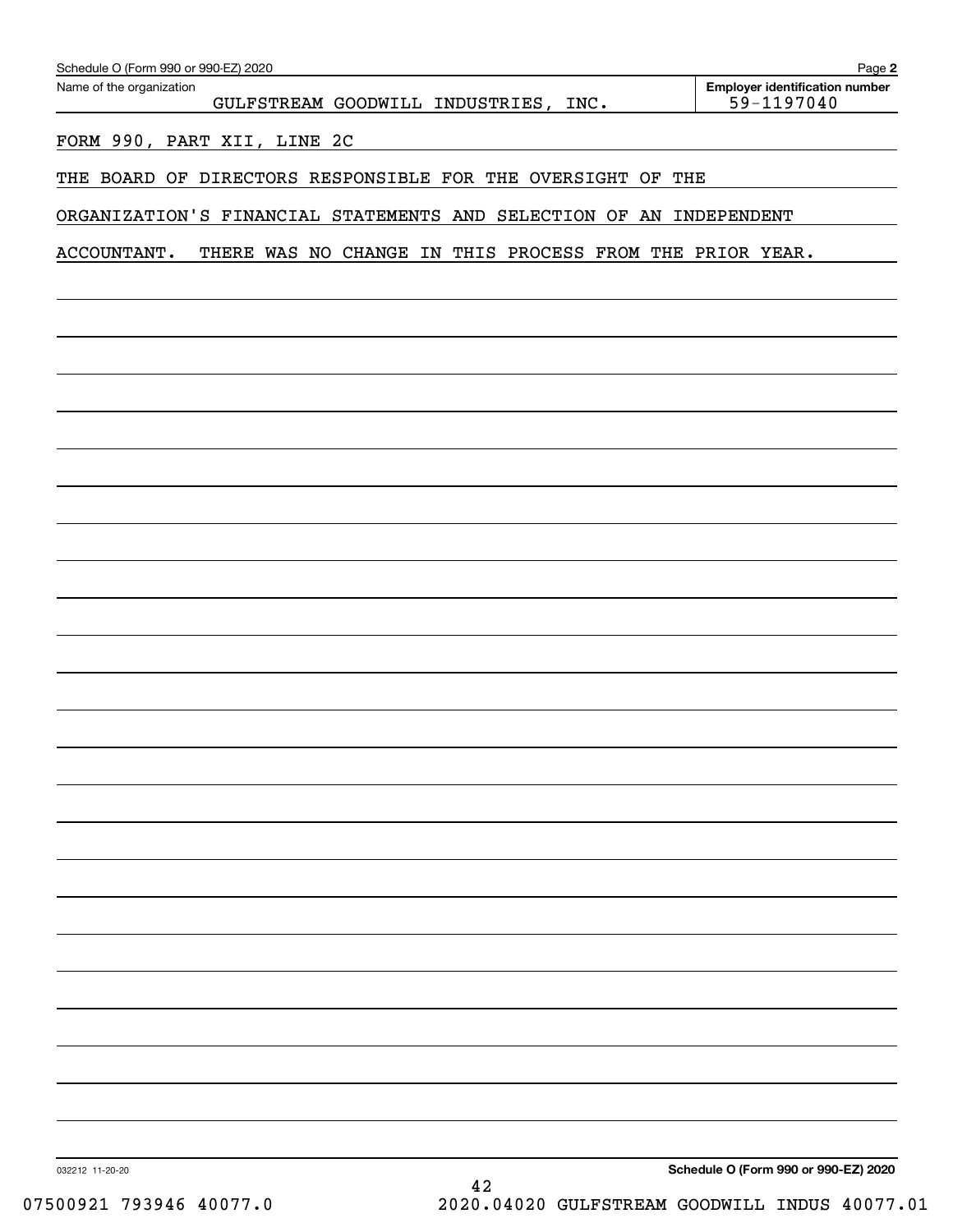**SCHEDULE R**

# **Related Organizations and Unrelated Partnerships**

**Complete if the organization answered "Yes" on Form 990, Part IV, line 33, 34, 35b, 36, or 37.** |

**Attach to Form 990.**  |

OMB No. 1545-0047

**Open to Public 2020**

**Employer identification number**

59-1197040

Department of the Treasury Internal Revenue Service

# **| Go to www.irs.gov/Form990 for instructions and the latest information. Inspection**

Name of the organization

#### GULFSTREAM GOODWILL INDUSTRIES, INC.

**Part I Identification of Disregarded Entities.**  Complete if the organization answered "Yes" on Form 990, Part IV, line 33.

| (a)<br>Name, address, and EIN (if applicable)<br>of disregarded entity | (b)<br>Primary activity | (c)<br>Legal domicile (state or<br>foreign country) | (d)<br>Total income | (e)<br>End-of-year assets | (f)<br>Direct controlling<br>entity |
|------------------------------------------------------------------------|-------------------------|-----------------------------------------------------|---------------------|---------------------------|-------------------------------------|
|                                                                        |                         |                                                     |                     |                           |                                     |
|                                                                        |                         |                                                     |                     |                           |                                     |
|                                                                        |                         |                                                     |                     |                           |                                     |
|                                                                        |                         |                                                     |                     |                           |                                     |

#### **Identification of Related Tax-Exempt Organizations.** Complete if the organization answered "Yes" on Form 990, Part IV, line 34, because it had one or more related tax-exempt **Part II** organizations during the tax year.

| (a)<br>Name, address, and EIN<br>of related organization | (b)<br>Primary activity       | (c)<br>Legal domicile (state or<br>foreign country) | (d)<br>Exempt Code<br>section | (e)<br>Public charity<br>status (if section | (f)<br>Direct controlling<br>entity |     | $(g)$<br>Section 512(b)(13)<br>controlled<br>entity? |
|----------------------------------------------------------|-------------------------------|-----------------------------------------------------|-------------------------------|---------------------------------------------|-------------------------------------|-----|------------------------------------------------------|
|                                                          |                               |                                                     |                               | 501(c)(3))                                  |                                     | Yes | No                                                   |
| LIGHTHOUSE FOR THE BLIND OF PALM BEACHES,                | ASSIST THE BLIND AND          |                                                     |                               |                                             | GULFSTREAM                          |     |                                                      |
| INC. (THROUGH 11/2020) - 59-600862, 5601                 | <b>WISUALLY IMPAIRED WITH</b> |                                                     |                               |                                             | <b>GOODWILL</b>                     |     |                                                      |
| CORPORATE WAY, SUITE 210, WEST PALM BEACH,               | REHABILITATION AND LIFE       | FLORIDA                                             | 501(C)(3)                     | LINE 7                                      | INDUSTRIES, INC.                    | х   |                                                      |
| GULFSTREAM GOODWILL ACADEMIES INC. -                     |                               |                                                     |                               |                                             | GULFSTREAM                          |     |                                                      |
| 59-0498259, 3800 SOUTH CONGRESS AVENUE,                  | CHARTER SCHOOL IN PALM        |                                                     |                               |                                             | <b>GOODWILL</b>                     |     |                                                      |
| BOYNTON BEACH, FL 33426                                  | <b>BEACH COUNTY</b>           | FLORIDA                                             | 501(C)(3)                     | LINE 2                                      | INDUSTRIES, INC.                    | х   |                                                      |
|                                                          |                               |                                                     |                               |                                             |                                     |     |                                                      |
|                                                          |                               |                                                     |                               |                                             |                                     |     |                                                      |
|                                                          |                               |                                                     |                               |                                             |                                     |     |                                                      |
|                                                          |                               |                                                     |                               |                                             |                                     |     |                                                      |
|                                                          |                               |                                                     |                               |                                             |                                     |     |                                                      |

**For Paperwork Reduction Act Notice, see the Instructions for Form 990. Schedule R (Form 990) 2020**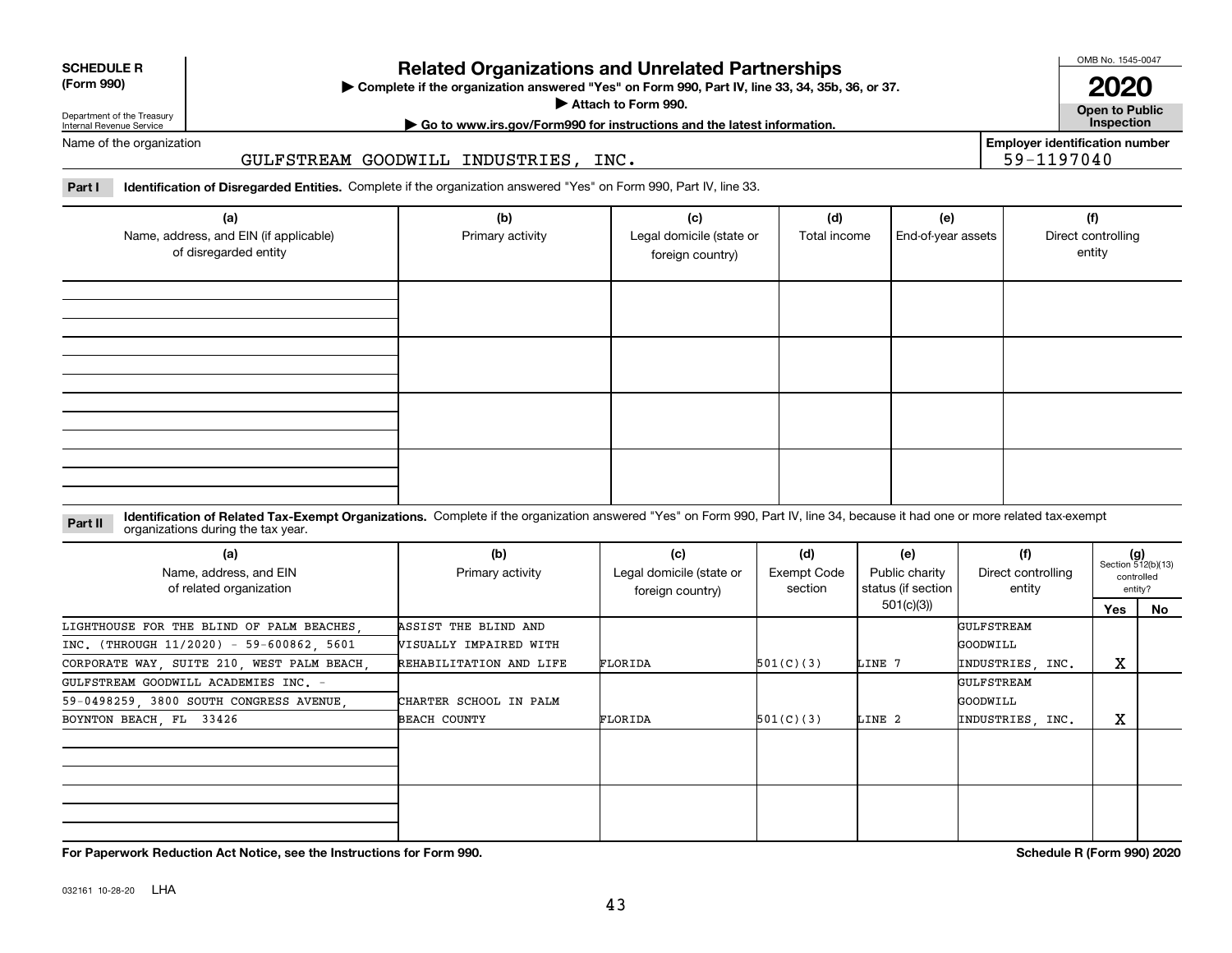#### Schedule R (Form 990) 2020  $\,$  GULFSTREAM GOODWILL INDUSTRIES , INC  $\,$   $\,$

**2**

**Identification of Related Organizations Taxable as a Partnership.** Complete if the organization answered "Yes" on Form 990, Part IV, line 34, because it had one or more related **Part III** organizations treated as a partnership during the tax year.

| (a)                                               | (b)              | (c)                  | (d)                          | (e)                                                                 | (f)                      | (g)                     |         | (h)              | (i)                                                              | (j) | (k)                                                     |  |
|---------------------------------------------------|------------------|----------------------|------------------------------|---------------------------------------------------------------------|--------------------------|-------------------------|---------|------------------|------------------------------------------------------------------|-----|---------------------------------------------------------|--|
| Name, address, and EIN<br>of related organization | Primary activity | Legal<br>domicile    | Direct controlling<br>entity | Predominant income                                                  | Share of total<br>income | Share of<br>end-of-year |         | Disproportionate | Code V-UBI                                                       |     | General or Percentage<br>managing ownership<br>partner? |  |
|                                                   |                  | (state or<br>foreign |                              |                                                                     |                          | assets                  |         | allocations?     |                                                                  |     |                                                         |  |
|                                                   |                  | country)             |                              | related, unrelated,<br>excluded from tax under<br>sections 512-514) |                          |                         | Yes $ $ | No               | amount in box<br>20 of Schedule<br>K-1 (Form 1065) <b>Yes No</b> |     |                                                         |  |
|                                                   |                  |                      |                              |                                                                     |                          |                         |         |                  |                                                                  |     |                                                         |  |
|                                                   |                  |                      |                              |                                                                     |                          |                         |         |                  |                                                                  |     |                                                         |  |
|                                                   |                  |                      |                              |                                                                     |                          |                         |         |                  |                                                                  |     |                                                         |  |
|                                                   |                  |                      |                              |                                                                     |                          |                         |         |                  |                                                                  |     |                                                         |  |
|                                                   |                  |                      |                              |                                                                     |                          |                         |         |                  |                                                                  |     |                                                         |  |
|                                                   |                  |                      |                              |                                                                     |                          |                         |         |                  |                                                                  |     |                                                         |  |
|                                                   |                  |                      |                              |                                                                     |                          |                         |         |                  |                                                                  |     |                                                         |  |
|                                                   |                  |                      |                              |                                                                     |                          |                         |         |                  |                                                                  |     |                                                         |  |
|                                                   |                  |                      |                              |                                                                     |                          |                         |         |                  |                                                                  |     |                                                         |  |
|                                                   |                  |                      |                              |                                                                     |                          |                         |         |                  |                                                                  |     |                                                         |  |
|                                                   |                  |                      |                              |                                                                     |                          |                         |         |                  |                                                                  |     |                                                         |  |
|                                                   |                  |                      |                              |                                                                     |                          |                         |         |                  |                                                                  |     |                                                         |  |
|                                                   |                  |                      |                              |                                                                     |                          |                         |         |                  |                                                                  |     |                                                         |  |
|                                                   |                  |                      |                              |                                                                     |                          |                         |         |                  |                                                                  |     |                                                         |  |
|                                                   |                  |                      |                              |                                                                     |                          |                         |         |                  |                                                                  |     |                                                         |  |
|                                                   |                  |                      |                              |                                                                     |                          |                         |         |                  |                                                                  |     |                                                         |  |
|                                                   |                  |                      |                              |                                                                     |                          |                         |         |                  |                                                                  |     |                                                         |  |

**Identification of Related Organizations Taxable as a Corporation or Trust.** Complete if the organization answered "Yes" on Form 990, Part IV, line 34, because it had one or more related **Part IV** organizations treated as a corporation or trust during the tax year.

| (a)<br>Name, address, and EIN<br>of related organization | (b)<br>Primary activity | (c)<br>Legal domicile<br>(state or<br>foreign | (d)<br>Direct controlling<br>entity | (f)<br>(e)<br>Type of entity<br>(C corp, S corp,<br>or trust)<br>Share of total<br>income |  | (g)<br>Share of<br>end-of-year<br>assets | (h)<br>Percentage<br>ownership | $\begin{array}{c} \textbf{(i)}\\ \text{Section}\\ 512 \text{(b)} \text{(13)}\\ \text{controlled}\\ \text{entity?} \end{array}$ |        |
|----------------------------------------------------------|-------------------------|-----------------------------------------------|-------------------------------------|-------------------------------------------------------------------------------------------|--|------------------------------------------|--------------------------------|--------------------------------------------------------------------------------------------------------------------------------|--------|
|                                                          |                         | country)                                      |                                     |                                                                                           |  |                                          |                                |                                                                                                                                | Yes No |
|                                                          |                         |                                               |                                     |                                                                                           |  |                                          |                                |                                                                                                                                |        |
|                                                          |                         |                                               |                                     |                                                                                           |  |                                          |                                |                                                                                                                                |        |
|                                                          |                         |                                               |                                     |                                                                                           |  |                                          |                                |                                                                                                                                |        |
|                                                          |                         |                                               |                                     |                                                                                           |  |                                          |                                |                                                                                                                                |        |
|                                                          |                         |                                               |                                     |                                                                                           |  |                                          |                                |                                                                                                                                |        |
|                                                          |                         |                                               |                                     |                                                                                           |  |                                          |                                |                                                                                                                                |        |
|                                                          |                         |                                               |                                     |                                                                                           |  |                                          |                                |                                                                                                                                |        |
|                                                          |                         |                                               |                                     |                                                                                           |  |                                          |                                |                                                                                                                                |        |
|                                                          |                         |                                               |                                     |                                                                                           |  |                                          |                                |                                                                                                                                |        |
|                                                          |                         |                                               |                                     |                                                                                           |  |                                          |                                |                                                                                                                                |        |
|                                                          |                         |                                               |                                     |                                                                                           |  |                                          |                                |                                                                                                                                |        |
|                                                          |                         |                                               |                                     |                                                                                           |  |                                          |                                |                                                                                                                                |        |
|                                                          |                         |                                               |                                     |                                                                                           |  |                                          |                                |                                                                                                                                |        |
|                                                          |                         |                                               |                                     |                                                                                           |  |                                          |                                |                                                                                                                                |        |
|                                                          |                         |                                               |                                     |                                                                                           |  |                                          |                                |                                                                                                                                |        |
|                                                          |                         |                                               |                                     |                                                                                           |  |                                          |                                |                                                                                                                                |        |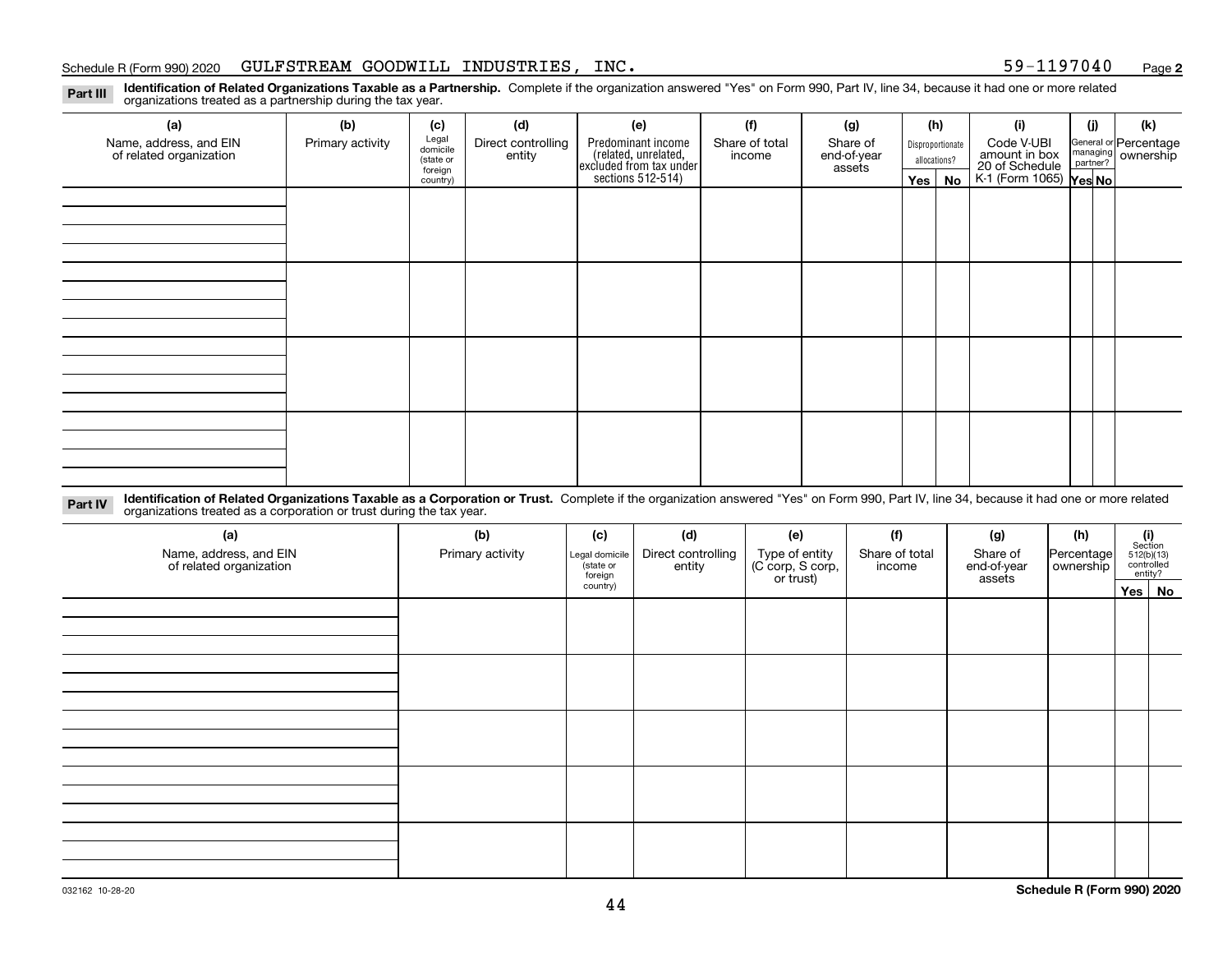#### Schedule R (Form 990) 2020  $\,$  GULFSTREAM GOODWILL INDUSTRIES , INC  $\,$   $\,$

**Part V** T**ransactions With Related Organizations.** Complete if the organization answered "Yes" on Form 990, Part IV, line 34, 35b, or 36.

| Note: Complete line 1 if any entity is listed in Parts II, III, or IV of this schedule. |                                                                                                                                                                                                                                |     |   |             |  |
|-----------------------------------------------------------------------------------------|--------------------------------------------------------------------------------------------------------------------------------------------------------------------------------------------------------------------------------|-----|---|-------------|--|
|                                                                                         | During the tax year, did the organization engage in any of the following transactions with one or more related organizations listed in Parts II-IV?                                                                            |     |   |             |  |
|                                                                                         |                                                                                                                                                                                                                                | 1a  |   | $\mathbf X$ |  |
|                                                                                         | <b>b</b> Gift, grant, or capital contribution to related organization(s)                                                                                                                                                       | 1b  |   | $\mathbf X$ |  |
|                                                                                         | c Gift, grant, or capital contribution from related organization(s)                                                                                                                                                            | 1c  |   | $\mathbf X$ |  |
|                                                                                         | <b>d</b> Loans or loan guarantees to or for related organization(s)                                                                                                                                                            | 1d  |   | $\mathbf X$ |  |
|                                                                                         | <b>e</b> Loans or loan quarantees by related organization(s)                                                                                                                                                                   | 1e  |   | $\mathbf X$ |  |
|                                                                                         |                                                                                                                                                                                                                                |     |   |             |  |
|                                                                                         |                                                                                                                                                                                                                                |     |   | х           |  |
|                                                                                         | g Sale of assets to related organization(s) www.assettion.com/www.assettion.com/www.assettion.com/www.assettion.com/www.assettion.com/www.assettion.com/www.assettion.com/www.assettion.com/www.assettion.com/www.assettion.co | 1g  |   | X           |  |
|                                                                                         | h Purchase of assets from related organization(s) manufactured and content to the content of the content of the content of the content of the content of the content of the content of the content of the content of the conte |     |   | Χ           |  |
|                                                                                         |                                                                                                                                                                                                                                | 11  |   | X           |  |
|                                                                                         | Lease of facilities, equipment, or other assets to related organization(s) manufaction content to the content of the content of the content of the content of the content of the content of the content of the content of the  | 1i. | X |             |  |
|                                                                                         |                                                                                                                                                                                                                                |     |   |             |  |
|                                                                                         | k Lease of facilities, equipment, or other assets from related organization(s) manufaction content and content to the assets from related organization(s) manufaction content and content and content and content and content  | 1k  |   | х           |  |
|                                                                                         | Performance of services or membership or fundraising solicitations for related organization(s)                                                                                                                                 | 11  | х |             |  |
|                                                                                         | m Performance of services or membership or fundraising solicitations by related organization(s)                                                                                                                                | 1m  |   | x           |  |
|                                                                                         |                                                                                                                                                                                                                                | 1n  |   | X           |  |
|                                                                                         | <b>o</b> Sharing of paid employees with related organization(s)                                                                                                                                                                | 1о  | X |             |  |
|                                                                                         |                                                                                                                                                                                                                                |     |   |             |  |
|                                                                                         |                                                                                                                                                                                                                                | 1p. | х |             |  |
|                                                                                         |                                                                                                                                                                                                                                | 1q  | X |             |  |
|                                                                                         |                                                                                                                                                                                                                                |     |   |             |  |
|                                                                                         | r Other transfer of cash or property to related organization(s)                                                                                                                                                                | 1r  |   | х           |  |
|                                                                                         |                                                                                                                                                                                                                                | 1s  |   | X           |  |

**2**If the answer to any of the above is "Yes," see the instructions for information on who must complete this line, including covered relationships and transaction thresholds.

| (a)<br>Name of related organization       | (b)<br>Transaction<br>type (a-s) | (c)<br>Amount involved | (d)<br>Method of determining amount involved |
|-------------------------------------------|----------------------------------|------------------------|----------------------------------------------|
| LIGHTHOUSE FOR THE BLIND OF PALM BEACHES, |                                  |                        |                                              |
| $(1)$ INC.                                |                                  |                        | 123, 472. FAIR MARKET VALUE                  |
| LIGHTHOUSE FOR THE BLIND OF PALM BEACHES, |                                  |                        |                                              |
| (2) INC.                                  |                                  |                        | 708,803. FAIR MARKET VALUE                   |
| LIGHTHOUSE FOR THE BLIND OF PALM BEACHES, |                                  |                        |                                              |
| $(3)$ INC.                                | O                                | 597,783. COST          |                                              |
| (4) GULFSTREAM GOODWILL ACADEMIES, INC.   | ∩                                | 427,884.COST           |                                              |
| (5)                                       |                                  |                        |                                              |
| (6)                                       |                                  |                        |                                              |

 $\overline{a}$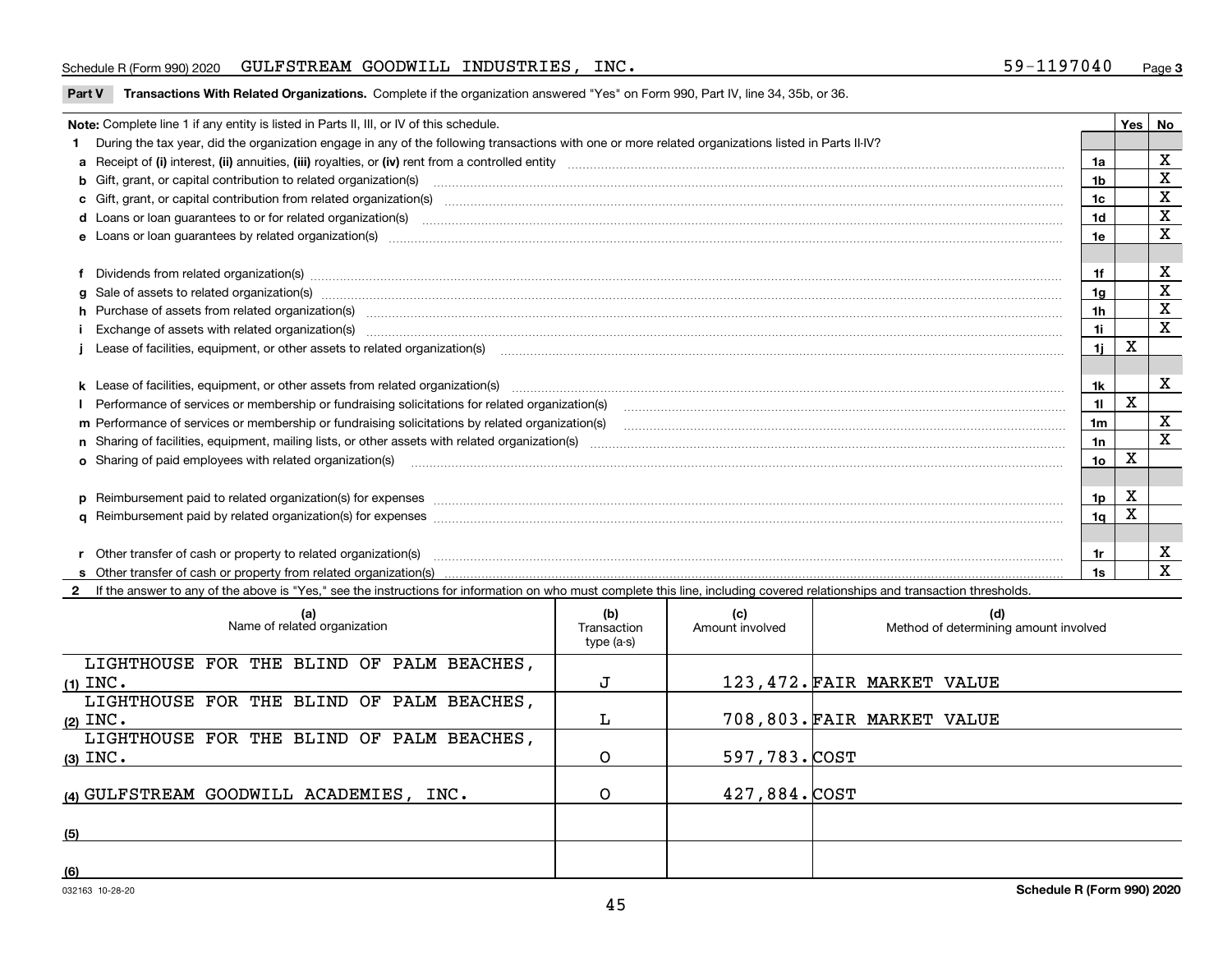#### Schedule R (Form 990) 2020  $\,$  GULFSTREAM GOODWILL INDUSTRIES , INC  $\,$  . The set of the set of the set of the set of the set of the set of the set of the set of the set of the set of the set of the set of the set of th

#### **Part VI Unrelated Organizations Taxable as a Partnership. Complete if the organization answered "Yes" on Form 990, Part IV, line 37.**

Provide the following information for each entity taxed as a partnership through which the organization conducted more than five percent of its activities (measured by total assets or gross revenue) that was not a related organization. See instructions regarding exclusion for certain investment partnerships.

| (a)<br>Name, address, and EIN<br>of entity | ັ<br>(b)<br>Primary activity | (c)<br>Legal domicile<br>(state or foreign | (d)<br>Predominant income<br>(related, unrelated,<br>excluded from tax under<br>sections 512-514) | $\begin{array}{c}\n\text{partners} \sec.\n\\ \n501(c)(3)\n\\ \n0rgs.?\n\end{array}$ | $(e)$<br>Are all | (f)<br>Share of<br>total | (g)<br>Share of<br>end-of-year | (h)<br>Dispropor-<br>tionate<br>allocations? | (i)<br>Code V-UBI<br>amount in box 20 managing<br>of Schedule K-1<br>(Form 1065)<br>$\overline{Yes}$ No | (i)    | (k) |
|--------------------------------------------|------------------------------|--------------------------------------------|---------------------------------------------------------------------------------------------------|-------------------------------------------------------------------------------------|------------------|--------------------------|--------------------------------|----------------------------------------------|---------------------------------------------------------------------------------------------------------|--------|-----|
|                                            |                              | country)                                   |                                                                                                   | Yes No                                                                              |                  | income                   | assets                         | Yes No                                       |                                                                                                         | Yes No |     |
|                                            |                              |                                            |                                                                                                   |                                                                                     |                  |                          |                                |                                              |                                                                                                         |        |     |
|                                            |                              |                                            |                                                                                                   |                                                                                     |                  |                          |                                |                                              |                                                                                                         |        |     |
|                                            |                              |                                            |                                                                                                   |                                                                                     |                  |                          |                                |                                              |                                                                                                         |        |     |
|                                            |                              |                                            |                                                                                                   |                                                                                     |                  |                          |                                |                                              |                                                                                                         |        |     |
|                                            |                              |                                            |                                                                                                   |                                                                                     |                  |                          |                                |                                              |                                                                                                         |        |     |
|                                            |                              |                                            |                                                                                                   |                                                                                     |                  |                          |                                |                                              |                                                                                                         |        |     |
|                                            |                              |                                            |                                                                                                   |                                                                                     |                  |                          |                                |                                              |                                                                                                         |        |     |
|                                            |                              |                                            |                                                                                                   |                                                                                     |                  |                          |                                |                                              |                                                                                                         |        |     |
|                                            |                              |                                            |                                                                                                   |                                                                                     |                  |                          |                                |                                              |                                                                                                         |        |     |
|                                            |                              |                                            |                                                                                                   |                                                                                     |                  |                          |                                |                                              |                                                                                                         |        |     |
|                                            |                              |                                            |                                                                                                   |                                                                                     |                  |                          |                                |                                              |                                                                                                         |        |     |
|                                            |                              |                                            |                                                                                                   |                                                                                     |                  |                          |                                |                                              |                                                                                                         |        |     |
|                                            |                              |                                            |                                                                                                   |                                                                                     |                  |                          |                                |                                              |                                                                                                         |        |     |
|                                            |                              |                                            |                                                                                                   |                                                                                     |                  |                          |                                |                                              |                                                                                                         |        |     |
|                                            |                              |                                            |                                                                                                   |                                                                                     |                  |                          |                                |                                              |                                                                                                         |        |     |
|                                            |                              |                                            |                                                                                                   |                                                                                     |                  |                          |                                |                                              |                                                                                                         |        |     |
|                                            |                              |                                            |                                                                                                   |                                                                                     |                  |                          |                                |                                              |                                                                                                         |        |     |
|                                            |                              |                                            |                                                                                                   |                                                                                     |                  |                          |                                |                                              |                                                                                                         |        |     |
|                                            |                              |                                            |                                                                                                   |                                                                                     |                  |                          |                                |                                              |                                                                                                         |        |     |
|                                            |                              |                                            |                                                                                                   |                                                                                     |                  |                          |                                |                                              |                                                                                                         |        |     |
|                                            |                              |                                            |                                                                                                   |                                                                                     |                  |                          |                                |                                              |                                                                                                         |        |     |
|                                            |                              |                                            |                                                                                                   |                                                                                     |                  |                          |                                |                                              |                                                                                                         |        |     |

**Schedule R (Form 990) 2020**